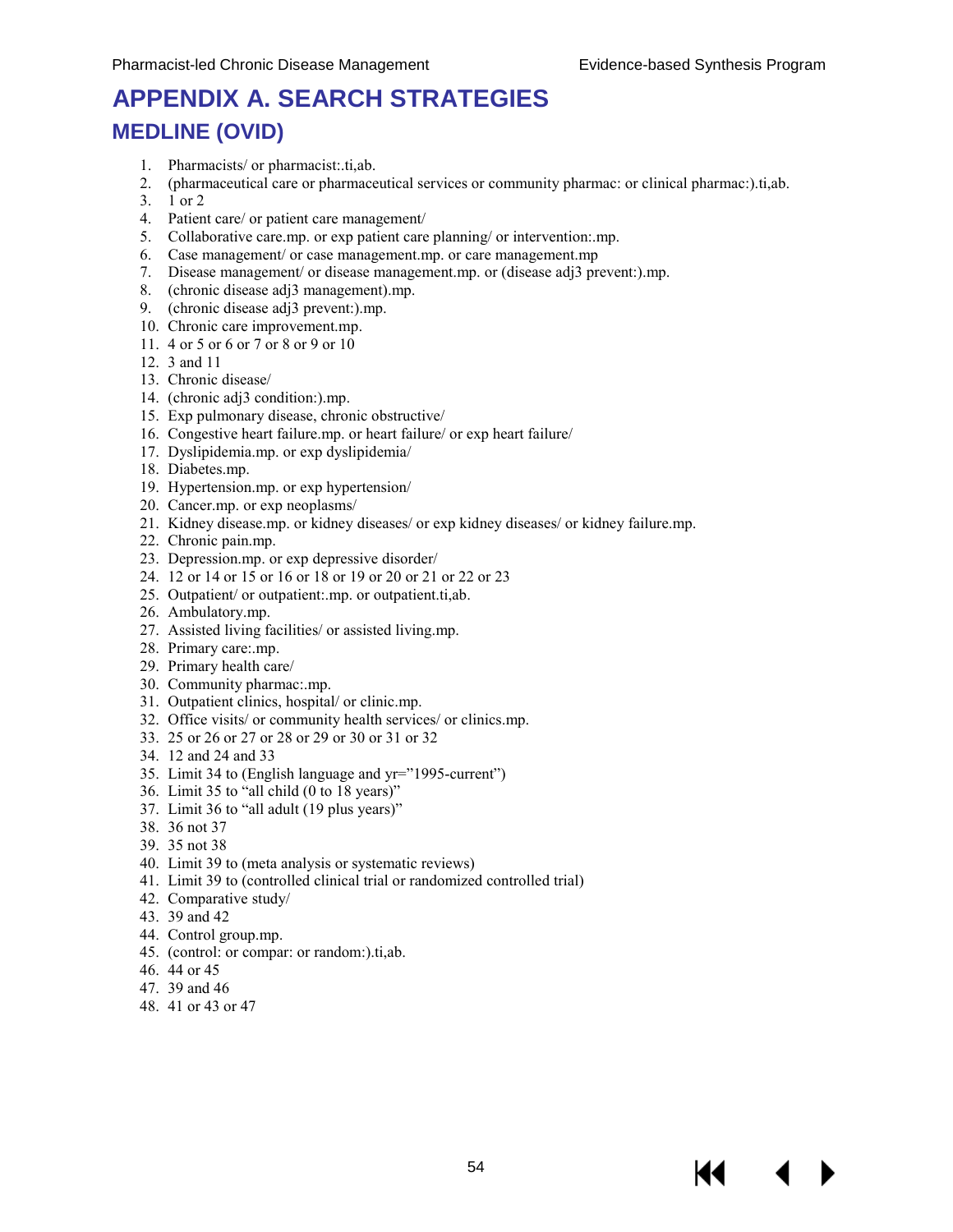## **CINAHL**

- 1. Pharmacist\* OR MH pharmacists
- 2. (pharmaceutical W1 (care or service?)) OR ((community or clinical) W1 pharmac\*) OR collaborative W1 care OR intervention\* OR ((care or case) W1 management)
- 3. Disease N1 management OR disease N3 prevent\* OR ((chronic W1 disease) N3 (management or prevent\*)) OR chronic W1 care W1 improvement
- 4. (MH "Case Management") OR (MH "Disease Management")
- 5.  $2 \text{ or } 3 \text{ or } 4$
- 6. Chronic N3 condition\* OR congestive W1 heart W1 failure OR dyslipidemia OR diabetes OR hypertension OR cancer
- 7. Kidney N1 disease\* OR kidney N1 fail\* OR chronic N1 pain OR depression
- 8. (MH "Kidney Diseases+") OR (MH "Chronic Pain") OR (MH "Depression+")
- 9. 6 or 7 or 8
- 10. Outpatient\* OR ambulatory OR assisted W1 living OR primary W1 care OR community W1 pharmac\* OR clinic?
- 11. (MH "Outpatients") OR (MH "Ambulatory Care") OR (MH "Ambulatory Care Facilities+") OR (MH "Assisted Living") OR (MH "Primary Health Care") OR (MH "Community Health Centers")
- 12. 10 or 11
- 13. 1 and 5
- 14. (MH "Office Visits")
- 15. Office W1 visit\*
- 16. 12 or 14 or 15
- 17. 9 and 13 and 16
- 18. 9 and 13 and 16 (limiters- randomized controlled trials, Search modes-find all my search terms
- 19. "meta analysis" OR "systematic review" OR "controlled clinical trial" OR :comparative study" OR "control group" OR control\* OR compar\* OR random\* (limiters-randomized controlled trials, search modes- find all my search terms)
- 20. (MH "Meta Analysis") OR (MH "Systematic review") OR (MH "Clinical Trials+") OR (MH "Comparative Studies") OR (MH "Control Group")
- 21. 19 or 20
- 22. 17 and 21
- 23. 18 or 22
- 24. 18 or 22 (limiters- published date: 19950101-20150131; English Language; Exclude MEDLINE records; Human; Age Groups: All Adult, search modes-Find all my search terms)

## **COCHRANE LIBRARY**

- 1. Pharmacist\*
- 2. Pharmaceutical next (care or service)
- 3. Collaborative next care
- 4. Intervention\*
- 5. (care or case) next management
- 6. Disease near management
- 7. Disease near prevent\*
- 8. (chronic next disease) near (management or prevent\*)
- 9. Patient care:kw
- 10. MeSH descriptor: [Chronic Disease] explode all trees
- 11. MeSH descriptor: [Patient Care Planning] explode all trees
- 12. #2 or #3 or #4 or #5 or #6 or #7 or #8 or #9 or #10 or #11
- 13. #1 and #12
- 14. Chronic near condition?
- 15. Congestive next heart next failure
- 16. Dyslipidemia or diabetes or hypertension or cancer?
- 17. Kidney next disease?
- 18. Kidney next fail\*
- 19. Chronic next pain
- 20. Depression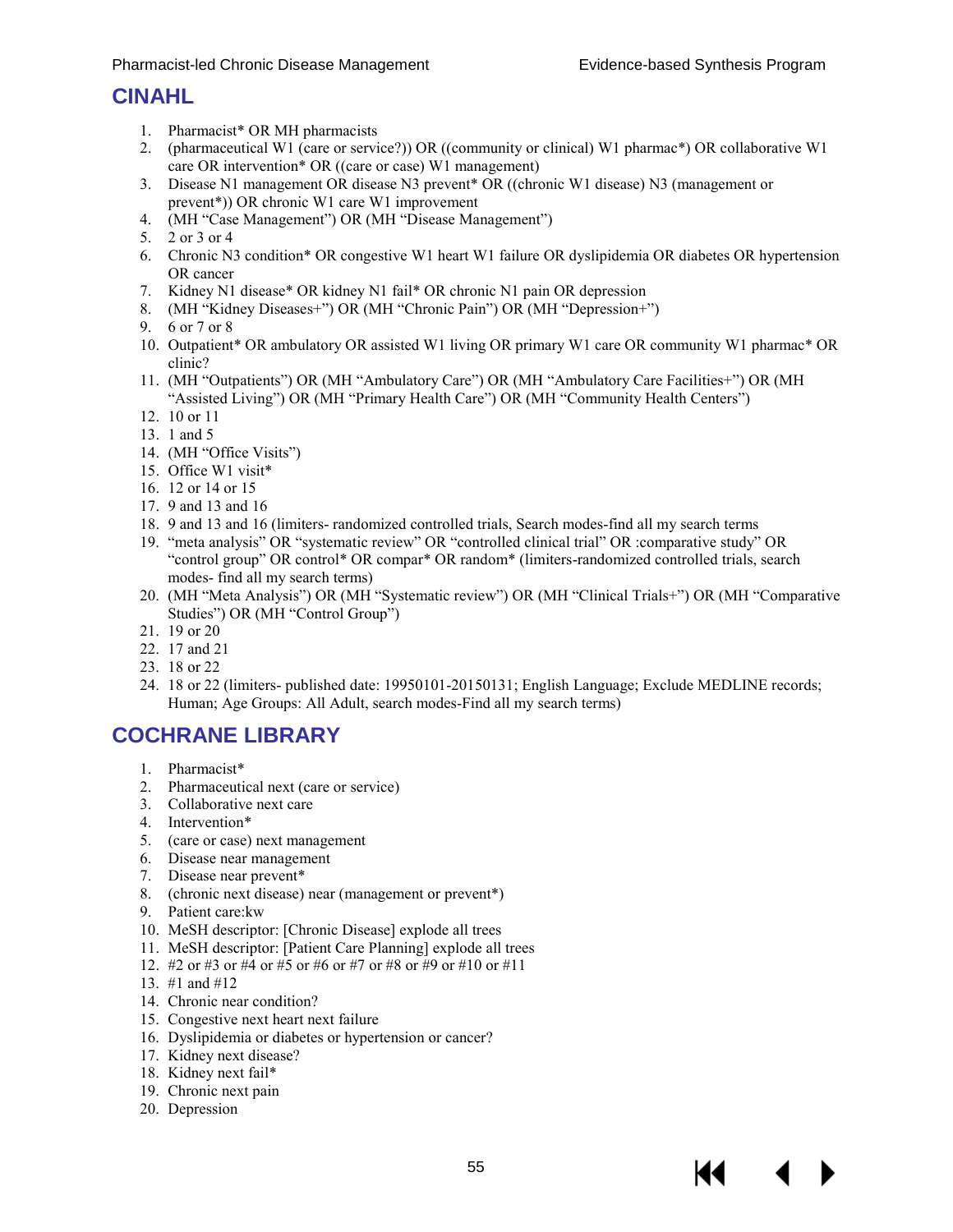- 21. MeSH descriptor: [heart Failure] explode all trees
- 22. MeSH descriptor: [Pulmonary Disease, Chronic Obstructive] explode all trees
- 23. MeSH descriptor: [Dyslipidemias] explode all trees
- 24. MeSH descriptor: [Diabetes Mellitus] explode all trees
- 25. MeSH descriptor: [Neoplasms] explode all trees
- 26. MeSH descriptor [kidney diseases] explode all trees
- 27. MeSH descriptor: [depressive disorder] explode all trees
- 28. #14 or #15 or #16 or #17 or #18 or #19 or #20 or #21 or #22 or #23 or #24 or #25 or #26 or #27
- 29. #13 and #28
- 30. Outpatient? Or ambulatory or clinic?
- 31. Assisted near living
- 32. Primary next care
- 33. Community next pharmac\*
- 34. Primary health care:kw
- 35. Outpatient clinics, hospital:kw
- 36. Office visits:kw
- 37. Community health services:kw
- 38. #30 or #31 or #32 or #33 or #34 or #35 or #36 or #37
- 39. #29 and #38
	- Publication Year from 1995 to 2015

## **INTERNATIONAL PHARMACEUTICAL ABSTRACTS (IPA)**

- 1. pharmacists/ or pharmacist:.ti,ab.
- 2. (pharmaceutical care or community pharmacy or clinical pharmac:).ti,ab.

3. 1 or 2

- 4. patient care/ or patient care management/
- 5. case management/ or case management.mp. or care management.mp.
- 6. patient education as topic/ or counsel:.mp.
- 7. disease management/ or disease management.mp. or (disease adj3 prevent:).mp.
- 8. medication therapy management/ or (medication adj3 management).mp.
- 9. (prescription adj3 management).mp.
- 10. medication optimiz:.mp. or drug interactions/ or therapeutic plan.mp.
- 11. prescription optimiz:.mp.
- 12. dt.fs. or drug therapy/ or medication counseling.mp.
- 13. prescription counseling.mp.
- 14. drug monitoring/ or prescription monitor:.mp. or drug monitor:.mp.
- 15. medication surveillance.mp. or medication reconciliation/ or prescription reconciliation.mp.
- 16. ((medication adj3 review) or (prescription adj3 review) or (drug adj3 review)).mp.
- 17. 4 or 5 or 6 or 7 or 8 or 9 or 10 or 11 or 12 or 13 or 14 or 15 or 16
- 18. 3 and 17
- 19. limit 18 to (english language and yr="1995 -Current")
- 20. limit 19 to journal articles
- 21. Comparative Study/
- 22. control group.mp.
- 23. (control: or compar: or random:).ti,ab.
- 24. study design.ti,ab.
- 25. 22 or 23 or 24
- 26. 20 and 25
- 27. outpatient/ or outpatient:.mp.
- 28. ambulatory.mp.
- 29. urgent care.mp.
- 30. emergency:.mp.
- 31. assisted living facilities/ or assisted living.mp.
- 32. primary care:.mp.
- 33. community:.mp.
- 34. 27 or 28 or 29 or 30 or 31 or 32 or 33
- 35. 26 and 34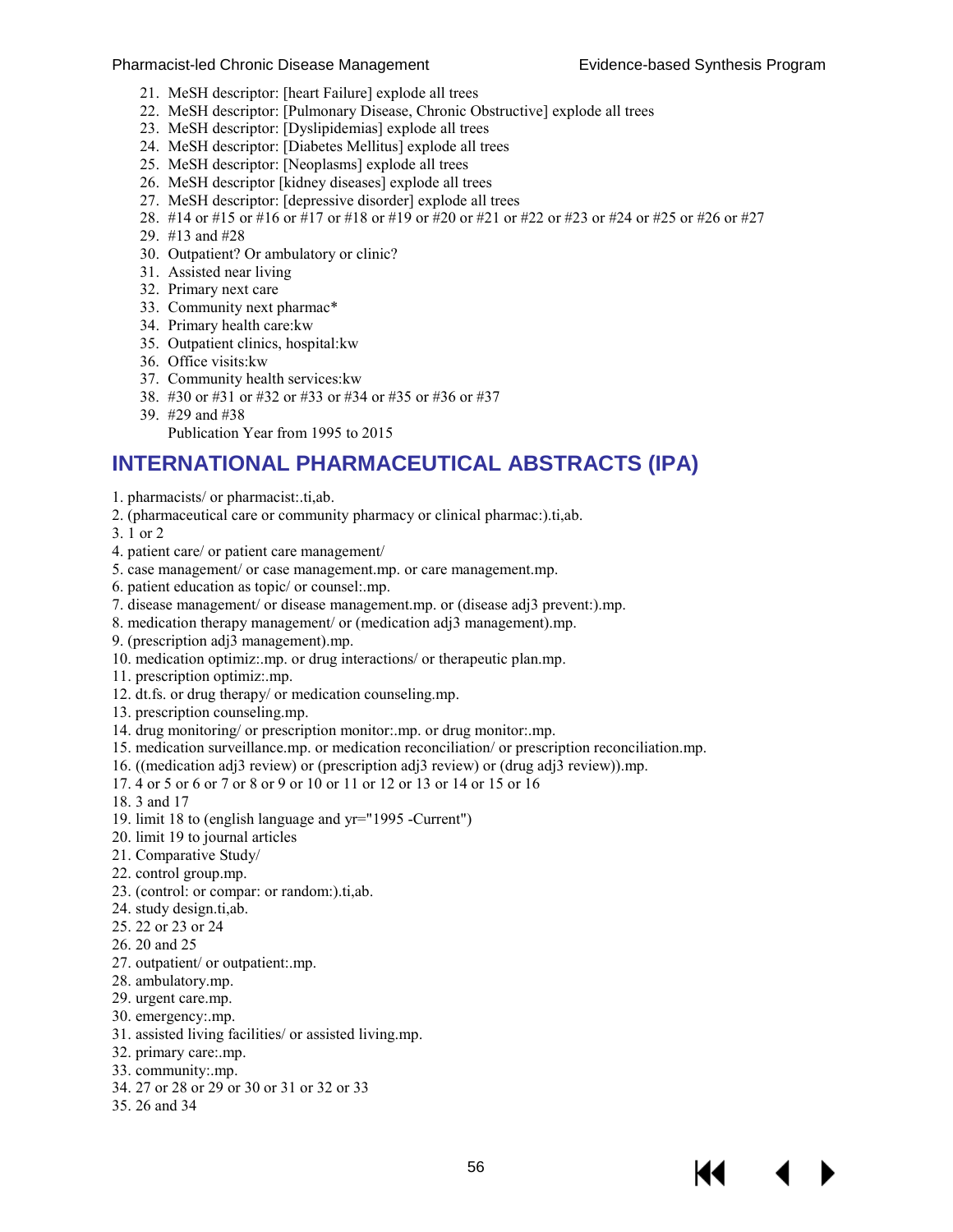## **APPENDIX B. PEER REVIEW COMMENTS/AUTHOR RESPONSES**

|                                                                                            | Pharmacist-led Chronic Disease Management: A Systematic Review of Effectiveness and Harms Compared to Usual Care                                                                                                                                                                                                                                                                                                                                                                                                                                                                                                                                                                                                                                                                                                                                                                                                                                                                                                      |                                                                                      |  |  |  |
|--------------------------------------------------------------------------------------------|-----------------------------------------------------------------------------------------------------------------------------------------------------------------------------------------------------------------------------------------------------------------------------------------------------------------------------------------------------------------------------------------------------------------------------------------------------------------------------------------------------------------------------------------------------------------------------------------------------------------------------------------------------------------------------------------------------------------------------------------------------------------------------------------------------------------------------------------------------------------------------------------------------------------------------------------------------------------------------------------------------------------------|--------------------------------------------------------------------------------------|--|--|--|
| <b>Question Text</b>                                                                       | <b>Comment</b>                                                                                                                                                                                                                                                                                                                                                                                                                                                                                                                                                                                                                                                                                                                                                                                                                                                                                                                                                                                                        | <b>Response</b>                                                                      |  |  |  |
| Are the                                                                                    | Yes                                                                                                                                                                                                                                                                                                                                                                                                                                                                                                                                                                                                                                                                                                                                                                                                                                                                                                                                                                                                                   | Thank you                                                                            |  |  |  |
| objectives,                                                                                | Yes                                                                                                                                                                                                                                                                                                                                                                                                                                                                                                                                                                                                                                                                                                                                                                                                                                                                                                                                                                                                                   |                                                                                      |  |  |  |
| scope, and<br>methods for this                                                             | Yes                                                                                                                                                                                                                                                                                                                                                                                                                                                                                                                                                                                                                                                                                                                                                                                                                                                                                                                                                                                                                   |                                                                                      |  |  |  |
| review clearly                                                                             | Yes                                                                                                                                                                                                                                                                                                                                                                                                                                                                                                                                                                                                                                                                                                                                                                                                                                                                                                                                                                                                                   |                                                                                      |  |  |  |
| described?                                                                                 | Yes                                                                                                                                                                                                                                                                                                                                                                                                                                                                                                                                                                                                                                                                                                                                                                                                                                                                                                                                                                                                                   |                                                                                      |  |  |  |
|                                                                                            | Yes                                                                                                                                                                                                                                                                                                                                                                                                                                                                                                                                                                                                                                                                                                                                                                                                                                                                                                                                                                                                                   |                                                                                      |  |  |  |
| Is there any                                                                               | No                                                                                                                                                                                                                                                                                                                                                                                                                                                                                                                                                                                                                                                                                                                                                                                                                                                                                                                                                                                                                    | Thank you                                                                            |  |  |  |
| indication of bias                                                                         | <b>No</b>                                                                                                                                                                                                                                                                                                                                                                                                                                                                                                                                                                                                                                                                                                                                                                                                                                                                                                                                                                                                             |                                                                                      |  |  |  |
| in our synthesis<br>of the evidence?                                                       | Yes - only in the Executive Summary                                                                                                                                                                                                                                                                                                                                                                                                                                                                                                                                                                                                                                                                                                                                                                                                                                                                                                                                                                                   | Please see below for our response                                                    |  |  |  |
|                                                                                            | Yes - Description of bias noted in review comments                                                                                                                                                                                                                                                                                                                                                                                                                                                                                                                                                                                                                                                                                                                                                                                                                                                                                                                                                                    | Please see below for our response                                                    |  |  |  |
|                                                                                            | No                                                                                                                                                                                                                                                                                                                                                                                                                                                                                                                                                                                                                                                                                                                                                                                                                                                                                                                                                                                                                    | Thank you                                                                            |  |  |  |
|                                                                                            | <b>No</b>                                                                                                                                                                                                                                                                                                                                                                                                                                                                                                                                                                                                                                                                                                                                                                                                                                                                                                                                                                                                             |                                                                                      |  |  |  |
| Are there any<br>published or<br>unpublished<br>studies that we<br>may have<br>overlooked? | Yes - Based on your search strategy, I would have thought that a VA<br>study which compared pharmacist-managed ESA clinic (for CKD)<br>would have been included in the section of CKD. References below.<br>(disclosure- I am one of the authors. Having said that, I really don't<br>care if this study is included, if there is good reason why it should not<br>be included.)<br>1. Aspinall SL, Cunningham FE, Zhao X, Boresi JS, Tonnu-Mihara IQ,<br>Smith KJ, Stone RA, Good CB. Impact of pharmacist-managed<br>erythropoiesis-stimulating agents clinics for non-dialysis chronic<br>kidney disease patients. Am J Kidney Dis 2012; 60 (3): 371-9. PMID<br>22633556<br>2. Aspinall SL, Smith KJ, Good CB, Zhao X, Stone RA, Tonnu-Mihara<br>IQ, Cunningham R, for the ESA Clinic Study Group. Incremental cost-<br>effectiveness of pharmacist-managed erythropoietin-stimulating agent<br>clinics for non-dialysis-dependent chronic kidney disease. Appl Health<br>Econ and Health Policy 2013; 11:653-660. | Thank you for identifying this study. We have added the 2 articles to<br>our review. |  |  |  |
|                                                                                            | <b>No</b>                                                                                                                                                                                                                                                                                                                                                                                                                                                                                                                                                                                                                                                                                                                                                                                                                                                                                                                                                                                                             |                                                                                      |  |  |  |
|                                                                                            | No                                                                                                                                                                                                                                                                                                                                                                                                                                                                                                                                                                                                                                                                                                                                                                                                                                                                                                                                                                                                                    |                                                                                      |  |  |  |
|                                                                                            | Yes - Recommendations noted in review comments.                                                                                                                                                                                                                                                                                                                                                                                                                                                                                                                                                                                                                                                                                                                                                                                                                                                                                                                                                                       | Thank you. Please see below for our response.                                        |  |  |  |
|                                                                                            | No                                                                                                                                                                                                                                                                                                                                                                                                                                                                                                                                                                                                                                                                                                                                                                                                                                                                                                                                                                                                                    |                                                                                      |  |  |  |
|                                                                                            | No                                                                                                                                                                                                                                                                                                                                                                                                                                                                                                                                                                                                                                                                                                                                                                                                                                                                                                                                                                                                                    |                                                                                      |  |  |  |

**Reviewer Comments Export**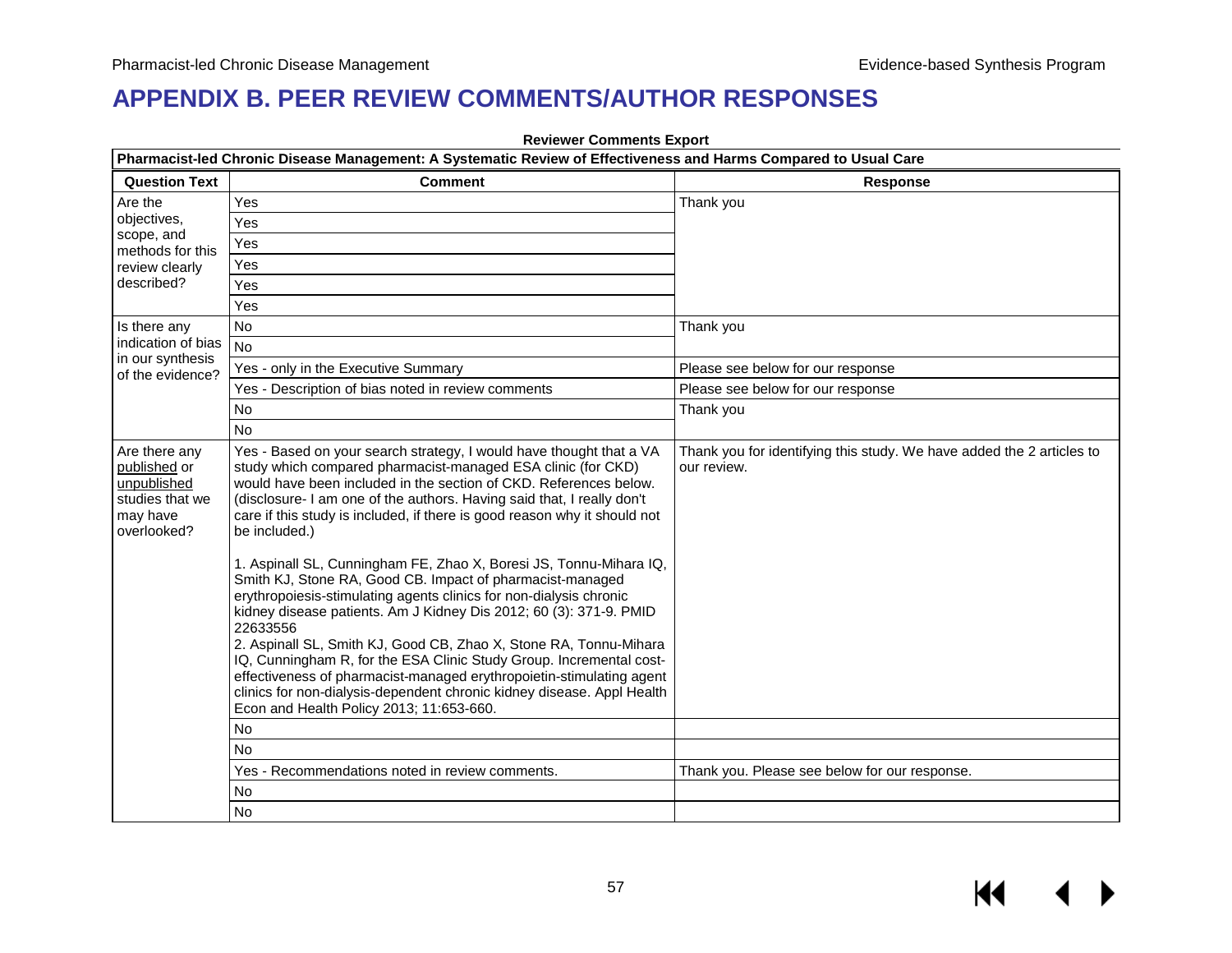| Additional<br>suggestions or<br>comments can<br>be provided<br>below. If<br>applicable,<br>please indicate<br>the page and line<br>numbers from<br>the draft report. | <b>Three Comments</b><br>1) The report mentions in several sections the concern that while<br>attaining many targets better in pharmacy intervention arms,<br>compared to control- those targets have not been shown to improve<br>clinical outcomes, and may actually be associated with harm. I find<br>this somewhat curious- indeed, this is true. But, it is true in hindsight-<br>at the time most of these studies were done, it was generally<br>accepted that these targets were clinically relevant (for instance, that<br>HBA1C of less than 7 was an important target). So, to criticize those<br>intermediate outcomes seems unfair. Indeed, the pharmacists in<br>those studies accomplished what they were asked to accomplish.<br>Today, we would design those studies differently, but we have<br>evidence that came after the referenced studies were done.<br>Furthermore, the fact that most of the studies only demonstrate<br>intermediate outcomes really reflects the roll of the clinical pharmacist<br>in the clinic. Most of the studies were relatively short term, reflecting<br>the reason patients are sent for clinical pharmacist input- usually goal<br>directed (improve blood pressure control, etc). | 1) We have limited our review to the findings of the studies, and<br>rephrased our Limitations and Conclusions                                                                                                                           |
|----------------------------------------------------------------------------------------------------------------------------------------------------------------------|-------------------------------------------------------------------------------------------------------------------------------------------------------------------------------------------------------------------------------------------------------------------------------------------------------------------------------------------------------------------------------------------------------------------------------------------------------------------------------------------------------------------------------------------------------------------------------------------------------------------------------------------------------------------------------------------------------------------------------------------------------------------------------------------------------------------------------------------------------------------------------------------------------------------------------------------------------------------------------------------------------------------------------------------------------------------------------------------------------------------------------------------------------------------------------------------------------------------------------------------|------------------------------------------------------------------------------------------------------------------------------------------------------------------------------------------------------------------------------------------|
|                                                                                                                                                                      | 2. I did not have time to pull individual articles, but I did pull several.<br>Randomly, I looked at the Gattis article. It is published in a reputable<br>journal. In the text, the study is referenced as showing no significant<br>difference in clinical outcomes (overall mortality) but the study reports<br>sig decrease in mortality plus heart failure events. If this outcome was<br>not valid, I feel it should have been clear in the report that while the<br>study reported a clinically relevant improvement in outcome, these<br>were not accepted because of(In the tables, it shows up under<br>hospitalizationsbeing significantly less).                                                                                                                                                                                                                                                                                                                                                                                                                                                                                                                                                                              | 2. The combination outcome from the Gattis article was reported on<br>the Evidence Table in the Appendix but was not carried forward<br>accurately to the report. We have made that change.                                              |
|                                                                                                                                                                      | 3. The review was also intended to evaluate harms. However, "harms"<br>is almost never mentioned throughout the report. Harms are not<br>specifically mentioned in the Executive Summary, and in the individual<br>sections, adverse events are identified as a gap area. However, this is<br>not clearly articulated as seeking evidence for "harms". Suggest<br>explicitly discussing "harms"- which I assume that there is little<br>evidence to address in the review.                                                                                                                                                                                                                                                                                                                                                                                                                                                                                                                                                                                                                                                                                                                                                                | 3. Although systematic reviews do have different criteria for evidence<br>of harm, there was insufficient evidence on harms as most studies<br>didn't report harms and those that did often didn't report data for the<br>control group. |
|                                                                                                                                                                      | The information presented in the report is well constructed and<br>comprehensive in its review of the topic.                                                                                                                                                                                                                                                                                                                                                                                                                                                                                                                                                                                                                                                                                                                                                                                                                                                                                                                                                                                                                                                                                                                              | Thank you.                                                                                                                                                                                                                               |
|                                                                                                                                                                      | The research question is concise and well formulated.                                                                                                                                                                                                                                                                                                                                                                                                                                                                                                                                                                                                                                                                                                                                                                                                                                                                                                                                                                                                                                                                                                                                                                                     |                                                                                                                                                                                                                                          |
|                                                                                                                                                                      | The summary and analysis of reviewed/considered data upon which<br>an attempted answer to the question is based is objectively and<br>accurately presented.                                                                                                                                                                                                                                                                                                                                                                                                                                                                                                                                                                                                                                                                                                                                                                                                                                                                                                                                                                                                                                                                               |                                                                                                                                                                                                                                          |
|                                                                                                                                                                      | As a reader/reviewer, I was generally able to understand the                                                                                                                                                                                                                                                                                                                                                                                                                                                                                                                                                                                                                                                                                                                                                                                                                                                                                                                                                                                                                                                                                                                                                                              | We have added some examples of "clinical events" in the listing of                                                                                                                                                                       |

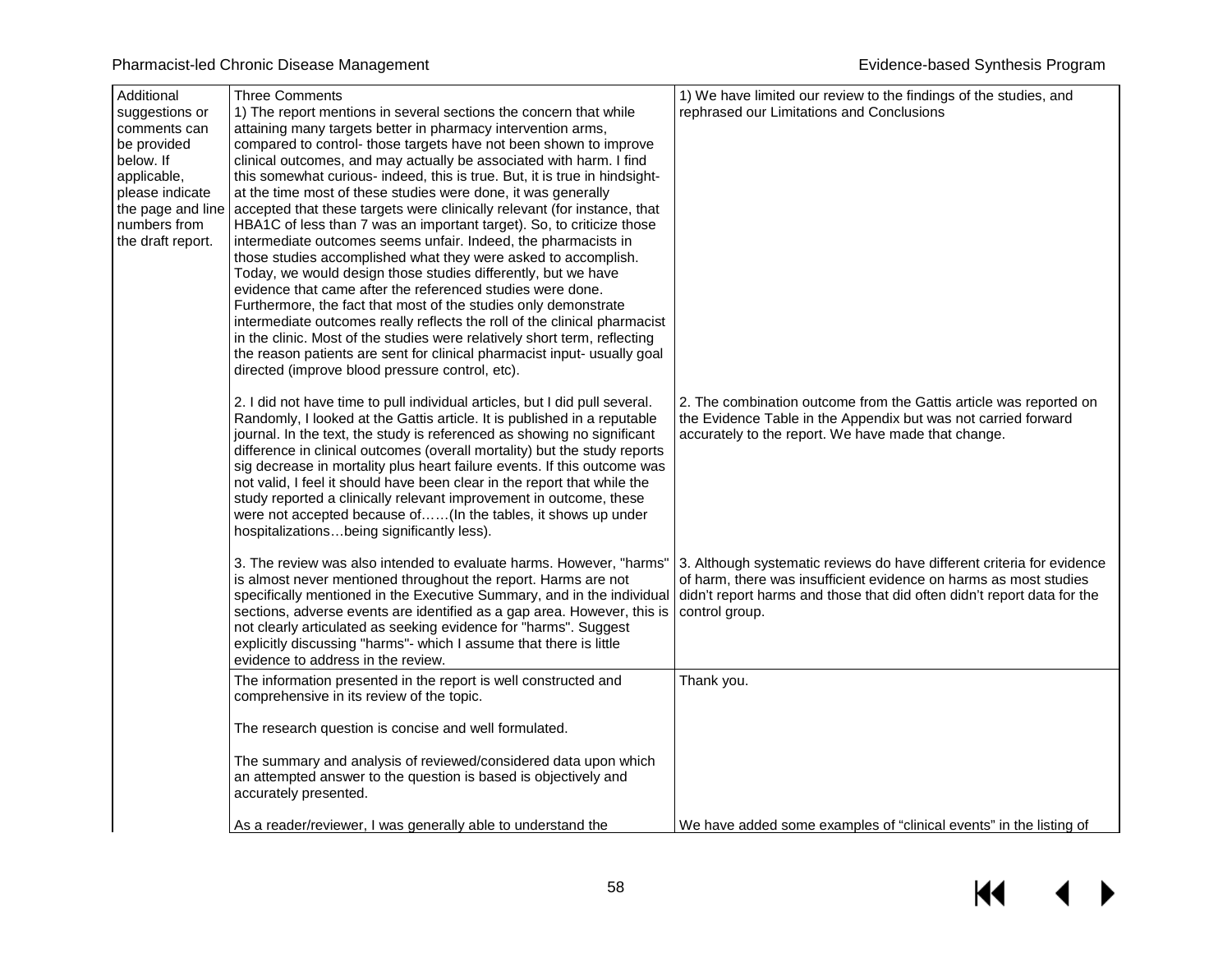| distinctions between various measured/evaluated parameters.<br>However, the listing of one or two relevant examples of the authors'<br>"definition" of "clinical events" (within a disease being examined) in<br>relationship to the broader "clinical outcomes" of interest across all<br>disease types (which are explicitly stated) would likely be helpful to<br>future readers and users of the report. That is, what specific thing<br>might qualify as an example of a "clinical event" in the care and<br>treatment of a patient with the specified disease under scrutiny. Most<br>other definitions, measures, and examples are more clearly detailed.                                                                                                                               | outcomes of interest and as a footnote to the Strength of Evidence<br>tables                                                                                           |
|------------------------------------------------------------------------------------------------------------------------------------------------------------------------------------------------------------------------------------------------------------------------------------------------------------------------------------------------------------------------------------------------------------------------------------------------------------------------------------------------------------------------------------------------------------------------------------------------------------------------------------------------------------------------------------------------------------------------------------------------------------------------------------------------|------------------------------------------------------------------------------------------------------------------------------------------------------------------------|
| My impression from this systematic review is that pharmacists are not<br>yet good at designing studies and choosing or measuring the<br>outcomes the reviewers deem important. It may be that pharmacist-<br>led team have not been numerous enough or in existence long<br>enough to reach important mortality end points. A more complete<br>description of the evolution of pharmacists from product preparation to<br>patient providers may be helpful. The papers they reviewed were very<br>heterogeneous and not powered to detect the outcomes this review                                                                                                                                                                                                                             | We agree that published studies were not designed to assess<br>mortality and clinical events or authors did not report these findings                                  |
| considered most important (e.g. mortality, resource use, access,<br>satisfaction). Nevertheless, they show that pharmacist provided care<br>is for the most part not different from non-pharmacist with goal<br>attainment (LDL, HgbA1c, BP) being better with pharmacist provided<br>care. In the executive summary these facts were presented in a very<br>negative light. For example, on actual page 35, study page 23                                                                                                                                                                                                                                                                                                                                                                     | We would note that most of the included studies looked at the addition<br>of pharmacist-led care to usual care, not pharmacist-led care versus<br>non-pharmacist care. |
| paragraph 1 under key findings: they drew conclusions about<br>pharmacist-led care not improving outcomes for depression but<br>specifically stated "studies were not always adequately designed or<br>analyzed for these outcomes". If that is the case, state lack of study<br>design but do not move to a broader conclusion.                                                                                                                                                                                                                                                                                                                                                                                                                                                               | We have rephrased the conclusions about the depression studies.                                                                                                        |
| My global impression is that this systemic review including<br>categorization, inclusion/exclusion etc. is sound but the way the<br>results are interpreted and the wording of their<br>summary/discussion/conclusion can be improved. The way it is now<br>stated, can be misinterpreted and shed a negative light on what<br>pharmacists have done to date. Specifically, the part on goal<br>attainment which actually showed that pharmacists provided care did<br>better in this category. But, this is undermined by saying that these<br>goals are less strict now anyway and there isn't a strong evidence that<br>attaining these goals are clinically meaningful. While this may be true,<br>it did not represent the evidence/guidance at the time which is a more<br>global issue. | We have modified the wording of the Limitations and Conclusions<br>sections.                                                                                           |
| Edits:<br>Actual page 54, study page 41, paragraph 4, line 3: "further study is<br>needed" change to- further studies are needed<br>Actual page 38, study page 26, paragraph 4, line 4: "Two studied                                                                                                                                                                                                                                                                                                                                                                                                                                                                                                                                                                                           | Edits: Thank you. We have made changes to these sentences.                                                                                                             |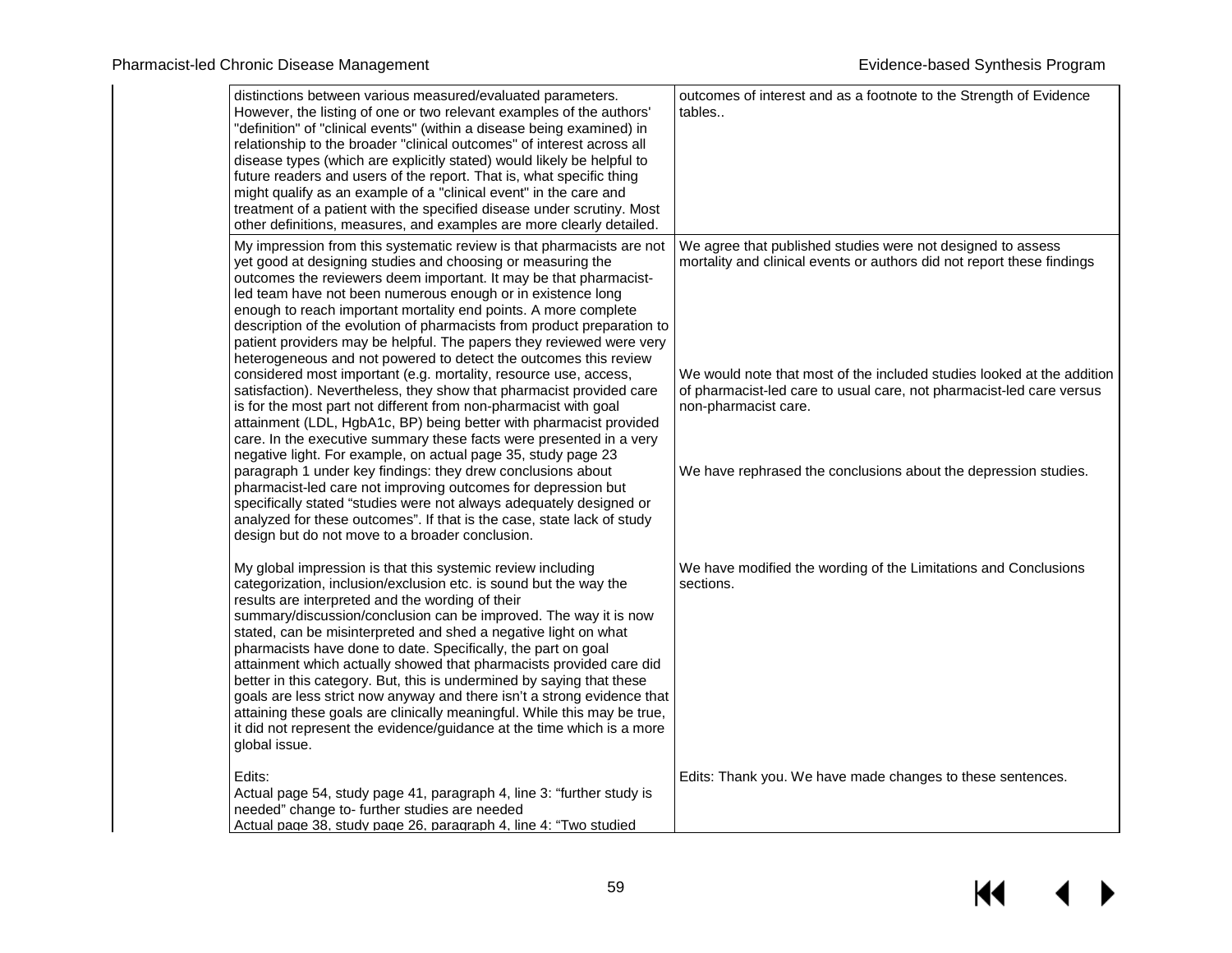| reported no significant differences" change to- Two studies reported                                                                                                                                                                                                                                                                                                                                                                                                                                                                                                                                                                                                                                                                                                                                                                                                                                                                                                                                                                                                                                                                                                                                                                                                                                                                                                                                                                                                                                                                                                                                                                             |                                                                                                                                                                                                                                                                                                                                                                                                                                                                                                                                                         |
|--------------------------------------------------------------------------------------------------------------------------------------------------------------------------------------------------------------------------------------------------------------------------------------------------------------------------------------------------------------------------------------------------------------------------------------------------------------------------------------------------------------------------------------------------------------------------------------------------------------------------------------------------------------------------------------------------------------------------------------------------------------------------------------------------------------------------------------------------------------------------------------------------------------------------------------------------------------------------------------------------------------------------------------------------------------------------------------------------------------------------------------------------------------------------------------------------------------------------------------------------------------------------------------------------------------------------------------------------------------------------------------------------------------------------------------------------------------------------------------------------------------------------------------------------------------------------------------------------------------------------------------------------|---------------------------------------------------------------------------------------------------------------------------------------------------------------------------------------------------------------------------------------------------------------------------------------------------------------------------------------------------------------------------------------------------------------------------------------------------------------------------------------------------------------------------------------------------------|
| The authors have conducted an extensive evidence-based review of<br>Pharmacist-led Chronic Disease Management, particularly as it<br>relates to effectiveness of care. The technical accuracy of the<br>effectiveness of care review meets the evidence-based standards<br>described in the report's methodology. It is noted that the findings of<br>this effectiveness of care review are similar to the 2014 systematic<br>review of outpatient medication therapy management (MTM)<br>interventions conducted by Viswanathan, et. al. (2014 AHRQ review).<br>These similarities would be expected as both analyses used similar<br>evidence-based criteria arriving at a conclusion of difficulty<br>interpreting findings due to heterogeneity of services and<br>interventions.<br>The purpose of this review is to provide the authors, and the Veterans<br>Health Administration, with suggestions and recommendations for<br>improving this ESP review as it pertains to the methodology<br>employed, and implications and applicability of the evidence-based<br>findings contained in this review<br>-First, it would be helpful to the reader to frame the findings of this<br>review in the context of evidence-based reviews of physicians, and<br>other health professionals, chronic disease management services. In<br>its present state, there is no frame of reference or context for<br>understanding the findings of this report. Are these results similar or<br>different than other evidence-based findings of chronic disease<br>management provided by other health care professionals, as well as<br>team-based care? | 1) Our findings were based on the available evidence regarding<br>pharmacist-led clinics. Other disease management clinics also<br>frequently use measures such as "goal attainment." We believe we<br>have assessed the most clinically relevant endpoints and initially<br>discussed these with our Technical Expert Panel.<br>There are few studies comparing pharmacist-led chronic disease<br>management to other health care professionals. Thus, we hesitate to<br>draw any conclusions about whether pharmacists provide more or<br>less value. |
| -Second is a critique of the Review of Harms. It is greatly appreciated<br>that the report's Conclusions highlight the importance of achieving<br>patient-specific treatment goals by noting that; 'studies of pharmacist-<br>led care generally achieved intermediate target thresholds designed<br>to achieve a "goal attainment" that should be done cautiously to<br>provide patient-centered high value health care.' This is the essence<br>of comprehensive team-based medication management in an era of<br>accountable health care. However, it is repeatedly stated in the report<br>that, "achieving target goals for HbA1c, blood pressure, and<br>cholesterol reported in the included studies have not been<br>convincingly demonstrated to improve health outcomes but can<br>increase harms and costs." If this statement is to be made, the<br>evidence supporting this finding needs to be presented. The authors<br>will need to summarize the results of other studies in which achieving<br>intermediate target thresholds can cause harms (e.g. $A1c < 7\%$ in the<br>elderly, LDL < 70 mg/dl in octogenarians, etc.). In fact, unless<br>additional evidence-based studies describing harms from aggressively<br>achieving intermediate target thresholds can be described, then it is<br>strongly recommended that the report title be corrected to remove the                                                                                                                                                                                                                                                           | 2) We have modified the Limitations and Conclusions.<br>Regarding harms, please see response above.                                                                                                                                                                                                                                                                                                                                                                                                                                                     |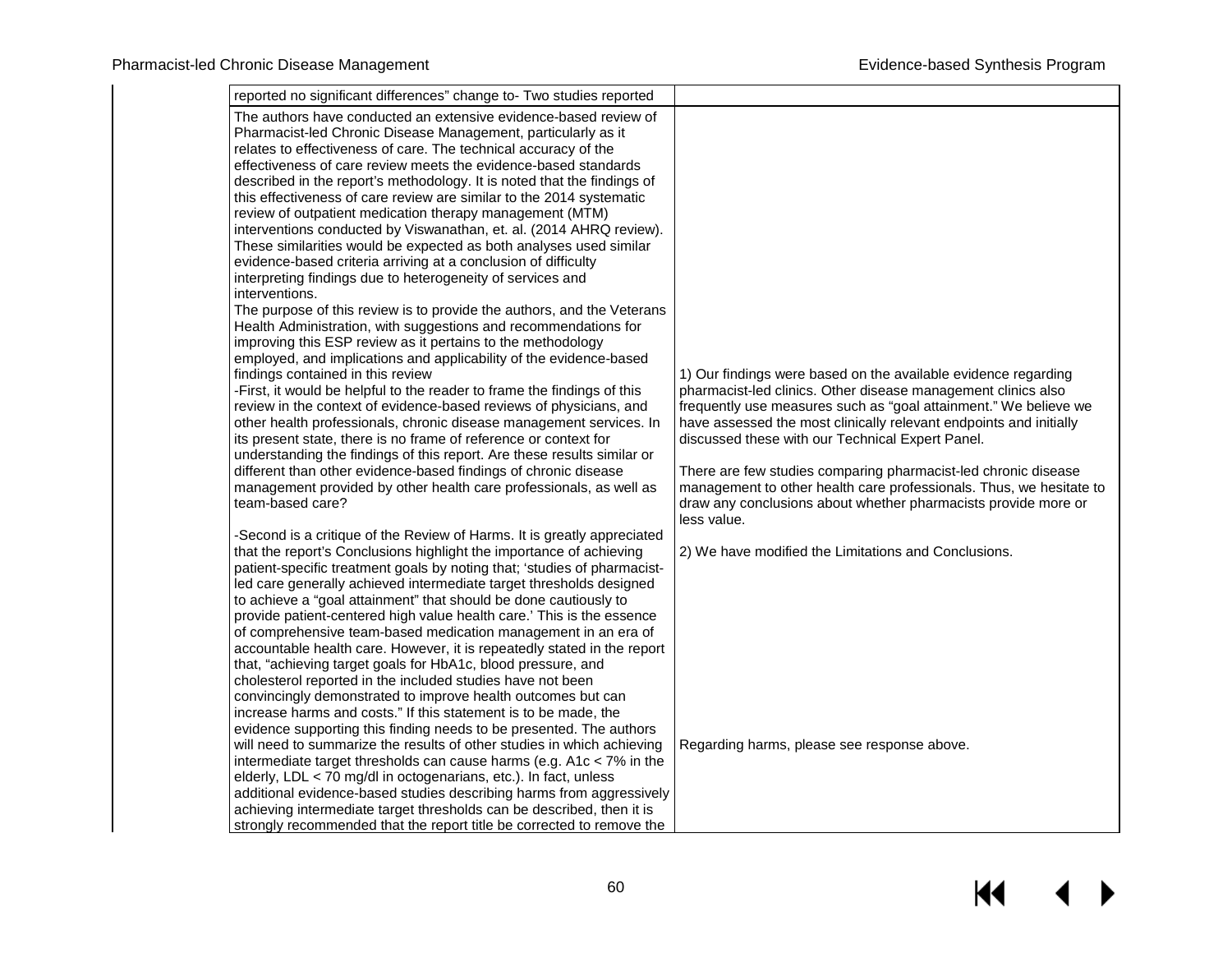| word HARMS, because a systematic evidence-based review of harms<br>is not apparent in this analysis.                                                                                                                                                                                                                                                                                                                                                                                                                                                                                                                                                                                                                                                                                                                                                                                                                                                                                                                                                                                                                                                                                                                                                                                                                                                                                                                                                                                                                                                                                                                                                                     |                                                                                                                                                                                                                                                                                                                                                                                                                                                                                                                                                                                                                                                                                                       |
|--------------------------------------------------------------------------------------------------------------------------------------------------------------------------------------------------------------------------------------------------------------------------------------------------------------------------------------------------------------------------------------------------------------------------------------------------------------------------------------------------------------------------------------------------------------------------------------------------------------------------------------------------------------------------------------------------------------------------------------------------------------------------------------------------------------------------------------------------------------------------------------------------------------------------------------------------------------------------------------------------------------------------------------------------------------------------------------------------------------------------------------------------------------------------------------------------------------------------------------------------------------------------------------------------------------------------------------------------------------------------------------------------------------------------------------------------------------------------------------------------------------------------------------------------------------------------------------------------------------------------------------------------------------------------|-------------------------------------------------------------------------------------------------------------------------------------------------------------------------------------------------------------------------------------------------------------------------------------------------------------------------------------------------------------------------------------------------------------------------------------------------------------------------------------------------------------------------------------------------------------------------------------------------------------------------------------------------------------------------------------------------------|
| -Third, is an inherent bias in the report pertaining to use of an<br>outcome measure without a published taxonomy or official<br>nomenclature. It is understood that the term, "Drug-related Problems"<br>is commonly used in the literature, however there is no published<br>classification system for this term. On the other hand, a published<br>taxonomy of Drug Therapy Problems is available in the National<br>Library of Medicine. One suggestion for improving the report is to                                                                                                                                                                                                                                                                                                                                                                                                                                                                                                                                                                                                                                                                                                                                                                                                                                                                                                                                                                                                                                                                                                                                                                               | 3) Our list of medication outcomes of interest was approved by our<br>Technical Expert Panel members. We have defined our meaning of<br>"drug-related problems" and removed the term "drug therapy<br>problems" from the review.                                                                                                                                                                                                                                                                                                                                                                                                                                                                      |
| utilize the four main published categories of Drug Therapy Problems<br>(e.g. indication, effectiveness, safety, and convenience/adherence) to<br>frame the analysis of drug-related problems. And one other item, on<br>page 14, line 28 there is a statement in regards to the CKD RCT that<br>"drug-related problems were not reported for the control group."<br>Without clarification this may be an irresponsible statement. No<br>human subjects protection program or Institutional Review Board<br>would approve a study in which drug therapy problems were identified<br>in a control group without taking appropriate actions to resolve drug<br>therapy problems in the control group of patients. In Medicine, this<br>would be analogous to identifying a medical condition in a control<br>patient and not doing anything about it.                                                                                                                                                                                                                                                                                                                                                                                                                                                                                                                                                                                                                                                                                                                                                                                                                       | We have modified the text so the statement about drug-related<br>problems in the control group has been deleted. It would have been<br>more accurate to state that the drug related problems in the control<br>group were not reported in the manuscript.                                                                                                                                                                                                                                                                                                                                                                                                                                             |
| -Fourth, it is noted that the evaluation approach employed in this<br>analysis is deeply vested in experimental design that dominates the<br>toolkit of evidence-based medicine. This evaluation approach has<br>been summarized by Pawson and Tilley as an, OXO design: observe<br>a system (O), introduce a perturbation/intervention (X) to some<br>participants but not others, and then observe again (O). [1] Pawson<br>and Tilley assert that when studies use the OXO paradigm to evaluate<br>social programs (including most system improvements in medicine),<br>the result is almost always "a heroic failure, promising so much and<br>yet ending up in ironic anticlimax. The underlying logic seems<br>meticulous, clear-headed and militarily precise, and yet findings seem<br>to emerge in a typically non-cumulative, low-impact, prone-to-<br>equivocation sort of way." The usual conclusion and assertion from<br>traditional OXO evaluations of quality-improvement efforts in health<br>care is either that nothing works or that the results are inconsistent<br>and more research is needed. [1] Dr. Don Berwick, former CMS<br>Administrator and champion of the Science of Quality Improvement,<br>has stated that the OXO paradigm most commonly applied in the<br>traditional toolkit of evidence-based medicine is, "a powerful, perhaps<br>unequaled, research design to explore the efficacy of conceptually<br>neat components of clinical practice-tests, drugs, and procedures.<br>For other crucially important learning purposes, however, it serves<br>less well." [2] The introduction of interprofessional and interdisciplinary | 4) We evaluated studies that were specifically designed to assess the<br>effectiveness of pharmacist-led chronic disease management. We<br>included many study types including those often used in quality<br>improvement initiatives (as many of these were). We disagree that we<br>held pharmacist-led CDM to "too demanding" quality. Our charge was<br>to conduct a systematic review focusing on the highest quality<br>evidence available, ie, controlled clinical trials. Implementation should<br>require evidence of effectiveness that exceeds harms and costs (ie,<br>high value). The studies we reviewed did not provide convincing<br>evidence about the value of pharmacist-led care. |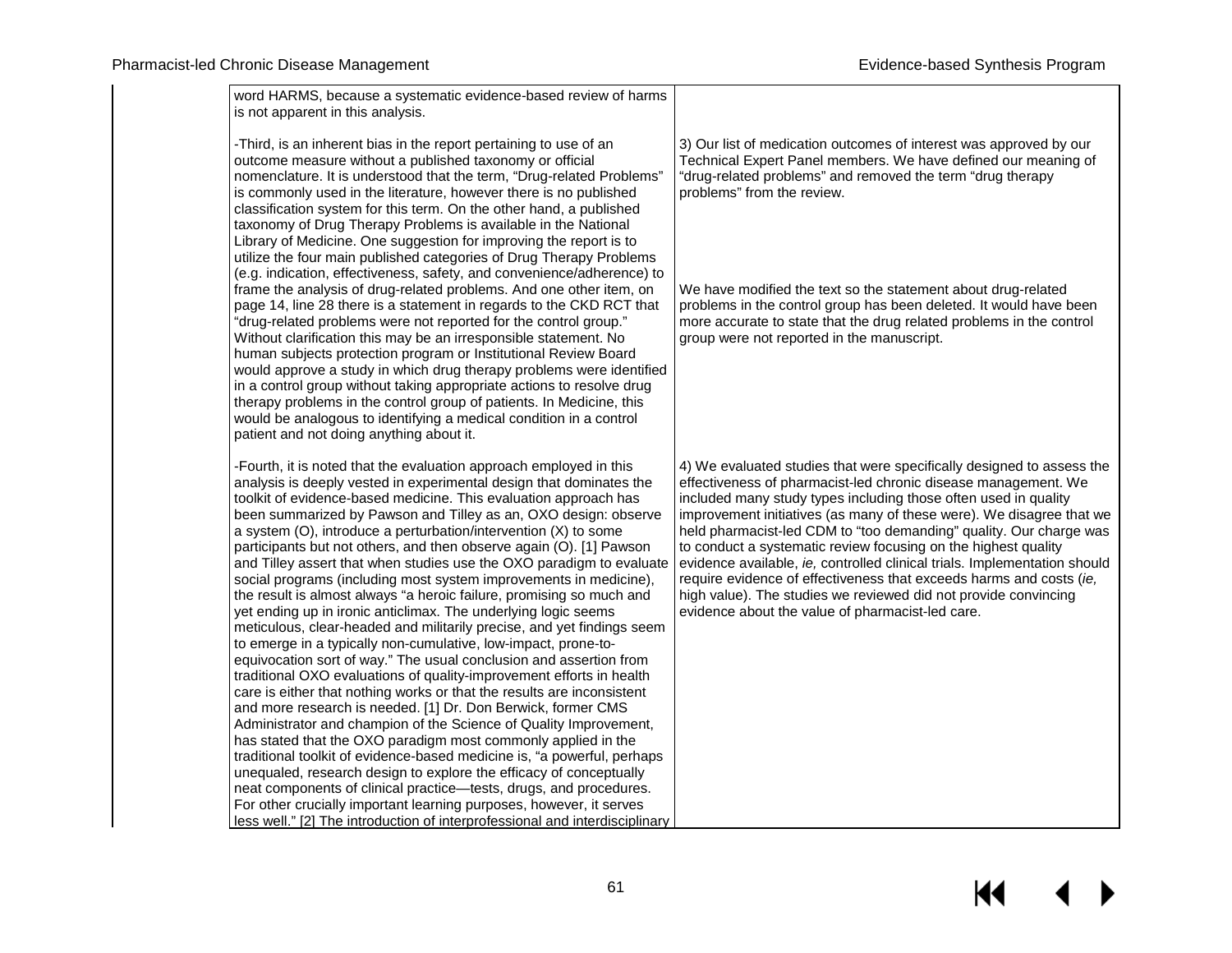| chronic care management systems for establishing a rational<br>medication use system in which pharmacists work with patients to<br>achieve their goals of therapy with zero tolerance for preventable<br>medication harms is a complex, multicomponent intervention-<br>essentially a process of social change. Pawson and Tilley claim that<br>the reason the OXO model fails in this context is because,<br>"experimentalists have pursued too single-mindedly the question of<br>whether a program works at the expense of knowing why it works." [1]                                                                                                                                                                                                                                                                                                                                                                                                                                                                                                                                                                                                                                   |                                                                                                                                                                                                                                                                                                                                                                                                     |
|--------------------------------------------------------------------------------------------------------------------------------------------------------------------------------------------------------------------------------------------------------------------------------------------------------------------------------------------------------------------------------------------------------------------------------------------------------------------------------------------------------------------------------------------------------------------------------------------------------------------------------------------------------------------------------------------------------------------------------------------------------------------------------------------------------------------------------------------------------------------------------------------------------------------------------------------------------------------------------------------------------------------------------------------------------------------------------------------------------------------------------------------------------------------------------------------|-----------------------------------------------------------------------------------------------------------------------------------------------------------------------------------------------------------------------------------------------------------------------------------------------------------------------------------------------------------------------------------------------------|
| The fifth and final area of improvement relates to the implications and<br>applicability of findings within the Veterans Health Administration<br>system. This is to say, that it would be very helpful to address the, "so<br>what question" of the report's findings. In many of the VISN regions of<br>the VA system, there are exemplary pharmacist-led chronic care<br>advances and innovations supported by evidence of improved quality<br>of care. One of the most important topics that is not addressed in this<br>report is reducing pharmacist-led care process variations across the<br>VA VISN's. The science of continuous quality improvement (e.g.<br>statistical process controls, run charts, etc.) provides the tools,<br>techniques and measures to achieve this urgent national need in the<br>care of this country's Veterans.<br>Thank you for the opportunity to serve as an external review for this<br>Evidence-based Report.<br>References:<br>1.) Pawson R, Tilley N. Realistic Evaluation. London, England: Sage<br>Publications Ltd; 1997.<br>2.) Berwick DM. The Science of Improvement. JAMA.<br>2008;299(10):1182-1184.<br>doi:10.1001/jama.299.10.1182. | 5) We agree that implications and applicability are important,<br>however, our purpose is to provide a review of evidence for VA policy<br>makers. It is also outside of the scope of this review to address the<br>question of variation in practice across VA VISNs. We highlighted<br>studies conducted in the VA system and are not aware of any other<br>evidence of improved quality of care. |
| This is excellent work. My only comment is that I continue to urge the<br>authors to phrase their findings carefully to avoid giving the<br>impression that pharmacist-led care has been shown not to improve<br>outcomes such as mortality. Rather, as the aphorism goes, absence<br>of evidence should not be construed as evidence of absence. That is,<br>the studies have not been done to evaluate those outcomes. This<br>should be made clear.                                                                                                                                                                                                                                                                                                                                                                                                                                                                                                                                                                                                                                                                                                                                     | Thank you. We agree and have reviewed our wording to be clear on<br>the absence of evidence for key outcomes.                                                                                                                                                                                                                                                                                       |
| This is a very thorough and well done report. Several comments:                                                                                                                                                                                                                                                                                                                                                                                                                                                                                                                                                                                                                                                                                                                                                                                                                                                                                                                                                                                                                                                                                                                            | Thank you.                                                                                                                                                                                                                                                                                                                                                                                          |
| 1. Pg. 5, lines 11-12 It is important to clarify these statements to state<br>that in certain patients the more intensive treatment targets may<br>cause harm, but not all patients as the statement reads now. Also, not<br>all patients require less intensive treatment targets. Those<br>recommendations apply to certain high-risk patients (especially in<br>diabetes) whereas this statement implies that all patients would<br>require less intensive targets.                                                                                                                                                                                                                                                                                                                                                                                                                                                                                                                                                                                                                                                                                                                     | 1. We have modified this section.                                                                                                                                                                                                                                                                                                                                                                   |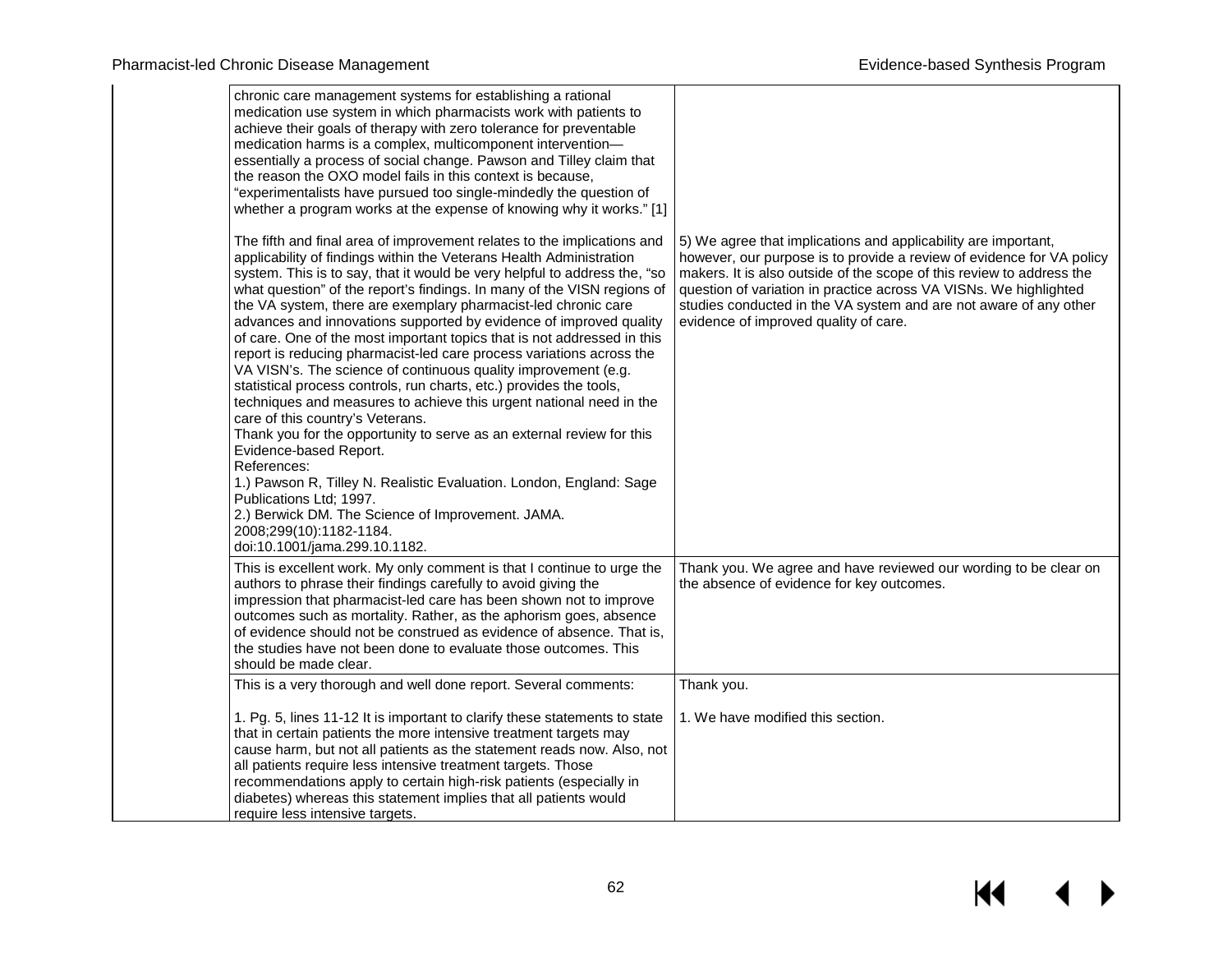| 2. Pg. 19, Table 3, line 12 The 1 does not have a key corresponding<br>with this and I believe it should be a 'b' instead.                                                                                                                                                                                    | 2. We have made the correction                                                                                                                                                                                  |
|---------------------------------------------------------------------------------------------------------------------------------------------------------------------------------------------------------------------------------------------------------------------------------------------------------------|-----------------------------------------------------------------------------------------------------------------------------------------------------------------------------------------------------------------|
| 3. Pg. 23, line 24-25 This statements says there were 3 RCT's but<br>lists 4 references and again in lines 38 & 39 it talks about 2 studies<br>but lists 3 references. Clarification here would be helpful.                                                                                                   | 3. The 3 RCTs were reported in 4 papers. We have clarified this at the<br>start of the paragraph.                                                                                                               |
| 4. Pg. 28, Figure 6 The placement of this figure is a bit confusing as it<br>is in the middle of the diabetes study discussion but it combines the<br>lipids, hypertension and polypharmacy studies with the diabetes. It<br>may make more sense to put at the end after review of each of those<br>sections. | 4. We have placed Figure 6 in the Diabetes section because that is<br>where the first reference to the figure is located. We again refer to<br>Figure 6 in the lipids, hypertension, and polypharmacy sections. |
| 5. Pg. 29, line 54 The dyslipidemia heading lists 2 RCTs, 2 CCTs, and<br>2 Cohort studies while the text discusses 7 studies (line 54).                                                                                                                                                                       | 5. We have corrected/clarified the count of studies for the<br>Dyslipidemia section.                                                                                                                            |
| 6. Pg. 33, line 14 "in the" is written twice.                                                                                                                                                                                                                                                                 | 6. Thank you, we have made this edit.                                                                                                                                                                           |
| 7. Pg. 39, lines 28-31. See comment #1 above as the same applies in<br>this section and also on Pg. 42, lines 21 & 22.                                                                                                                                                                                        | 7. We have modified the wording on treatment targets throughout the<br>report.                                                                                                                                  |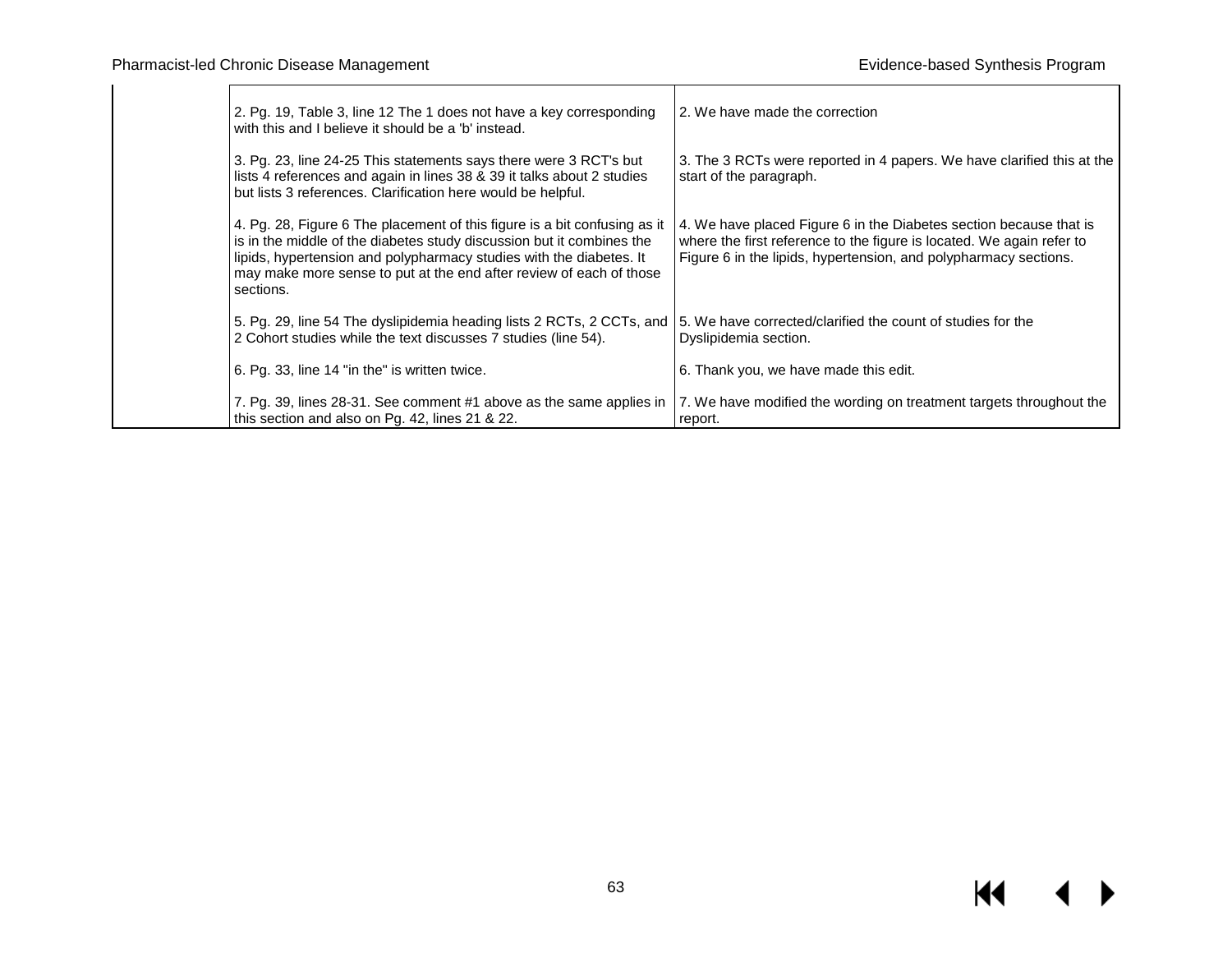# **APPENDIX C. EVIDENCE TABLES**

**Table 1. Study and Intervention Characteristics – Cardiovascular Disease Studies**

| Author,<br>year<br><b>Study</b><br>design<br>Type of<br>Clinic*                                                               | <b>Target</b><br><b>Population</b><br><b>Duration of</b><br>study/<br>follow-up | <b>Inclusion/Exclusion</b><br><b>Criteria</b>                                                                                                                                                                                                                                                                                        | Goal of<br>Intervention<br>Primary<br><b>Outcome</b>                                                                                                                                                                                                                                   | Type of<br>pharmacist                                                                                                   | <b>Pharmacist Intervention</b>                                                                                                                                                                                                                                                                                                                                                                                                                                                                                                                                                                                                                                                                                                                                                                          | Comparator<br>intervention                                                                                                                                             | <b>Collaboration</b> |  |  |
|-------------------------------------------------------------------------------------------------------------------------------|---------------------------------------------------------------------------------|--------------------------------------------------------------------------------------------------------------------------------------------------------------------------------------------------------------------------------------------------------------------------------------------------------------------------------------|----------------------------------------------------------------------------------------------------------------------------------------------------------------------------------------------------------------------------------------------------------------------------------------|-------------------------------------------------------------------------------------------------------------------------|---------------------------------------------------------------------------------------------------------------------------------------------------------------------------------------------------------------------------------------------------------------------------------------------------------------------------------------------------------------------------------------------------------------------------------------------------------------------------------------------------------------------------------------------------------------------------------------------------------------------------------------------------------------------------------------------------------------------------------------------------------------------------------------------------------|------------------------------------------------------------------------------------------------------------------------------------------------------------------------|----------------------|--|--|
|                                                                                                                               | Cardiovascular Disease or Risk Factors for Cardiovascular Disease               |                                                                                                                                                                                                                                                                                                                                      |                                                                                                                                                                                                                                                                                        |                                                                                                                         |                                                                                                                                                                                                                                                                                                                                                                                                                                                                                                                                                                                                                                                                                                                                                                                                         |                                                                                                                                                                        |                      |  |  |
| Taveira<br>$2014^{11}$<br><b>RCT</b><br>Cardio-<br>vascular<br><b>Risk</b><br>Reduction<br>Clinic<br>(CRRC) at<br><b>VAMC</b> | Adults with<br>cardio-<br>vascular<br>disease risk<br>factors<br>12 months      | Inclusion:<br>-actively enrolled in the<br><b>CRRC</b> clinic (documented<br>CVD or DM)<br>-achieved discharge<br>criteria(HbA1c <7%), BP<br>(DM <140/80 non-DM<br><140/90), and LDL goals<br>$(<2.59$ mmol/L))<br>Exclusion:<br>-conditions that may limit<br>long-term adherence to<br>study visits<br>-life-expectancy $<$ 1 year | Maintenance of<br>cardiovascular<br>risk factor<br>control once it<br>has been<br>obtained<br>Time to failure<br>for guideline<br>goals of HbA1c<br>(failure is >7%)<br>and blood<br>pressure (with<br>DM failure is<br>$>140/80$ without<br>>140/90) over<br>12-month study<br>period | Clinical<br>pharmacists<br>who were<br>diabetes core<br>content<br>experts and<br>certified as<br>diabetes<br>educators | 1) $N=72$<br>-Education<br>-Behavioral and pharmacological<br>interventions<br>-Individualized cardiovascular risk report<br>card<br>-Medications initiated or titrated<br>-Individualized homework and behavior<br>change goals<br>-Coaching of self-care skills<br>Mode/Frequency:<br>-Group medical visits (120 minute<br>sessions every 3 months for 1 year;<br>facilitated by pharmacist) plus standard<br>primary care<br>$2)$ N=73<br>-Assessed adherence<br>-Titrated medications<br>-Referred to nutrition or physical therapy<br>as needed<br>-Obtained vitals and lab parameters<br>Mode/Frequency:<br>-Quarterly CRRC individual clinic visits<br>plus standard primary care (30 minute<br>visit with clinical pharmacist every 2-6<br>weeks until cardiovascular risk control<br>attained) | $N=55$<br>Standard<br>primary care<br>(3-4 visits per<br>year with<br>primary care<br>provider;<br>referrals for<br>nutrition and<br>physical<br>therapy<br>available) | Not reported         |  |  |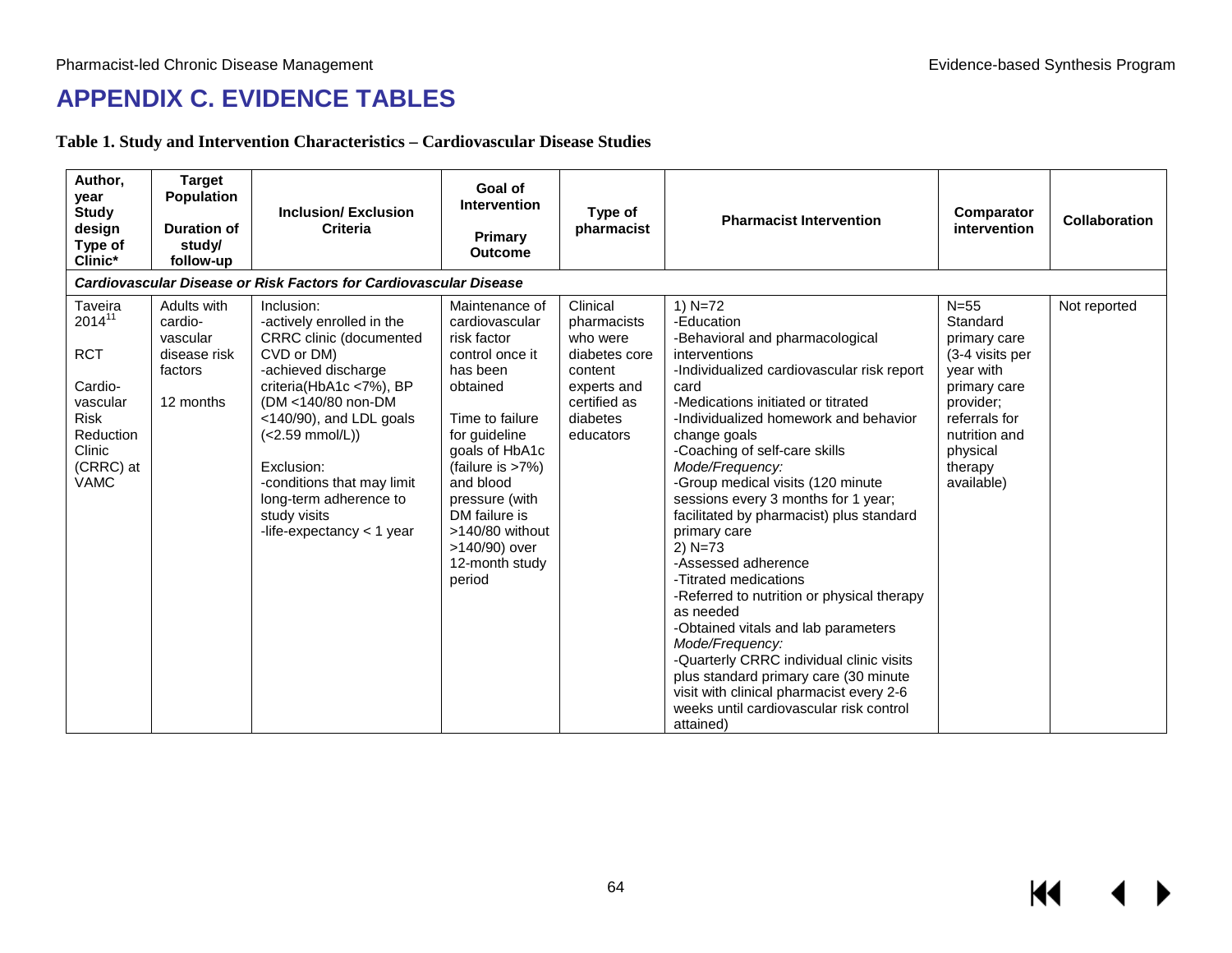| Author,<br>year<br><b>Study</b><br>design<br>Type of<br>Clinic*                  | <b>Target</b><br><b>Population</b><br><b>Duration of</b><br>study/<br>follow-up                 | <b>Inclusion/Exclusion</b><br><b>Criteria</b>                                                                                                                                                                                                                                                                                                                                                                                                                                                                                                                                                               | Goal of<br><b>Intervention</b><br>Primary<br><b>Outcome</b>                                                                                                                                                                                                                                       | Type of<br>pharmacist   | <b>Pharmacist Intervention</b>                                                                                                                                                                                                                                                                                                                                                                                                                                                                                                                                                                                                                                                                                                                      | Comparator<br>intervention                                                                               | <b>Collaboration</b>                                                                                                                                                                                                |
|----------------------------------------------------------------------------------|-------------------------------------------------------------------------------------------------|-------------------------------------------------------------------------------------------------------------------------------------------------------------------------------------------------------------------------------------------------------------------------------------------------------------------------------------------------------------------------------------------------------------------------------------------------------------------------------------------------------------------------------------------------------------------------------------------------------------|---------------------------------------------------------------------------------------------------------------------------------------------------------------------------------------------------------------------------------------------------------------------------------------------------|-------------------------|-----------------------------------------------------------------------------------------------------------------------------------------------------------------------------------------------------------------------------------------------------------------------------------------------------------------------------------------------------------------------------------------------------------------------------------------------------------------------------------------------------------------------------------------------------------------------------------------------------------------------------------------------------------------------------------------------------------------------------------------------------|----------------------------------------------------------------------------------------------------------|---------------------------------------------------------------------------------------------------------------------------------------------------------------------------------------------------------------------|
| Irons<br>$2012^{12}$<br>Cohort<br>(retro)<br>University<br>Cardiol-<br>ogy Group | High cardiac<br>risk patients<br>Patients<br>followed until<br>at goal for<br>several<br>months | Inclusion:<br>-CAD (history of MI, CABG,<br>angioplasty, coronary stent<br>placement, stable angina,<br>evidence of ≥50% stenosis<br>of any major coronary<br>artery, or significant CAD<br>risk equivalent)<br>-baseline SBP >135 mmHg<br>-age 40-85 years<br>-established care with<br>physician from group<br>-22 visits with clinical<br>pharmacists (intervention)<br>or cardiologist (control)<br>during study period<br>Exclusion:<br>-history of systolic heart<br>failure ( $EF < 40\%$ )<br>-significant renal disease<br>-documented non-<br>adherence with<br>appointments (<70%<br>compliance) | Optimize HTN<br>medication<br>management to<br>improve blood<br>pressure control<br><b>Difference</b><br>within and<br>between the 2<br>groups in<br>percentage of<br>patients who<br>obtained BP <<br>130/80 mmHg<br>during last<br>documented<br>clinic visit within<br>time frame<br>evaluated | Clinical<br>pharmacists | $N = 59$<br>Collaborative care model; scheduled<br>patient clinic appointments with clinical<br>pharmacists<br>-Adjustment of drug regimens (add,<br>delete, or change HTN medications)<br>-Change dosages of existing HTN<br>medications<br>-Obtain appropriate laboratory<br>measurements<br>-Provide limited physical assessment<br>-Educate referred patients<br>-Follow-up based on adverse events and<br>blood pressure control<br>No specific formulary or algorithms used<br>Mode/Frequency:<br>-Minimum of 2 visits with the clinical<br>pharmacist<br>-Initial visit, subsequent follow-up visits<br>were scheduled within 1-4 weeks<br>-If patient was at goal without<br>complications they were scheduled for<br>follow-up in 3 months | $N=58$<br>unmatched,<br>met same<br>inclusion<br>criteria; usual<br>care in same<br>cardiology<br>clinic | Cardiologist<br>referred<br>patients to HTN<br>service at his<br>discretion<br>Written<br>collaborative<br>practice<br>agreements in<br>place<br>Consulted for<br>changes of<br>non-<br>hypertensive<br>medications |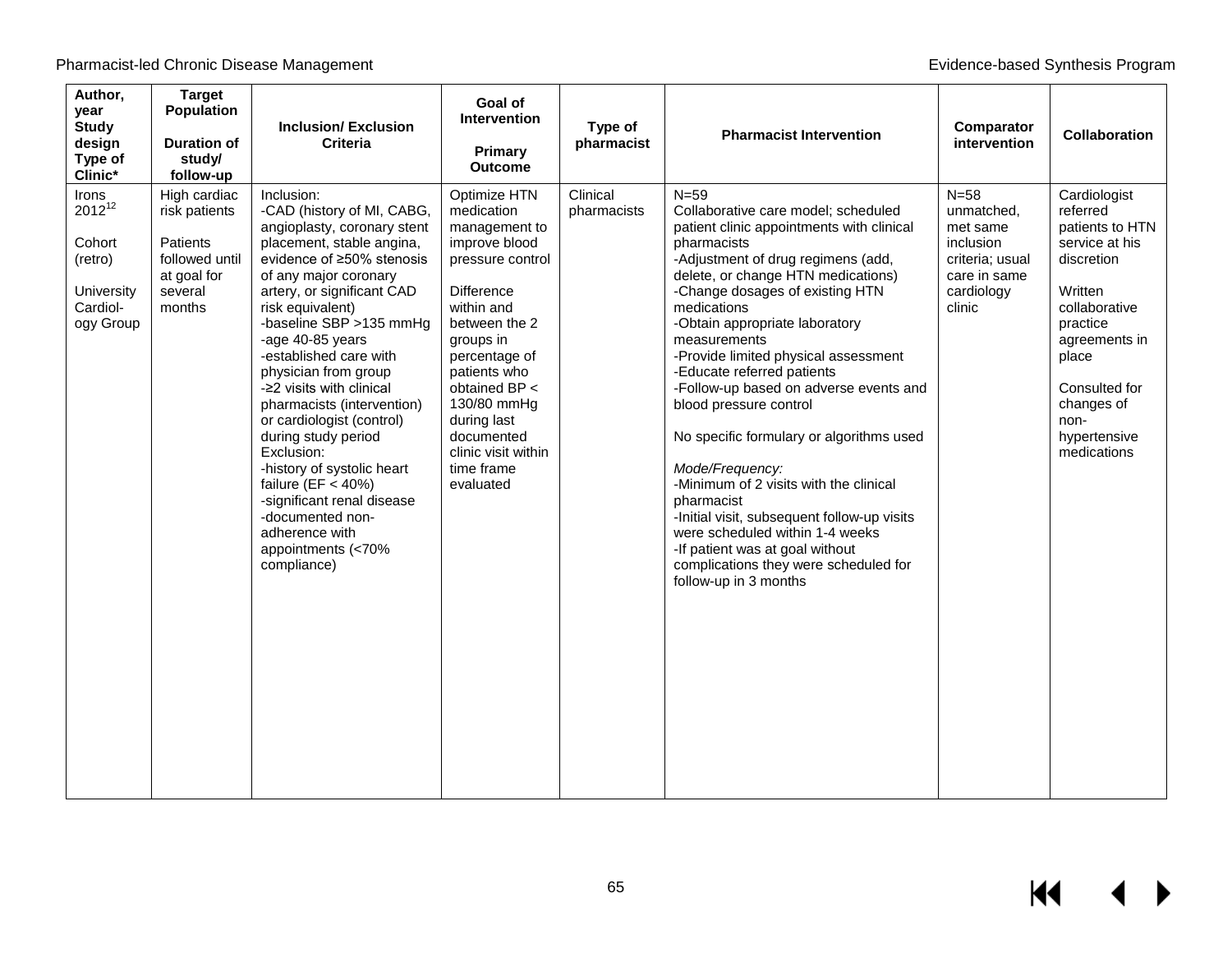$M$ 

 $\blacktriangleright$ 

| Author,<br>year<br><b>Study</b><br>design<br>Type of<br>Clinic*                                                                           | <b>Target</b><br><b>Population</b><br><b>Duration of</b><br>study/<br>follow-up                                                                                                      | <b>Inclusion/Exclusion</b><br><b>Criteria</b>                                                                                                                                                                                                                                                                                                                                                                                                                        | Goal of<br><b>Intervention</b><br><b>Primary</b><br><b>Outcome</b>                                                                                              | Type of<br>pharmacist                                                                                                                                                                                                                                  | <b>Pharmacist Intervention</b>                                                                                                                                                                                                                                                                                                                                                                                                                                                                           | Comparator<br>intervention                                                                                                                                                                                                                         | Collaboration                                                                                                             |
|-------------------------------------------------------------------------------------------------------------------------------------------|--------------------------------------------------------------------------------------------------------------------------------------------------------------------------------------|----------------------------------------------------------------------------------------------------------------------------------------------------------------------------------------------------------------------------------------------------------------------------------------------------------------------------------------------------------------------------------------------------------------------------------------------------------------------|-----------------------------------------------------------------------------------------------------------------------------------------------------------------|--------------------------------------------------------------------------------------------------------------------------------------------------------------------------------------------------------------------------------------------------------|----------------------------------------------------------------------------------------------------------------------------------------------------------------------------------------------------------------------------------------------------------------------------------------------------------------------------------------------------------------------------------------------------------------------------------------------------------------------------------------------------------|----------------------------------------------------------------------------------------------------------------------------------------------------------------------------------------------------------------------------------------------------|---------------------------------------------------------------------------------------------------------------------------|
|                                                                                                                                           | <b>Coronary Artery Disease</b>                                                                                                                                                       |                                                                                                                                                                                                                                                                                                                                                                                                                                                                      |                                                                                                                                                                 |                                                                                                                                                                                                                                                        |                                                                                                                                                                                                                                                                                                                                                                                                                                                                                                          |                                                                                                                                                                                                                                                    |                                                                                                                           |
| Spence<br>$2014^{13}$<br>Cohort<br>(retro)<br>Outpatient<br>pharmacy<br>clinical<br>service of<br>integrated<br>health<br>care<br>service | Non-<br>adherent<br>diabetes<br>mellitus or<br>CAD patients<br>with HbA1c<br>or LDL-C<br>outside<br>clinical goals<br>1 year<br>follow-up                                            | Inclusion:<br>-age $\geq$ 18<br>- pharmacy benefit ≥1 year<br>before and 1 year after<br>index date<br>-included in diabetes or<br>CAD registries<br>- non-adherent (MPR <<br>0.80) on $\geq$ 1 oral medication<br>for diabetes or dyslipidemia<br>-HbA1c ≥8% or LDL-C<br>$\geq$ 100 mg/dL<br>Exclusion:<br>-active insulin prescription<br>-resided in skilled nursing<br>facility >10 days or<br>received hospice care<br>during study period<br>-declined consult | Improve<br>medication<br>adherence<br>Primary<br>outcome not<br>stated                                                                                          | Pharmacists<br>who received<br>training on<br>diabetes and<br>dyslipidemia,<br>consultation<br>methodology<br>including<br>motivational<br>interviewing,<br>and workflow<br>training<br>109<br>pharmacists<br>participated<br>in OPCS<br>consultations | N=359 with diabetes; N=1,121 with<br>dyslipidemia<br><b>Outpatient Pharmacy Clinical Service</b><br>(OPCS); consult (B-SMART<br>methodology) with patients meeting<br>OPCS criteria during prescription pick-up<br>-Identify barriers to medication non-<br>adherence and solutions to these<br>barriers<br>-Motivate patients<br>-Recommend adherence tools<br>-Triage patient if needed to improve<br>medication adherence and outcomes<br>Mode/Frequency:<br>-One-time<br>-Face-to-face               | N=428 with<br>diabetes;<br>N=1,049 with<br>dyslipidemia<br>matched<br>Usual care; 4<br>usual care<br>patients<br>matched to<br>each<br>intervention<br>patient by age,<br>gender, and<br>disease<br>(diabetes or<br>dyslipidemia)                  | Not reported                                                                                                              |
| Olson<br>200914<br><b>RCT</b><br>Non-profit<br>HMO in<br>urban<br>area                                                                    | Patients with<br>prior<br>coronary<br>artery<br>disease<br>(acute MI.<br>percutane-<br>ous coronary<br>intervention.<br>or coronary<br>artery<br>bypass graft<br>surgery)<br>2 years | Inclusion:<br>-required only yearly<br>follow-up per CPCRS<br>protocol<br>-≥2 consecutive LDL-C and<br>non-HDL-C values at goal<br>(1 measure within 6<br>months of enrollment)<br>-controlled blood pressure<br>within 6 months<br>Exclusion:<br>-HbA1c $\geq$ 9% in past 6<br>months<br>-dementia<br>-death within 30 days of<br>randomization<br>-life expectancy <3 years                                                                                        | Maintain lipid<br>control following<br>discharge from<br>cardiac disease<br>management<br>program<br>% of patients<br>maintaining<br>LDL-C goal at<br>study end | Clinical<br>pharmacy<br>specialists                                                                                                                                                                                                                    | $N = 214$<br>-Pharmacists telephoned patients to<br>review results of annual fasting lipid<br>profile, blood pressure measurements,<br>and medications and adherence<br>-Counsel on diet and exercise<br>-Make medication adjustments to<br>maintain treatment goals<br>-Order follow-up lab tests<br>-Patients scheduled for follow-ups and<br>notified of results<br>Mode/Frequency:<br>-Telephone<br>-Letters informing patients of test results<br>-Scheduled for follow-up fasting lipid<br>profile | $N = 207$<br>Usual care;<br>fasting lipid<br>profile ordered<br>for 1 year in<br>future: results<br>to be returned<br>to physician<br>who<br>addressed<br>results and<br>ordered follow-<br>up tests as<br>needed;<br>laboratory<br>reminders sent | Intervention<br>patient contacts<br>were<br>documented in<br><b>EMR</b> for other<br>healthcare<br>providers to<br>review |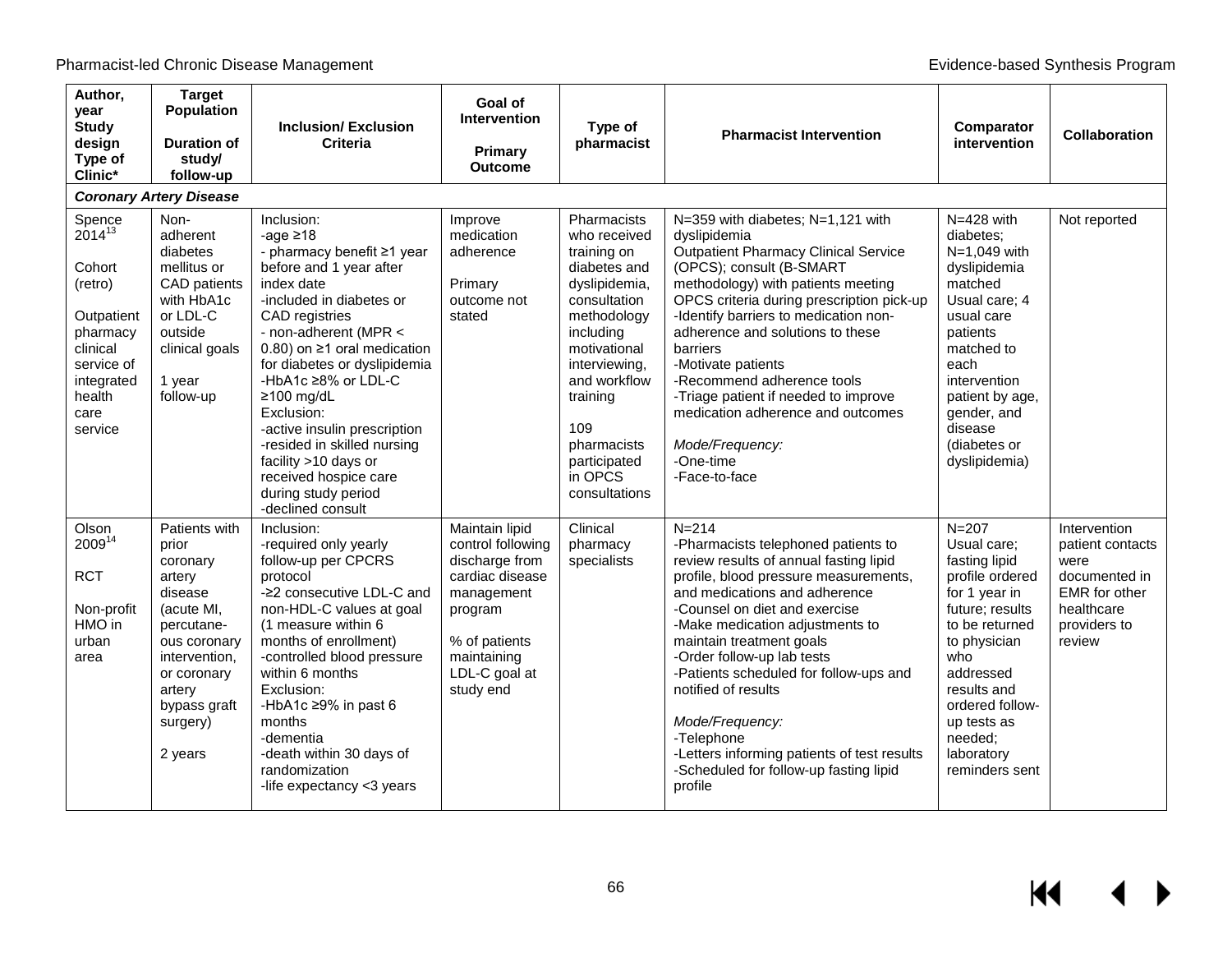| Author,<br>year<br><b>Study</b><br>design<br>Type of<br>Clinic*                                               | <b>Target</b><br><b>Population</b><br><b>Duration of</b><br>study/<br>follow-up                                                                     | <b>Inclusion/Exclusion</b><br>Criteria                                                                                                                                                                                                                                                                                                                                                                                                    | Goal of<br><b>Intervention</b><br>Primary<br><b>Outcome</b>                                                                                                                                                                                                                                                                                              | Type of<br>pharmacist                                                                                                                                                                                                                                                                                        | <b>Pharmacist Intervention</b>                                                                                                                                                                                                                                                                                                                                                                                                                                                                                                                                                                                                                                 | Comparator<br>intervention                                                                                                                                                                          | <b>Collaboration</b>                                                                              |
|---------------------------------------------------------------------------------------------------------------|-----------------------------------------------------------------------------------------------------------------------------------------------------|-------------------------------------------------------------------------------------------------------------------------------------------------------------------------------------------------------------------------------------------------------------------------------------------------------------------------------------------------------------------------------------------------------------------------------------------|----------------------------------------------------------------------------------------------------------------------------------------------------------------------------------------------------------------------------------------------------------------------------------------------------------------------------------------------------------|--------------------------------------------------------------------------------------------------------------------------------------------------------------------------------------------------------------------------------------------------------------------------------------------------------------|----------------------------------------------------------------------------------------------------------------------------------------------------------------------------------------------------------------------------------------------------------------------------------------------------------------------------------------------------------------------------------------------------------------------------------------------------------------------------------------------------------------------------------------------------------------------------------------------------------------------------------------------------------------|-----------------------------------------------------------------------------------------------------------------------------------------------------------------------------------------------------|---------------------------------------------------------------------------------------------------|
|                                                                                                               | <b>Congestive Heart Failure (CHF)</b>                                                                                                               |                                                                                                                                                                                                                                                                                                                                                                                                                                           |                                                                                                                                                                                                                                                                                                                                                          |                                                                                                                                                                                                                                                                                                              |                                                                                                                                                                                                                                                                                                                                                                                                                                                                                                                                                                                                                                                                |                                                                                                                                                                                                     |                                                                                                   |
| Murray<br>2007 <sup>16</sup><br><b>RCT</b><br>University-<br>affiliated<br>inner-city<br>ambula-<br>tory care | Low income<br>patients with<br><b>CHF</b><br>12 months (9)<br>months<br>active<br>intervention.<br>3 months<br>post-<br>intervention<br>assessment) | Inclusion:<br>-age 50 and older<br>-receive all care (including<br>medications) through same<br>health care system<br>-diagnosis of CHF<br>confirmed by primary care<br>physician<br>-regularly used at least 1<br>medication for HF<br>-did not use or were not<br>planning to use medication<br>container adherence aid<br>-access to working<br>telephone<br>-hearing in normal range<br>-clinically stable<br>Exclusion:<br>-dementia | Improve<br>adherence to<br><b>CHF</b><br>medications,<br>reduce<br>exacerbations<br>requiring ED<br>visits or<br>hospitalizations,<br>improve<br>disease-specific<br>QOL, increase<br>patient<br>satisfaction,<br>reduce health<br>care costs<br>Medication<br>adherence and<br>clinical<br>exacerbations<br>requiring ED<br>visit or<br>hospitalization | Trained by<br>inter-<br>disciplinary<br>team<br>(pharmacist,<br>physician,<br>geriatrician)<br>with<br>guidelines for<br>treating CHF,<br>key concepts<br>in.<br>pharmaceu-<br>tical care of<br>older adults.<br>communica-<br>tion<br>techniques,<br>and pharma-<br>cotherapy of<br>drugs for<br><b>CHF</b> | $N = 122$<br>-Protocol for intervention based on<br>problem (eg, low medication adherence,<br>knowledge)<br>-Baseline medication history assessment<br>of patient knowledge and skills<br>-Patient-centered verbal instruction and<br>written materials about medications<br>(each medication category assigned an<br>icon)<br>-Monitoring of medication use, health<br>care encounters, body weight, other<br>relevant data<br>-Communicated, as needed, with clinic<br>nurses and primary care physicians<br>Mode/Frequency:<br>-Baseline interview at enrollment, not<br>with pharmacist<br>-Verbal and written instructions when<br>dispensing medications | $N = 192$<br>(intentionally<br>randomized<br>more to usual<br>care)<br>Usual care;<br>received<br>prescription<br>services from<br>pharmacists<br>who did not<br>receive<br>specialized<br>training | Information<br>about patients<br>was<br>communicated<br>as needed to<br>clinic nurses<br>and PCPs |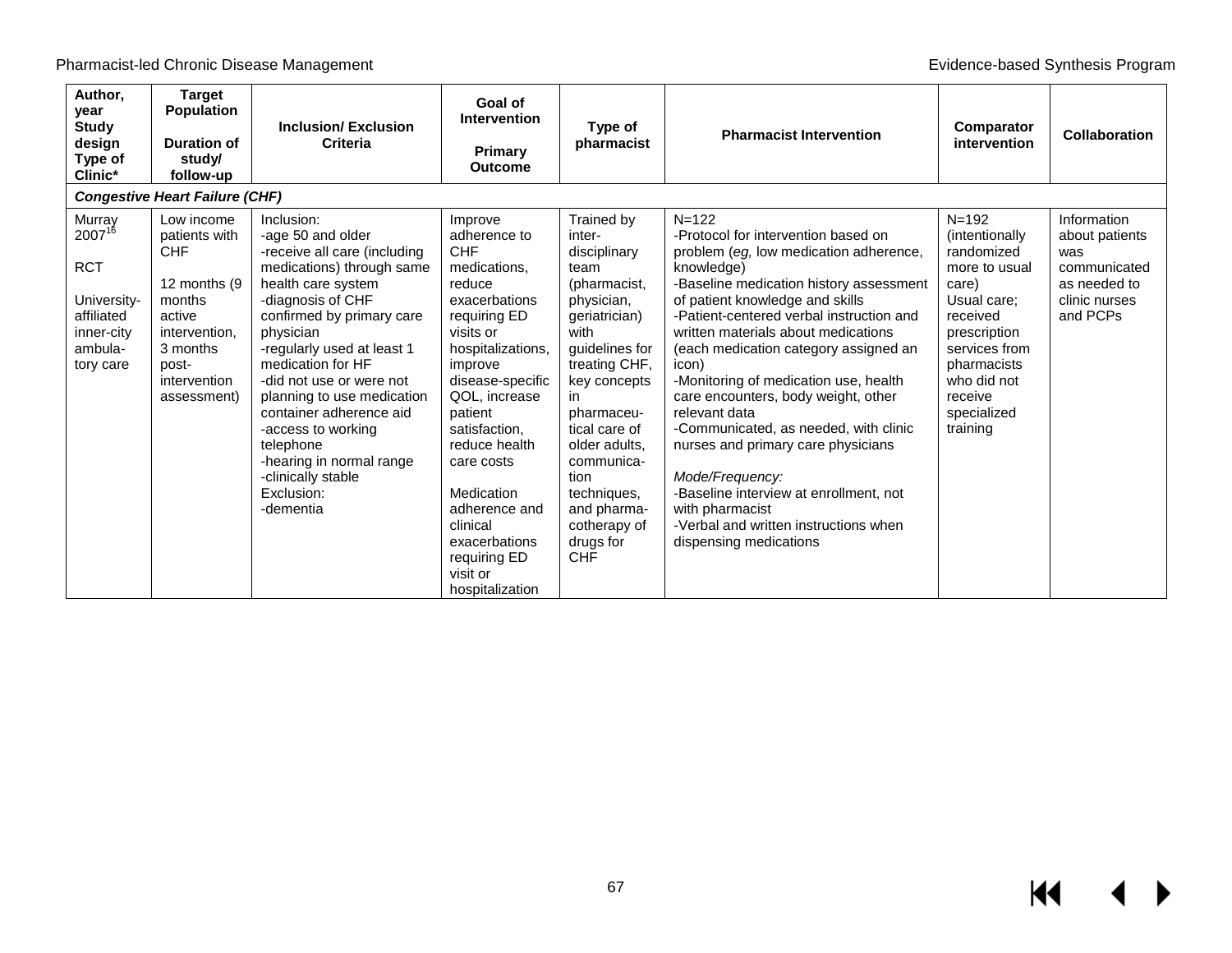KI

| Author,<br>year<br><b>Study</b><br>design<br>Type of<br>Clinic*                                                     | <b>Target</b><br><b>Population</b><br><b>Duration of</b><br>study/<br>follow-up | <b>Inclusion/Exclusion</b><br><b>Criteria</b>                                                                                                                                                                                                                                                                                                               | Goal of<br>Intervention<br>Primary<br><b>Outcome</b>                                                                                                                                                                                                                                                                                      | Type of<br>pharmacist  | <b>Pharmacist Intervention</b>                                                                                                                                                                                                                                                                                                                                                                                                                                                                                                                                                                                                                                                                                                                                                                                                                                                                                                                                                                                                                                                | Comparator<br>intervention                                                                                                                                                                                                                                                                                       | <b>Collaboration</b>                                                                                                                                                                                                                       |
|---------------------------------------------------------------------------------------------------------------------|---------------------------------------------------------------------------------|-------------------------------------------------------------------------------------------------------------------------------------------------------------------------------------------------------------------------------------------------------------------------------------------------------------------------------------------------------------|-------------------------------------------------------------------------------------------------------------------------------------------------------------------------------------------------------------------------------------------------------------------------------------------------------------------------------------------|------------------------|-------------------------------------------------------------------------------------------------------------------------------------------------------------------------------------------------------------------------------------------------------------------------------------------------------------------------------------------------------------------------------------------------------------------------------------------------------------------------------------------------------------------------------------------------------------------------------------------------------------------------------------------------------------------------------------------------------------------------------------------------------------------------------------------------------------------------------------------------------------------------------------------------------------------------------------------------------------------------------------------------------------------------------------------------------------------------------|------------------------------------------------------------------------------------------------------------------------------------------------------------------------------------------------------------------------------------------------------------------------------------------------------------------|--------------------------------------------------------------------------------------------------------------------------------------------------------------------------------------------------------------------------------------------|
| Gattis<br>1999(PHA<br><b>RM</b><br>study) <sup>15</sup><br><b>RCT</b><br>General<br>cardiology<br>faculty<br>clinic | Heart failure<br>(HF)<br>24 weeks/<br>median<br>follow-up 6<br>months           | Inclusion:<br>-diagnosis of HF based on<br>signs and symptoms of HF<br>and Left Ventricle EF<45%<br>Exclusion:<br>-life expectancy <6 months<br>-current participant in<br>investigational drug trial<br>-resident of skilled nursing<br>facility<br>-marked dementia or<br>another psychological<br>disorder preventing patient<br>education and follow-up | Optimize HF<br>therapy<br>(including use<br>and dose of<br><b>ACE</b> inhibitors<br>or alternatives,<br>avoiding digoxin<br>toxicity,<br>avoiding<br>contraindicated<br>drugs or drug<br>interactions,<br>recommending<br>other<br>medication<br>changes)<br>Combined all-<br>cause mortality<br>and heart<br>failure, clinical<br>events | Clinical<br>pharmacist | $N = 90$<br>-Questionnaire to assess symptoms and<br>response to therapy<br>-Discussed patient's case and verbally<br>provided therapeutic recommendations<br>regarding optimization of therapy to<br>attending physician<br>-Recommendations based off patient<br>interview, history, and current drug<br>regimen<br>-Discussed changes in drug therapy with<br>patient (purpose of each drug,<br>importance of adherence)<br>-Provided written information on<br>directions for use and potential adverse<br>events<br>-Provided patients with telephone<br>number to contact if questions or<br>problems<br>-Telephone follow-up at 2, 12, and 24<br>weeks with instruction to contact<br>physician if continued or worsening<br>symptoms (pharmacist also contacted<br>physician to discuss these cases)<br>Mode/Frequency:<br>-Telephone follow after initial clinic visit<br>-Written information on medication<br>-Provided telephone number to contact if<br>questions or problems<br>-Clinical pharmacist discussed changes<br>made in drug therapy with the patient | $N = 91$<br>Usual care (no<br>pharmacist<br>recommenda-<br>tions or patient<br>education;<br>physician<br>and/or<br>physician<br>assistant/nurs<br>e practitioner<br>did patient<br>assessment<br>and education)<br>-Pharmacist<br>contacted<br>patients at 12<br>and 24 weeks<br>to identify<br>clinical events | Attending<br>physician,<br>nurses, social<br>workers,<br>dietitians<br>-Discussed<br>patient's case<br>and verbally<br>provided<br>therapeutic<br>recommendatio<br>ns regarding<br>optimization of<br>therapy to<br>attending<br>physician |

\*Record whether primary care or specialty, if academic affiliated, if rural or urban

CHF = congestive heart failure; CPCRS = Clinical Pharmacy Cardiac Risk Service; ED = emergency department; EMR = electronic medical record; HF = heart failure; LDL-C = low-density lipoprotein cholesterol; EF = ejection fraction; HDL-C = high-density lipoprotein cholesterol; QOL = quality of life; TSH = thyroid-stimulating hormone; CAD=coronary artery disease; HTN=hypertension; HbA1c=glycosylated hemoglobin; ACE=angiotensin converting enzyme; BP=blood pressure; ESRD=end stage renal disease;

DRP=drug related problem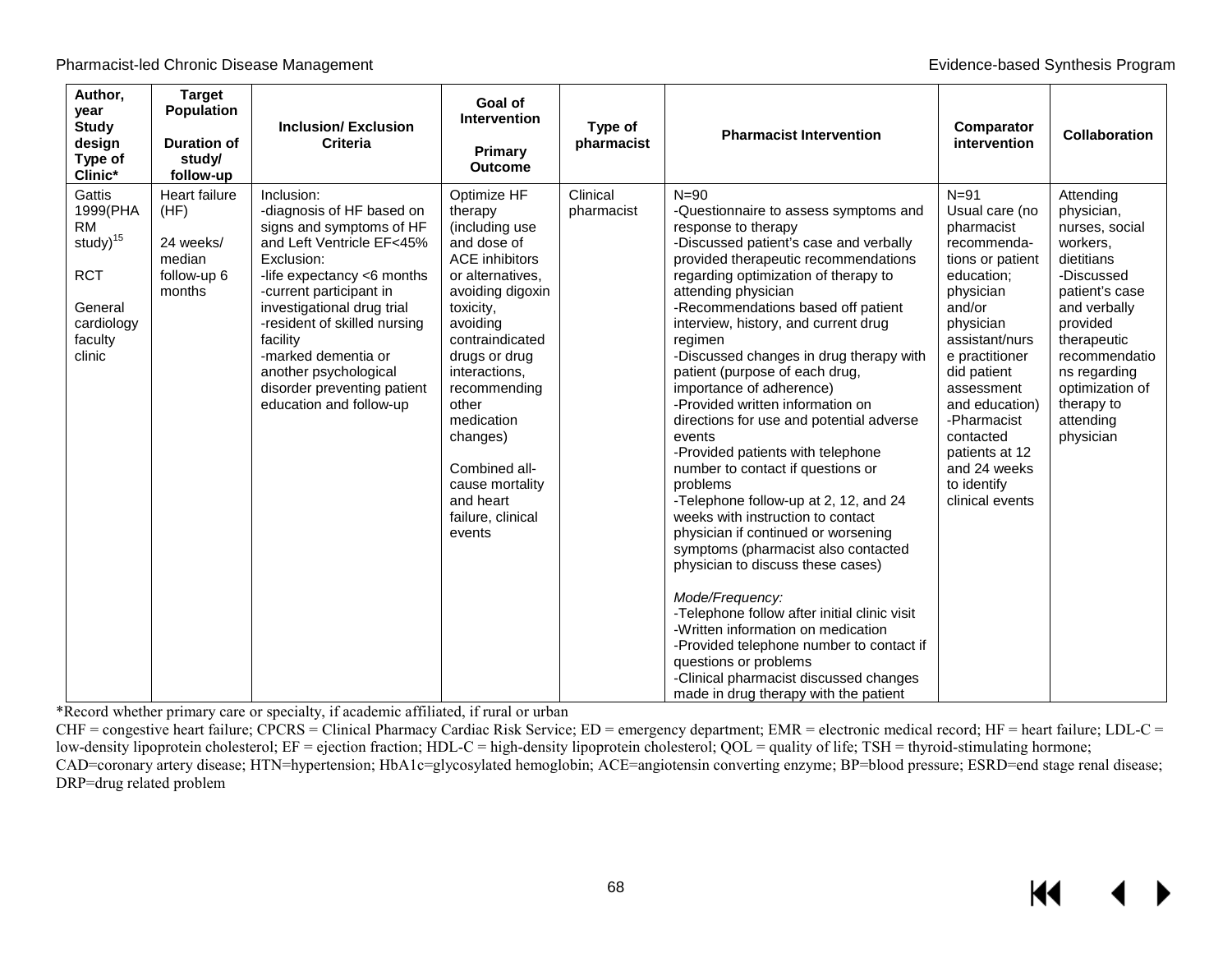## **Table 2. Drug-related Problems Outcomes – Cardiovascular Disease Studies**

| <b>Study</b><br>Interventio<br>n(n)                | Inappropriate<br>dosage/prescription<br>or omission<br>% (n/N)               |                             | Ineffectiveness% (n/N) |           | Drug-drug or drug-<br>disease interaction<br>(describe) % (n/N) |           | Non-adherence to prescribed<br>regimen<br>% (n/N)                                                                                                                                                                        |                                                                                                            | <b>Clinical/adverse event %</b><br>(n/N)                   |                              |
|----------------------------------------------------|------------------------------------------------------------------------------|-----------------------------|------------------------|-----------|-----------------------------------------------------------------|-----------|--------------------------------------------------------------------------------------------------------------------------------------------------------------------------------------------------------------------------|------------------------------------------------------------------------------------------------------------|------------------------------------------------------------|------------------------------|
| Control (n)                                        | Pharmacy<br>component                                                        | <b>Control</b>              | Pharmacy<br>component  | Control   | Pharmacy<br>component                                           | Control   | Pharmacy<br>component                                                                                                                                                                                                    | <b>Control</b>                                                                                             | Pharmacy<br>component                                      | <b>Control</b>               |
|                                                    | <b>Cardiovascular Disease or Risk Factors for Cardiovascular Disease</b>     |                             |                        |           |                                                                 |           |                                                                                                                                                                                                                          |                                                                                                            |                                                            |                              |
|                                                    |                                                                              |                             |                        |           | No studies reporting                                            |           |                                                                                                                                                                                                                          |                                                                                                            |                                                            |                              |
| <b>Coronary Artery Disease</b>                     |                                                                              |                             |                        |           |                                                                 |           |                                                                                                                                                                                                                          |                                                                                                            |                                                            |                              |
| Spence<br>$2014^{13}$<br>$IG=1,121$<br>$CG=1,049$  | <b>NR</b>                                                                    | <b>NR</b>                   | <b>NR</b>              | <b>NR</b> | <b>NR</b>                                                       | <b>NR</b> | Adherence at 1<br>year<br><b>MPR</b><br>0.70<br>% adherent<br>37 (419/1121)                                                                                                                                              | <b>MPR</b><br>$0.74$ (P=.003 vs<br>pharm)<br>% adherent<br>38 (403/1049)<br>$(P=.62 \text{ vs }$<br>pharm) | <b>NR</b>                                                  | <b>NR</b>                    |
| Olson<br>200914<br>$IG=214$<br>$CG=207$            | <b>NR</b>                                                                    | <b>NR</b>                   | <b>NR</b>              | <b>NR</b> | <b>NR</b>                                                       | <b>NR</b> | Persistence with<br>lipid-lowering<br>therapy<br>86.5%                                                                                                                                                                   | 85.5%<br>$(P=.78)$                                                                                         | Coronary<br>Event<br>3.3%                                  | 5.8%<br>$(P=.21)$            |
| <b>Congestive Heart Failure</b>                    |                                                                              |                             |                        |           |                                                                 |           |                                                                                                                                                                                                                          |                                                                                                            |                                                            |                              |
| Gattis<br>1999 <sup>15</sup><br>$IG=90$<br>$CG=91$ | Fraction of<br>target ACE<br>inhibitor<br>dose <sup>a</sup><br>1.0(0.5, 1.0) | 0.5(0.19,<br>1)<br>(P<.001) | <b>NR</b>              | <b>NR</b> | <b>NR</b>                                                       | <b>NR</b> | <b>NR</b>                                                                                                                                                                                                                | <b>NR</b>                                                                                                  | <b>NR</b>                                                  | <b>NR</b>                    |
| Murray<br>$2007^{16}$<br>$IG=122$<br>$CG=192$      | <b>NR</b>                                                                    | <b>NR</b>                   | <b>NR</b>              | <b>NR</b> | <b>NR</b>                                                       | <b>NR</b> | "Taking<br>adherence"<br>during<br>intervention<br>79% (71% at<br>follow-up)<br>"Scheduling<br>adherence"<br>during<br>intervention<br>53% (49% at<br>follow-up)<br>"Refill<br>adherence"<br>during study<br>period 109% | 68% (67%<br>during follow-<br>up)<br>47% (49%<br>during follow-<br>up)<br>$105\%$ P=.007                   | Adverse<br>event or<br>medication<br>error<br>38% (42/112) | 47%<br>(91/192)<br>$(P=.11)$ |

<sup>a</sup> Median  $(25<sup>th</sup>, 75<sup>th</sup>$  percentiles)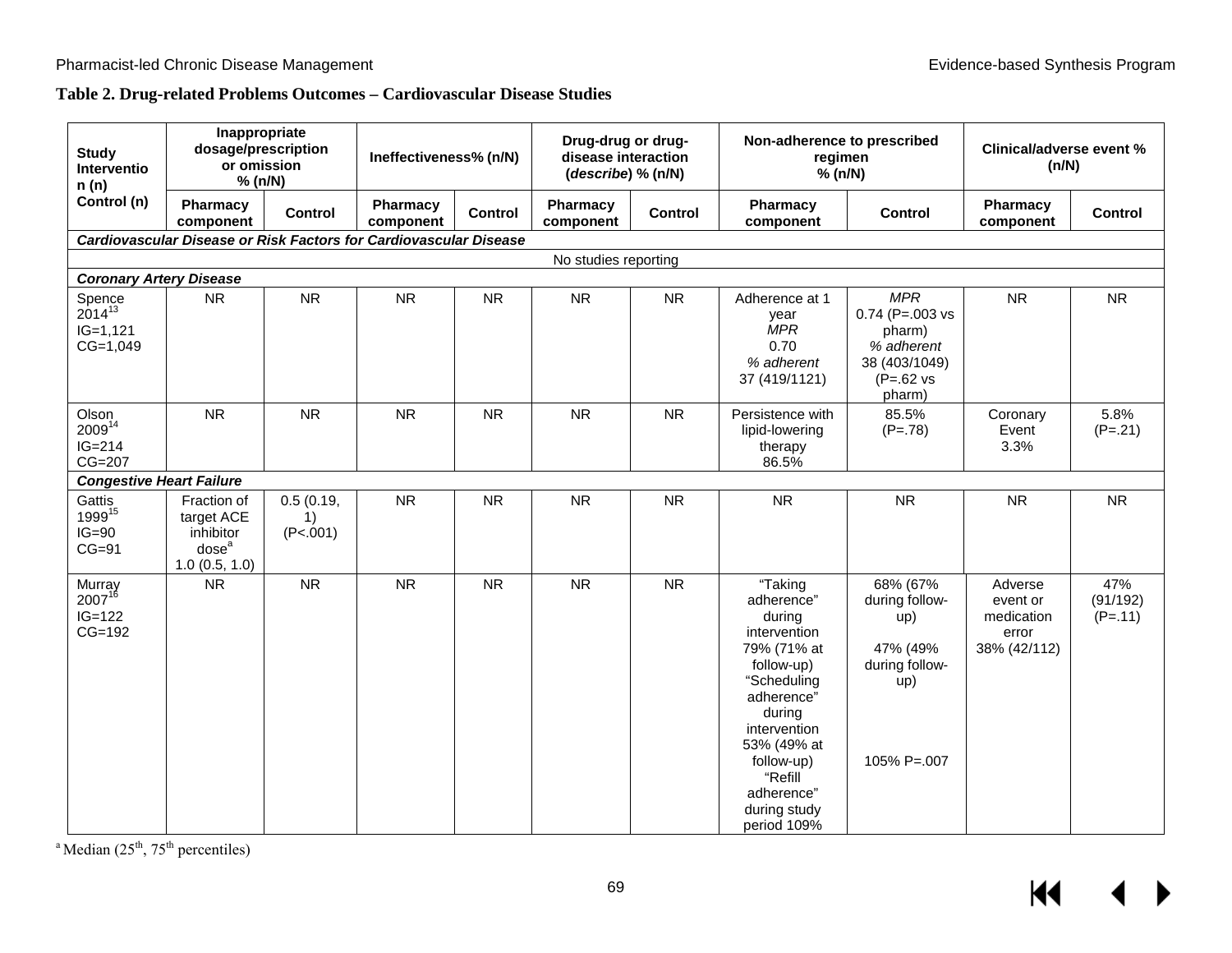## Pharmacist-led Chronic Disease Management **Evidence-based Synthesis Program** Evidence-based Synthesis Program

CG = control group; IG = intervention group; MPR = medication possession ratio; NR = not reported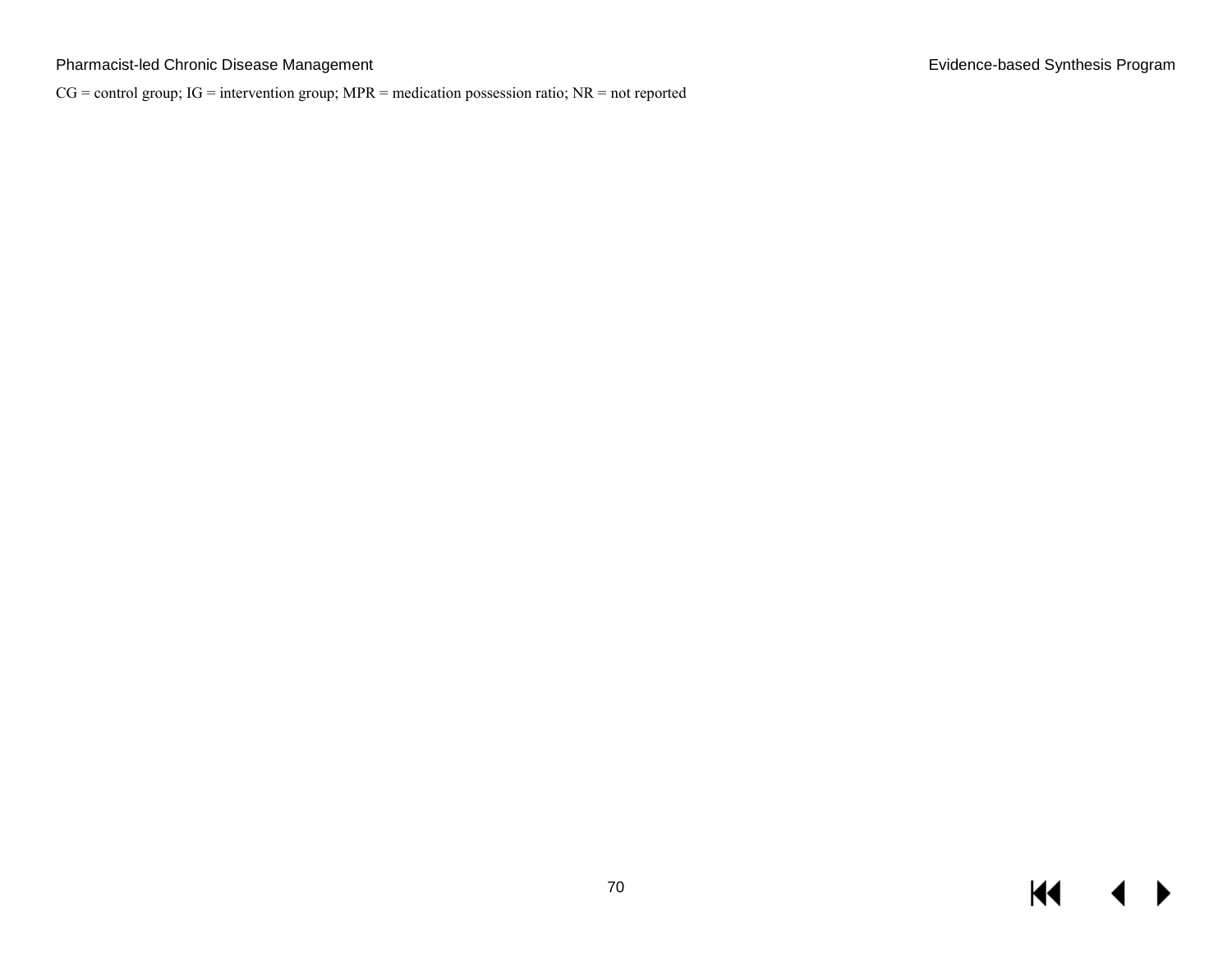## **Table 3. Mortality, Quality of Life, Access, and Patient Satisfaction Outcomes – Cardiovascular Disease Studies**

| Study;                                            |                                                                   | <b>All-cause mortality</b><br>% (n/N)                                   | Health-related quality of<br>life (describe)                                                       |                                                                      | Access to care<br>(describe) |                | <b>Patient satisfaction with</b><br>care (describe)                                                |                  |  |  |
|---------------------------------------------------|-------------------------------------------------------------------|-------------------------------------------------------------------------|----------------------------------------------------------------------------------------------------|----------------------------------------------------------------------|------------------------------|----------------|----------------------------------------------------------------------------------------------------|------------------|--|--|
| Intervention (n)<br>Control (n)                   | <b>Pharmacy</b><br>component                                      | <b>Control</b>                                                          | <b>Pharmacy</b><br>component                                                                       | Control                                                              | <b>Pharmacy</b><br>component | <b>Control</b> | <b>Pharmacy</b><br>component                                                                       | Control          |  |  |
|                                                   | Cardiovascular Disease or Risk Factors for Cardiovascular Disease |                                                                         |                                                                                                    |                                                                      |                              |                |                                                                                                    |                  |  |  |
| No studies reporting                              |                                                                   |                                                                         |                                                                                                    |                                                                      |                              |                |                                                                                                    |                  |  |  |
| <b>Coronary Artery Disease</b>                    |                                                                   |                                                                         |                                                                                                    |                                                                      |                              |                |                                                                                                    |                  |  |  |
| Olson $200914$<br>$IG = 214$<br>$CG=207$          | 8.4%                                                              | 7.7%<br>$(P=.80)$                                                       | <b>NR</b>                                                                                          | <b>NR</b>                                                            | <b>NR</b>                    | <b>NR</b>      | <b>NR</b>                                                                                          | <b>NR</b>        |  |  |
| <b>Congestive Heart Failure</b>                   |                                                                   |                                                                         |                                                                                                    |                                                                      |                              |                |                                                                                                    |                  |  |  |
| Gattis 1999 <sup>15</sup><br>$IG=90$<br>$CG=91$   | $3\%$ (3/90) <sup>a</sup>                                         | 5% (5/91) <sup>a</sup><br>OR 0.59<br>(95% CI<br>0.12, 2.49<br>$(P=.48)$ | <b>NR</b>                                                                                          | <b>NR</b>                                                            | <b>NR</b>                    | <b>NR</b>      | <b>NR</b>                                                                                          | <b>NR</b>        |  |  |
| Murray 2007 <sup>16</sup><br>$IG=122$<br>$CG=192$ | <b>NR</b>                                                         | <b>NR</b>                                                               | Disease<br>specific,<br>improvement<br>from<br>baseline<br>6 months:<br>0.28<br>12 months:<br>0.39 | 6 months:<br>0.21<br>$(P=.52)$<br>12<br>months:<br>0.24<br>$(P=.21)$ | <b>NR</b>                    | <b>NR</b>      | Satisfaction<br>with pharmacy<br>services.<br>improvement<br>from baseline<br>to 12 months:<br>1.0 | 0.7<br>$(P=.02)$ |  |  |

<sup>a</sup> Primary outcome was all-cause mortality and nonfatal heart failure; OR 0.22 (95% CI 0.06, 0.63); P=.005

 $CG = control group$ ;  $IG = intervention group$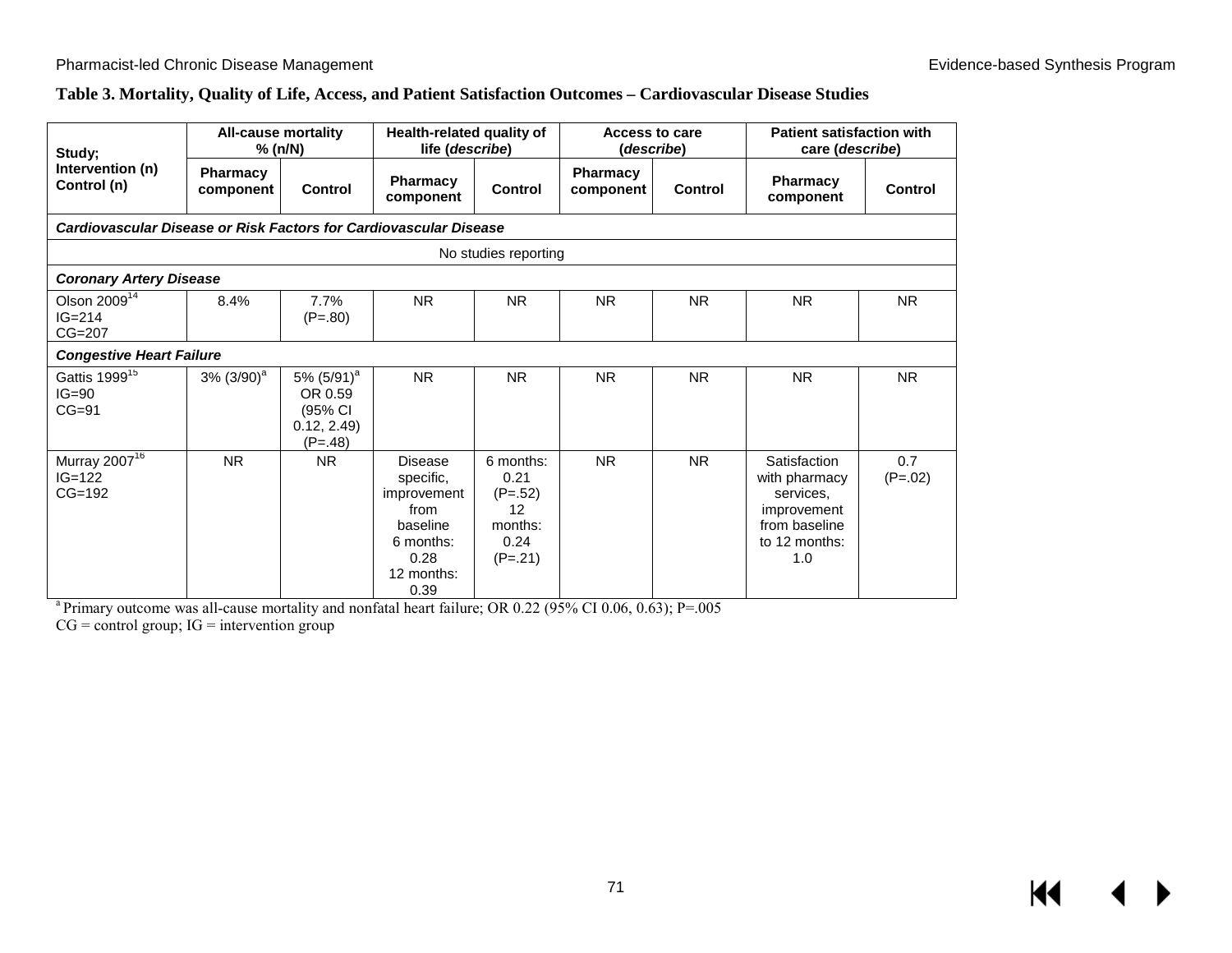## **Table 4. Healthcare Utilization and Cost Outcomes – Cardiovascular Disease Studies**

| Study;<br><b>Intervention</b>                                                 | <b>Office visits</b>                                                                                                               |                                    | <b>Urgent care visits/</b><br><b>Emergency room (ER)</b><br><b>visits</b>         |                                                     | <b>Hospitalizations</b>                                                           |                                                      |                                                                                                                                                                                                                                                                                                     | <b>Medications</b>                                                                                                                              | <b>Costs or Other (describe)</b>                                                                                                                                     |           |
|-------------------------------------------------------------------------------|------------------------------------------------------------------------------------------------------------------------------------|------------------------------------|-----------------------------------------------------------------------------------|-----------------------------------------------------|-----------------------------------------------------------------------------------|------------------------------------------------------|-----------------------------------------------------------------------------------------------------------------------------------------------------------------------------------------------------------------------------------------------------------------------------------------------------|-------------------------------------------------------------------------------------------------------------------------------------------------|----------------------------------------------------------------------------------------------------------------------------------------------------------------------|-----------|
| (n)<br>Control (n)                                                            | Pharmacy<br>component                                                                                                              | <b>Control</b>                     | Pharmacy<br>component                                                             | <b>Control</b>                                      | Pharmacy<br>component                                                             | <b>Control</b>                                       | Pharmacy<br>component                                                                                                                                                                                                                                                                               | <b>Control</b>                                                                                                                                  | Pharmacy<br>component                                                                                                                                                | Control   |
|                                                                               | Cardiovascular Disease or Risk Factors for Cardiovascular Disease                                                                  |                                    |                                                                                   |                                                     |                                                                                   |                                                      |                                                                                                                                                                                                                                                                                                     |                                                                                                                                                 |                                                                                                                                                                      |           |
| Taveira 2014 <sup>11</sup><br>$IG=73$<br>Individual<br>IG=72 Group<br>$CG=55$ | Mean # of PCP<br>visits $a$ (SD)<br>Individual:<br>2.8(1.1)<br>Group:<br>3.0(1.2)                                                  | 2.8(1.0)<br>$(P = 46)$<br>overall) | Mean # of<br>visits <sup>a</sup><br>Individual:<br>0.4(0.8)<br>Group:<br>0.6(1.0) | 0.6(1.1)<br>$(P=.35)$                               | Mean # of<br>visits <sup>a</sup><br>Individual:<br>0.3(0.7)<br>Group:<br>0.4(0.8) | 0.2(0.5)<br>$(P=.18)$<br>overall)                    | Individual: no<br>change in<br>cholesterol<br>(0.9 to 1.1), BP<br>(2.3 to 2.4), or<br>antihyper-<br>glycemic meds<br>$(1.9 \text{ to } 1.9)$<br>from baseline<br>Group:<br>increase in BP<br>(2.1 to 2.3) and<br>antihyper-<br>glycemic meds<br>$(1.7 \text{ to } 1.8)$<br>from baseline<br>(P<.05) | Decrease in<br>cholesterol<br>$(1.3 \text{ to } 1.2)$<br>and antihyper-<br>glycemic meds<br>$(1.9 \text{ to } 1.8)$<br>from baseline<br>(P<.05) | <b>NR</b>                                                                                                                                                            | <b>NR</b> |
| Irons $2012^{12}$<br>$IG=59$<br>$CG=58$                                       | Clinic visits or<br>BP assessment<br>(outside of<br>scheduled<br>appointments)<br>per year of<br>follow-up<br>10.7 (9.52,<br>12.09 | 3.45 (3.01,<br>4.12)<br>P<.0001    | <b>NR</b>                                                                         | <b>NR</b>                                           | ${\sf NR}$                                                                        | <b>NR</b>                                            | Number of<br>anti-<br>hypertensive<br>agents<br>(median)<br>3.0(3.0, 4.0)                                                                                                                                                                                                                           | 2.0(2.0, 3.0)<br>$P = 0001$                                                                                                                     | <b>NR</b>                                                                                                                                                            | <b>NR</b> |
| <b>Coronary Artery Disease</b>                                                |                                                                                                                                    |                                    |                                                                                   |                                                     |                                                                                   |                                                      |                                                                                                                                                                                                                                                                                                     |                                                                                                                                                 |                                                                                                                                                                      |           |
| Spence $2014^{13}$<br>IG=1,121 CAD<br>CG=1,049<br>CAD                         | <b>NR</b>                                                                                                                          | <b>NR</b>                          | 1-year follow-<br>up<br>4.6%<br>(51/1121)                                         | 4.5%<br>(47/1049)<br>$(P=.94 \text{ vs }$<br>pharm) | 1-year<br>follow-up<br>1.3%<br>(15/1121)                                          | 2.1%<br>(22/1049)<br>$(P=.17 \text{ vs. }$<br>pharm) | <b>NR</b>                                                                                                                                                                                                                                                                                           | <b>NR</b>                                                                                                                                       | Cost savings<br>(system) <sup>b</sup><br>\$11,640,296<br>Cost of<br>program:<br>\$1,713,468<br>Approximately<br>\$5.79 saved<br>for every \$1<br>spent on<br>program | <b>NR</b> |
|                                                                               |                                                                                                                                    |                                    |                                                                                   |                                                     | 72                                                                                |                                                      |                                                                                                                                                                                                                                                                                                     |                                                                                                                                                 |                                                                                                                                                                      |           |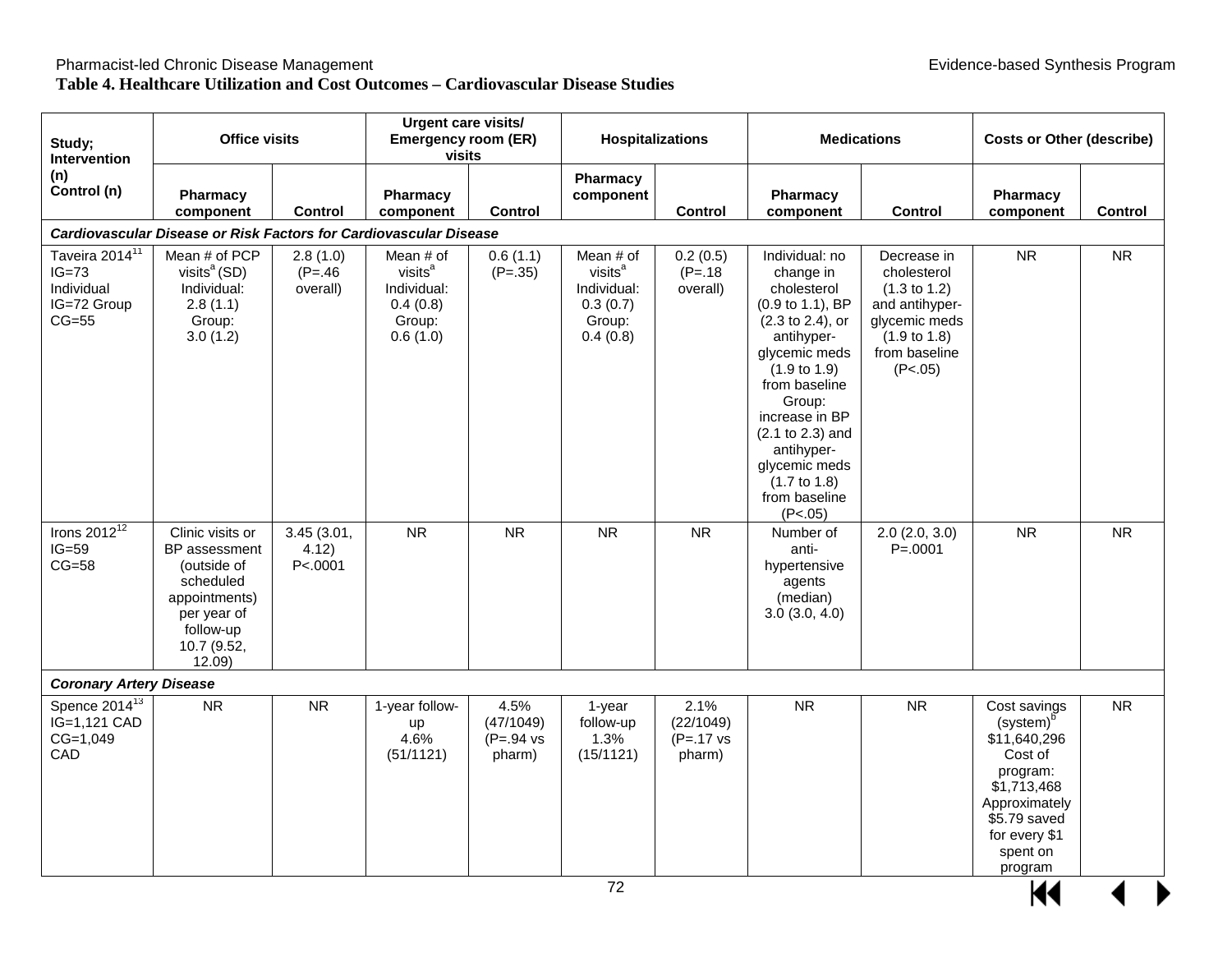| Study;<br><b>Intervention</b>                     | <b>Office visits</b>         |                | Urgent care visits/<br><b>Emergency room (ER)</b><br>visits |                                                                            | <b>Hospitalizations</b>                       |                                                                            | <b>Medications</b>                                                                                      |                                                     | <b>Costs or Other (describe)</b>                                   |                           |
|---------------------------------------------------|------------------------------|----------------|-------------------------------------------------------------|----------------------------------------------------------------------------|-----------------------------------------------|----------------------------------------------------------------------------|---------------------------------------------------------------------------------------------------------|-----------------------------------------------------|--------------------------------------------------------------------|---------------------------|
| (n)<br>Control (n)                                | <b>Pharmacy</b><br>component | <b>Control</b> | <b>Pharmacy</b><br>component                                | <b>Control</b>                                                             | <b>Pharmacy</b><br>component                  | <b>Control</b>                                                             | <b>Pharmacy</b><br>component                                                                            | <b>Control</b>                                      | <b>Pharmacy</b><br>component                                       | Control                   |
| Olson $2009^{14}$<br>$IG = 214$<br>CG=207         | <b>NR</b>                    | <b>NR</b>      | <b>NR</b>                                                   | <b>NR</b>                                                                  | 33.6%                                         | 27.1%<br>$(P=.14)$                                                         | <b>NR</b>                                                                                               | <b>NR</b>                                           | N <sub>R</sub>                                                     | <b>NR</b>                 |
| <b>Congestive Heart Failure</b>                   |                              |                |                                                             |                                                                            |                                               |                                                                            |                                                                                                         |                                                     |                                                                    |                           |
| Gattis 1999 <sup>15</sup><br>$IG=90$<br>$CG=91$   | <b>NR</b>                    | <b>NR</b>      | <b>NR</b>                                                   | <b>NR</b>                                                                  | Re-<br>admission<br>rate<br>29%               | Re-<br>admission<br>rate<br>42%<br>$P = .03$                               | Receiving ACE<br>inhibitor at<br>follow-up<br>87% (78/90)<br>Receiving ACE<br>alternative<br>75% (9/12) | 79% (72/91)<br>$(P=.18)$<br>26% (5/19)<br>$(P=.02)$ | <b>NR</b>                                                          | <b>NR</b>                 |
| Murray 2007 <sup>16</sup><br>$IG=122$<br>$CG=192$ | <b>NR</b>                    | <b>NR</b>      | All-cause<br>2.2(3.3)<br>Heart failure<br>0.3(1.0)          | 2.7(4.9)<br><b>IRR 0.82</b><br>(0.70, 0.95)<br>0.3(1.3)<br><b>IRR 1.09</b> | All cause<br>0.8(1.7)<br>Heart<br>failure 0.1 | 1.0(1.8)<br><b>IRR 0.81</b><br>(0.64, 1.04)<br>0.2(0.6)<br><b>IRR 0.77</b> | <b>NR</b>                                                                                               | <b>NR</b>                                           | Total<br>outpatient<br>costs (mean)<br>\$5483 (SD<br>\$6434)       | \$6373<br>(SD<br>\$6501)  |
|                                                   |                              |                |                                                             | (0.42, 2.87)                                                               | (0.5)                                         | (0.28, 2.10)                                                               |                                                                                                         |                                                     | <b>Total inpatient</b><br>costs (mean)<br>\$5550 (SD<br>$$13847$ ) | \$7827<br>(SD<br>\$20413) |

 $a<sup>a</sup>$  Results are for patients with diabetes only (n=178 of 200 patients enrolled)

<sup>b</sup> From reduced ER visits and hospitalizations for DM and CAD patients

 $CG = control group$ ;  $IG = intervention group$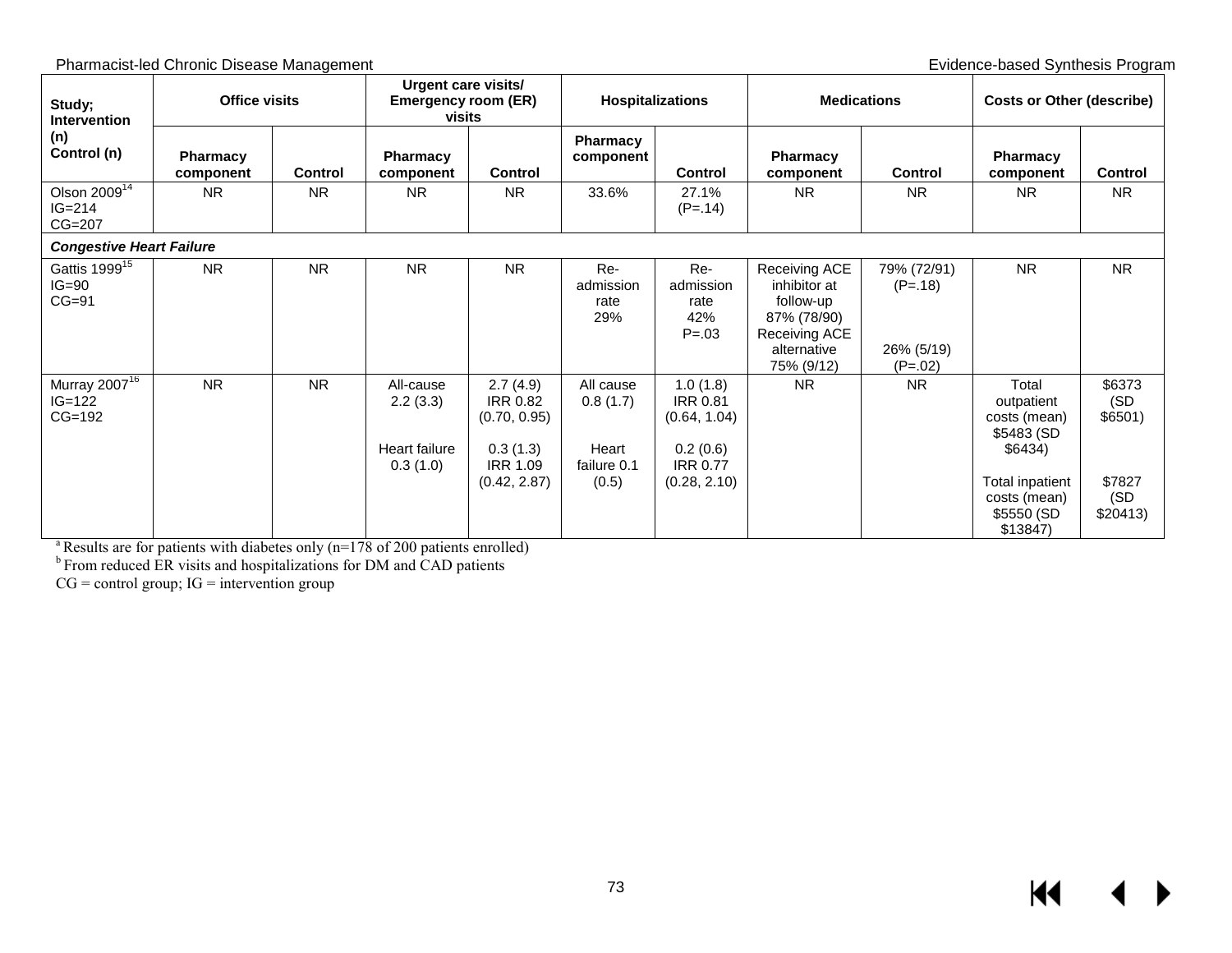$M \cdot 1$ 

 $\blacktriangleright$ 

| Study;                                                                   |                                                                                                                                                  | Percentage of patients attaining goal (n/N)                                                                                                                                                                                                                                                                                                                                                 |                                                                                                            |
|--------------------------------------------------------------------------|--------------------------------------------------------------------------------------------------------------------------------------------------|---------------------------------------------------------------------------------------------------------------------------------------------------------------------------------------------------------------------------------------------------------------------------------------------------------------------------------------------------------------------------------------------|------------------------------------------------------------------------------------------------------------|
| Intervention (n)<br>Control (n)                                          | <b>Patient Goal Attainment definition</b>                                                                                                        | <b>Pharmacy component</b>                                                                                                                                                                                                                                                                                                                                                                   | Control                                                                                                    |
|                                                                          | Cardiovascular Disease or Risk Factors for Cardiovascular Disease                                                                                |                                                                                                                                                                                                                                                                                                                                                                                             |                                                                                                            |
| Taveira 2014 <sup>11</sup><br>IG=73 Individual<br>IG=72 Group<br>$CG=55$ | Maintenance of HbA1c ≤ 7%, BP ≤140/80 mmHg, LDL<br>cholesterol $\leq$ 2.59 mmol/l                                                                | HbA1c failure rates per quarter <sup>a</sup> (95% CI)<br>Individual: 0.24 (0.18, 0.33)<br>(/156 person-quarters)<br>Adj HR (vs control) 0.34 (0.21, 0.53)<br>Group: 0.36 (0.28, 0.47)<br>(/129 person-quarters)                                                                                                                                                                             | HbA1c:<br>$0.82$ (0.69, 0.96)<br>(/60 person-quarters)<br>(P<.001 compared to intervention)                |
|                                                                          |                                                                                                                                                  | $P = 07$ to individual<br>Adj HR (vs control) 0.49 (0.32, 0.75)<br>BP failure rates per quarter <sup>a</sup><br>Individual: 0.22 (0.16, 0.30)<br>(/166 person-quarters)<br>Adj HR (vs control) 0.43 (0.27, 0.68)<br>Group: 0.31 (0.23, 0.41)<br>(/140 person-quarters)<br>Adj HR (vs control) 0.62 (0.41, 0.95)<br>LDL guideline adherent <sup>a</sup><br>Individual: 75.0%<br>Group: 88.5% | BP:<br>0.53(0.40, 0.71)<br>(/87 person-quarters)<br>(P<.002)<br><b>LDL</b> adherent:<br>84.3%<br>$(P=.12)$ |
| Irons $2012^{12}$<br>$IG=59$<br>$CG=58$                                  | Blood pressure < 130/80 mmHg<br>(Note: goal was not specified for the control group)                                                             | 49% (29/59)                                                                                                                                                                                                                                                                                                                                                                                 | 31% (18/58)<br>$(P=.0456)$                                                                                 |
| <b>Coronary Artery Disease</b>                                           |                                                                                                                                                  |                                                                                                                                                                                                                                                                                                                                                                                             |                                                                                                            |
| Olson 2009 <sup>14</sup><br>$IG=214$<br>$CG=207$                         | LDL < 100 mg/dL non-HDL <130 mg/dL<br>diabetes, multi-vessel coronary disease, at least 1<br>recurrent coronary event, or current smoker had LDL | LDL < 100 mg/dL: 91.0%<br>LDL < 70 mg/dL: 68.6%                                                                                                                                                                                                                                                                                                                                             | LDL < 100 mg/dL: 93.1% (P=.46)<br>LDL < 70 mg/dL: 56.8% (P=.23)                                            |
|                                                                          | goal < 70 mg/dL non-HDL goal <100 mg/dL                                                                                                          | Non-HDL-C 88.7%                                                                                                                                                                                                                                                                                                                                                                             | Non-HDL-C 88.2% (P=.89)                                                                                    |
|                                                                          | Blood pressure < 140/90 mmHg diabetes or chronic<br>kidney disease had goal < 130/80 mmHg                                                        | BP < 140/90 mmHg: 75.0%<br>BP < 130/80 mmHg: 60.0%                                                                                                                                                                                                                                                                                                                                          | BP < 140/90 mmHg: 84.2% (P=.03)<br>BP < 130/80 mmHg: 54.5% (P=.71)                                         |
| <b>Congestive Heart Failure</b>                                          |                                                                                                                                                  |                                                                                                                                                                                                                                                                                                                                                                                             |                                                                                                            |
|                                                                          |                                                                                                                                                  | No studies reporting                                                                                                                                                                                                                                                                                                                                                                        |                                                                                                            |

<sup>a</sup> Results are for patients with diabetes only (n=178 of 200 patients enrolled); results for patients without diabetes (n=22) were described narratively due to small number of patients

per group

 $CG = control group$ ;  $IG = intervention group$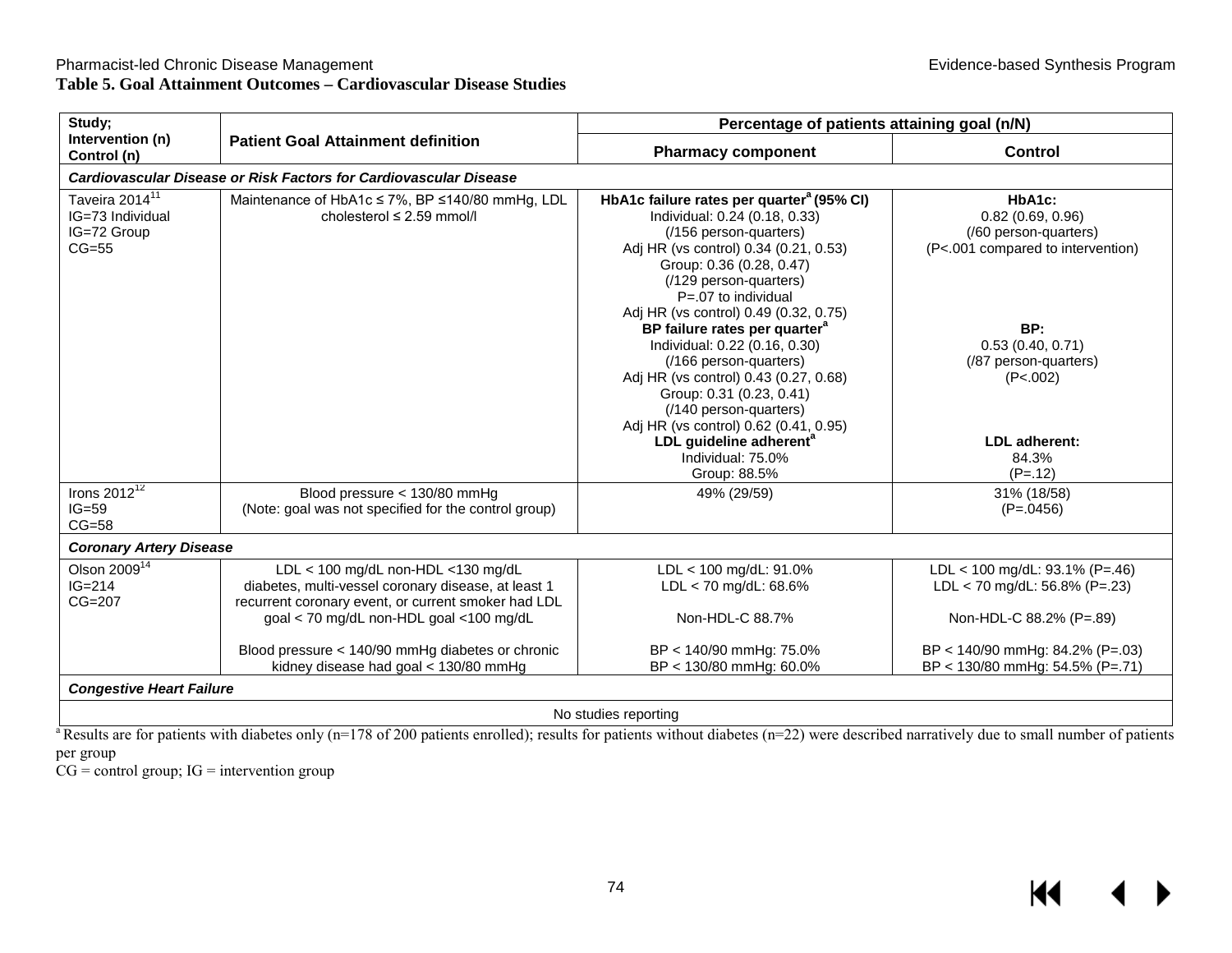## **Table 6. Study and Intervention Characteristics – Chronic Kidney Disease Studies**

| Author,<br>year<br><b>Study</b><br>design<br>Type of<br><b>Clinic</b>                          | <b>Target</b><br><b>Population</b><br><b>Duration of</b><br>study/<br>follow-up                                                                             | Inclusion/Exclusion<br><b>Criteria</b>                                                                                                                                                                                                                | Goal of<br><b>Intervention</b><br>Primary<br><b>Outcome</b>                                                            | Type of<br>pharmacist                                                                                     | <b>Pharmacist Intervention</b>                                                                                                                                                                                                                                                                                                                                                                                                                                                                                                                                                                                                                                                                                                                                                                                            | Comparator<br>intervention                   | <b>Collaboration</b>                                                           |
|------------------------------------------------------------------------------------------------|-------------------------------------------------------------------------------------------------------------------------------------------------------------|-------------------------------------------------------------------------------------------------------------------------------------------------------------------------------------------------------------------------------------------------------|------------------------------------------------------------------------------------------------------------------------|-----------------------------------------------------------------------------------------------------------|---------------------------------------------------------------------------------------------------------------------------------------------------------------------------------------------------------------------------------------------------------------------------------------------------------------------------------------------------------------------------------------------------------------------------------------------------------------------------------------------------------------------------------------------------------------------------------------------------------------------------------------------------------------------------------------------------------------------------------------------------------------------------------------------------------------------------|----------------------------------------------|--------------------------------------------------------------------------------|
| Cooney<br>2015 <sup>20</sup><br><b>RCT</b><br><b>CBOCs</b><br>within<br>Cleveland<br><b>VA</b> | Patients with<br><b>CKD</b><br>Study period<br>was 1 year;<br>patients<br>were called<br>before<br>appointment<br>and after<br>(with lab)<br>results, etc.) | Inclusion:<br>-moderate to severe<br>CKD (eGFR<45)<br>-GFR<60 between 90<br>days and 2 years<br>prior<br>-21 primary care visit<br>in year prior to study<br>Exclusion:<br>-ESRD<br>-ever referred for<br>hospice care<br>$-<$ 18 or $>$ 85 years old | Improve CKD<br>care<br>Last clinical<br>systolic BP<br>for patients<br>with poorly<br>controlled<br>HTN at<br>baseline | Clinical<br>pharmacists<br>with ability<br>to order and<br>review labs<br>and<br>prescribe<br>medications | $N = 1070$<br>-Delivery system redesign:<br>a. engaging pharmacists to interact with<br>patients and collaborate electronically with<br><b>PCPs</b><br>b. self-management support for patients<br>(informational pamphlet)<br>c. CKD registry to identify patients with CKD<br>not receiving guideline adherent care, for<br>decision support during phone call, and to<br>facilitate documentation of intervention<br>-Phone contact prior to appointment to<br>discuss CKD, HTN<br>-Reviewed medications and lifestyle<br>modifications, ordered recommended labs,<br>arranged nephrology consults if severe CKD<br>-Called patients to review abnormal results<br>and initiate appropriate non-HTN medication<br>changes<br>-Recommended HTN management tactics<br>to PCPs<br>Mode/Frequency:<br>-Phone-based, 2 calls | $N = 1129$<br>Usual care from<br><b>PCPs</b> | Recommendations<br>for HTN<br>management given<br>to PCPs in<br>progress notes |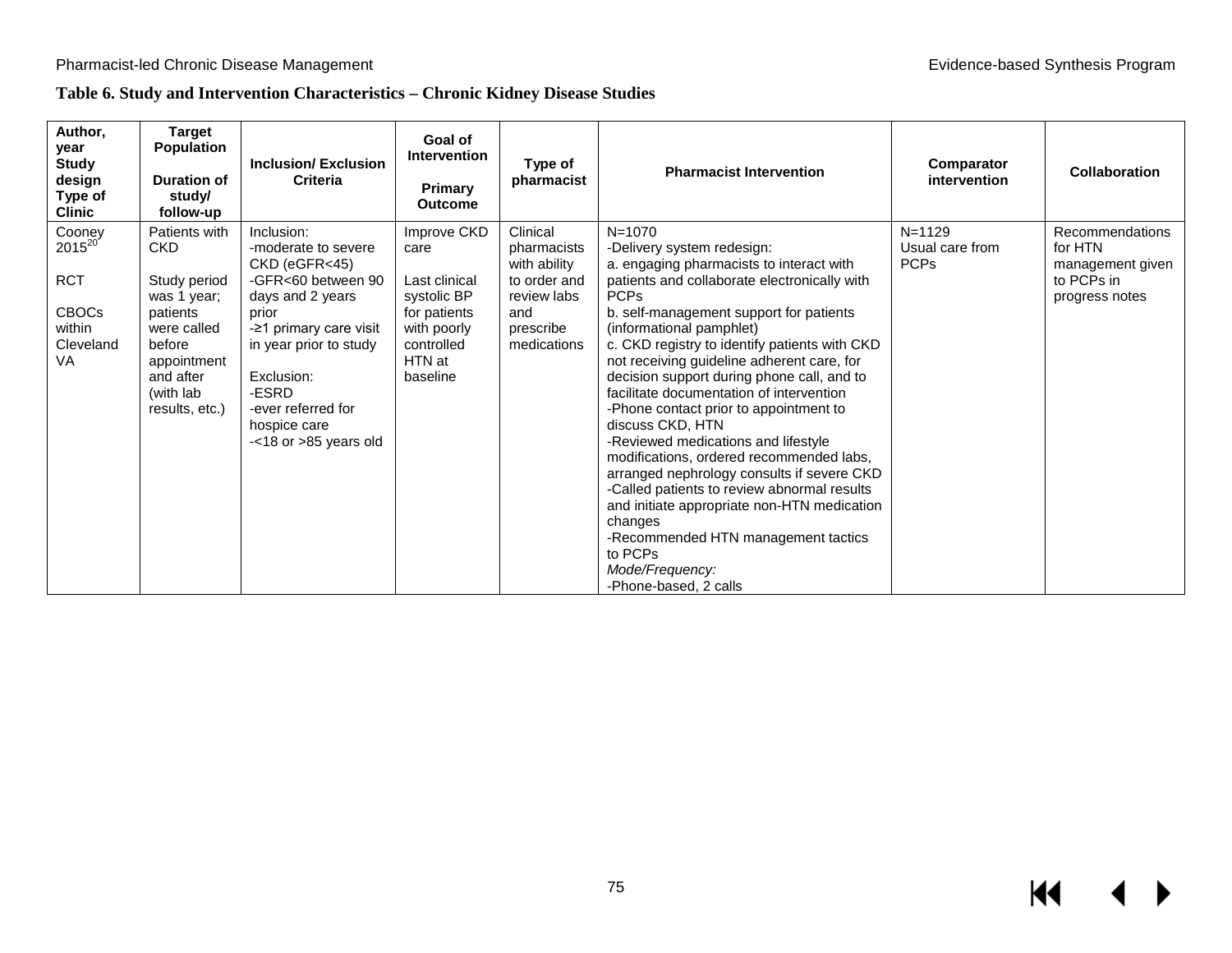| Author,<br>year<br><b>Study</b><br>design<br>Type of<br><b>Clinic</b>                                                            | <b>Target</b><br><b>Population</b><br><b>Duration of</b><br>study/<br>follow-up | <b>Inclusion/Exclusion</b><br><b>Criteria</b>                                                                                                                               | Goal of<br><b>Intervention</b><br>Primary<br><b>Outcome</b>                                                                                                                                                                                           | Type of<br>pharmacist                                                                                                                                         | <b>Pharmacist Intervention</b>                                                                                                                                                                                                                                                                                                                                                                                                          | Comparator<br>intervention                                                                                                                                    | <b>Collaboration</b>                                                                                                                                   |
|----------------------------------------------------------------------------------------------------------------------------------|---------------------------------------------------------------------------------|-----------------------------------------------------------------------------------------------------------------------------------------------------------------------------|-------------------------------------------------------------------------------------------------------------------------------------------------------------------------------------------------------------------------------------------------------|---------------------------------------------------------------------------------------------------------------------------------------------------------------|-----------------------------------------------------------------------------------------------------------------------------------------------------------------------------------------------------------------------------------------------------------------------------------------------------------------------------------------------------------------------------------------------------------------------------------------|---------------------------------------------------------------------------------------------------------------------------------------------------------------|--------------------------------------------------------------------------------------------------------------------------------------------------------|
| Aspinall<br>2012/2013<br>Historical<br>cohort<br><b>16 VA</b><br>Medical<br>Centers                                              | Receiving<br>ESAs for<br>NDD-CKD<br>6 month<br>follow-up                        | Inclusion:<br>-50 randomly<br>selected outpatients<br>from each site<br>-NDD-CKD defined<br>as eGFR<60<br>mL/min/1.73m <sup>2</sup><br>-receiving ESA on<br>long-term basis | Compare<br>quality of<br><b>ESA</b><br>prescribing<br>and<br>monitoring<br>with and<br>without<br>pharmacist-<br>managed<br>clinics<br>Quality of<br><b>ESA</b><br>prescribing,<br>(ie, proportion<br>of<br>hemoglobin<br>values within<br>10-12g/dL) | Pharmacists<br>with scope<br>of practice<br>that allowed<br>them to<br>dose and<br>monitor ESA<br>therapy                                                     | N=314 (10 clinics) NOTE: an additional 91<br>patients categorized as receiving usual care<br>at ESA clinic sites<br>-Independently dose and monitor ESAs<br>(guidelines in place)<br>Mode/Frequency:<br>Not reported                                                                                                                                                                                                                    | $N=167$ (6 clinics)<br>-Usual care<br>(physician-based)                                                                                                       | None reported                                                                                                                                          |
| Pai 2009 <sup>18</sup><br>Pai 2009 <sup>17</sup><br>RCT (pilot)<br>Non-profit<br>university-<br>affiliated<br>dialysis<br>clinic | <b>ESRD</b><br>patients<br>2 years                                              | Inclusion:<br>-English speaking<br>->18 years old<br>-stable hemodialysis<br>regimen for $\geq 3$<br>months                                                                 | Effect of<br>pharmaceutic<br>al care on<br>DRPs, drug<br>use, drug<br>costs.<br>hospitaliza-<br>tions<br>Primary:<br>change in<br>quality of life<br>(Renal<br>Quality of Life<br>$Profile -$<br>RQLP)                                                | Nephrology-<br>trained<br>clinical<br>pharmacist<br>or<br>pharmacists<br>completing<br>post-<br>doctoral<br>training in<br>nephrology<br>pharmaco-<br>therapy | N=57 (30/57 [53%] did not complete study)<br>-One-on-one in-depth drug therapy review<br>conducted by clinical pharmacist<br>-At meetings approximately every 8 weeks:<br>-patient interview<br>-generate drug therapy profile<br>-identify and address DRPs<br>-provide health care provider and patient<br>education<br>-review labs<br>Mode/Frequency:<br>-In clinic, one-on-one<br>-Every 8 weeks during the 2 year study<br>period | N=47 (21/47 [45%]<br>did not complete<br>study)<br>Usual care (brief drug<br>therapy reviews by<br>dialysis nursing staff<br>as mandated by clinic<br>policy) | Physician, fellow,<br>nurse, social<br>worker, dietitian<br>involved in monthly<br>formal patient<br>reviews<br>-pharmacist gave<br>provider education |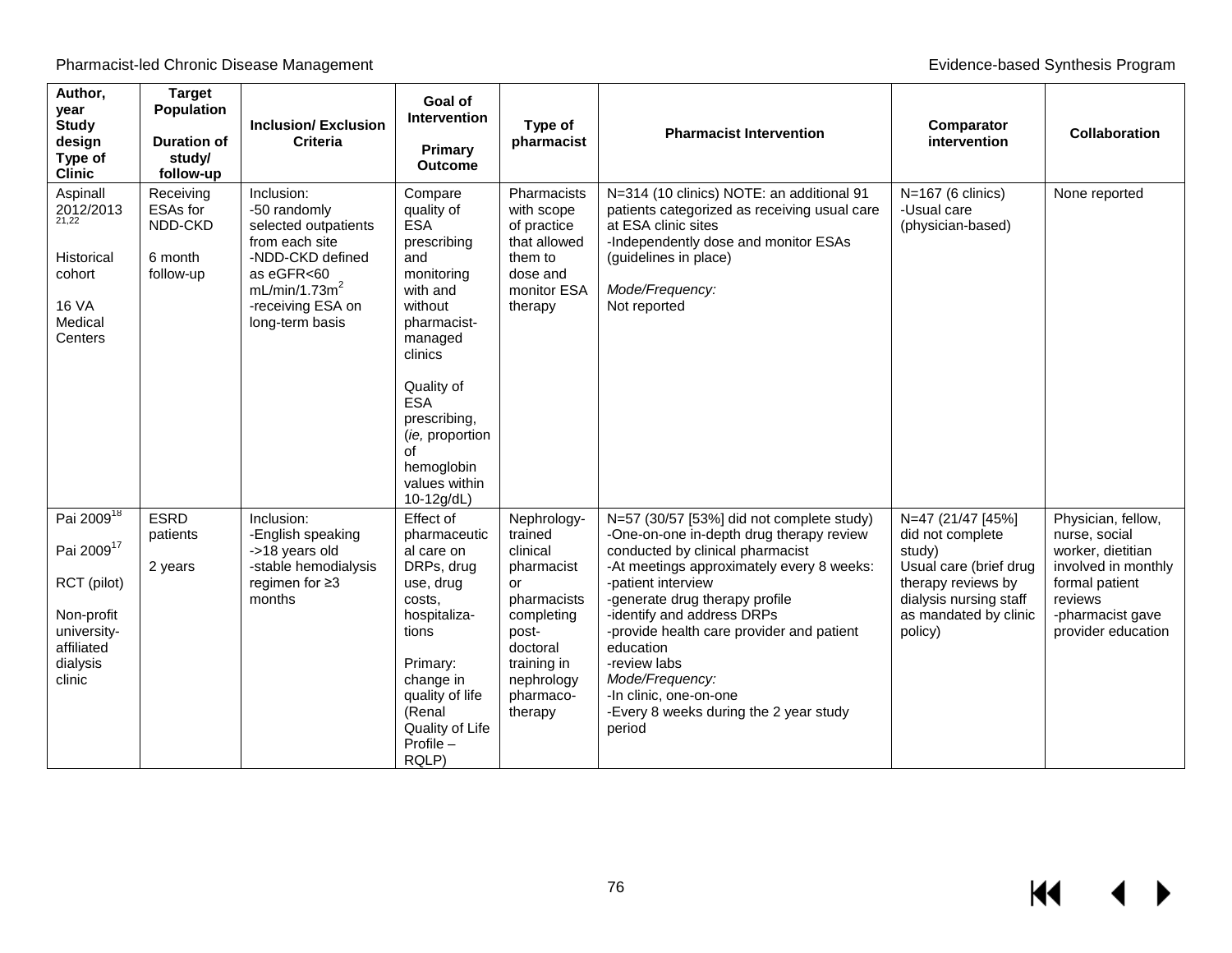| Author,<br>year<br><b>Study</b><br>design<br>Type of<br><b>Clinic</b>  | <b>Target</b><br><b>Population</b><br><b>Duration of</b><br>study/<br>follow-up | <b>Inclusion/Exclusion</b><br><b>Criteria</b>                                                                                                                                                                  | Goal of<br><b>Intervention</b><br><b>Primary</b><br><b>Outcome</b>          | Type of<br>pharmacist | <b>Pharmacist Intervention</b>                                                                                                                                                                                                                                                         | <b>Comparator</b><br>intervention                                                                      | Collaboration |
|------------------------------------------------------------------------|---------------------------------------------------------------------------------|----------------------------------------------------------------------------------------------------------------------------------------------------------------------------------------------------------------|-----------------------------------------------------------------------------|-----------------------|----------------------------------------------------------------------------------------------------------------------------------------------------------------------------------------------------------------------------------------------------------------------------------------|--------------------------------------------------------------------------------------------------------|---------------|
| <b>Bucaloiu</b><br>200719<br>Retro<br>cohort<br>Nephrol-<br>ogy clinic | Anemia of<br>CKD.<br>Minimum of<br>6 months:<br>maximum of<br>1 year            | Inclusion:<br>-adults<br>-anemia of CKD<br>-treated with<br>outpatient EPO<br>-followed for ≥6<br>months<br>Exclusion:<br>-managed by<br>hematology-oncology<br>or another<br>nephrology group<br>-on dialysis | Clinical and<br>economic<br>benefits<br>Primary<br>outcome not<br>specified | <b>NR</b>             | $N=62$<br>Protocol-driven pharmacist-managed<br>program to manage anemia of CKD<br>Received epoetin alfa and sucrose<br>intravenously per protocol<br>Mode/Frequency:<br>-Patients followed between 6 months and 1<br>year<br>-Hemoglobin/iron saturation measured at<br>least monthly | $N=74$ matched<br>Managed by PCPs<br>(no protocol or<br>pharmacist oversight)<br>Received epoetin alfa | <b>NR</b>     |

CG = control group; CKD = chronic kidney disease; DRP = drug-related problem; EPO = epoetin alfa; ESA = erythropoiesis-stimulating agents; ESRD=end stage renal disease; HTN = hypertension; IG = intervention group; NDD = non-dialysis-dependent; NR = not reported; PCP = primary care physician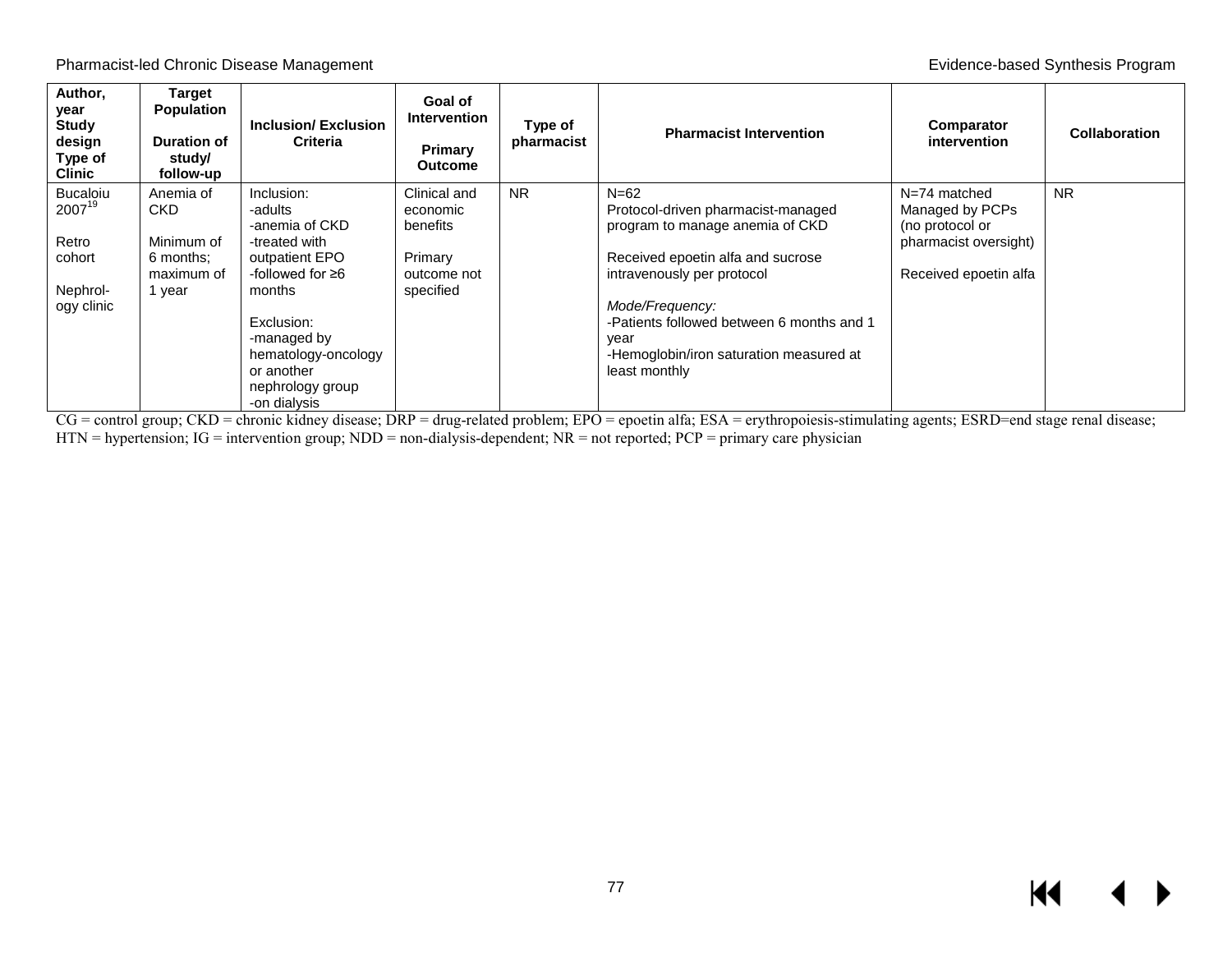#### **Table 7. Drug-related Problems Outcomes – Chronic Kidney Disease Studies**

| <b>Study</b><br><b>Intervention</b>                                                                                                        | Inappropriate<br>dosage/prescription<br>or omission<br>% (n/N)                                        |           | Ineffectiveness% (n/N) |                | Drug-drug or drug-<br>disease interaction<br>(describe) % (n/N) |           |                                     | Non-adherence to<br>prescribed regimen<br>% (n/N) | <b>Clinical/adverse events</b><br>% (n/N)                                                                                                                                                                                   |                                                                                                                                                                                       |
|--------------------------------------------------------------------------------------------------------------------------------------------|-------------------------------------------------------------------------------------------------------|-----------|------------------------|----------------|-----------------------------------------------------------------|-----------|-------------------------------------|---------------------------------------------------|-----------------------------------------------------------------------------------------------------------------------------------------------------------------------------------------------------------------------------|---------------------------------------------------------------------------------------------------------------------------------------------------------------------------------------|
| (n)<br>Control (n)                                                                                                                         | Pharmacy<br>component                                                                                 | Control   | Pharmacy<br>component  | <b>Control</b> | Pharmacy<br>component                                           | Control   | Pharmacy<br>component               | <b>Control</b>                                    | Pharmacy<br>component                                                                                                                                                                                                       | <b>Control</b>                                                                                                                                                                        |
| Cooney $20\overline{15^{20}}$<br>$IG=1,070$<br>$CG=1,129$                                                                                  | <b>NR</b>                                                                                             | <b>NR</b> | <b>NR</b>              | <b>NR</b>      | <b>NR</b>                                                       | <b>NR</b> | Medication<br>Adherence<br>6.8(1.2) | 6.7(1.2)<br>$P = 70$                              | <b>NR</b>                                                                                                                                                                                                                   | <b>NR</b>                                                                                                                                                                             |
| Aspinall<br>2012/2013 <sup>21,22</sup><br>$IG = 314$<br>$CG=67$<br>(Additional 91<br>patients<br>receiving usual<br>care at ESA<br>clinic) | <b>NR</b>                                                                                             | <b>NR</b> | <b>NR</b>              | <b>NR</b>      | <b>NR</b>                                                       | <b>NR</b> | <b>NR</b>                           | <b>NR</b>                                         | Thrombo-<br>embolism <sup>a</sup><br>$n=6$<br>(0.02/180)<br>pt-days)<br>Heart<br>Failure <sup>b</sup><br>$n = 18$<br>(0.06/180)<br>pt-days)<br>Uncon-<br>trolled<br>HTN <sup>c</sup><br>$n = 185$<br>(0.66/180)<br>pt-days) | Thrombo-<br>embolism<br>$n=7$<br>(0.05/180)<br>pt-days)<br>Heart<br>Failure<br>$n=9$<br>(0.06/180)<br>pt-days)<br>$HTN n=73$<br>(0.48/180)<br>pt-days)<br>All "clinically<br>similar" |
| Pai 2009 <sup>18</sup><br>$IG=57$<br>$CG=47$                                                                                               | Sub-therapeutic<br>dosage:<br>14% of 530<br><b>DRPs</b> identified<br>Untreated<br>indication:<br>25% | <b>NR</b> | <b>NR</b>              | <b>NR</b>      | <b>NR</b>                                                       | <b>NR</b> | <b>NR</b>                           | <b>NR</b>                                         | Overdose:<br>5% of 530<br><b>DRPs</b><br>identified                                                                                                                                                                         | <b>NR</b>                                                                                                                                                                             |
| Bucaloiu 2007 <sup>19</sup><br>$IG=62$<br>$CG=74$                                                                                          | <b>NR</b>                                                                                             | <b>NR</b> | <b>NR</b>              | <b>NR</b>      | <b>NR</b>                                                       | <b>NR</b> | <b>NR</b>                           | <b>NR</b>                                         | <b>NR</b>                                                                                                                                                                                                                   | <b>NR</b>                                                                                                                                                                             |

CG = control group; DRP = drug-related problem; HTN = hypertension; IG = intervention group; pt-days = patient days<br><sup>a</sup> Thromboembolic event (myocardial infarction, stroke, deep vein thrombosis, pulmonary embolism) resulti

<sup>b</sup> Resulting in an emergency department visit or hospitalization

 $\textdegree$  Systolic blood pressure > 160 mmHg or diastolic blood pressure > 100 mmHg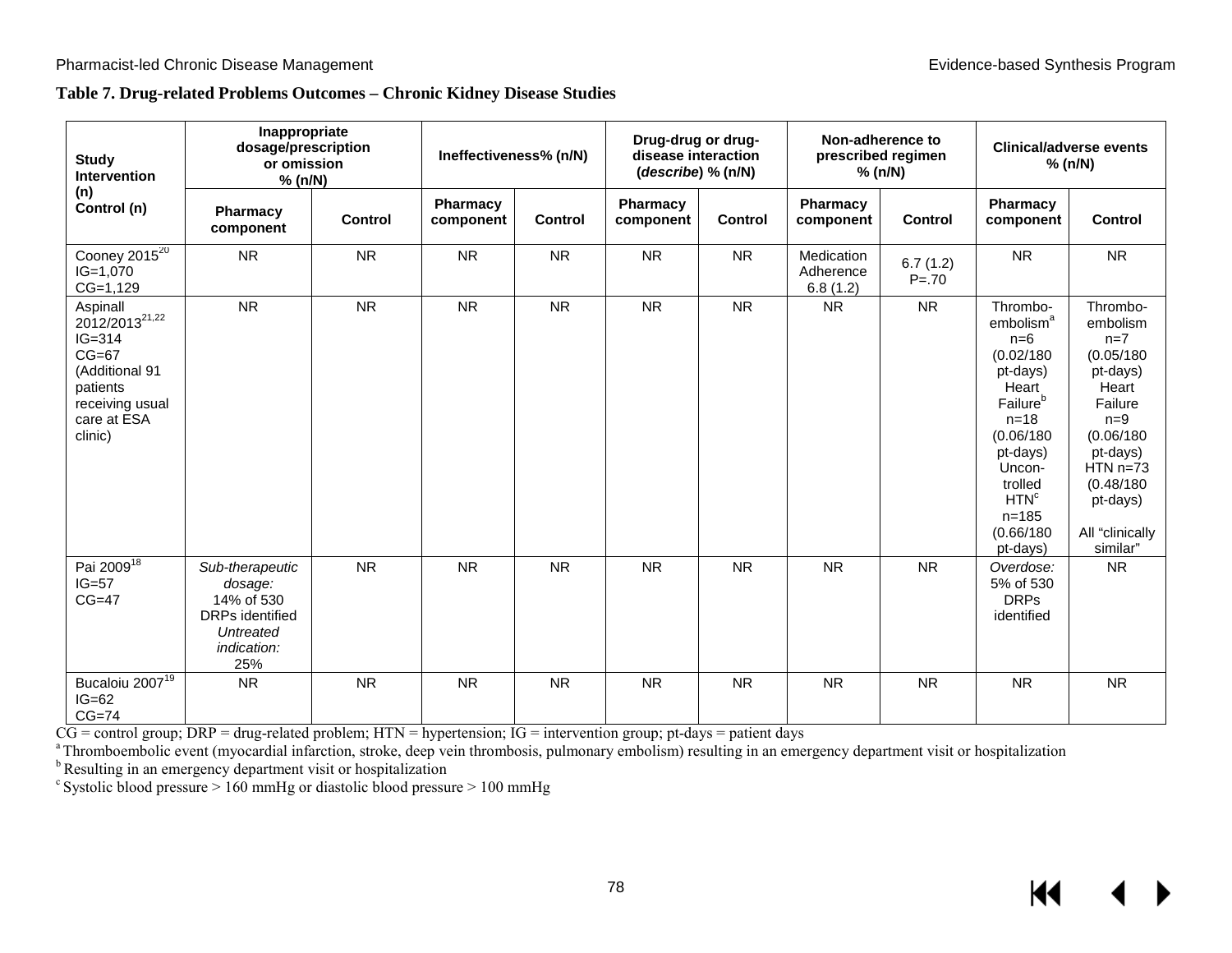| Table 8. Mortality, Quality of Life, Access, and Patient Satisfaction Outcomes - Chronic Kidney Disease Studies |  |  |  |
|-----------------------------------------------------------------------------------------------------------------|--|--|--|
|                                                                                                                 |  |  |  |

| Study;                                          | <b>All-cause mortality</b><br>% (n/N) |                              |                                                                                                            | Health-related quality of<br>life (describe)                                                                                |                       | <b>Access to care</b><br>(describe) |                                                                                                                                                   | <b>Patient satisfaction with</b><br>care (describe) |           |
|-------------------------------------------------|---------------------------------------|------------------------------|------------------------------------------------------------------------------------------------------------|-----------------------------------------------------------------------------------------------------------------------------|-----------------------|-------------------------------------|---------------------------------------------------------------------------------------------------------------------------------------------------|-----------------------------------------------------|-----------|
| Intervention (n)<br>Control (n)                 | Pharmacy<br>component                 | <b>Control</b>               | Pharmacy<br>component                                                                                      | Control                                                                                                                     | Pharmacy<br>component | <b>Control</b>                      | Pharmacy<br>component                                                                                                                             | <b>Control</b>                                      |           |
| Cooney $2015^{20}$<br>$IG=1,070$<br>$CG=1,129$  | 50/1070<br>4.7%                       | 74/1129<br>6.6%<br>$P = .06$ | No sig diff between<br>intervention and control for<br>SF12MCS, SF12PCS,<br>KDQOL Burden, KDQOL<br>Effects |                                                                                                                             | <b>NR</b>             | <b>NR</b>                           | 92% of<br>participants<br>surveyed<br>felt<br>pharmacist<br>s provided<br>useful<br>information<br>and would<br>recommend<br>program to<br>others | <b>NR</b>                                           | <b>NR</b> |
| Pai 2009 <sup>17,18</sup><br>$IG=57$<br>$CG=47$ | 15/57 26%                             | 12/47 26%                    | <b>Total RQLP</b><br>Baseline:<br>71.9 (40)<br>1 year<br>71.4 (33.6)<br>2 years<br>56.5 (32.6)             | Baseline:<br>74.5<br>(33.5)<br>1 year<br>ES 0.08<br>87.5<br>$(30.4)^{a}$<br>ES 0.53<br>2 years<br>68.8<br>(35.8)<br>ES 0.34 | <b>NR</b>             | <b>NR</b>                           | <b>NR</b>                                                                                                                                         | <b>NR</b>                                           | <b>NR</b> |

 $a$  P<.05 vs pharmacist intervention

 $CG =$  control group;  $ES =$  effect size;  $IG =$  intervention group;  $KDQOL =$  Kidney Disease Quality of Life;  $NR =$  not reported;  $RQLP =$  renal quality of life profile (higher score = worsening quality of life); SF12 = Short Form; MCS = mental component score; PCS = physical component score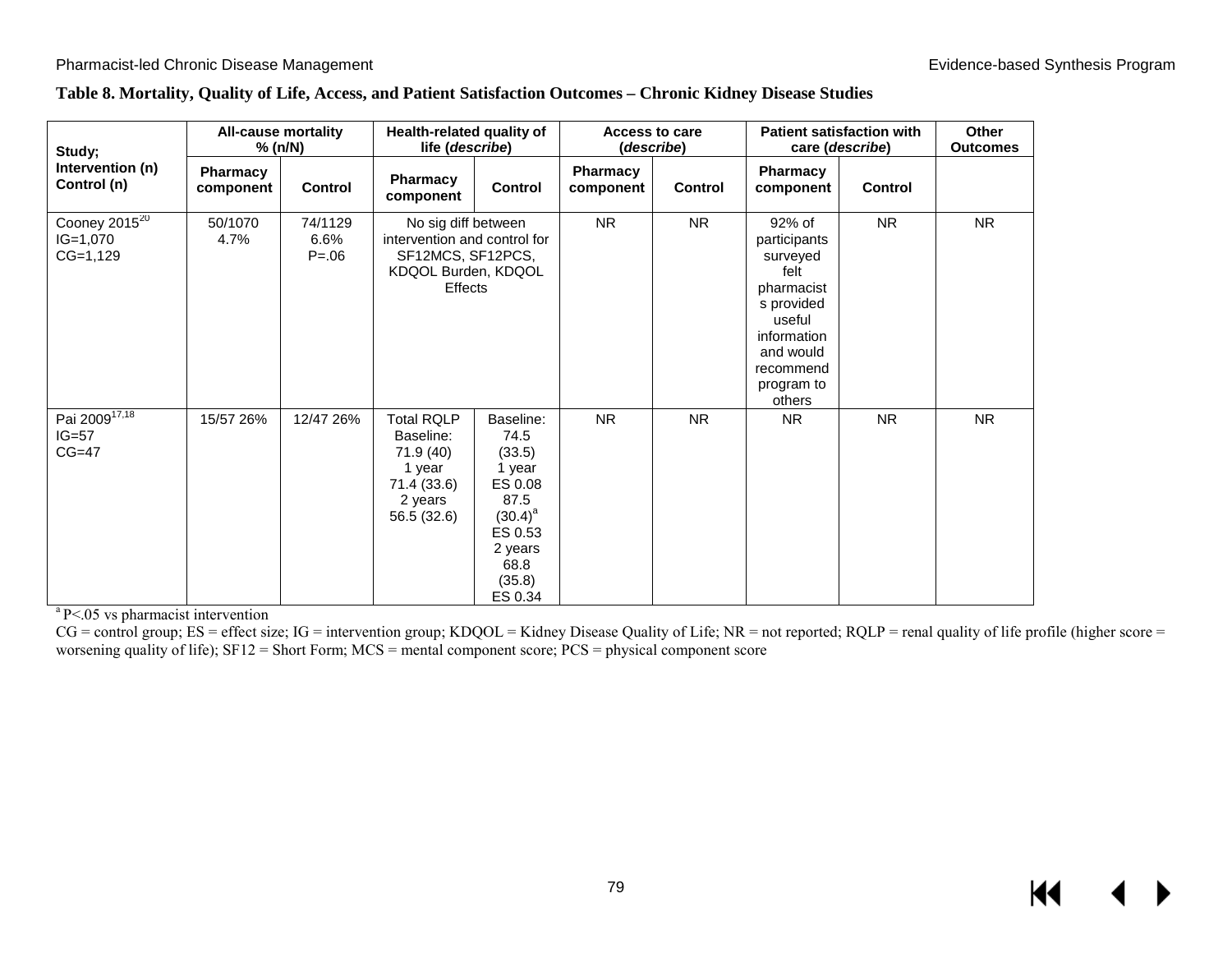## **Table 9. Healthcare Utilization and Cost Outcomes – Chronic Kidney Disease Studies**

| Study;                                                                                                                                  | <b>Office visits</b>  |                | <b>Urgent care visits/</b><br><b>Emergency room (ER)</b><br>visits |                |                       | <b>Hospitalizations</b>                                                                                                                                | <b>Medications</b>                                                                                                                                              |                                                                                                            | <b>Costs or Other</b><br>(describe)                                                                                                                                                                    |                                                  |
|-----------------------------------------------------------------------------------------------------------------------------------------|-----------------------|----------------|--------------------------------------------------------------------|----------------|-----------------------|--------------------------------------------------------------------------------------------------------------------------------------------------------|-----------------------------------------------------------------------------------------------------------------------------------------------------------------|------------------------------------------------------------------------------------------------------------|--------------------------------------------------------------------------------------------------------------------------------------------------------------------------------------------------------|--------------------------------------------------|
| Intervention (n)<br>Control (n)                                                                                                         | Pharmacy<br>component | <b>Control</b> | <b>Pharmacy</b><br>component                                       | <b>Control</b> | Pharmacy<br>component | <b>Control</b>                                                                                                                                         | Pharmacy<br>component                                                                                                                                           | <b>Control</b>                                                                                             | Pharmacy<br>component                                                                                                                                                                                  | <b>Control</b>                                   |
| Cooney 2015 <sup>20</sup><br>$IG=1,070$<br>$CG=1,129$                                                                                   | <b>NR</b>             | <b>NR</b>      | <b>NR</b>                                                          | <b>NR</b>      | <b>NR</b>             | <b>NR</b>                                                                                                                                              | Classes of<br>antihypertensives: P=.02<br>(subjects in IG prescribed<br>more classes of anti-HTN<br>meds)                                                       |                                                                                                            | <b>ESRD</b><br>26/1070<br>(2.4%)                                                                                                                                                                       | <b>ESRD</b><br>20/1129<br>$(1.8\%)$<br>$P = .28$ |
| Aspinall<br>2012/2013 <sup>21,22</sup><br>$IG = 314$<br>$CG=67$<br>(Additional 91<br>patients receiving<br>usual care at ESA<br>clinic) | <b>NR</b>             | <b>NR</b>      | <b>NR</b>                                                          | <b>NR</b>      | <b>NR</b>             | <b>NR</b>                                                                                                                                              | Medication<br>adjustment<br>based on<br>hemoglobin <sup>a</sup><br>Increased<br>176/305<br>(57.7%)<br>Withheld or<br>Decreased<br>80/131<br>$(61.1\%)$          | Increased<br>30/105<br>(28.6%)<br>$(P=.009)$<br>Withheld or<br>Decreased<br>37/108<br>(34.3%)<br>$(P=.09)$ | Costb<br>\$13,412<br>QALYs<br>2.096                                                                                                                                                                    | Cost<br>\$16,173<br>QALYs<br>2.093               |
| Pai 2009 <sup>18</sup><br>$IG=57$<br>$CG=47$                                                                                            | <b>NR</b>             | <b>NR</b>      | <b>NR</b>                                                          | <b>NR</b>      |                       | Significantly (P=.02) fewer<br>all-cause hospitalizations<br>in intervention group<br>(overall 42% fewer<br>hospitalizations in<br>intervention group) | Mean number of drugs<br>significantly (P<.05) lower<br>in intervention group at<br>each medication review<br>(overall 14% fewer drugs in<br>intervention group) |                                                                                                            | Mean drug costs were<br>lower among patients in<br>intervention group;<br>difference significant<br>(P<.05) only at 3 <sup>rd</sup> drug<br>therapy review (overall \$6<br>less in intervention group) |                                                  |
| Bucaloiu 2007 <sup>19</sup><br>$IG=62$<br>$CG=74$                                                                                       | <b>NR</b>             | <b>NR</b>      | <b>NR</b>                                                          | <b>NR</b>      | <b>NR</b>             | <b>NR</b>                                                                                                                                              | Weekly dose<br>12,000<br>of EPO<br>units<br>6.698 units<br>$(P=.001)$                                                                                           |                                                                                                            | Estimated annual cost<br>savings per patient<br>\$3.860                                                                                                                                                |                                                  |

CG = control group; EPO = epoetin alfa; ESA = erythropoiesis-stimulating agents; IG = intervention group; NR = not reported; QALYs = quality-adjusted life years<br><sup>a</sup> Proportion of hemoglobin *tests* resulting in change in E

<sup>b</sup> Modeled over 5 years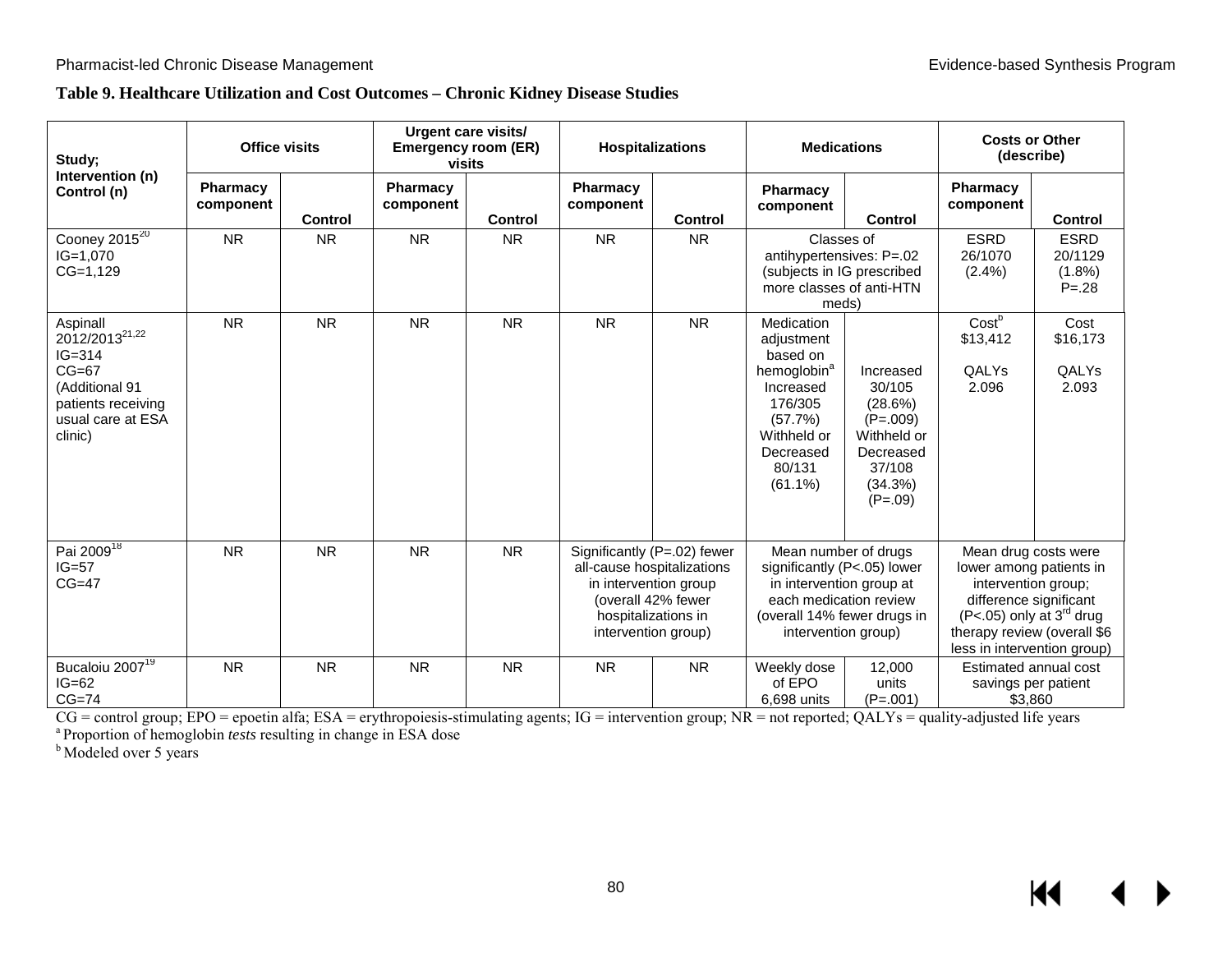## **Table 10. Goal Attainment Outcomes – Chronic Kidney Disease Studies**

| Study;                                                                                                                            |                                                                                                         | Percentage of patients attaining goal (n/N)            |                                                                                   |  |  |  |  |
|-----------------------------------------------------------------------------------------------------------------------------------|---------------------------------------------------------------------------------------------------------|--------------------------------------------------------|-----------------------------------------------------------------------------------|--|--|--|--|
| Intervention (n)<br>Control (n)                                                                                                   | <b>Patient Goal Attainment definition</b>                                                               | <b>Pharmacy component</b>                              | Control                                                                           |  |  |  |  |
| Cooney 2015 <sup>20</sup><br>$IG=1.070$<br>$CG=1,129$                                                                             | BP Control <130/80mmHg                                                                                  | 185/441 (42.0%) <sup>a</sup>                           | 177/429 (41.2%) <sup>a</sup><br>$(P=.84)$                                         |  |  |  |  |
| Aspinall 2012/2013 <sup>21,22</sup><br>$IG = 314$<br>$CG=67$<br>(Additional 91 patients<br>receiving usual care at<br>ESA clinic) | Hemoglobin 10-12g/dL                                                                                    | Proportion of values within range<br>1284/1807 (71.1%) | Proportion of <i>values</i> within range<br>345/606 (56.9%)<br>(P<.001)           |  |  |  |  |
| Bucaloiu 2007 <sup>19</sup><br>$IG=62$<br>$CG=74$                                                                                 | Hemoglobin in goal range (11-12.9 mg/dL)<br>Average iron saturation (T-sat) in goal range (20%-<br>50%) | 69.8% of measured values<br>64.8% of measured values   | 43.9% of measured values<br>$(P=.0001)$<br>40.4% of measured values<br>$(P=.043)$ |  |  |  |  |

BP = blood pressure;  $CG =$  control group;  $IG =$  intervention group;  $NR =$  not reported a Denominators are patients with BP > 130/80mmHg at baseline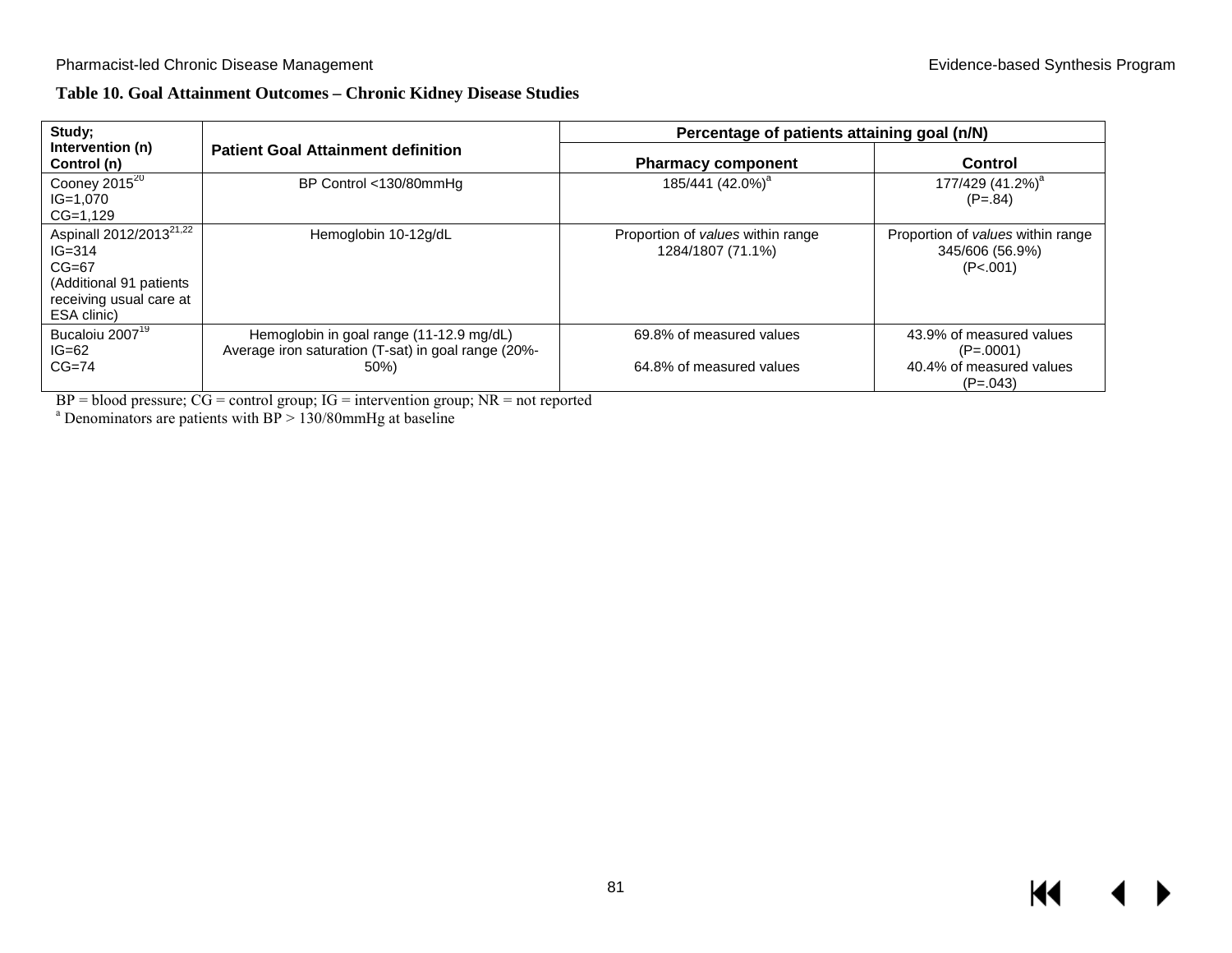## **Table 11. Study and Intervention Characteristics – Chronic Obstructive Pulmonary Disease Studies**

| Author,<br>year<br><b>Study</b><br>design<br>Type of<br><b>Clinic</b>                                                                                                                    | <b>Target</b><br><b>Population</b><br><b>Duration of</b><br>study/<br>follow-up | Inclusion/<br><b>Exclusion Criteria</b>                                                                                                                                                                                                                                                                                                                                                                                                                                                                                                                                                    | Goal of<br>Intervention<br>Primary<br><b>Outcome</b>                                                                                                                       | Type of<br>pharmacist   | <b>Pharmacist Intervention</b>                                                                                                                                                                                                                                                                                                                                                                                                                                                                                                                                                                                                                                                                                                                                               | <b>Comparator</b><br>intervention                                                                                                                | <b>Collaboration</b>                                                                                       |  |
|------------------------------------------------------------------------------------------------------------------------------------------------------------------------------------------|---------------------------------------------------------------------------------|--------------------------------------------------------------------------------------------------------------------------------------------------------------------------------------------------------------------------------------------------------------------------------------------------------------------------------------------------------------------------------------------------------------------------------------------------------------------------------------------------------------------------------------------------------------------------------------------|----------------------------------------------------------------------------------------------------------------------------------------------------------------------------|-------------------------|------------------------------------------------------------------------------------------------------------------------------------------------------------------------------------------------------------------------------------------------------------------------------------------------------------------------------------------------------------------------------------------------------------------------------------------------------------------------------------------------------------------------------------------------------------------------------------------------------------------------------------------------------------------------------------------------------------------------------------------------------------------------------|--------------------------------------------------------------------------------------------------------------------------------------------------|------------------------------------------------------------------------------------------------------------|--|
| Solomon<br>1998 <sup>23</sup><br>Gourley<br>1998 <sup>24</sup><br><b>RCT</b><br>10 VA<br>Medical<br>Centers; 1<br>University<br>Hospital<br>(8 sites<br>participate<br>in COPD<br>trial) | <b>Patients</b><br>with COPD<br>6 months                                        | Inclusion:<br>-ambulatory COPD<br>patient<br>-pulmonary function<br>tests for diagnosis<br>-currently treated for<br>COPD (≥1 inhaler)<br>-capable of using<br>inhaler<br>-read & write<br>English<br>-240 years old<br>-access to<br>telephone<br>Exclusion:<br>-history of<br>severe/life-<br>threatening COPD<br>-life-expectancy $< 6$<br>months<br>-hospitalized or ED<br>visit past 2 weeks<br>-lung infection past<br>2 weeks<br>-CHF class III or IV<br>-other lung disease<br>except asthma<br>-alcohol or drug<br>abuse<br>-investigational drug<br>trial within past 30<br>days | Improve<br>compliance,<br>patient<br>satisfaction,<br>knowledge,<br>and quality of<br>life<br>Patient<br>knowledge,<br>medication<br>compliance,<br>health<br>resource use | Clinical<br>pharmacists | $N = 43$<br>Standardized patient assessment<br>and a series of regularly<br>scheduled therapeutic and<br>educational interventions<br>designed for optimal disease<br>management<br>-Implement care plan<br>-Educate patients<br>-Counsel patients<br>-Patient assessment and follow-<br>up<br>Focused on management of<br>COPD patients relative to:<br>-Symptom control<br>-Patient compliance<br>-Drug product selection<br>-Use of resources<br>-Patient satisfaction with care<br>-Disease and disease<br>management<br>-Knowledge<br>-Quality of life<br>Mode/Frequency:<br>-6-month treatment period with<br>scheduled visits for treatment<br>patients at enrollment and then at<br>one-month intervals (4-6 wks) for<br>a total of 5 visits<br>-Telephone follow-up | $N=55$<br>Usual care (no<br>supplemental<br>education or<br>assessment of<br>needs beyond<br>what was<br>customarily<br>offered at each<br>site) | Collaborate with<br>physicians to<br>implement a<br>patient-specific,<br>optimized, step-<br>care approach |  |

CHF = congestive heart failure; COPD = chronic obstructive pulmonary disease; ED = emergency department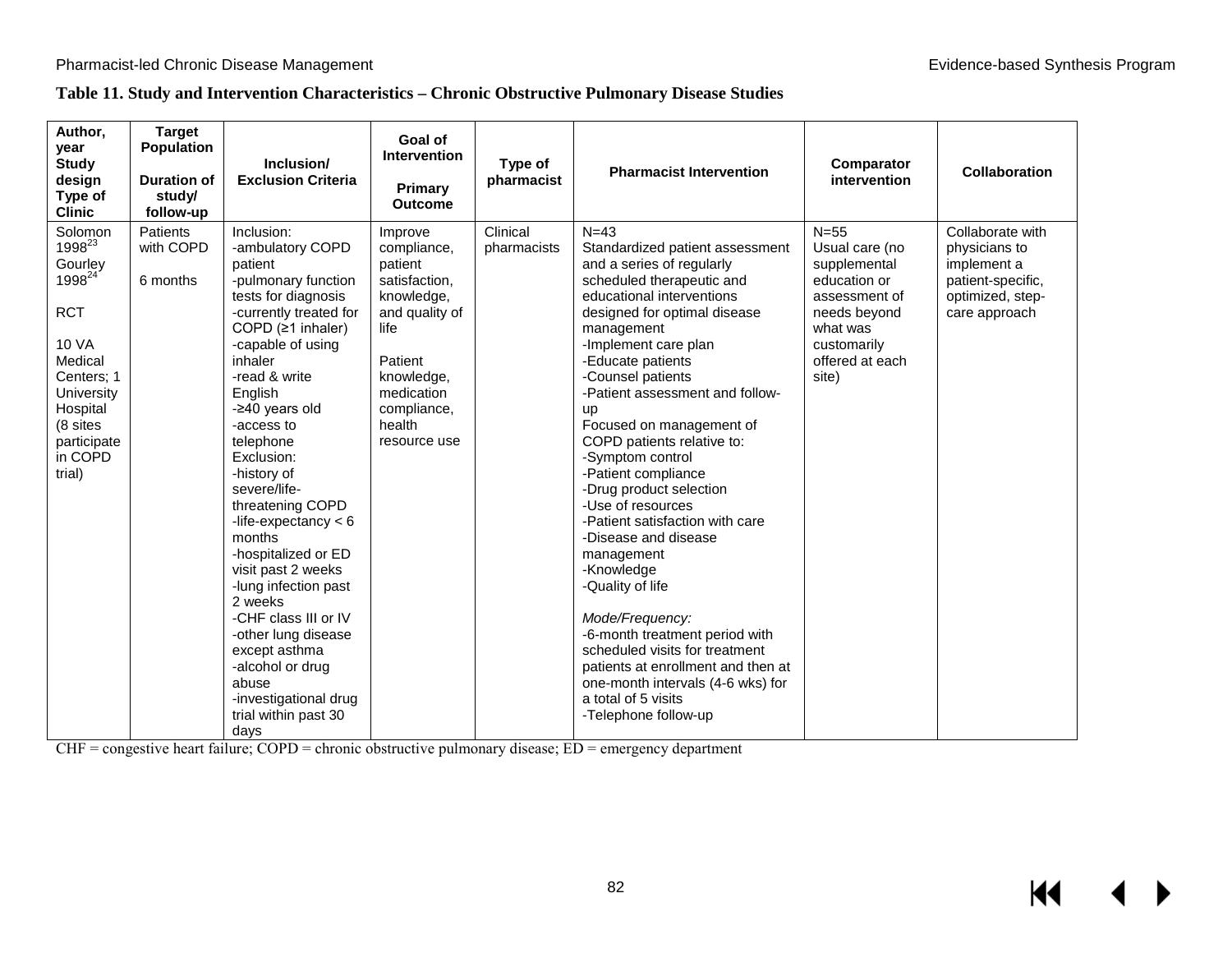#### **Table 12. Drug-related Problems Outcomes – Chronic Obstructive Pulmonary Disease Studies**

| Study<br><b>Intervention</b><br>(n)<br>Control (n)                     | Inappropriate<br>dosage/prescription<br>or omission<br>% (n/N)                                                                                                               |                | Ineffectiveness% (n/N) |                | Drug-drug or drug-<br>disease interaction<br>$(describe)$ % $(n/N)$                 |                | Non-adherence to<br>prescribed regimen<br>% (n/N) |                | Clinical/adverse<br>events $% (n/N)$ |                |
|------------------------------------------------------------------------|------------------------------------------------------------------------------------------------------------------------------------------------------------------------------|----------------|------------------------|----------------|-------------------------------------------------------------------------------------|----------------|---------------------------------------------------|----------------|--------------------------------------|----------------|
|                                                                        | Pharmacy<br>component                                                                                                                                                        | <b>Control</b> | Pharmacy<br>component  | <b>Control</b> | <b>Pharmacy</b><br>component                                                        | <b>Control</b> | Pharmacy<br>component                             | <b>Control</b> | <b>Pharmacy</b><br>component         | <b>Control</b> |
| Solomon 1998<br>Gourley<br>1998 <sup>23,24</sup><br>$IG=43$<br>$CG=55$ | Drug needed not<br>prescribed 4.5%<br>(15/336 problems<br>identified by<br>pharmacists)<br>Drug not needed<br>but prescribed<br>1.5% (5/336)<br>Dose problem<br>1.2% (4/336) | <b>NR</b>      | <b>NR</b>              | <b>NR</b>      | Risk of<br>interaction<br>8.9% (30/336<br>problems<br>identified by<br>pharmacists) | <b>NR</b>      | <b>NR</b>                                         | <b>NR</b>      | <b>NR</b>                            | <b>NR</b>      |

 $CG = control group$ ;  $IG = intervention group$ ;  $NR = not reported$ 

#### **Table 13. Mortality, Quality of Life, Access, and Patient Satisfaction Outcomes – Chronic Obstructive Pulmonary Disease Studies**

| Study;                                                              | All-cause mortality<br>% (n/N) |                |                                                                                                                                                                                                                                            | Health-related quality of life<br>(describe)                                                                                                             | <b>Access to care</b><br>(describe) |                | <b>Patient satisfaction with</b><br>care ( <i>describe</i> ) |                                                                                                                                                                                                |
|---------------------------------------------------------------------|--------------------------------|----------------|--------------------------------------------------------------------------------------------------------------------------------------------------------------------------------------------------------------------------------------------|----------------------------------------------------------------------------------------------------------------------------------------------------------|-------------------------------------|----------------|--------------------------------------------------------------|------------------------------------------------------------------------------------------------------------------------------------------------------------------------------------------------|
| Intervention (n)<br>Control (n)                                     | <b>Pharmacy</b><br>component   | <b>Control</b> | <b>Pharmacy</b><br>component                                                                                                                                                                                                               | Control                                                                                                                                                  | <b>Pharmacy</b><br>component        | <b>Control</b> | <b>Pharmacy</b><br>component                                 | Control                                                                                                                                                                                        |
| Solomon 1998<br>Gourley 1998 <sup>23,24</sup><br>$IG=43$<br>$CG=55$ | <b>NR</b>                      | <b>NR</b>      | Global Symptom<br>Assessment <sup>a</sup><br>Baseline: 3.4 (1.1)<br>$6$ months: $3.2$<br>(1.2)<br>Quality of Life <sup>b</sup> (8<br><i>items</i> )<br>No significant<br>changes from<br>baseline; no<br>differences from<br>control group | Baseline: 3.4 (1.3)<br>$6$ months: $3.3$<br>(1.5)<br>Significant<br>worsening of<br>"bodily pain"<br>dimension from<br>baseline to 6<br>months $(P=.03)$ | <b>NR</b>                           | <b>NR</b>      |                                                              | $PCQ - 10$ items<br>Intervention group patients<br>had more favorable<br>response to pharmacist<br>than control for all 10 items;<br>differences were significant<br>(P<.05) for 7 of 10 items |

<sup>a</sup> Patient rating of overall status with respect to control of COPD:  $0 =$  no symptoms present,  $5 =$  symptoms so severe that one could not perform normal daily activities <sup>b</sup> Health Status Questionnaire 2.0

 $CG =$  control group;  $IG =$  intervention group;  $NR =$  not reported;  $PCQ =$  Pharmaceutical Care Questionnaire (developed for the study and addressing technical-professional competency, patient knowledge, and interpersonal relationship)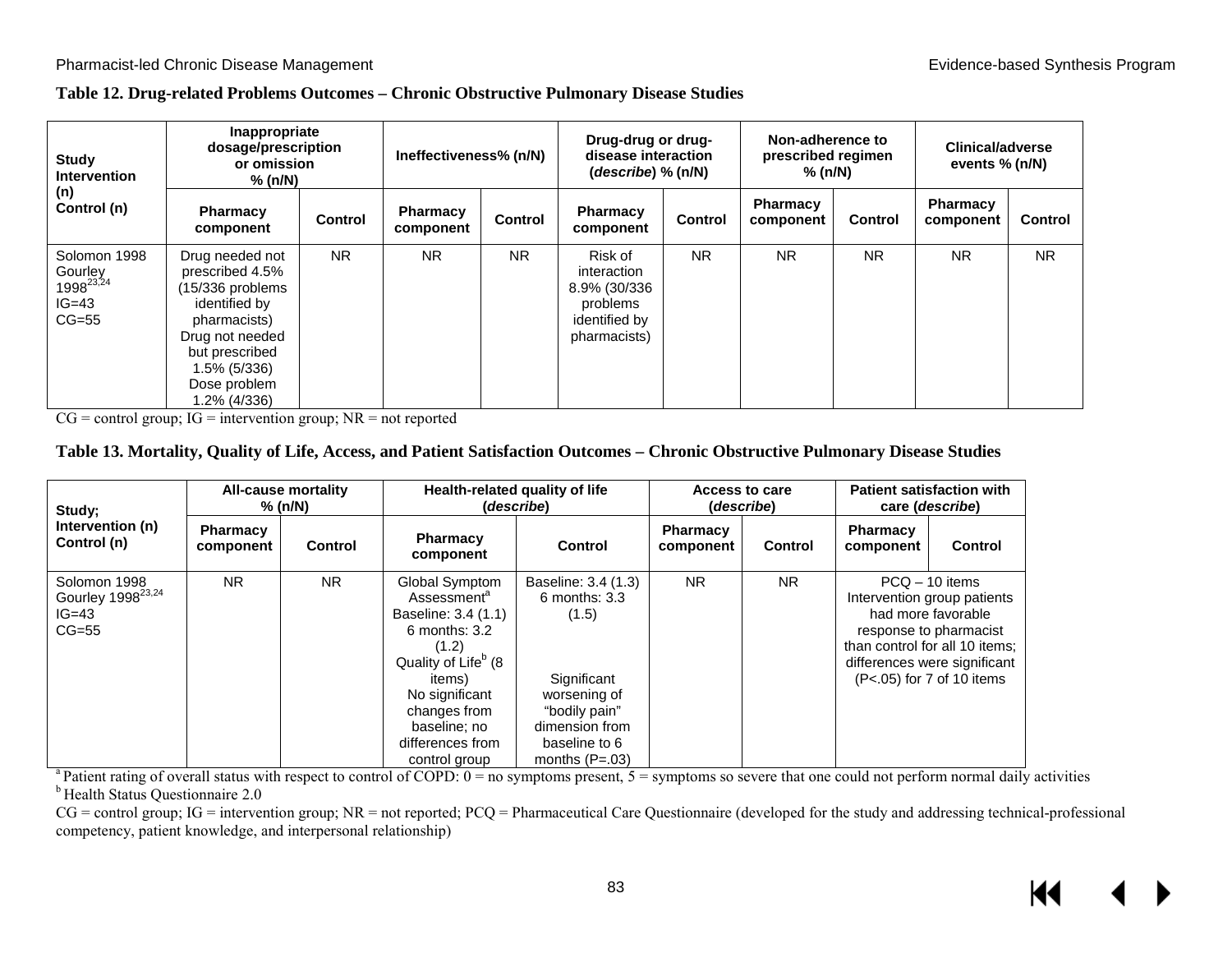## **Table 14. Healthcare Utilization and Cost Outcomes – Chronic Obstructive Pulmonary Disease Studies**

| Study;<br>Intervention (n)<br>Control (n)                           | <b>Office visits</b>           |                       | Urgent care visits/<br><b>Emergency room (ER)</b><br>visits |                        | <b>Hospitalizations</b>        |                        | <b>Medications</b>                                                 |                | <b>Costs or Other</b><br>(describe) |           |
|---------------------------------------------------------------------|--------------------------------|-----------------------|-------------------------------------------------------------|------------------------|--------------------------------|------------------------|--------------------------------------------------------------------|----------------|-------------------------------------|-----------|
|                                                                     | Pharmacy<br>component          | Control               | Pharmacy<br>component                                       | Control                | <b>Pharmacy</b><br>component   | <b>Control</b>         | Pharmacy<br>component                                              | <b>Control</b> | Pharmacy<br>component               | Control   |
| Solomon 1998<br>Gourley 1998 <sup>23,24</sup><br>$IG=43$<br>$CG=55$ | Mean (std)<br>$0.81(0.93)^{a}$ | 1.17(1.03)<br>(P<.05) | Mean (std)<br>$0.15(0.36)^{a}$                              | 0.17(0.48)<br>$(P=NS)$ | Mean (std)<br>$0.10(0.37)^{d}$ | 0.13(0.34)<br>$(P=NS)$ | <b>New</b><br>medications <sup>a</sup><br>Mean (std)<br>0.51(0.93) | 0.36(0.71)     | <b>NR</b>                           | <b>NR</b> |

<sup>a</sup> At 6 month follow-up

 $CG = control group$ ;  $IG = intervention group$ ;  $NR = not reported$ ;  $NS = not statistically significant$ 

#### **Table 15. Goal Attainment Outcomes – Chronic Obstructive Pulmonary Disease Studies**

| Study;                          |                                           | Percentage of patients attaining goal (n/N) |         |  |  |  |
|---------------------------------|-------------------------------------------|---------------------------------------------|---------|--|--|--|
| Intervention (n)<br>Control (n) | <b>Patient Goal Attainment definition</b> | <b>Pharmacy component</b>                   | Control |  |  |  |
|                                 |                                           | No studies reporting                        |         |  |  |  |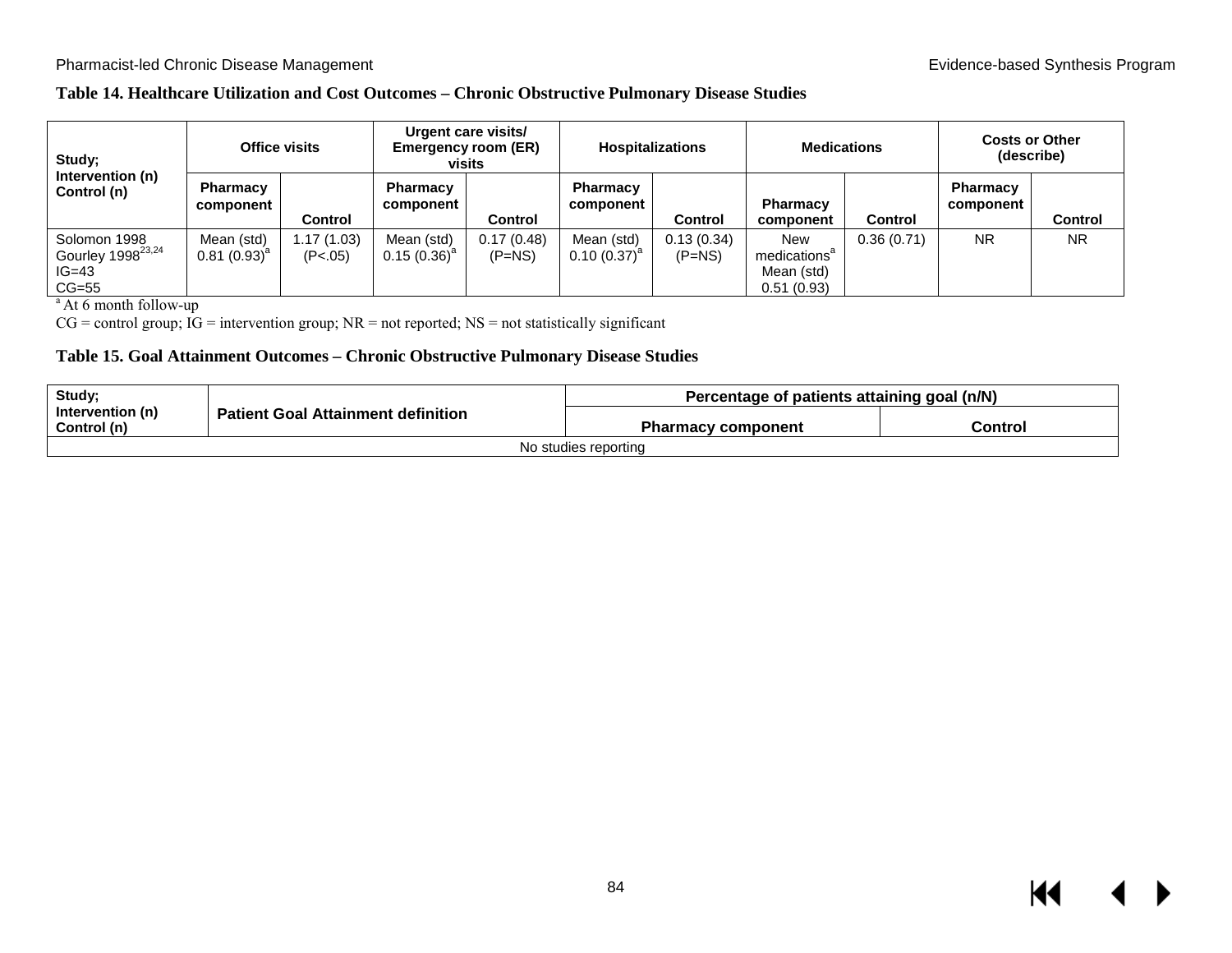## **Table 16. Study and Intervention Characteristics – Depression Studies**

| Author,<br>year<br><b>Study</b><br>design<br>Type of<br><b>Clinic</b>                                                         | <b>Target</b><br><b>Population</b><br><b>Duration of</b><br>study/<br>follow-up                      | Inclusion/<br><b>Exclusion Criteria</b>                                                                                                                                                                                                                             | Goal of<br><b>Intervention</b><br>Primary<br><b>Outcome</b>                                                                                                            | Type of<br>pharmacist                                                 | <b>Pharmacist Intervention</b>                                                                                                                                                                                                                                                                                                                                                                                                                                                                                                                                | Comparator<br>intervention                                                                               | <b>Collaboration</b>                                             |
|-------------------------------------------------------------------------------------------------------------------------------|------------------------------------------------------------------------------------------------------|---------------------------------------------------------------------------------------------------------------------------------------------------------------------------------------------------------------------------------------------------------------------|------------------------------------------------------------------------------------------------------------------------------------------------------------------------|-----------------------------------------------------------------------|---------------------------------------------------------------------------------------------------------------------------------------------------------------------------------------------------------------------------------------------------------------------------------------------------------------------------------------------------------------------------------------------------------------------------------------------------------------------------------------------------------------------------------------------------------------|----------------------------------------------------------------------------------------------------------|------------------------------------------------------------------|
| Adler,<br>$2004^{25}$<br><b>RCT</b><br>Primary<br>care clinics:<br>5<br>academic,<br>2 suburban,<br>and 1<br>urban            | Positive screen<br>for depression<br>or dysthymia<br>6 months                                        | Inclusion:<br>-met DSM-IV<br>diagnostic criteria for<br>major depressive<br>disorder and<br>dysthymia<br>-no terminal illness.<br>pregnancy,<br>alcoholism, bipolar or<br>psychotic disorder<br>-English language<br>literate<br>-age $\geq 18$<br>-patient consent | Increase<br>antidepressant<br>(AD) use<br>AD use &<br>changes in<br>severity of<br>depression as<br>measured by a<br>modified Beck<br>Depression<br>Inventory (mBDI)   | Experienced<br>clinical<br>pharmacists<br>with<br>PharmD              | $N = 258$<br>-Medication history<br>-Assess drug-related problems<br>-Monitor drug efficacy & toxicity<br>-Patient education &<br>encouragement<br>-Communicate findings to<br>primary care provider<br>-General social support, help<br>overcoming system<br>inadequacies, encourages<br>patients, facilitates referrals<br>Mode/Frequency:<br>-At least 9 contacts in 18 months<br>-Initial contact by telephone to<br>set up appointment                                                                                                                   | $N = 249$<br><b>Standard Primary</b><br>care physician<br>(PCP) care                                     | Information sharing<br>with PCP                                  |
| Capoccia,<br>$2004^{26}$<br>Boudreau,<br>2002 <sup>27</sup><br><b>RCT</b><br><b>University</b><br>urban<br>family<br>practice | Referred to<br>study after a<br>new DSM-IV<br>diagnosis of<br>depression &<br>Rx for AD<br>12 months | Inclusion:<br>-no terminal illness,<br>substance abuse,<br>psychosis,<br>pregnancy, suicide<br>attempt;<br>-English language<br>-age $\geq 18$<br>-patient consent                                                                                                  | Improve<br>outcomes<br>Reduction in<br>depression as<br>measured by no<br>longer meeting<br>diagnostic criteria<br>and improvement<br>in symptom<br>checklist (SCL-20) | Experienced<br>staff clinical<br>pharmacist<br>and PharmD<br>resident | $N=41$<br>-As many as 13 follow-up<br>telephone calls to assess<br>symptoms, concerns, and side<br>effects; titrate doses; discontinue<br>or change medication; manage<br>Ads; patient education &<br>motivation<br>-Facilitated appointments with<br>mental health<br>-Additional therapy for other<br>issues (ie sexual<br>dysfunction/insomnia)<br>-Provide support<br>Mode/Frequency:<br>-Weekly calls first 4 weeks,<br>every 2 weeks through week 12,<br>every other month from 4-12<br>months<br>-Subjects encourage to visit PCP<br>at weeks 4 and 12 | $N = 33$<br>Usual care<br>(encouraged to<br>use available<br>resources which<br>included<br>pharmacists) | Primary care &<br>psychiatrist case<br>review with<br>physicians |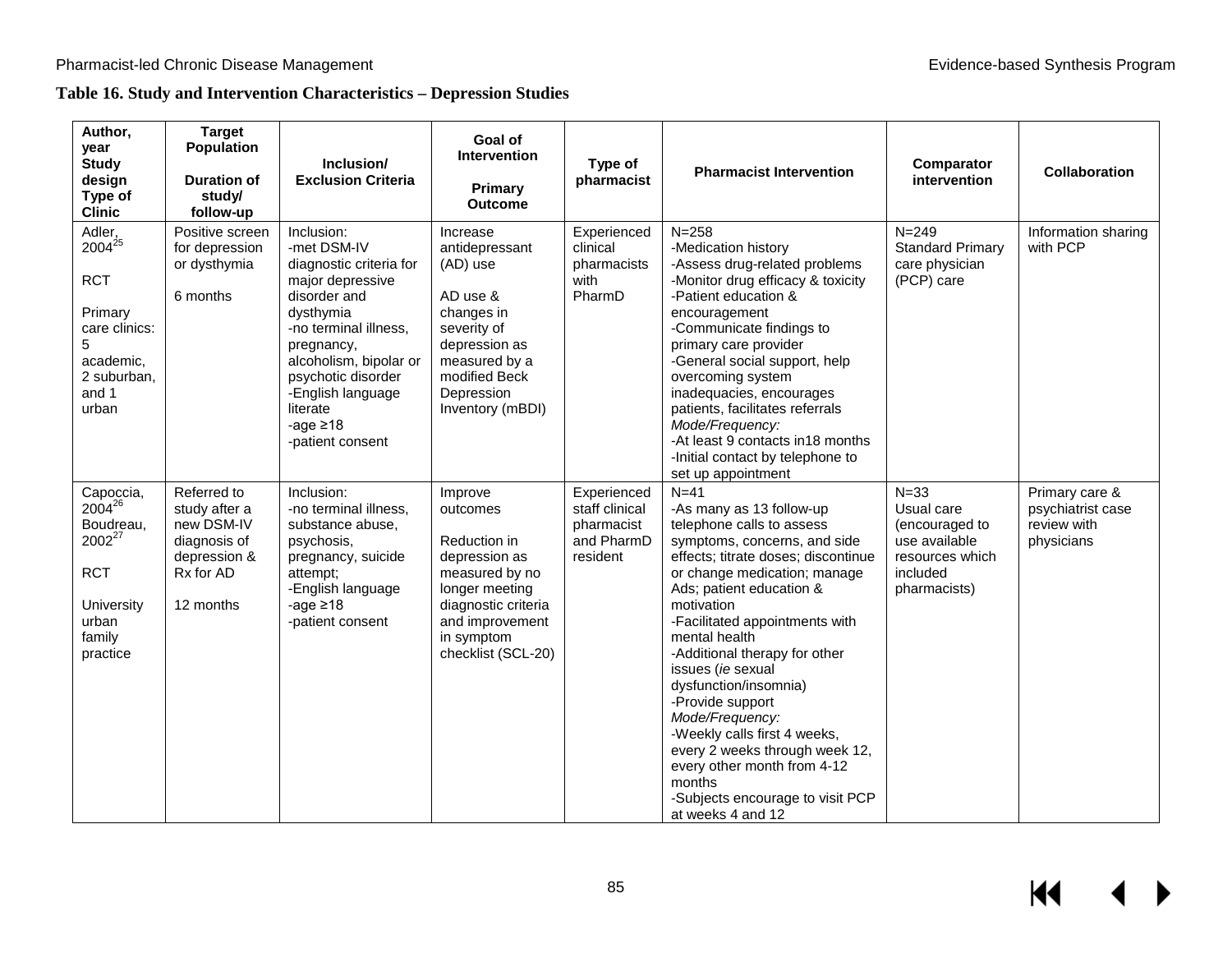| Author,<br>year<br><b>Study</b><br>design<br>Type of<br><b>Clinic</b>                                                                    | <b>Target</b><br><b>Population</b><br><b>Duration of</b><br>study/<br>follow-up | Inclusion/<br><b>Exclusion Criteria</b>                                                                                                                                                                                                                                                                                         | Goal of<br><b>Intervention</b><br>Primary<br><b>Outcome</b>                                                                                                                                                                                                                             | Type of<br>pharmacist                                                                     | <b>Pharmacist Intervention</b>                                                                                                                                                                                                                                                                                                                                                                                                                                                                                              | Comparator<br>intervention                                                                                              | <b>Collaboration</b>                                                                                                                                       |
|------------------------------------------------------------------------------------------------------------------------------------------|---------------------------------------------------------------------------------|---------------------------------------------------------------------------------------------------------------------------------------------------------------------------------------------------------------------------------------------------------------------------------------------------------------------------------|-----------------------------------------------------------------------------------------------------------------------------------------------------------------------------------------------------------------------------------------------------------------------------------------|-------------------------------------------------------------------------------------------|-----------------------------------------------------------------------------------------------------------------------------------------------------------------------------------------------------------------------------------------------------------------------------------------------------------------------------------------------------------------------------------------------------------------------------------------------------------------------------------------------------------------------------|-------------------------------------------------------------------------------------------------------------------------|------------------------------------------------------------------------------------------------------------------------------------------------------------|
| Finley,<br>2003 <sup>28</sup><br><b>RCT</b><br>Urban<br>primary<br>care clinics<br>of HMO                                                | Primary care<br>initiation of AD<br>6 months                                    | Exclusion:<br>-AD used in prior 6<br>months<br>-concurrent<br>psychiatric or<br>psychological<br>treatment<br>-mania or bipolar<br>disorder<br>-psychotic symptoms<br>-eminent suicidality<br>-substance abuse or<br>dependence<br>-psychiatric treatment<br>indicated                                                          | Improve drug<br>adherence,<br>patient outcomes.<br>provider and<br>patient<br>satisfaction, and<br>medical resource<br>utilization<br>Antidepressant<br>adherence<br>measured as<br>medication<br>possession ratio<br>$(MPR)$ &<br>continued<br>antidepressant<br>between 3-6<br>months | Experienced<br>clinical<br>pharmacists<br>with<br>PharmD                                  | $N=75$<br>-Intake interview: drug, medical,<br>& psychiatric history;<br>contraindications<br>-Patient education: use of ADs,<br>treatment options<br>-Titration of ADs<br>-Prescribe ancillary medications<br>-Recommend changes in ADs<br>-Follow-up for adherence, drug<br>benefits and side effects, other<br>social factors<br>-Assess severity of condition<br>-Identified stressors, other key<br>factors<br>Mode/Frequency:<br>-Intake interview<br>-5 follow-up contacts by phone<br>and 2 clinic visits & on-call | $N=50$<br>Usual care - brief<br>counseling on the<br>prescribed drug,<br>therapeutic end<br>points, and side<br>effects | Psychiatrist mentor<br>met with clinical<br>pharms to discuss<br>and update on<br>patients and<br>consult<br>Approval needed<br>from PCP to<br>change drug |
| Finley,<br>2002 <sup>29</sup><br>Non-<br>randomized<br>comparison<br>group; pilot<br>study<br>Urban<br>primary<br>care clinics<br>of HMO | Primary care<br>initiation of AD<br>6 months                                    | Inclusion:<br>-identified by PCP as<br>suffering from<br>depression<br>-received prescription<br>for AD medication<br>Exclusion:<br>-AD use past 6<br>months<br>-under care of<br>psychiatrist in HMO<br>-imminent suicidality<br>-psychotic symptoms<br>-active substance<br>abuse/dependence<br>-history of manic<br>episodes | Increase<br>medication<br>adherence and<br>patient<br>satisfaction<br>Medication<br>adherence rates,<br>patient<br>satisfaction, and<br>resource<br>utilization patterns                                                                                                                | Experienced<br>clinical<br>pharmacists<br>with<br>PharmD and<br>psychiatric<br>experience | $N=91$<br>-Intake interview including:<br>medication, medical, social, and<br>mental health history; symptoms;<br>and environmental stressors<br>-Patient education including<br>disease information, use of ADs,<br>treatment options, importance of<br>adherence, and potential<br>adverse effects<br>-Pharmacists could prescribe<br>ancillary medications and<br>recommend changes in ADs<br>Mode/Frequency:<br>-Intake interview<br>-5 follow-up contacts by phone<br>and 2 clinic visits & on-call                    | N=129 unmatched<br>Usual care<br>(treated by PCP)                                                                       | Psychiatrist<br>mentor,<br>recommended<br>medication<br>changes to PCP                                                                                     |

AD = antidepressant medication; DSM-IV = Diagnostic and Statistical Manual of Mental Disorders, 4th Edition; HMO = health maintenance organization; mBDI = modified Beck Depression Inventory; MPR = medication possession ratio; PCP = primary care provider; PharmD = Doctor of Pharmacy; RCT = randomized controlled trial; Rx = prescription; SCL-20 = Symptom Checklist Depression Scale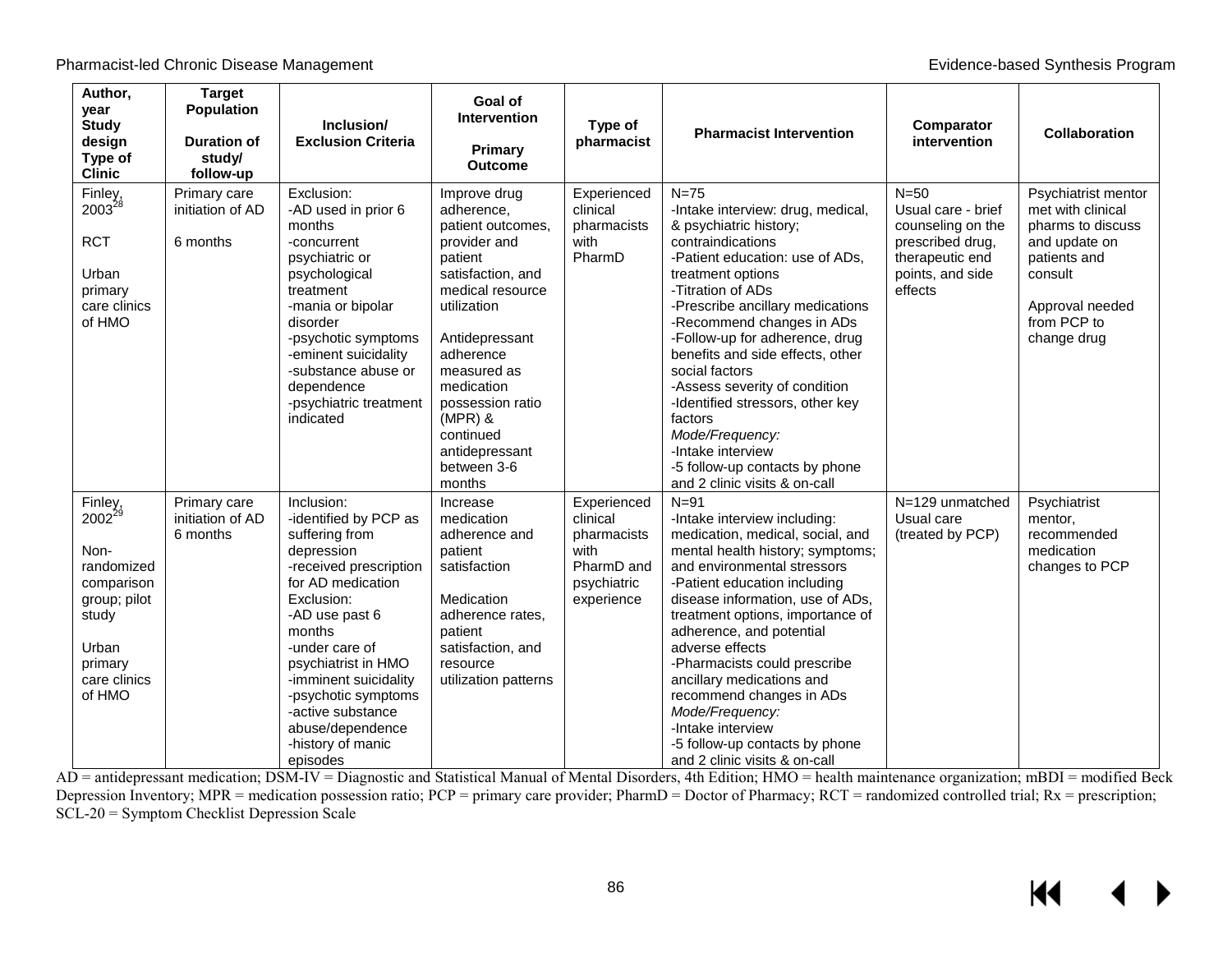## **Table 17. Drug-related Problems Outcomes – Depression Studies**

| <b>Study</b><br><b>Intervention</b>                                                                                               | Inappropriate<br>dosage/prescription<br>or omission<br>% (n/N) |                | Ineffectiveness% (n/N) |                | Drug-drug or drug-<br>disease interaction<br>(describe) % (n/N) |           | Non-adherence to prescribed<br>% (n/N)                                                 | regimen                                                                                                    | <b>Clinical/</b><br>adverse events % (n/N) |                |
|-----------------------------------------------------------------------------------------------------------------------------------|----------------------------------------------------------------|----------------|------------------------|----------------|-----------------------------------------------------------------|-----------|----------------------------------------------------------------------------------------|------------------------------------------------------------------------------------------------------------|--------------------------------------------|----------------|
| (n)<br>Control (n)                                                                                                                | <b>Pharmacy</b><br>componen                                    | <b>Control</b> | Pharmacy<br>componen   | <b>Control</b> | <b>Pharmacy</b><br>componen                                     | Control   | <b>Pharmacy</b><br>component                                                           | <b>Control</b>                                                                                             | <b>Pharmacy</b><br>component               | <b>Control</b> |
| Capoccia<br>2004 <sup>26</sup><br>$IG=41$<br>$CG=33$<br>3 outcome<br>assessments<br>over 12 months;<br>extracted 12<br>month data | <b>NR</b>                                                      | <b>NR</b>      | <b>NR</b>              | <b>NR</b>      | <b>NR</b>                                                       | <b>NR</b> | 12 months<br>Patient reported<br>use $<$ 25 of last<br>30 days<br>41%                  | Patient<br>reported use<br>$<$ 25 of last 30<br>days<br>43%                                                | <b>NR</b>                                  | <b>NR</b>      |
| Finley $2003^{28}$<br>$IG=75$<br>$CG=50$                                                                                          | <b>NR</b>                                                      | <b>NR</b>      | <b>NR</b>              | <b>NR</b>      | <b>NR</b>                                                       | <b>NR</b> | 3 month<br>compliance<br>76%;<br>MPR 0.92<br>6 month<br>compliance<br>67%:<br>MPR 0.83 | 3 month<br>compliance<br>60%; MPR 0.89<br>$(P=.48)$<br>6 month<br>compliance<br>48%; MPR 0.77<br>$(P=.26)$ | <b>NR</b>                                  | <b>NR</b>      |
| Finley $2002^{\overline{29}}$<br>$IG=91$<br>$CG=129$                                                                              | <b>NR</b>                                                      | <b>NR</b>      | <b>NR</b>              | <b>NR</b>      | <b>NR</b>                                                       | <b>NR</b> | 6 month MPR<br>0.81<br>Use of ADs<br>after 3 months<br>76%                             | 6 month MPR<br>0.66<br>(P<.005)<br>Use of ADs<br>after 3 months<br>51%<br>$(P=.001)$                       | <b>NR</b>                                  | <b>NR</b>      |

AD = antidepressant medication; CG = control group; IG = intervention group; m=months; MPR = medication possession ratio; NR = not reported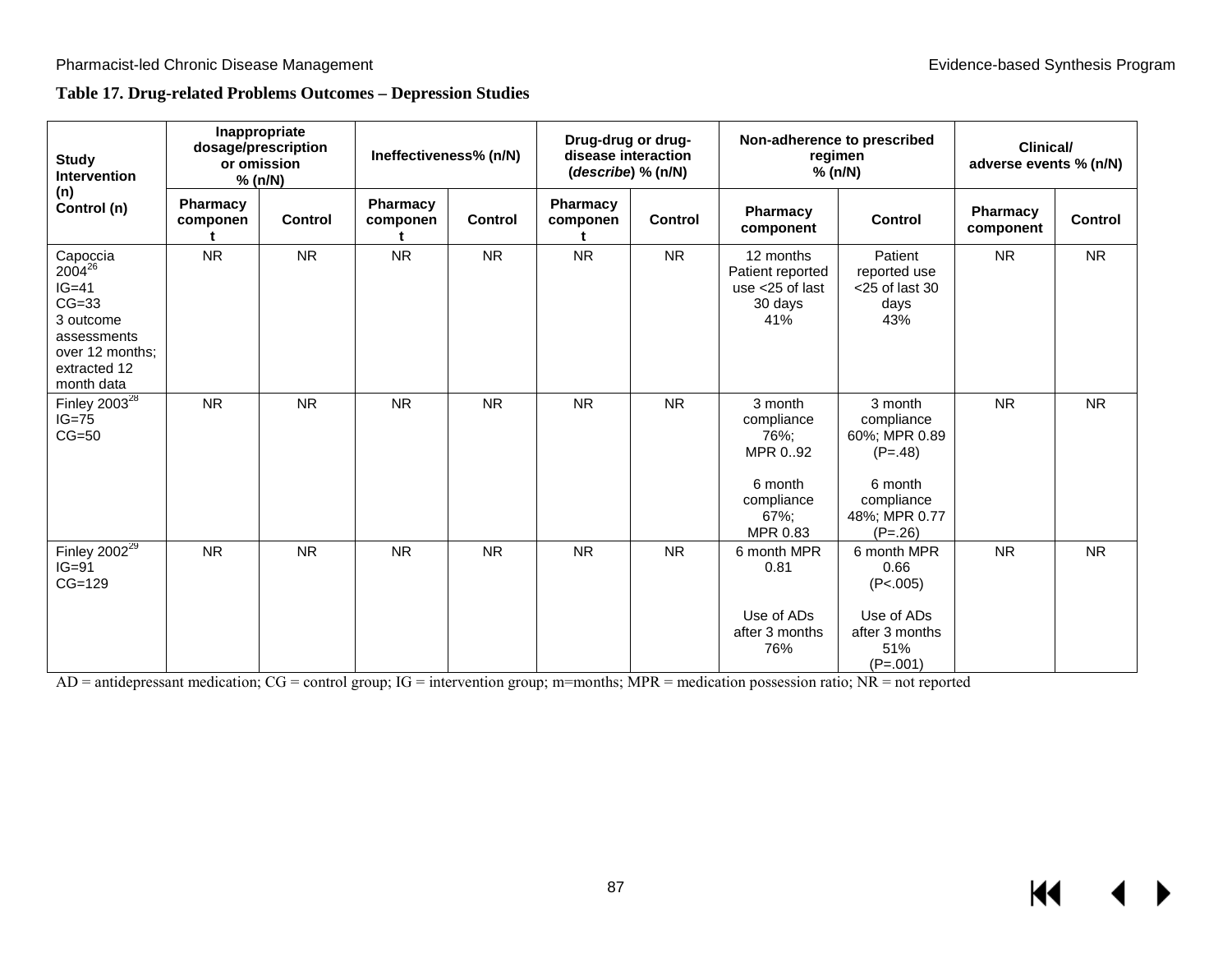## **Table 18. Mortality, Quality of Life, Access, and Patient Satisfaction Outcomes – Depression Studies**

| Study;                                                                                                                               | <b>All-cause mortality</b><br>$%$ (n/N) |                | Health-related quality of life<br>(describe)                                                                                             |                                                           | <b>Access to care</b><br>(describe) |                | <b>Patient satisfaction with</b><br>care (describe)                                                                                                                                                                    |                                                                                                           | <b>Depression</b>                                                                                                                                 |                                                                                      |
|--------------------------------------------------------------------------------------------------------------------------------------|-----------------------------------------|----------------|------------------------------------------------------------------------------------------------------------------------------------------|-----------------------------------------------------------|-------------------------------------|----------------|------------------------------------------------------------------------------------------------------------------------------------------------------------------------------------------------------------------------|-----------------------------------------------------------------------------------------------------------|---------------------------------------------------------------------------------------------------------------------------------------------------|--------------------------------------------------------------------------------------|
| <b>Intervention</b><br>(n)<br>Control (n)                                                                                            | <b>Pharmac</b><br>٧<br>compone<br>nt    | <b>Control</b> | <b>Pharmacy</b><br>component                                                                                                             | <b>Control</b>                                            | <b>Pharmacy</b><br>component        | <b>Control</b> | <b>Pharmacy</b><br>component                                                                                                                                                                                           | <b>Control</b>                                                                                            | <b>Pharmacy</b><br>component                                                                                                                      | <b>Control</b>                                                                       |
| Adler $2004^{25}$<br>$IG=258$<br>$CG=249$                                                                                            | <b>NR</b>                               | <b>NR</b>      | SF-12 Mental<br>component (MCS)<br>40.4<br>Physical<br>Component (PCS)<br>42.9                                                           | <b>MCS</b><br>$38.6$ (P=.19)<br><b>PCS</b><br>42.9 (P=NS) | N <sub>R</sub>                      | <b>NR</b>      |                                                                                                                                                                                                                        | "Based on exit interviews<br>patients expressed high<br>satisfaction with the<br>pharmacist intervention" | <b>NR</b>                                                                                                                                         | <b>NR</b>                                                                            |
| Capoccia<br>2004 <sup>26</sup><br>$IG=41$<br>$CG=33$<br>3 outcome<br>assessments<br>over 12<br>months:<br>extracted 12<br>month data | <b>NR</b>                               | <b>NR</b>      | Mean SLC-20 NS difference<br>$(P=.92)$<br>Mean SF-12 mental NS difference<br>$(P=.46)$<br>Mean SF-12 physical NS<br>difference $(P=.18)$ |                                                           | <b>NR</b>                           | <b>NR</b>      | Good or<br>excellent<br>quality of<br>care (12<br>months):<br>80%<br>No overall<br>difference in<br>satisfaction<br>with<br>depression<br>care $(P=.19)$<br>or overall<br>healthcare<br>$(P=.48)$<br>between<br>groups | Good or<br>excellent<br>quality of<br>care: 77%                                                           | Diagnosis of<br>major<br>depression:<br>Groups<br>similar<br>$(P=.32)$<br>at 12<br>months<br>at least 50%<br>decrease in<br><b>SCL-20:</b><br>72% | at 12<br>months<br>at least 50%<br>decrease in<br><b>SCL-20:</b><br>80%<br>$(P=.39)$ |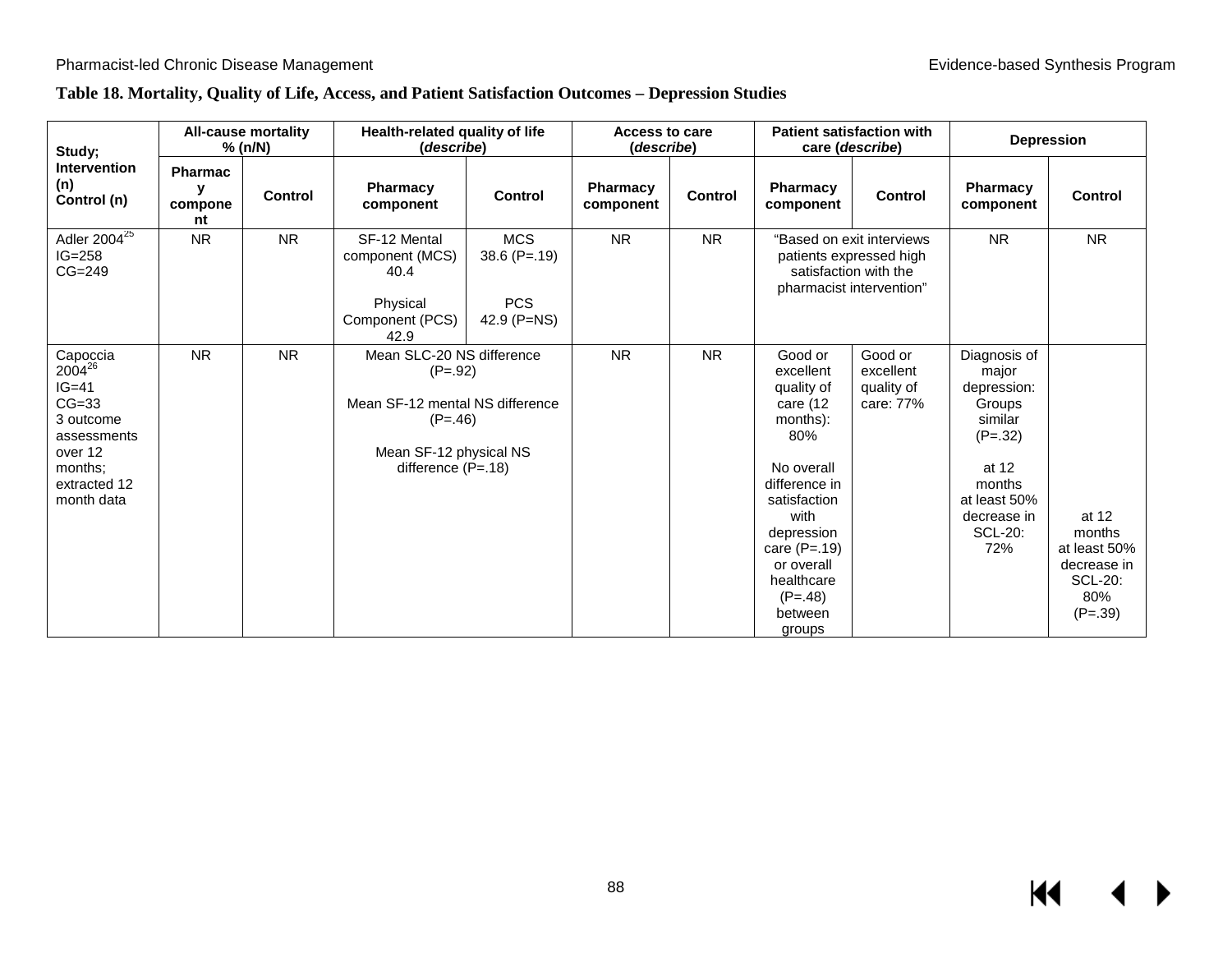| Study;                                    | <b>All-cause mortality</b><br>% (n/N) |                | Health-related quality of life<br>(describe) |                                                   | <b>Access to care</b><br>(describe)                                                                                           |                            | <b>Patient satisfaction with</b><br>care ( <i>describe</i> )                                                                                                                                                               |                                                                                                                             | <b>Depression</b>                                                                                                              |                                                                                               |
|-------------------------------------------|---------------------------------------|----------------|----------------------------------------------|---------------------------------------------------|-------------------------------------------------------------------------------------------------------------------------------|----------------------------|----------------------------------------------------------------------------------------------------------------------------------------------------------------------------------------------------------------------------|-----------------------------------------------------------------------------------------------------------------------------|--------------------------------------------------------------------------------------------------------------------------------|-----------------------------------------------------------------------------------------------|
| <b>Intervention</b><br>(n)<br>Control (n) | <b>Pharmac</b><br>y<br>compone<br>nt  | <b>Control</b> | Pharmacy<br>component                        | <b>Control</b>                                    | <b>Pharmacy</b><br>component                                                                                                  | <b>Control</b>             | Pharmacy<br>component                                                                                                                                                                                                      | Control                                                                                                                     | Pharmacy<br>component                                                                                                          | <b>Control</b>                                                                                |
| Finley $2003^{28}$<br>$IG=75$<br>$CG=50$  | <b>NR</b>                             | <b>NR</b>      | 56% reduction in<br>WSDS $(n=54)$            | 67%<br>reduction in<br>WSDS $(n=24)$<br>$(P=.36)$ | Mean of one<br>5-point<br>question<br>about<br>availability<br>of advice<br>$(higher =$<br>more<br>satisfied)<br>$4.3$ (n=59) | $3.8(n=33)$<br>(P<.05)     | Mean of one<br>5-point<br>question<br>about<br>treatment of<br>depression,<br>$(higher =$<br>more<br>satisfied)<br>$4.2$ (n=59)<br>Significantly<br>more<br>satisfied<br>with 6 out of<br>11 aspects<br>of care<br>(P<.05) | $3.8(n=33)$<br>Students t-<br>test: $P=.06$<br>$X^2$ test<br>paired data:<br>$P = 066$<br>Wilcoxon<br>score:<br>$P = 0.023$ | 41% with<br>50%<br>reduction in<br><b>BIDS</b><br>Percent<br>achieving<br>remission<br>(BIDS score<br>$<$ 9) 55.6%<br>$(n=54)$ | 54% with<br>50%<br>reduction in<br><b>BIDS</b><br>$(P=.27)$<br>58.3%<br>$(n=24)$<br>$(P=.36)$ |
| Finley $2002^{29}$<br>$IG=91$<br>$CG=129$ | <b>NR</b>                             | <b>NR</b>      | <b>NR</b>                                    | <b>NR</b>                                         | Mean of one<br>5-point<br>question<br>about<br>availability<br>of advice<br>(higher=<br>more<br>satisfied)<br>$4.3$ (n=56)    | $3.7$ (n=55)<br>$(P=.003)$ | Mean of one<br>5-point<br>question<br>about<br>treatment of<br>depression,<br>(higher=<br>more<br>satisfied)<br>$3.9$ (n=56)                                                                                               | $4.0$ (n=59)<br>$(P=.581)$                                                                                                  | <b>NR</b>                                                                                                                      | <b>NR</b>                                                                                     |

AD = antidepressant medication; BIDS = Brief Inventory for Depressive Symptoms; CG = control group; IG = intervention group; NR = not reported; NS = not significant; SCL = symptom check list; SF-12 = Medical Outcomes Study Short Form 12; WSDS= Work and Social Disability Scale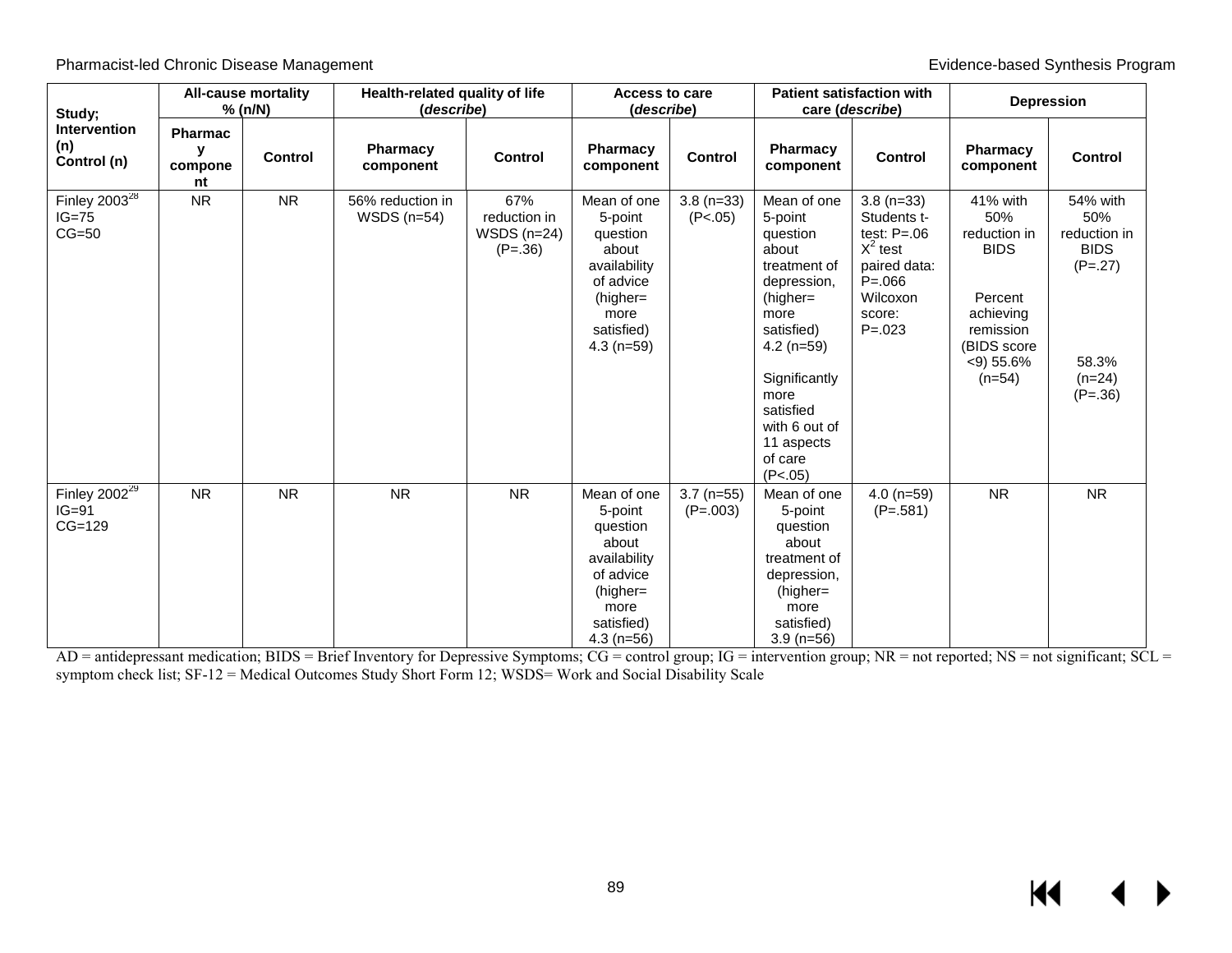## **Table 19. Healthcare Utilization and Cost Outcomes – Depression Studies**

| Study;                                                                                                                                          | <b>Office visits</b>                                                                                                   |                                                                                            | <b>Urgent care visits/</b><br><b>Emergency room (ER)</b><br>visits |                                            | <b>Hospitalizations</b>   |           | <b>Medications</b>                                               |                                                                  | <b>Costs or Other</b><br>(describe)  |           |
|-------------------------------------------------------------------------------------------------------------------------------------------------|------------------------------------------------------------------------------------------------------------------------|--------------------------------------------------------------------------------------------|--------------------------------------------------------------------|--------------------------------------------|---------------------------|-----------|------------------------------------------------------------------|------------------------------------------------------------------|--------------------------------------|-----------|
| Intervention (n)<br>Control (n)                                                                                                                 | Pharmacy<br>componen                                                                                                   | <b>Control</b>                                                                             | <b>Pharmacy</b><br>componen<br>t                                   | <b>Control</b>                             | Pharmacy<br>componen<br>t | Control   | Pharmacy<br>componen<br>t                                        | <b>Control</b>                                                   | <b>Pharmacy</b><br>componen          | Control   |
| Adler $2004^{25}$<br>$IG=258$<br>$CG=249$                                                                                                       | <b>NR</b>                                                                                                              | <b>NR</b>                                                                                  | <b>NR</b>                                                          | <b>NR</b>                                  | <b>NR</b>                 | <b>NR</b> | Patient on<br><b>ADs</b><br>3 months:<br>61%<br>6 months:<br>58% | 3 months:<br>49%<br>$(P=.024)$<br>6 months:<br>46%<br>$(P=.025)$ | <b>NR</b>                            | <b>NR</b> |
| Capoccia 2004 <sup>26</sup><br>$IG=41$<br>$CG=33$<br>3 outcome<br>assessments over<br>12 months:<br>extracted 12 month<br>data<br>Median(range) | All provider<br>visits:<br>median 9<br>range<br>(0 to 42)<br>Visits to<br><b>PCP</b><br>median 4<br>range<br>(0 to 21) | median 9<br>range<br>(0 to 60)<br>$(P=.99)$<br>median 5<br>range<br>(0 to 17)<br>$(P=.88)$ | median 0<br>range<br>(0 to 2)                                      | median 0<br>range<br>(0 to 2)<br>$(P=.27)$ | <b>NR</b>                 | <b>NR</b> | <b>NR</b>                                                        | <b>NR</b>                                                        | <b>NR</b>                            | <b>NR</b> |
| Finley $2003^{28}$<br>$IG=75$<br>$CG=50$                                                                                                        | PCP visits<br>decreased<br>15%                                                                                         | increased<br>2%<br>$(P=.14)$                                                               | Increased<br>7%                                                    | Increased<br>119%<br>$(P=.10)$             | <b>NR</b>                 | <b>NR</b> | Changed<br>ADs 19%<br>(14/75)                                    | 4% (2/50)<br>$(P=.016)$                                          | Drug cost<br>42% higher<br>$(P=.18)$ |           |
| Finley $2002^{\overline{29}}$<br>$IG=91$<br>$CG=129$                                                                                            | To PCP<br>decreased<br>39% (335<br>to 203)                                                                             | decreased<br>12% (411<br>to 361)<br>difference<br>between<br>changes<br>$(P=.007)$         | <b>NR</b>                                                          | <b>NR</b>                                  | <b>NR</b>                 | <b>NR</b> | Changed<br><b>ADs</b><br>24%<br>(22/91)                          | 5% (7/129)<br>$(P=.001)$                                         | <b>NR</b>                            | <b>NR</b> |

AD = antidepressant medication; CG = control group; IG = intervention group; NR = not reported; PCP = primary care provider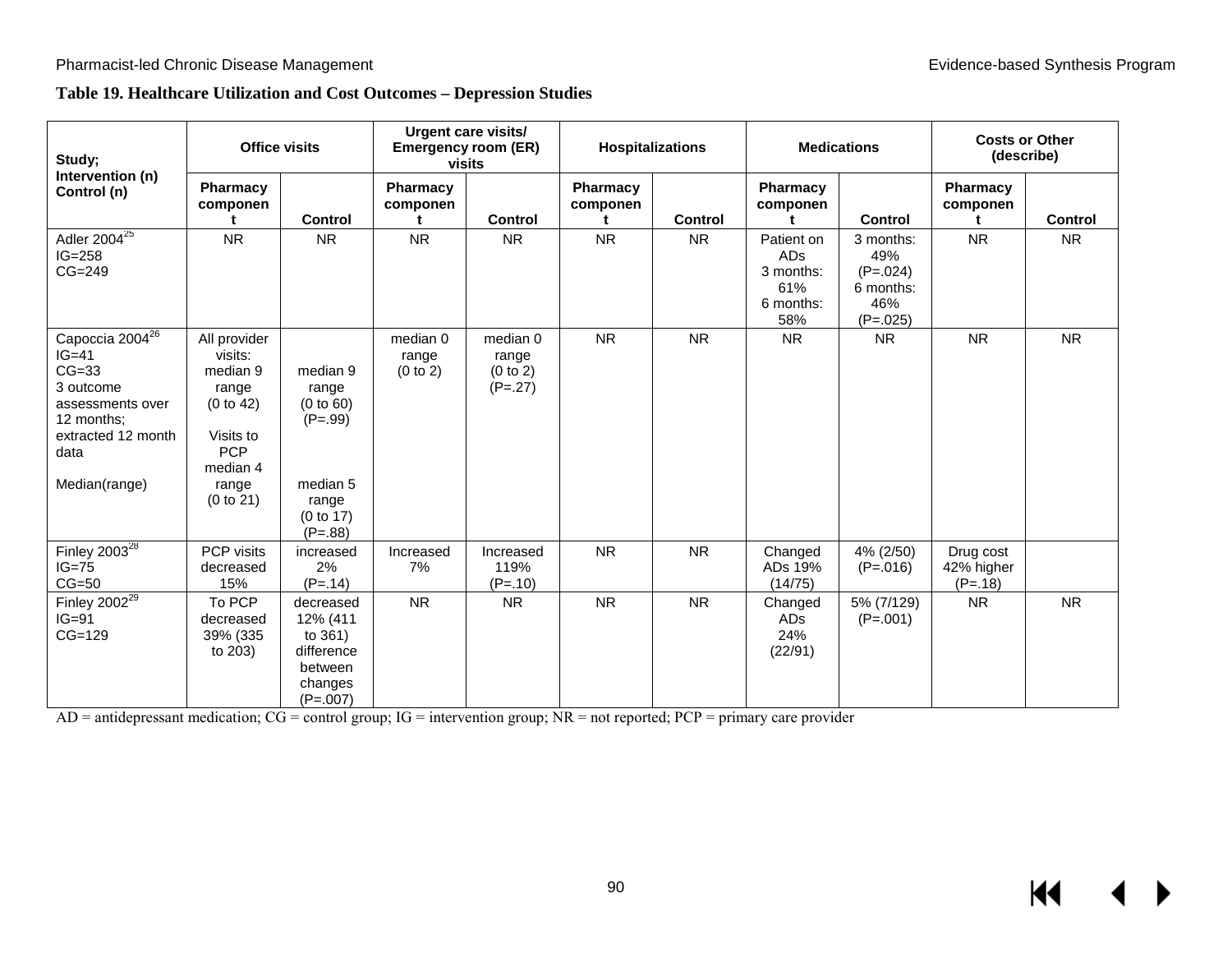## **Table 20. Goal Attainment Outcomes – Depression Studies**

| Study:                          |                                           | Percentage of patients attaining goal (n/N) |         |  |  |
|---------------------------------|-------------------------------------------|---------------------------------------------|---------|--|--|
| Intervention (n)<br>Control (n) | <b>Patient Goal Attainment definition</b> | <b>Pharmacy component</b>                   | Control |  |  |
|                                 | No studies reporting                      |                                             |         |  |  |

 $CG = control group$ ;  $IG = intervention group$ ;  $NR = not reported$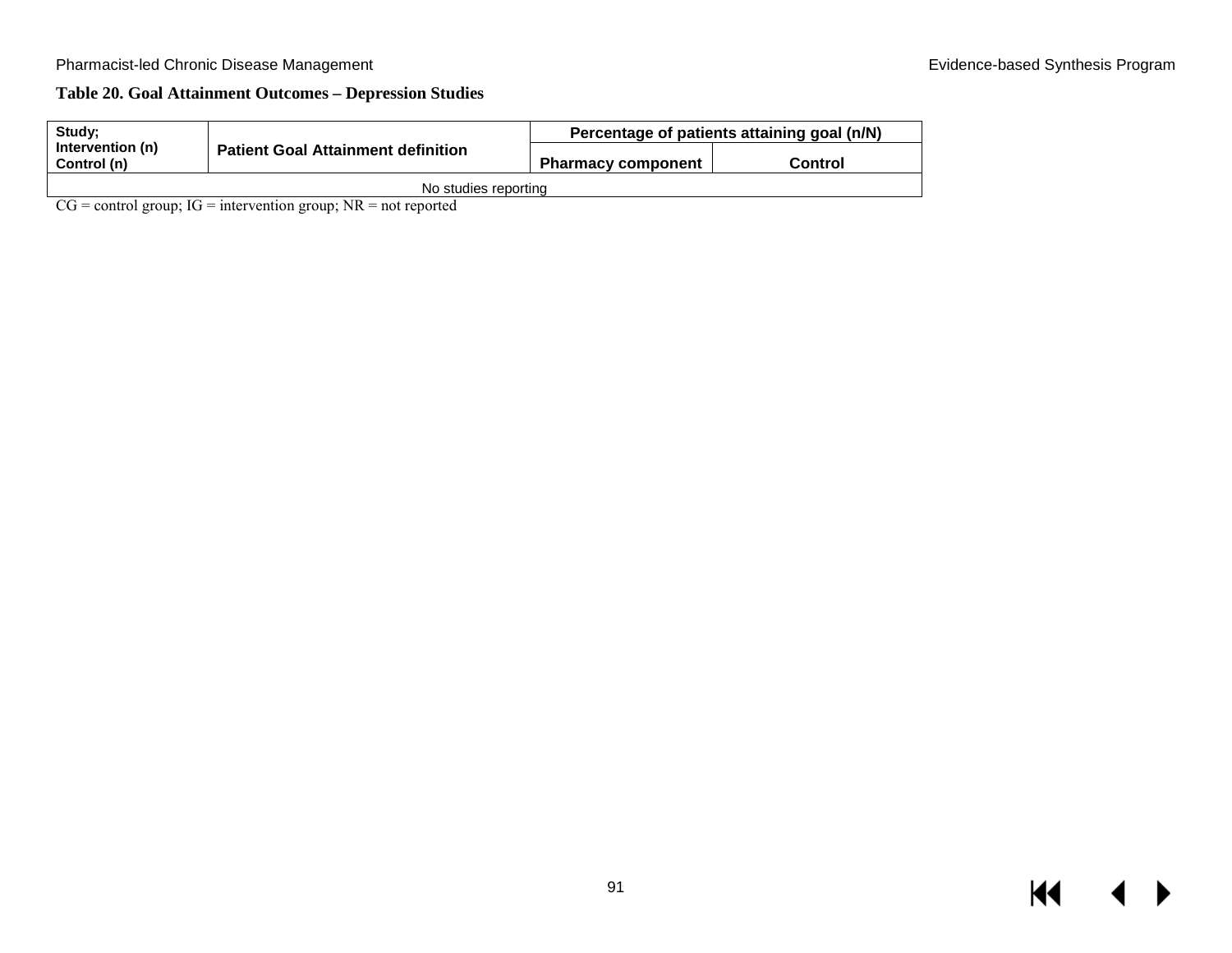## **Table 21. Study and Intervention Characteristics – Diabetes Studies**

| Author,<br>year<br><b>Study</b><br>design<br>Type of<br><b>Clinic</b>                                                                           | <b>Target</b><br><b>Population</b><br><b>Duration of</b><br>Study/<br>Follow-up                                     | <b>Inclusion/Exclusion</b><br>Criteria                                                                                                                                                                                                                                                                                                                                                                                    | Goal of<br><b>Intervention</b><br>Primary<br><b>Outcome</b>                                        | Type of<br><b>Pharmacist</b> | <b>Pharmacist Intervention</b>                                                                                                                                                                                                                                                                                                                                                                                                                                                            | Comparator<br><b>Intervention</b>                                                                                                | Collaboration                                                                                                                                                                |
|-------------------------------------------------------------------------------------------------------------------------------------------------|---------------------------------------------------------------------------------------------------------------------|---------------------------------------------------------------------------------------------------------------------------------------------------------------------------------------------------------------------------------------------------------------------------------------------------------------------------------------------------------------------------------------------------------------------------|----------------------------------------------------------------------------------------------------|------------------------------|-------------------------------------------------------------------------------------------------------------------------------------------------------------------------------------------------------------------------------------------------------------------------------------------------------------------------------------------------------------------------------------------------------------------------------------------------------------------------------------------|----------------------------------------------------------------------------------------------------------------------------------|------------------------------------------------------------------------------------------------------------------------------------------------------------------------------|
| McAdam-<br>Marx<br>2015 <sup>53</sup><br>Retro-<br>spective<br>cohort<br>University-<br>owned<br>community-<br>based<br>primary<br>care clinics | Patients with<br>inadequately<br>controlled<br>T <sub>2</sub> DM<br>(HbA1c<7%)<br>Follow-up:<br>max of 18<br>months | Inclusion:<br>-Intervention group:<br>patients referred to<br>diabetes collaborative<br>care management<br>(DCCM) by PCP; age $\ge$<br>18; T2DM; treated at<br>community clinic offering<br>DCCM; treated $\geq$ 180 days<br>prior to index date; follow-<br>up care in clinic 3 to 18<br>months after index date<br>-Control group: adults with<br>T2DM treated at clinic<br>without DCCM<br>Exclusion:<br>-HbA1c $<$ 7% | Improve patient<br>outcomes<br>Glycemic control<br>(HbA1c) during<br>18 months post-<br>index date | Clinical<br>pharmacist       | $N = 303$<br>-Pharmacists able to prescribe and modify<br>diabetes medication therapy, adjust<br>insulin dosing, order HbA1c and lipid<br>monitoring tests, and provide diabetes<br>education<br>- Follow-up visits included dose<br>adjustments, adherence and disease<br>education, and addressing patient<br>questions<br>Mode/Frequency: Initial in-person visit<br>then telephone and in-person visits every<br>1-2 weeks until goals met or patient no<br>longer engaged in program | N=394 Usual<br>care                                                                                                              | Referred to<br>DCCM program<br>by PCP;<br>pharmacists<br>worked under<br>collaborative<br>practice<br>agreement with<br>physicians and<br>advanced<br>practice<br>clinicians |
| Skinner<br>$2015^{35}$<br>Retro-<br>spective<br>case-<br>control<br>Community<br>health clinic                                                  | Uncontrolled<br>diabetes<br>12-month<br>study period                                                                | Inclusion:<br>-age $\geq 18$<br>-diabetes diagnosis<br>-21 documented<br>HbA1c>7%<br>-a risk factor for disease-<br>related microvascular<br>complications<br>-referred to MTM by PCP<br>-clinical data from at least<br>3 clinic visits during a<br>consecutive 12m period                                                                                                                                               | Improve<br>medication<br>adherence and<br>diabetes health<br>outcomes                              | Clinical<br>pharmacist       | $N = 29$<br><b>Medication Therapy Management</b><br>-pharmacist reviewed patient's T2DM<br>medication regimen<br>-verbal education and training on<br>medication delivery and best<br>administration sites<br>-education on health-promoting behaviors<br>-patients asked to teach back the<br>information to confirm understanding<br>Mode/Frequency: mode not reported;<br>frequency data not collected                                                                                 | N=29 (Matched<br>sample $-$ age,<br>gender, race,<br>ethnicity, BMI)<br>-Usual care/no<br>contact with<br>clinical<br>pharmacist | Referred to<br>pharmacist for<br>MTM by PCP                                                                                                                                  |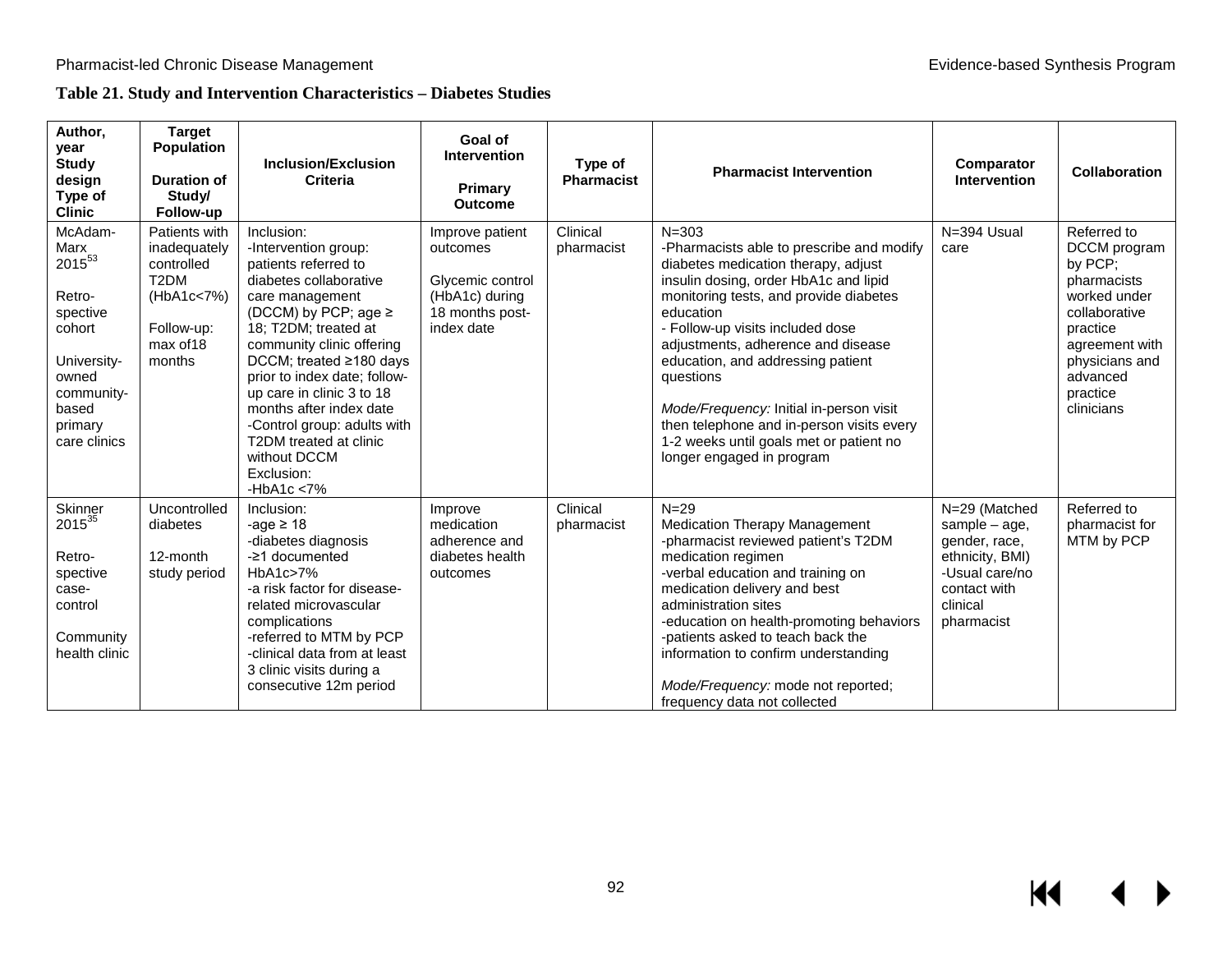| Author,<br>year<br><b>Study</b><br>design<br>Type of<br><b>Clinic</b>                                                       | <b>Target</b><br><b>Population</b><br><b>Duration of</b><br>Study/<br><b>Follow-up</b>                  | Inclusion/Exclusion<br>Criteria                                                                                                                                                                                                                                                                                                                                                                                                                                                                                                                   | Goal of<br><b>Intervention</b><br>Primary<br><b>Outcome</b>                                                                                                                                                                                                                                                                         | Type of<br><b>Pharmacist</b>                                                                                        | <b>Pharmacist Intervention</b>                                                                                                                                                                                                                                                                                                                                | Comparator<br><b>Intervention</b>                                                                                                                  | <b>Collaboration</b> |
|-----------------------------------------------------------------------------------------------------------------------------|---------------------------------------------------------------------------------------------------------|---------------------------------------------------------------------------------------------------------------------------------------------------------------------------------------------------------------------------------------------------------------------------------------------------------------------------------------------------------------------------------------------------------------------------------------------------------------------------------------------------------------------------------------------------|-------------------------------------------------------------------------------------------------------------------------------------------------------------------------------------------------------------------------------------------------------------------------------------------------------------------------------------|---------------------------------------------------------------------------------------------------------------------|---------------------------------------------------------------------------------------------------------------------------------------------------------------------------------------------------------------------------------------------------------------------------------------------------------------------------------------------------------------|----------------------------------------------------------------------------------------------------------------------------------------------------|----------------------|
| Chung<br>$2014^{50}$<br>Retro-<br>spective<br>review via<br>EMR<br>CommUnity<br>Care,<br>outpatient<br>clinics in<br>Austin | Type1 or 2<br>diabetes<br>mellitus<br>4-year study<br>period<br>1 year<br>follow-up for<br>each patient | Inclusion:<br>-age $18-89$<br>-diagnosis of T1 or 2 DM<br>-documentation of HbA1c<br>≥9% at baseline (3<br>months before or after<br>index visit)<br>$\geq$ 3 visits with clinical<br>pharmacist or usual care<br>provider<br>-eligible for $\geq 1$ yr before<br>and after index dates<br>-documented follow-up<br>HbA1c<br>Exclusion:<br>-clinical pharmacy visit for<br>any disease state before<br>study initiation<br>-diagnosis of cancer or<br><b>HIV</b><br>-pregnant<br>-diagnosis code for motor<br>vehicle accident or<br>chronic pain | Assess the effect<br>of clinical<br>pharmacist<br>involvement in a<br>federally<br>qualified health<br>center on the<br>change in A1c<br>and frequency of<br>diabetes related<br>hospitalizations<br>and ED visits<br>1 year post index<br>change in A1c,<br>diabetes-related<br>hospitalizations,<br>diabetes-related<br>ED visits | Pharmacists<br>who have<br>completed at<br>least 1 year<br>of a<br>postdoctoral<br>residency<br>training<br>program | N=225 (matched N=220)<br>-Implementing new medications<br>-Titrating medications<br>-Ordering laboratory panels<br>-Counseling on lifestyle modification<br>-Providing diabetes education<br>-Managing associated comorbid<br>conditions<br>Mode/Frequency:<br>-30 minute visit as often as needed or<br>necessary to meet goals and/or for patient<br>safety | N=557 (matched<br>$N = 220$<br>Usual care,<br>followed by PCP<br>and no<br>appointments<br>with a clinical<br>pharmacist<br>during study<br>period | None<br>mentioned    |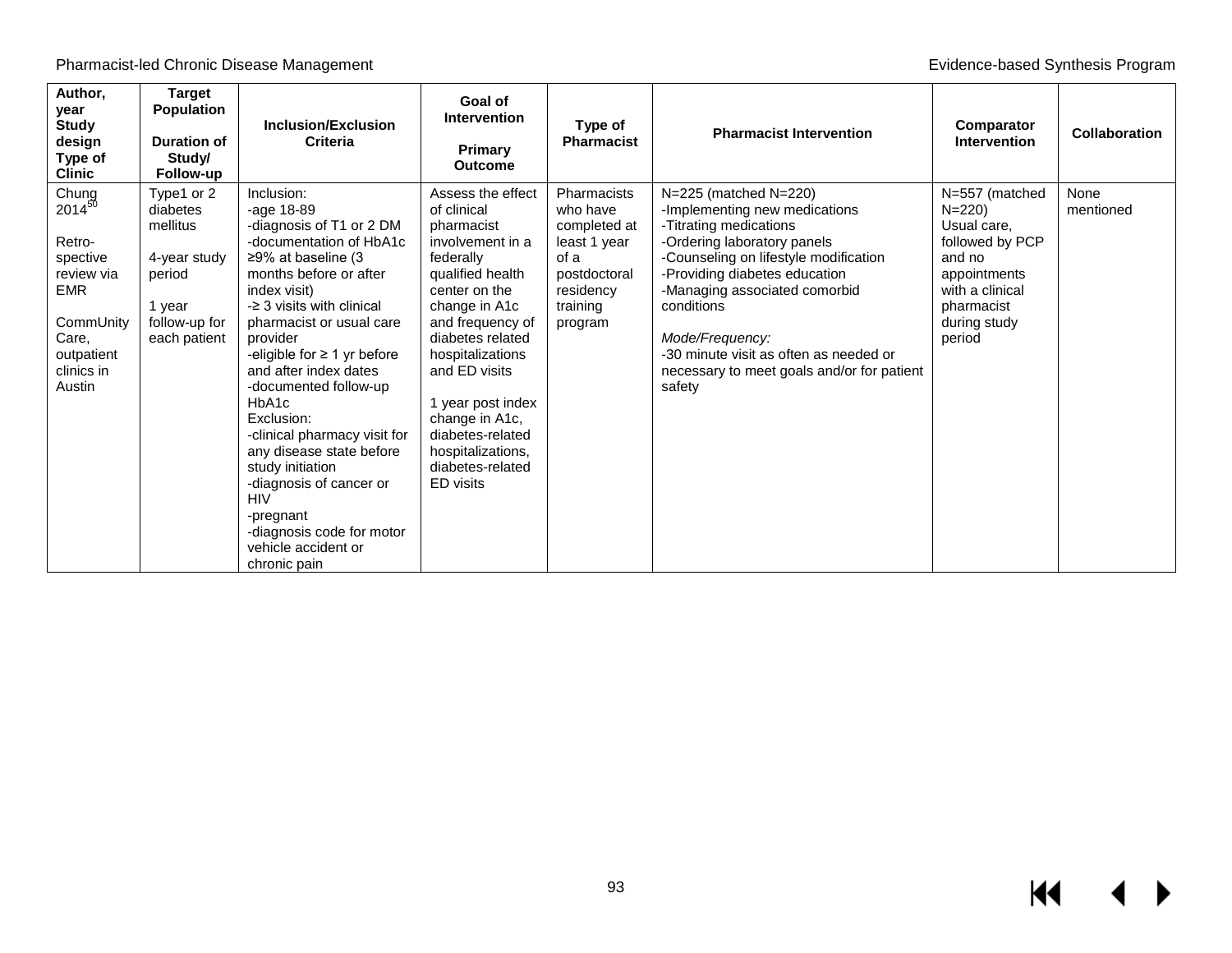Pharmacist-led Chronic Disease Management **Exercise 2018** Chronic Disease Management Evidence-based Synthesis Program

| Author,<br>year<br><b>Study</b><br>design<br>Type of<br><b>Clinic</b>                                                                                                   | <b>Target</b><br><b>Population</b><br><b>Duration of</b><br>Study/<br>Follow-up                                               | <b>Inclusion/Exclusion</b><br><b>Criteria</b>                                                                                                                                                                                                                                                                                                                                                                                                                                        | Goal of<br><b>Intervention</b><br>Primary<br><b>Outcome</b>                                                                                                                                                              | Type of<br><b>Pharmacist</b>                                                             | <b>Pharmacist Intervention</b>                                                                                                                                                                                                                                                                                                                                                                                                                                                                                                                                                                                                                      | Comparator<br><b>Intervention</b>                           | Collaboration     |
|-------------------------------------------------------------------------------------------------------------------------------------------------------------------------|-------------------------------------------------------------------------------------------------------------------------------|--------------------------------------------------------------------------------------------------------------------------------------------------------------------------------------------------------------------------------------------------------------------------------------------------------------------------------------------------------------------------------------------------------------------------------------------------------------------------------------|--------------------------------------------------------------------------------------------------------------------------------------------------------------------------------------------------------------------------|------------------------------------------------------------------------------------------|-----------------------------------------------------------------------------------------------------------------------------------------------------------------------------------------------------------------------------------------------------------------------------------------------------------------------------------------------------------------------------------------------------------------------------------------------------------------------------------------------------------------------------------------------------------------------------------------------------------------------------------------------------|-------------------------------------------------------------|-------------------|
| Spence<br>$2014^{13}$<br>Retro-<br>spective<br>cohort<br>Kaiser<br>Permanent<br><b>Southern</b><br>California<br>(KPSC)<br>Region-<br>outpatient<br>pharmacy<br>service | Non-<br>adherent<br>diabetes<br>mellitus<br>patients with<br>HbA1c<br>outside<br>clinical goals<br>1 year after<br>index date | Inclusion:<br>-in KPSC's diabetes<br>registry<br>-non-adherent (Medication<br>Possession Ratio <0.8)<br>-on $\geq$ 1 oral medication for<br><b>DM</b><br>-at or above the HbA1c<br>target of 8%<br>-age $>18$<br>-enrolled with a pharmacy<br>benefit for ≥1 year before<br>and after index date<br>Excluded:<br>-active insulin prescription<br>-resided in skilled nursing<br>facility for >10 days or had<br>received hospice care<br>-OPCS patients that<br>declined the consult | Improve<br>medication<br>adherence and<br>likelihood of<br>achieving clinical<br>goals<br>Not specified                                                                                                                  | Pharmacists<br>participated<br>in 5.5 hours<br>of online and<br>face to face<br>training | $N = 359$<br>Outpatient pharmacy clinical service<br>(OPCS) program<br>-B-SMART medication optimization<br>process (identify barriers and assess<br>readiness to change, provide solutions to<br>adherence challenges, motivation,<br>adherence tools, identify roles of health<br>care team members, direct patients to<br>other resources)<br>-Pharmacist consult at time of prescription<br>pick-up<br>-Printing of a care management summary<br>sheet<br>-Spontaneous identification of non-<br>adherent patients at the time the patient<br>arrives at the pharmacy<br>Mode/Frequency:<br>-Face-to-face<br>-One time (at prescription pick-up) | N=428 matched<br>Did not receive<br>an OPCS<br>consultation | None noted        |
| <b>Brummel</b><br>201346<br>Non-<br>randomized<br>controlled<br>trial<br>Fairview<br>Pharmacy<br>Services,<br>MN,<br>Healthcare<br>system                               | <b>Diabetes</b><br>1 year of<br>intervention<br>and 1 year<br>follow-up                                                       | Inclusion:<br>-attended one of the<br>clinics and decided to opt<br>in to MTM program<br>-all information on<br>medications was available<br>at baseline and all<br>outcome measures were<br>available for 2006, 2007,<br>and 2008<br>-Control - those who<br>didn't opt in to MTM<br>program                                                                                                                                                                                        | Identify and<br>resolve drug<br>therapy problems<br>and promote<br>optimal patient<br>outcomes<br>Achieving<br>optimal diabetes<br>clinical<br>management,<br>determined with<br>5 component<br>diabetes<br>measure (D5) | <b>MTM</b><br>pharmacist                                                                 | $N = 121$<br>-Provided consultations using validated,<br>standardized process<br>-Pharmacists' responsibilities included<br>assessing patient's medications,<br>identification of patient's drug-related<br>needs, resolution and prevention of drug-<br>related problems, determining appropriate<br>follow-up measures, and documentation<br>of intervention outcomes<br>-Initiate, modify, or discontinue drug<br>therapy and order laboratory tests related<br>to diabetes, hypertensions, and<br>hyperlipidemia<br>Mode/Frequency:<br>-Primarily face-to-face                                                                                  | $N = 103$<br>Usual care, not<br>in MTM program              | None<br>mentioned |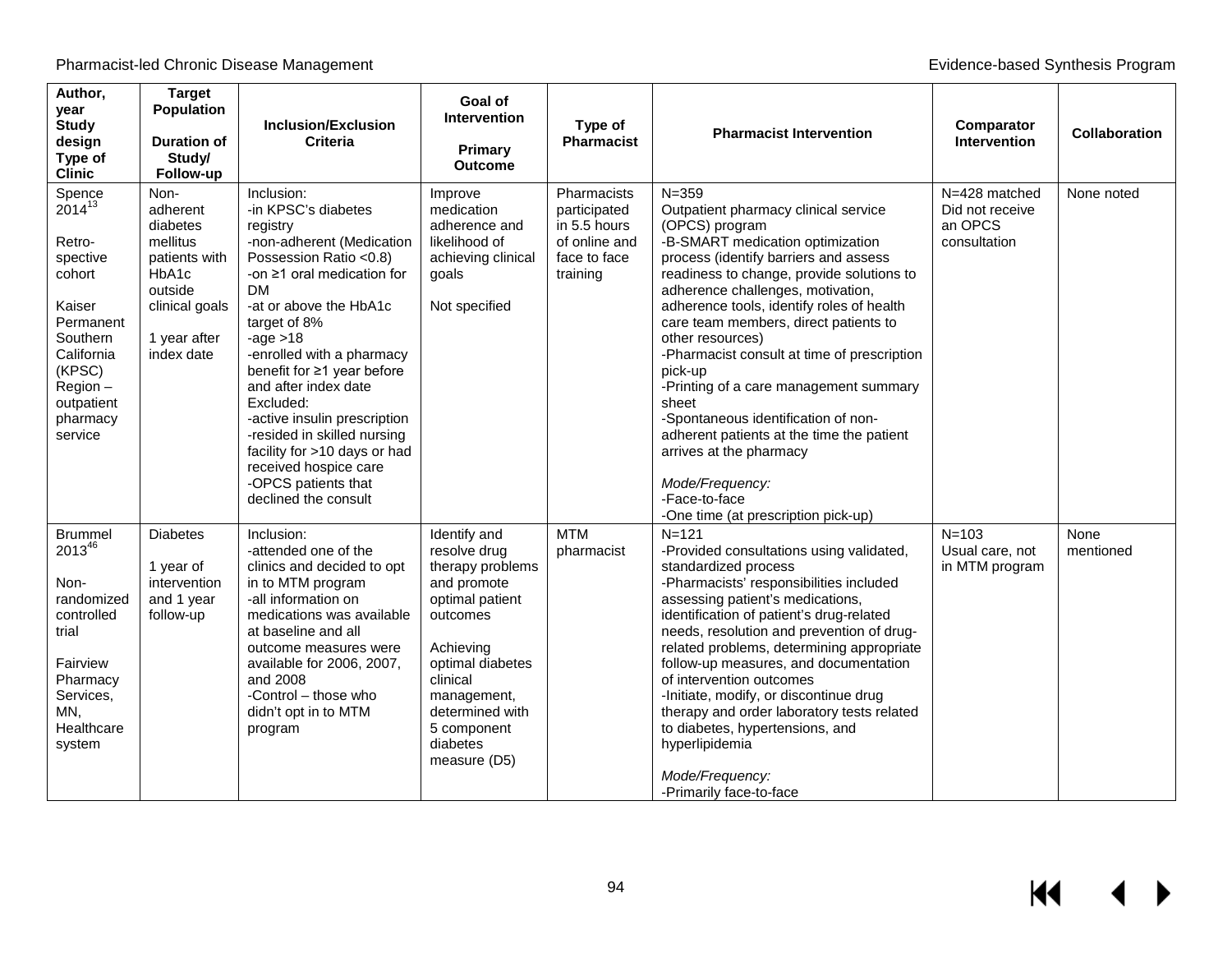Pharmacist-led Chronic Disease Management **Evidence-based Synthesis Program** Evidence-based Synthesis Program

| Author,<br>year<br><b>Study</b><br>design<br>Type of<br><b>Clinic</b>                                                    | Target<br><b>Population</b><br><b>Duration of</b><br>Study/<br>Follow-up | <b>Inclusion/Exclusion</b><br><b>Criteria</b>                                                                                                                                                                                                                      | Goal of<br><b>Intervention</b><br>Primary<br><b>Outcome</b>                                                                                                                                                                                                                                       | Type of<br><b>Pharmacist</b>                                                               | <b>Pharmacist Intervention</b>                                                                                                                                                                                                                                                                                                                                                                                                                                                                                                                                   | Comparator<br><b>Intervention</b>              | <b>Collaboration</b>                                           |
|--------------------------------------------------------------------------------------------------------------------------|--------------------------------------------------------------------------|--------------------------------------------------------------------------------------------------------------------------------------------------------------------------------------------------------------------------------------------------------------------|---------------------------------------------------------------------------------------------------------------------------------------------------------------------------------------------------------------------------------------------------------------------------------------------------|--------------------------------------------------------------------------------------------|------------------------------------------------------------------------------------------------------------------------------------------------------------------------------------------------------------------------------------------------------------------------------------------------------------------------------------------------------------------------------------------------------------------------------------------------------------------------------------------------------------------------------------------------------------------|------------------------------------------------|----------------------------------------------------------------|
| lp 201343<br>Dual-<br>centered<br>retro-<br>spective<br>study<br>2 Kaiser<br>Permanent<br>$e$ (KP)<br>medical<br>centers | Type 2<br>diabetes<br>12 months                                          | Inclusion:<br>-HbA1c $>7\%$<br>-type 2 diabetes<br>-age $> 18$<br>-under the pharmacist's<br>care for $\geq 2$ months<br>Exclusion:<br>-type 1 diabetes<br>$-HbA1c<7%$<br>-patients who dis-enrolled<br>from KP health insurance<br>during the study time<br>frame | Investigate the<br>impact of<br>pharmacist<br>interventions on<br>short-term<br>clinical markers<br>and long-term<br>cardiovascular<br>risk<br>Change in<br>HbA1c, LDL-C, &<br>BP; rates of goal<br>attainment; and<br>change in<br>predicted 10yr<br>risk of coronary<br>heart<br>disease/stroke | Credentialed<br>as certified<br>diabetes<br>educator and<br>pharmacother<br>apy specialist | $N = 147$<br>-Initial in-person visit with follow-up until<br>therapeutic goals were met<br>-Evaluated diabetes status and CV<br>comorbidities<br>-Pharmacotherapy modifications<br>(prescribing and dosage adjustments)<br>-Laboratory monitoring<br>-Dietary and physical activity<br>recommendations<br>-Provision of diabetes self-care education<br>-Physical assessments<br>-Immunizations<br>-Specialist referrals<br>-Followed up for further care<br>Mode/Frequency:<br>-45-min face-to-face initial visit with<br>follow-up in person or via telephone | $N = 147$<br>PCP care (no<br>pharmacist visit) | Referred by<br>and discharged<br>from program to<br><b>PCP</b> |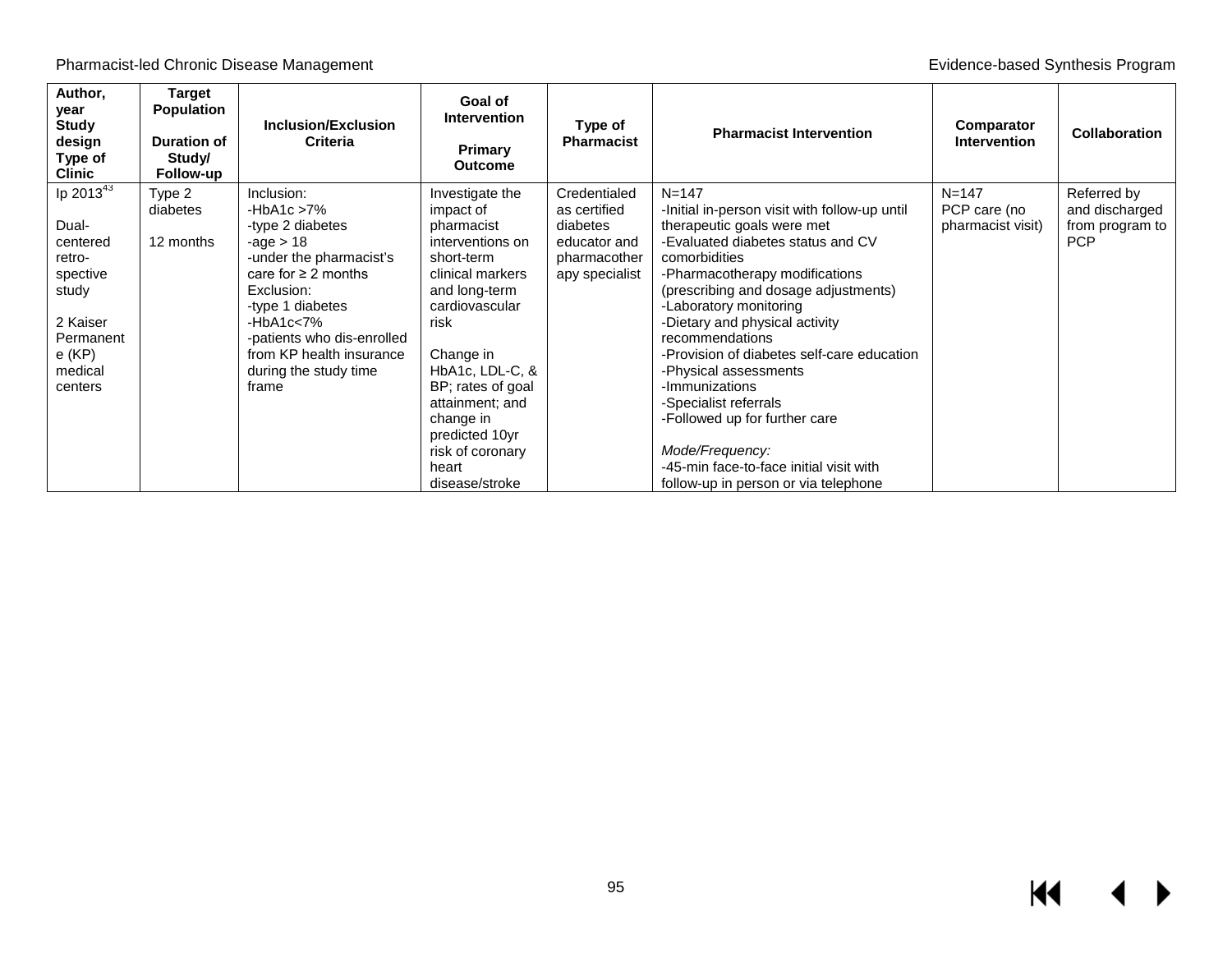| Author,<br>year<br><b>Study</b><br>design<br>Type of<br><b>Clinic</b>                                                                                                                                                                       | <b>Target</b><br><b>Population</b><br><b>Duration of</b><br>Study/<br>Follow-up                                                                                                                                                                                                                                                                                                                                            | <b>Inclusion/Exclusion</b><br><b>Criteria</b>                                                                                                                                                                                                                                                                                                                                                                                                                                                                                                                                                                                                                                                                                                                                                                                                                                               | Goal of<br><b>Intervention</b><br>Primary<br><b>Outcome</b> | Type of<br><b>Pharmacist</b>                                                                                                           | <b>Pharmacist Intervention</b>                                                                                                                                                                                                                                                                                                                                                                                                                                                                                                                                                                                                                      | Comparator<br><b>Intervention</b>                                                                                                                                                                                                                                                                                                                                              | Collaboration                                                                                                                                                                                                                                                   |
|---------------------------------------------------------------------------------------------------------------------------------------------------------------------------------------------------------------------------------------------|----------------------------------------------------------------------------------------------------------------------------------------------------------------------------------------------------------------------------------------------------------------------------------------------------------------------------------------------------------------------------------------------------------------------------|---------------------------------------------------------------------------------------------------------------------------------------------------------------------------------------------------------------------------------------------------------------------------------------------------------------------------------------------------------------------------------------------------------------------------------------------------------------------------------------------------------------------------------------------------------------------------------------------------------------------------------------------------------------------------------------------------------------------------------------------------------------------------------------------------------------------------------------------------------------------------------------------|-------------------------------------------------------------|----------------------------------------------------------------------------------------------------------------------------------------|-----------------------------------------------------------------------------------------------------------------------------------------------------------------------------------------------------------------------------------------------------------------------------------------------------------------------------------------------------------------------------------------------------------------------------------------------------------------------------------------------------------------------------------------------------------------------------------------------------------------------------------------------------|--------------------------------------------------------------------------------------------------------------------------------------------------------------------------------------------------------------------------------------------------------------------------------------------------------------------------------------------------------------------------------|-----------------------------------------------------------------------------------------------------------------------------------------------------------------------------------------------------------------------------------------------------------------|
| Heisler<br>$2010/2012^3$<br>cRCT<br>effectivenes<br>s study<br>(team<br>clusters<br>randomized<br>then patient<br>randomized<br>within<br>team)<br>3 VA (2)<br>academicall<br>y affiliated)<br>2 KP<br>facilities,<br>primary<br>care teams | <b>Diabetes</b><br>14-month<br>intervention<br>period,<br>patient<br>discharged<br>when<br>adherence<br>issues were<br>addressed,<br>BP was at<br>target, statin<br>was<br>prescribed if<br>indicated,<br>and<br>glycemic<br>control<br>addressed.<br>Patients<br>received a<br>median of 9<br>weeks<br>follow-up.<br>Data also<br>collected for<br>the 6<br>months prior<br>to and after<br>the<br>intervention<br>period | Inclusion:<br>In last 12 months<br>-1 hospitalization or 2<br>outpatient visits with<br>diabetes related code or<br>≥1 prescription for<br>diabetes medication<br>-most recent SBP≥140<br>and mean SBP (last 9<br>months) >140 or most<br>recent SBP ≥150 and no<br>other BP measures for<br>last 9 months<br>-poor refill adherence<br>(gaps totaling $\geq$ 20% of<br>days supply of ≥1 BP<br>medication over prior year<br>or insufficient medication<br>intensification within 30<br>days prior to or any time<br>after last BP (increase in<br>number drug classes,<br>daily dosage, or switch to<br>another medication))<br>Exclusion:<br>-pregnant<br>$-age < 18$ or $> 100$<br>-impaired decision-making<br>-KP patients excluded if<br>on "no contact" list,<br>hospitalized, nursing<br>home resident, hospice or<br>home health care; $<$ 12<br>months of active drug<br>benefit | <b>BP</b> control<br>Relative change<br>in systolic BP      | Clinical<br>pharmacist,<br>trained in<br>motivational<br>interviewing<br>and<br>authorized to<br>adjust BP<br>and lipid<br>medications | 8 teams, N=2,319 with 1,797 activated<br>-Proactive case identification using<br>medication management tool database<br>-Pharmacists referred to database which<br>assisted in tracking and scheduling<br>patient encounters and assessing<br>adherence<br>-Adherence counseling and assessment<br>-Medication management<br>-Recent clinical indicators discussed<br>-Labs ordered<br>-Medication changes could be made<br>-Patients made/discussed goals<br>-Pharmacist constructed specific, short-<br>term action plan<br>Mode/Frequency:<br>-In-person or by telephone<br>-Continued until patient was discharged<br>from intervention program | 8 teams,<br>$N = 2,303$<br>Usual care<br>enhanced by<br>information given<br>to providers<br>about patients'<br>adherence and<br>intensification<br>problems:<br>access to care<br>manager and<br>non-study clinical<br>pharmacy<br>services<br>All patients; in-<br>person or<br>telephone intake<br>by pharmacist<br>plus welcome<br>packet with<br>educational<br>materials | Copied provider<br>on all clinical<br>notes; alerted<br>PCP when<br>patient declined<br>program,<br>entered<br>program or was<br>discharged<br>from program;<br>pharmacists<br>required to<br>consult with<br>PCP if patient<br>was on 3 anti-<br>hypertensives |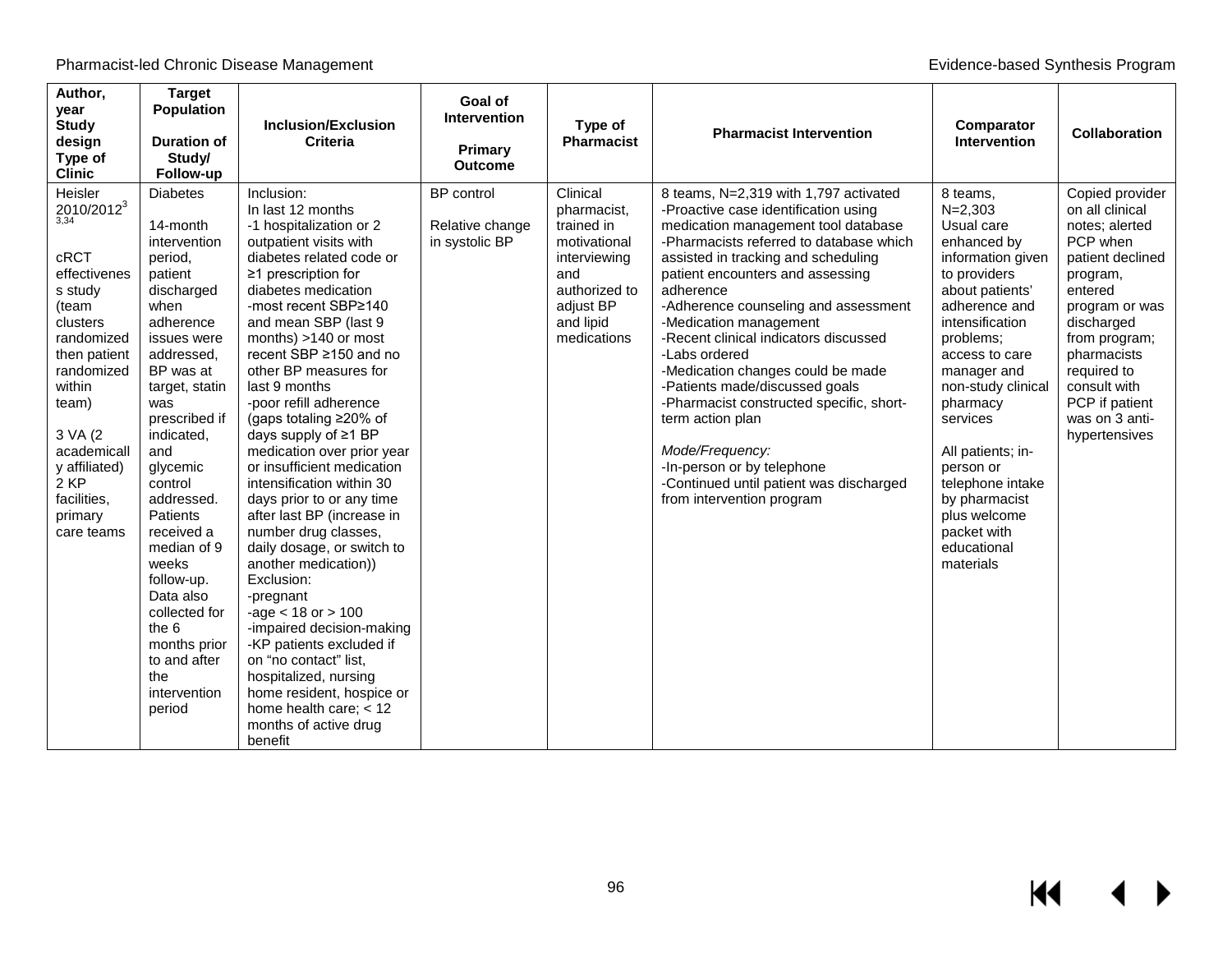| Author,<br>year<br><b>Study</b><br>design<br>Type of<br><b>Clinic</b> | <b>Target</b><br><b>Population</b><br>Duration of<br>Study/<br>Follow-up | <b>Inclusion/Exclusion</b><br><b>Criteria</b>  | Goal of<br><b>Intervention</b><br>Primary<br><b>Outcome</b> | Type of<br><b>Pharmacist</b> | <b>Pharmacist Intervention</b>                                                  | Comparator<br><b>Intervention</b> | <b>Collaboration</b>    |
|-----------------------------------------------------------------------|--------------------------------------------------------------------------|------------------------------------------------|-------------------------------------------------------------|------------------------------|---------------------------------------------------------------------------------|-----------------------------------|-------------------------|
| Jacobs                                                                | Type 2                                                                   | Inclusion:                                     | Improve glucose,                                            | 5 clinical                   | $N=72$                                                                          | $N=92$                            | Therapy,                |
| 2012 <sup>38</sup>                                                    | diabetes                                                                 | -age $> 18$                                    | lipid, and blood                                            | pharmacist                   | Pharmacist visit included:                                                      | Usual care as                     | monitoring, and         |
| <b>RCT</b>                                                            | 1 year                                                                   | -documented HbA1c > 8%<br>obtained more than 6 | pressure control                                            | practitioners<br>who had     | -comprehensive medication review<br>-targeted physical assessment               | directed by<br>physician          | referral<br>recommenda- |
|                                                                       |                                                                          | months earlier                                 | Achieving targets                                           | PharmD                       | -education on diabetes pathophysiology                                          | according to                      | tions required          |
| Ambulatory                                                            |                                                                          | Exclusion:                                     | for HbA1c, LDL                                              | degrees and                  | and importance of control                                                       | current standard                  | approval by the         |
| general                                                               |                                                                          | -receive primary care                          | cholesterol, and                                            | minimum of                   | -ordering laboratory tests                                                      | of practice                       | patient's               |
| internal                                                              |                                                                          | outside of Lahey Clinic                        | blood pressure                                              | post-graduate                | -reviewing, modifying, and monitoring                                           |                                   | physician               |
| medicine                                                              |                                                                          | Burlington campus                              |                                                             | residency                    | patients' medication therapy                                                    |                                   |                         |
| setting<br>(Lahey                                                     |                                                                          | -type 1 diabetes<br>-HbA1c $<$ 8% within 6     |                                                             | training with<br>emphasis on | -detailed counseling on all therapies<br>-facilitating self-monitoring of blood |                                   |                         |
| clinic) in                                                            |                                                                          | months                                         |                                                             | ambulatory                   | glucose                                                                         |                                   |                         |
| Burlington,                                                           |                                                                          | -enrolled in another                           |                                                             | care practice                | -providing reinforcement of dietary                                             |                                   |                         |
| MA                                                                    |                                                                          | pharmacy or diabetes                           |                                                             | with direct                  | guidelines and exercise                                                         |                                   |                         |
|                                                                       |                                                                          | study                                          |                                                             | care for                     | -facilitate referrals to other clinicians                                       |                                   |                         |
|                                                                       |                                                                          | -diabetes management by                        |                                                             | patients with                |                                                                                 |                                   |                         |
|                                                                       |                                                                          | an outside endocrinologist                     |                                                             | chronic                      | Mode/Frequency:                                                                 |                                   |                         |
|                                                                       |                                                                          | -unable to adhere to study<br>schedule         |                                                             | disease                      | -Required to attend at least 3 clinic visits                                    |                                   |                         |
|                                                                       |                                                                          |                                                |                                                             |                              | with pharmacist (baseline, 6 and 12<br>months)                                  |                                   |                         |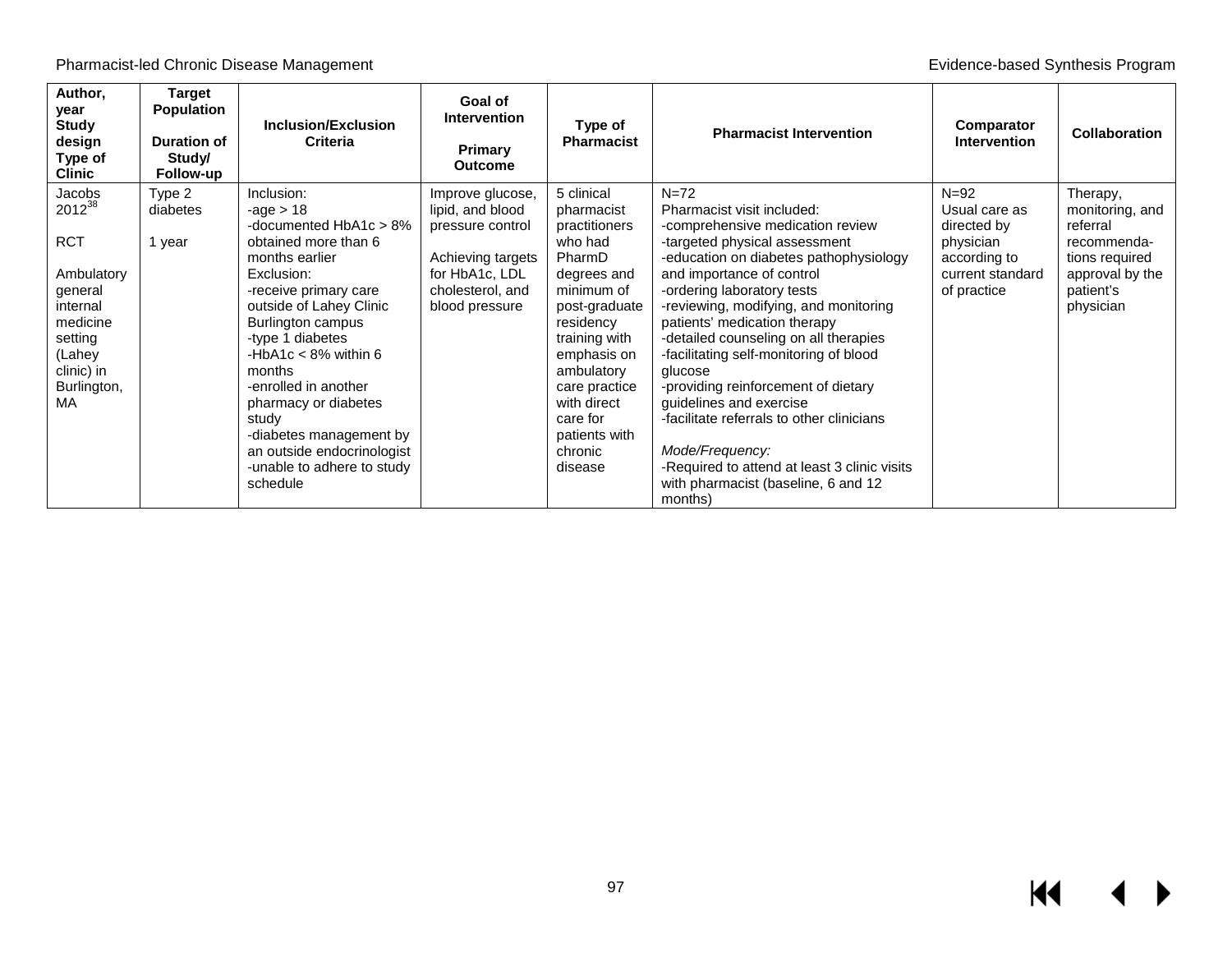| Author,<br>year<br><b>Study</b><br>design<br>Type of<br><b>Clinic</b>                                       | <b>Target</b><br><b>Population</b><br><b>Duration of</b><br>Study/<br>Follow-up                                  | <b>Inclusion/Exclusion</b><br>Criteria                                                                                                                                                                                                                                      | Goal of<br><b>Intervention</b><br>Primary<br><b>Outcome</b>                                                                                  | Type of<br><b>Pharmacist</b>                                                                                                                                                               | <b>Pharmacist Intervention</b>                                                                                                                                                                                                                                                                                                                                                                                                                                                                                                                                                                                                                                                                                                                                                                                                                                    | Comparator<br><b>Intervention</b> | <b>Collaboration</b>                                                                                      |
|-------------------------------------------------------------------------------------------------------------|------------------------------------------------------------------------------------------------------------------|-----------------------------------------------------------------------------------------------------------------------------------------------------------------------------------------------------------------------------------------------------------------------------|----------------------------------------------------------------------------------------------------------------------------------------------|--------------------------------------------------------------------------------------------------------------------------------------------------------------------------------------------|-------------------------------------------------------------------------------------------------------------------------------------------------------------------------------------------------------------------------------------------------------------------------------------------------------------------------------------------------------------------------------------------------------------------------------------------------------------------------------------------------------------------------------------------------------------------------------------------------------------------------------------------------------------------------------------------------------------------------------------------------------------------------------------------------------------------------------------------------------------------|-----------------------------------|-----------------------------------------------------------------------------------------------------------|
| Salvo<br>$2012^{49}$<br>Retro-<br>spective<br>cohort<br>County-<br>funded<br>health<br>center, St.<br>Louis | "Indigent"<br>(low-income,<br>minority)<br>with<br>diabetes (1<br>or 2) using<br>insulin<br>2-year time<br>frame | Inclusion<br>-using insulin<br>-ambulatory<br>-speak English<br>-age $18-64$<br>-diabetes diagnosis<br>Exclusion:<br>-seeing an endocrinologist<br>-from standard care if had<br>current or previous<br>interactions regarding<br>diabetes management<br>with pharmacy team | Glycemic control<br>and preventive<br>care measures<br>Change in<br>HbA1c between<br>groups between<br>baseline and<br>various end<br>points | Board-<br>certified<br>residency-<br>trained<br>pharmacist,<br>full-time<br>faculty<br>member of<br>the St. Louis<br>College of<br>Pharmacy<br>and<br>pharmacy<br>resident and<br>students | $N=69$<br>Pharmacist-managed insulin titration<br>program<br>-Initially meeting: discuss diabetes<br>management, role of preventive care<br>measures, self-monitored blood glucose,<br>complications, and pharmacist program<br>-Review medical record to determine<br>need for medication initiation, adjustment<br>or discontinuation, lab monitoring, and<br>preventive care measures<br>-Follow-up (telephone) every 1-2 weeks:<br>patient reports insulin regimen, self-<br>monitored blood glucose, adverse events.<br>-Assess adherence, educate on lifestyle<br>modifications and medication adherence,<br>adjust insulin dosage<br>-Preventive care assessment at each<br>interaction<br>-Schedule appointments with specialists<br>(podiatrist, dietician)<br>Mode/Frequency:<br>-Initial in-person meeting then telephone<br>follow-up every 1-2 weeks | N=57 matched<br>Standard care     | Pharmacist<br>notifies PCP of<br>insulin<br>adjustments<br>and reminds of<br>overdue lab<br>work/vaccines |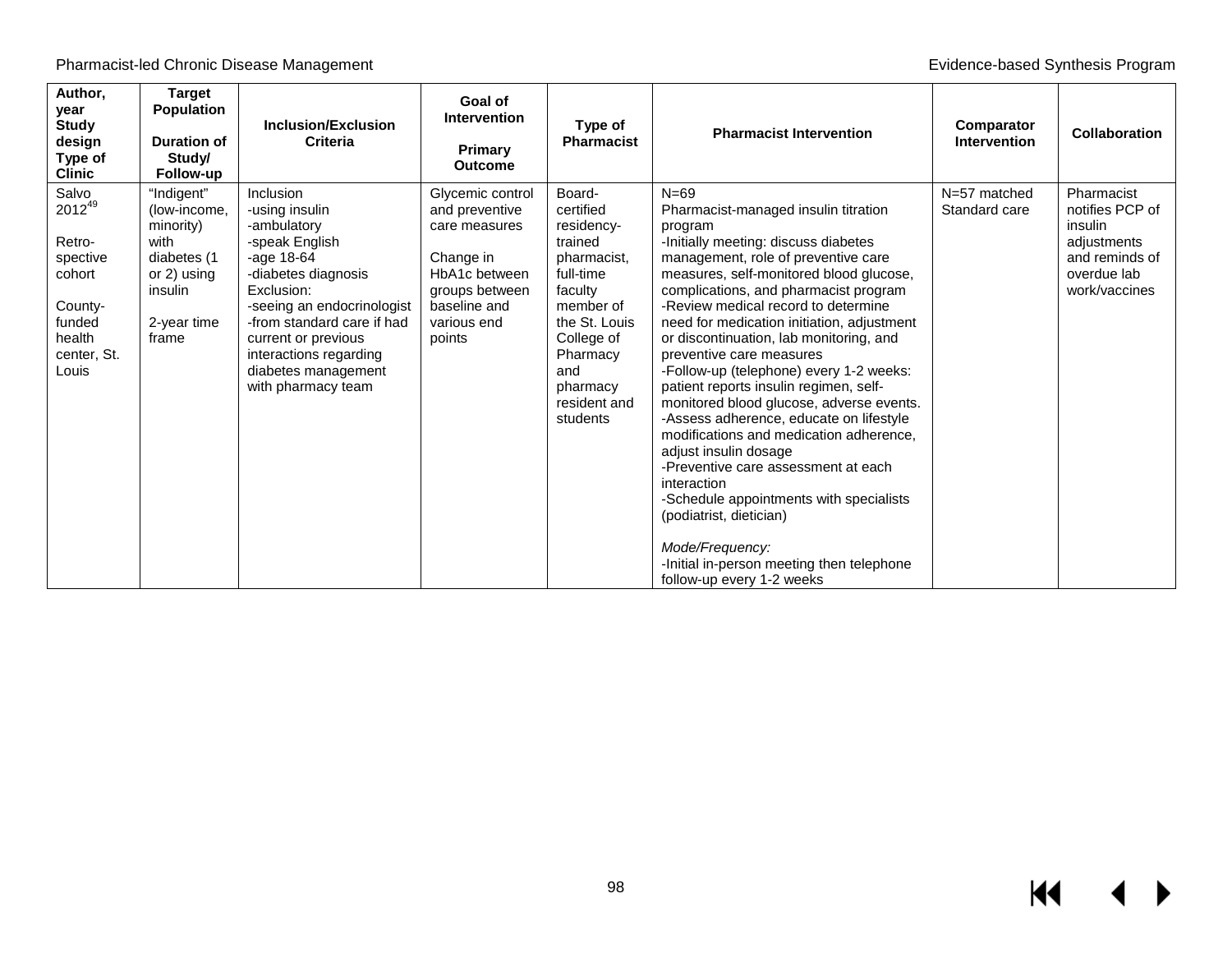| Author,<br>year<br><b>Study</b><br>design<br>Type of<br><b>Clinic</b>                                                                                                                               | <b>Target</b><br><b>Population</b><br><b>Duration of</b><br>Study/<br>Follow-up | <b>Inclusion/Exclusion</b><br>Criteria                                                                                                                                                                                                                                                                                                              | Goal of<br><b>Intervention</b><br>Primary<br><b>Outcome</b>                                                                                                          | Type of<br><b>Pharmacist</b>                                                                        | <b>Pharmacist Intervention</b>                                                                                                                                                                                                                                                                                                                                                                                                                                                                                                      | Comparator<br><b>Intervention</b>                                                                                                                                                                                                                                  | <b>Collaboration</b>                                                                                                 |
|-----------------------------------------------------------------------------------------------------------------------------------------------------------------------------------------------------|---------------------------------------------------------------------------------|-----------------------------------------------------------------------------------------------------------------------------------------------------------------------------------------------------------------------------------------------------------------------------------------------------------------------------------------------------|----------------------------------------------------------------------------------------------------------------------------------------------------------------------|-----------------------------------------------------------------------------------------------------|-------------------------------------------------------------------------------------------------------------------------------------------------------------------------------------------------------------------------------------------------------------------------------------------------------------------------------------------------------------------------------------------------------------------------------------------------------------------------------------------------------------------------------------|--------------------------------------------------------------------------------------------------------------------------------------------------------------------------------------------------------------------------------------------------------------------|----------------------------------------------------------------------------------------------------------------------|
| Cohen<br>$2011^{32}$<br>RCT (VA-<br>MEDIC-E)<br>Primary<br>care, VA,<br>urban<br>(Providence                                                                                                        | Type 2<br>diabetes<br>6 months                                                  | Inclusion:<br>-type 2 diabetes -<br>HbA1c>7%:<br>LDL>100mg/dL or<br>>70mg/dL if CAD;<br>BP>130/80 mmHg (each<br>documented in last 6<br>months)<br>-willing to discuss<br>diabetes and cardiac risk<br>factors in group setting<br>Exclusion:<br>-gestational diabetes<br>-unable to attend sessions<br>-condition precluding<br>diabetes self-care | <b>CV Risk</b><br>Reduction<br>Primary<br>Outcome:<br>change in<br>proportion of<br>participants<br>achieving target<br>glycemic and<br>cardiac risk<br>factor goals | Clinical<br>pharmacist,<br>trained in<br>diabetes<br>education<br>with<br>prescribing<br>privileges | $N=50$<br>Regular visits with PCP plus<br>-Education<br>-Behavioral and pharmacologic<br>interventions for hypertension,<br>hyperlipidemia, hyperglycemia, and<br>tobacco use<br>-Received CV report card and exercise<br>prescription, set diet and activity goals<br>-Medication regimens discussed and<br>evaluated, doses titrated<br>-Referrals<br>Mode/Frequency:<br>-4 once-weekly 2-hour educational<br>sessions (1 hour education, 1 hour<br>behavioral and pharmacologic<br>interventions)<br>-5 monthly booster sessions | $N=49$<br>Standard<br>Primary care,<br>average. once<br>every 4 months,<br>20-60 minute<br>appointments,<br>may include<br>referrals                                                                                                                               | Education<br>session<br>provided by<br>pharmacist,<br>dietitian, nurse<br>and physical<br>therapist<br>-also saw PCP |
| Padiyara<br>$2011^{45}$<br>Retro-<br>spective<br><b>EMR</b><br>review<br>Primary<br>care clinic<br>affiliated<br>with multi-<br>specialty<br>medical<br>group;<br>suburban<br>metropolita<br>n area | Diagnosed<br>with<br>diabetes<br>mellitus<br>1 year                             | Inclusion<br>-age $\geq 18$<br>-2 or more visits with the<br>pharmacist-managed<br>diabetes clinic during<br>study period (control<br>group had at least 2 PCP<br>visits and no pharmacist<br>clinic visits)                                                                                                                                        | Educate and<br>directly manage<br>drug therapy and<br>preventive care<br>services                                                                                    | 3 university-<br>affiliated<br>pharmacists                                                          | $N = 321$<br>-Emphasized the ADA guidelines<br>-Pharmacists have autonomy in:<br>-assessing patients<br>-providing disease-state education<br>-reviewing current medication lists<br>-initiating or adjusting medication therapy<br>-ordering laboratory tests<br>-determining appropriate follow-up<br>Mode/Frequency<br>-45-minute initial meeting; 30-minute visits<br>for returning patients; had at least 2<br>pharmacist or PCP visits to be included in<br>study                                                             | N=321 randomly<br>selected<br>Usual care<br>includes<br>provision of<br>preventive care<br>services and<br>screenings;<br>medication<br>management;<br>education of<br>patient by PCP,<br>or other staff:<br>and referral to<br>other specialist if<br>appropriate | Some patients<br>referred to<br>pharmacist<br>clinic by PCP                                                          |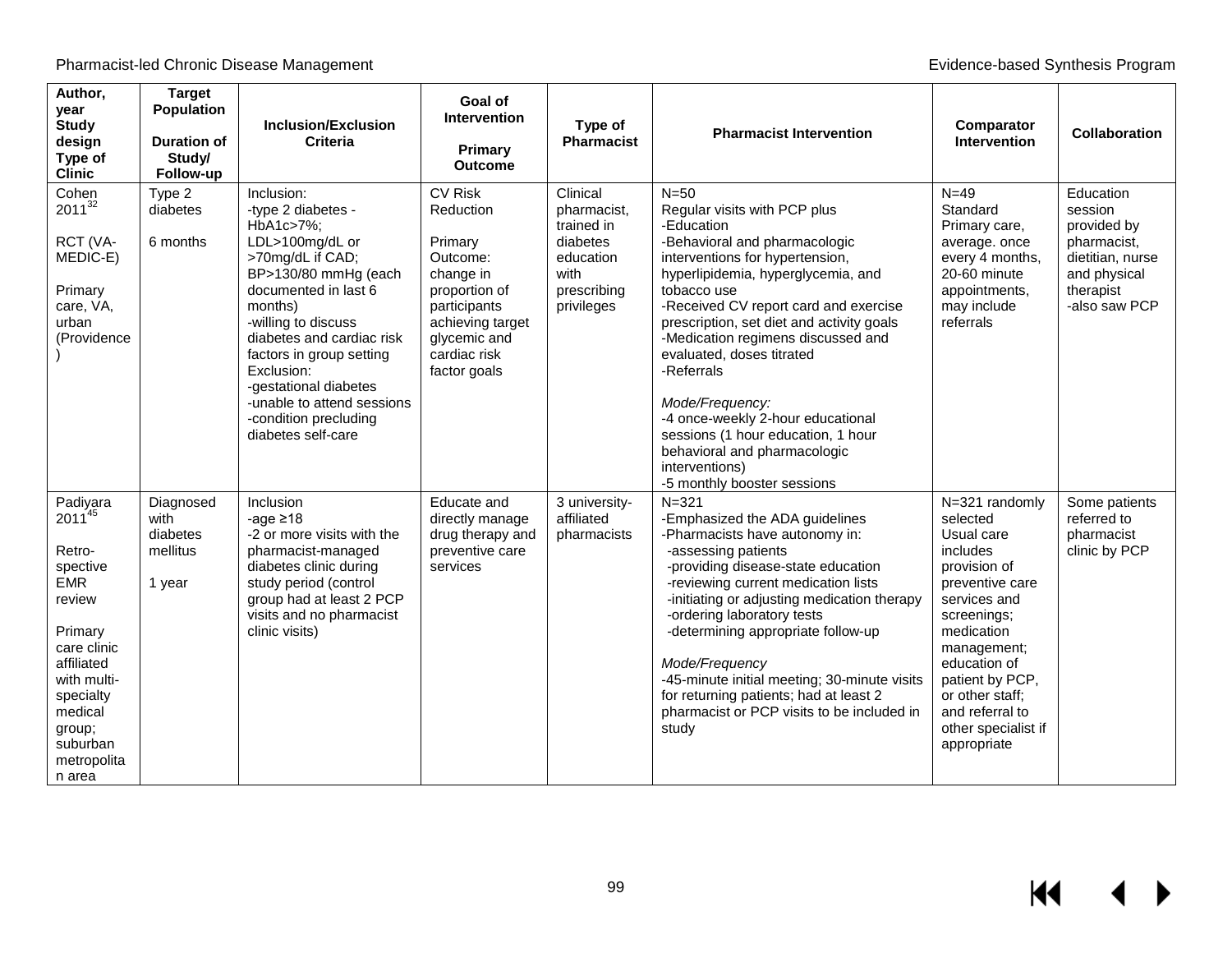Pharmacist-led Chronic Disease Management **Evidence-based Synthesis Program** Evidence-based Synthesis Program

| Author,<br>year<br><b>Study</b><br>design<br>Type of<br><b>Clinic</b>                                                                                                                          | Target<br><b>Population</b><br><b>Duration of</b><br>Study/<br>Follow-up | <b>Inclusion/Exclusion</b><br><b>Criteria</b>                                                                                                          | Goal of<br><b>Intervention</b><br><b>Primary</b><br><b>Outcome</b>                                                                             | Type of<br>Pharmacist   | <b>Pharmacist Intervention</b>                                                                                                                                                                                                                                                                                                                                                                                                                                                                                                                                                                        | Comparator<br><b>Intervention</b>                                                                                                                                                                                                                                        | <b>Collaboration</b>                                                                                                                                                                                                                                                 |
|------------------------------------------------------------------------------------------------------------------------------------------------------------------------------------------------|--------------------------------------------------------------------------|--------------------------------------------------------------------------------------------------------------------------------------------------------|------------------------------------------------------------------------------------------------------------------------------------------------|-------------------------|-------------------------------------------------------------------------------------------------------------------------------------------------------------------------------------------------------------------------------------------------------------------------------------------------------------------------------------------------------------------------------------------------------------------------------------------------------------------------------------------------------------------------------------------------------------------------------------------------------|--------------------------------------------------------------------------------------------------------------------------------------------------------------------------------------------------------------------------------------------------------------------------|----------------------------------------------------------------------------------------------------------------------------------------------------------------------------------------------------------------------------------------------------------------------|
| Pape<br>201148<br>Prospective<br>cRCT<br>(clinics<br>randomized<br>Providence<br>Primary<br>Care<br>Research<br>Network,<br>internal<br>medicine/<br>family<br>practice<br>clinics<br>(Oregon) | <b>Diabetes</b>                                                          | Inclusion:<br>-problem list entry of<br>diabetes on EMR<br>-age $\geq 18$<br>Exclusion:<br>-no evidence of medical<br>chart activity within 3<br>vears | Cholesterol<br>management in<br>diabetes<br>Proportion of<br>participants in<br>each arm<br>achieving a<br>target LDL-C<br>$level < 100$ mg/dL | Clinical<br>pharmacists | 6 clinics, N=4,160<br>Health IT resources plus<br>-Reviewed medical charts of patients with<br>elevated LDL-C level<br>-Developed individualized, evidence-<br>based treatment recommendations to<br>include medication therapy and follow-up<br>laboratory monitoring<br>-Treatment plan sent to PCP for review<br>-Physician could ignore recommendation,<br>act on it or approve intervention by<br>pharmacist<br>Mode/Frequency:<br>-If intervention approved: pharmacist<br>contacted patient by phone, education<br>provided to support a shared decision-<br>making process for treatment plan | 3 clinics,<br>$N = 2,069$<br><b>Clinics</b><br>randomized to<br>control had<br>access to<br>CareManager<br>disease<br>management<br>software which<br>provided<br>automated<br>quality reporting,<br>benchmarking.<br>and robust care<br>opportunity<br>decision support | Treatment plan<br>shared with<br>PCP who could<br>decide how to<br>react<br>Pharmacist<br>supported by<br>medical<br>assistant who<br>triaged lab<br>results, ordered<br>overdue labs,<br>scheduled<br>appointments,<br>and facilitated<br>mailings (by<br>protocol) |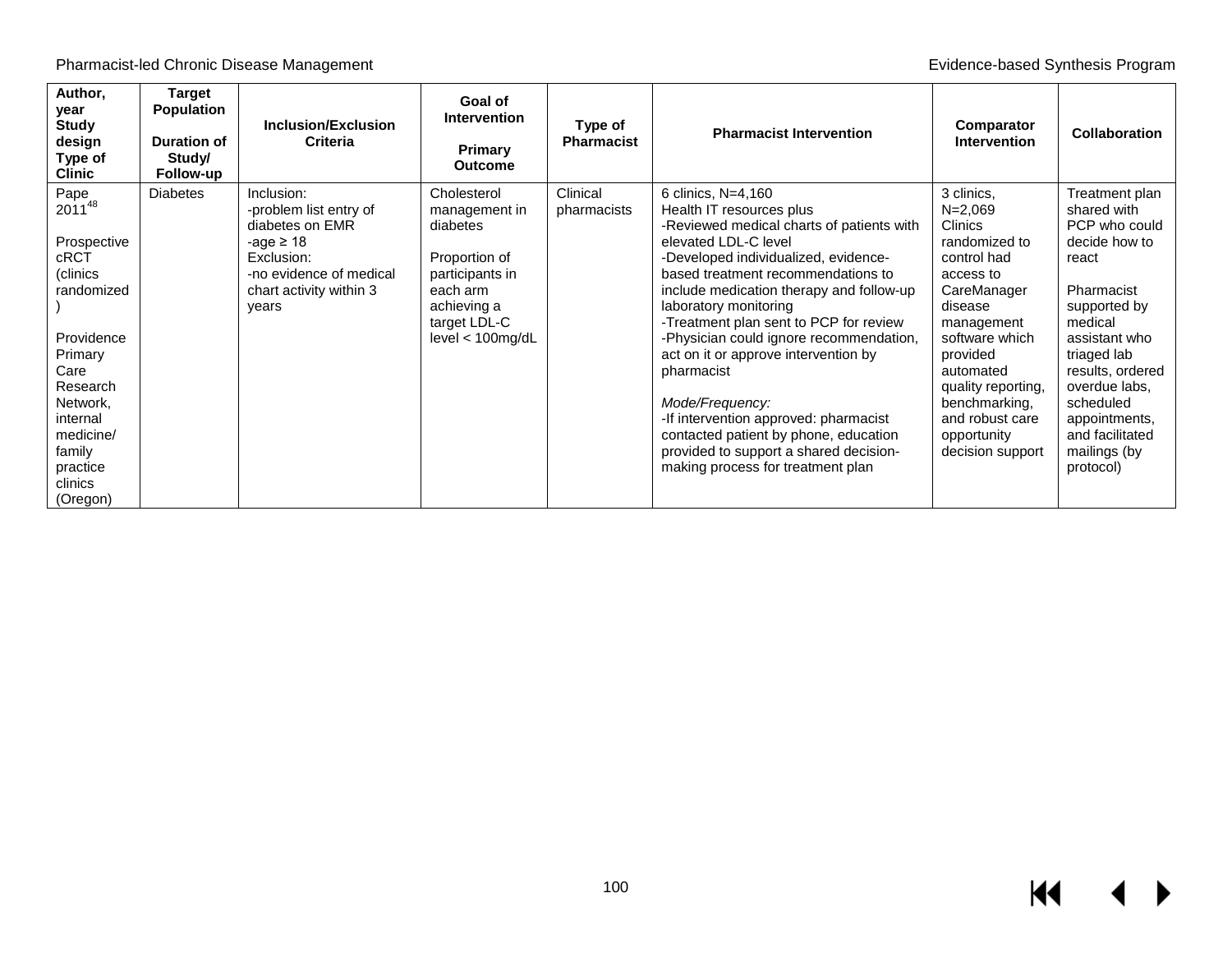| Author,<br>year<br><b>Study</b><br>design<br>Type of<br><b>Clinic</b>                     | <b>Target</b><br>Population<br><b>Duration of</b><br>Study/<br>Follow-up | Inclusion/Exclusion<br><b>Criteria</b>                                                                                                                                                                                                                                                                                                                                                                       | Goal of<br><b>Intervention</b><br>Primary<br><b>Outcome</b>                                                                                             | Type of<br><b>Pharmacist</b>                                                                        | <b>Pharmacist Intervention</b>                                                                                                                                                                                                                                                                                                                                                                                                                                                                                                                                                                                                                                                                                                                                                                                                                                                                                                                                                                                                                                                                                                                                      | Comparator<br><b>Intervention</b>                                                                                                                                                                                                                                                                                             | <b>Collaboration</b>                                                                |
|-------------------------------------------------------------------------------------------|--------------------------------------------------------------------------|--------------------------------------------------------------------------------------------------------------------------------------------------------------------------------------------------------------------------------------------------------------------------------------------------------------------------------------------------------------------------------------------------------------|---------------------------------------------------------------------------------------------------------------------------------------------------------|-----------------------------------------------------------------------------------------------------|---------------------------------------------------------------------------------------------------------------------------------------------------------------------------------------------------------------------------------------------------------------------------------------------------------------------------------------------------------------------------------------------------------------------------------------------------------------------------------------------------------------------------------------------------------------------------------------------------------------------------------------------------------------------------------------------------------------------------------------------------------------------------------------------------------------------------------------------------------------------------------------------------------------------------------------------------------------------------------------------------------------------------------------------------------------------------------------------------------------------------------------------------------------------|-------------------------------------------------------------------------------------------------------------------------------------------------------------------------------------------------------------------------------------------------------------------------------------------------------------------------------|-------------------------------------------------------------------------------------|
| Taveira $30$<br>2011<br>RCT (VA-<br>MEDIC-D)<br>Providence<br><b>VA Medical</b><br>Center | Type 1 or<br>Type 2<br>diabetes<br><b>AND</b><br>depression<br>6 months  | Inclusion:<br>-type 1 or 2 diabetes<br>-age $\geq 18$<br>-HbA1c >6.5% within last<br>6 months<br>-concomitant depression<br>-willing to discuss<br>diabetes and<br>cardiovascular risk factors<br>in group setting<br>Exclusion:<br>-gestational DM<br>-unable to attend group<br>session<br>-disease condition,<br>psychiatric instability, or<br>organic brain injury<br>precluding diabetes self-<br>care | Management of<br>diabetes and CV<br>risk factors<br>Change in<br>proportion of<br>participants who<br>attained a goal<br>HbA1c of $<$ 7% at<br>6 months | Clinical<br>pharmacist<br>with<br>prescribing<br>authority and<br>certified<br>diabetes<br>educator | $N = 44$<br>-Regular visits with PDP and standard<br>visits with mental health provider<br>-Education part of session: interactive<br>lectures presented by a nurse, nutritionist,<br>or clinical pharmacists, focused on self-<br>care behaviors (eg, goal setting,<br>promoting healthy problem solving)<br>-Food logs reviewed by pharmacist and<br>participants reminded of nutritional goals<br>-Pharmacological and Behavioral<br>intervention: conducted by clinical<br>pharmacist, group assessment to<br>determine degree to which patients felt<br>they could manage their diabetes care<br>daily, group counseling, reinforcement to<br>enhance self-efficacy<br>-Participants provided with CV risk report<br>cards with medical history, medications,<br>vitals, and laboratory values, reviewed<br>during week 1 session, updated regularly<br>-Medications titrated and initiated (no<br>changes to psychiatric medications)<br>-Individualized homework for medication<br>changes and behavior change goals<br>Mode/Frequency:<br>-4 once-weekly sessions of 2 hours, then<br>5 monthly booster sessions held in<br>classroom with 4-6 participants | $N = 44$<br>-regular visits<br>with primary care<br>provider,<br>approximately 30<br>minutes<br>-referral to<br>Diabetes Self-<br>management<br>Education<br>Program (4<br>weekly education<br>visits and<br>monthly 90<br>minute follow-up<br>appointments)<br>-continue<br>standard care<br>with mental<br>health providers | <b>Education part</b><br>of session<br>presented by<br>nurse or<br>nutritionist too |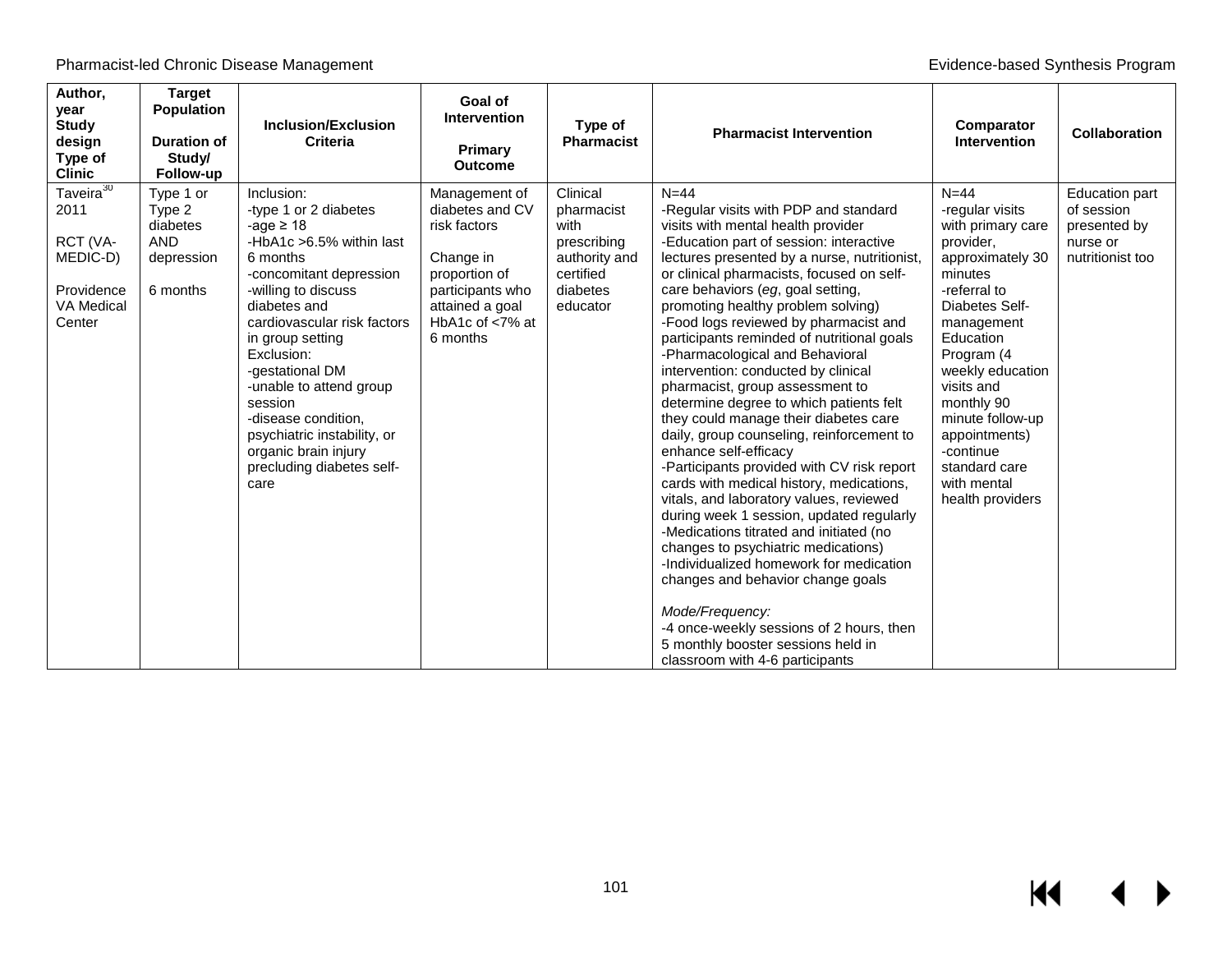| Author,<br>year<br><b>Study</b><br>design<br>Type of<br><b>Clinic</b>                                                                                                                    | <b>Target</b><br><b>Population</b><br><b>Duration of</b><br>Study/<br>Follow-up                                                                                 | <b>Inclusion/Exclusion</b><br>Criteria                                                                                                                                                                                                   | Goal of<br><b>Intervention</b><br>Primary<br><b>Outcome</b>                                                                                                                                          | Type of<br><b>Pharmacist</b>                                                                                             | <b>Pharmacist Intervention</b>                                                                                                                                                                                                                                                                                                                                                                                                                                                                                                                                                          | Comparator<br><b>Intervention</b>                                                                                        | <b>Collaboration</b>                                       |
|------------------------------------------------------------------------------------------------------------------------------------------------------------------------------------------|-----------------------------------------------------------------------------------------------------------------------------------------------------------------|------------------------------------------------------------------------------------------------------------------------------------------------------------------------------------------------------------------------------------------|------------------------------------------------------------------------------------------------------------------------------------------------------------------------------------------------------|--------------------------------------------------------------------------------------------------------------------------|-----------------------------------------------------------------------------------------------------------------------------------------------------------------------------------------------------------------------------------------------------------------------------------------------------------------------------------------------------------------------------------------------------------------------------------------------------------------------------------------------------------------------------------------------------------------------------------------|--------------------------------------------------------------------------------------------------------------------------|------------------------------------------------------------|
| Jameson<br>$2010^{36}$<br><b>RCT</b><br>Community<br>based<br>primary<br>care group<br>(Advantage<br>Health<br>Physician<br>Network)<br>13 offices,<br>3 urban, 9<br>suburban 1<br>rural | <b>Diabetes</b><br>12 months                                                                                                                                    | Inclusion:<br>-age $\geq 18$<br>-HbA1c ≥9% or no office<br>visit within 12 months<br>Exclusion:<br>-being seen by an<br>endocrinologist<br>-not expected to live for<br>duration of study                                                | Improved<br>management<br>Change in<br>HbA1c after 1<br>year                                                                                                                                         | Board-<br>certified<br>pharmaco-<br>therapy<br>specialist with<br>diabetes<br>management<br>and<br>education<br>training | $N=52$<br>Targeted patient outreach plus<br>-assessment of adherence, barriers to<br>optimizing blood glucose levels, and<br>medication regimen<br>-individualized education on self-<br>management (diet, exercise, blood<br>glucose level testing, medications, insulin)<br>-followed guidelines of the Management<br>of Type 2 Diabetes, including changing<br>medication<br>Mode/Frequency:<br>-Initial home visit with study nurse to<br>determine eligibility<br>-In-person session with pharmacist at<br>primary care site<br>-Follow-up visits supplemented with<br>phone calls | $N=51$<br>Usual care<br>including<br>registries to<br>identify and track<br>patients and<br>targeted patient<br>outreach | PCP approved<br>any changes in<br>medication or<br>therapy |
| Johnson<br>$2010^{42}$<br>Retro-<br>spective<br>chart<br>review<br>"safety net"<br>clinic<br>medical<br>homes.<br>major urban<br>city                                                    | Uninsured or<br>underinsure<br>d with type 2<br>diabetes<br>2 years<br>(mean $1.2$<br>years for<br>intervention<br>group; 1.4<br>years for<br>control<br>group) | Inclusion:<br>-HbA1c $>9\%$<br>-had a clinic visit during<br>enrollment period<br>$-Age > 18$<br>-second visit with HbA1c<br>within 2 years of index<br>visit<br>-for intervention group:<br>referred to pharmacist by<br>usual provider | <b>Disease</b><br>management<br>Change in A1c<br>from baseline to<br>last measured<br>post-treatment<br>A1c and whether<br>or not the patient<br>achieved the<br>treatment goal of<br>a final A1c<7% | Clinical<br>pharmacist                                                                                                   | $N = 222$<br>-Reviewing medical, laboratory, and<br>medication histories<br>-Evaluating and modifying drug therapy<br>under an established protocol<br>-Ordering routine laboratory tests (HbA1c,<br>lipid panel, metabolic panel, renal and<br>liver function)<br>-Monitoring adherence to drug therapy<br>regimens<br>-Educating patients<br>-Providing follow-up care<br>Mode/Frequency:<br>-At least 2 clinic visits with laboratory<br>value measurements                                                                                                                          | $N=262$ not<br>matched<br>Usual care no<br>pharmacist                                                                    | Referred by<br><b>PCP</b>                                  |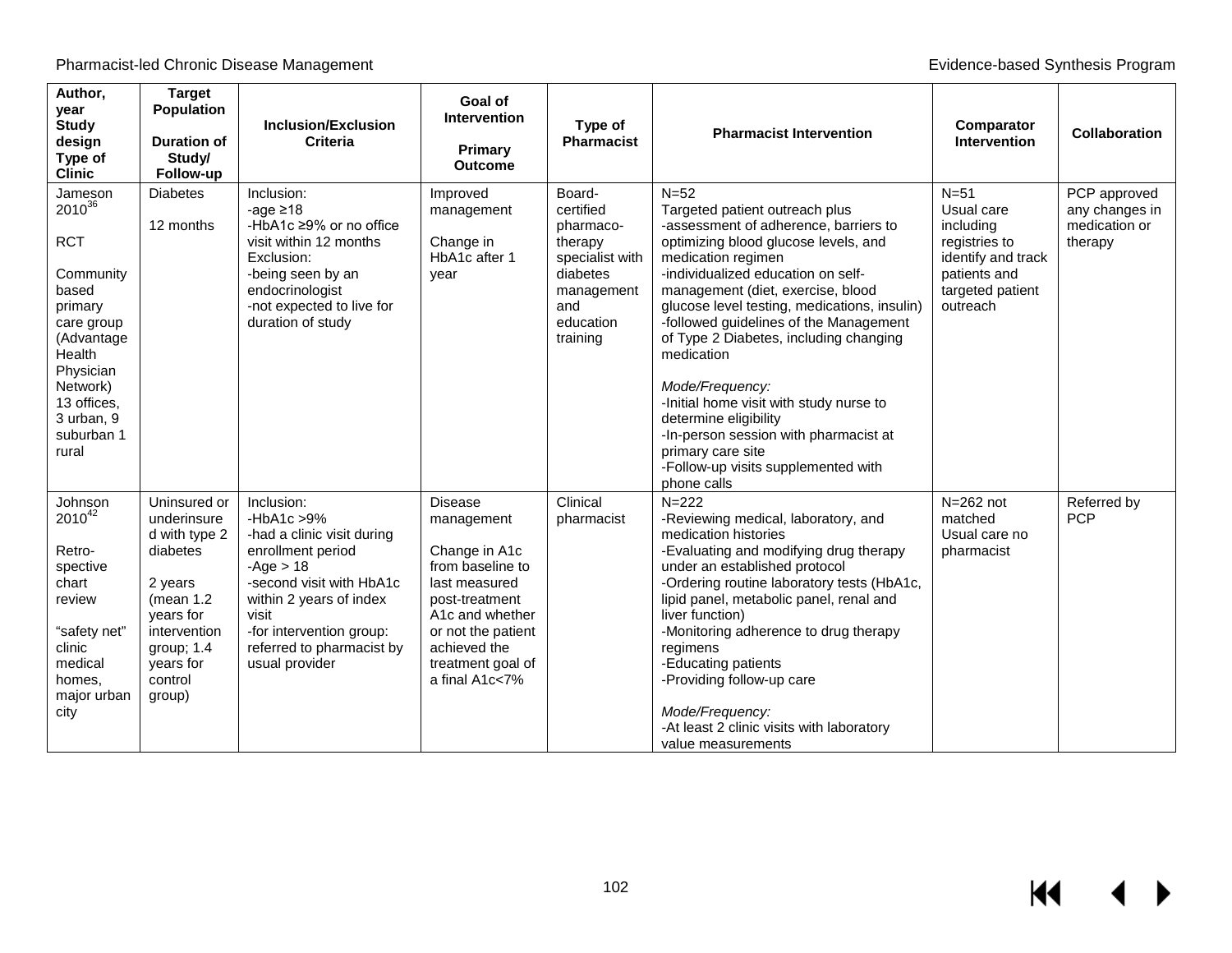| Author,<br>year<br><b>Study</b><br>design<br>Type of<br><b>Clinic</b>                                                | <b>Target</b><br>Population<br><b>Duration of</b><br>Study/<br>Follow-up                                                                                                                                                   | <b>Inclusion/Exclusion</b><br><b>Criteria</b>                                                                                                                                                                                                                                                                         | Goal of<br><b>Intervention</b><br><b>Primary</b><br><b>Outcome</b>                                                                                      | Type of<br><b>Pharmacist</b>                                                                                                                                                                  | <b>Pharmacist Intervention</b>                                                                                                                                                                                                                                                                                                                                                                                                                                                                                                                                                                                                                                                   | Comparator<br>Intervention                                                                                                                 | <b>Collaboration</b>                                                                                |
|----------------------------------------------------------------------------------------------------------------------|----------------------------------------------------------------------------------------------------------------------------------------------------------------------------------------------------------------------------|-----------------------------------------------------------------------------------------------------------------------------------------------------------------------------------------------------------------------------------------------------------------------------------------------------------------------|---------------------------------------------------------------------------------------------------------------------------------------------------------|-----------------------------------------------------------------------------------------------------------------------------------------------------------------------------------------------|----------------------------------------------------------------------------------------------------------------------------------------------------------------------------------------------------------------------------------------------------------------------------------------------------------------------------------------------------------------------------------------------------------------------------------------------------------------------------------------------------------------------------------------------------------------------------------------------------------------------------------------------------------------------------------|--------------------------------------------------------------------------------------------------------------------------------------------|-----------------------------------------------------------------------------------------------------|
| Taveira<br>$2010^{31}$<br>RCT (VA-<br>MEDIC)<br>Providence<br>VA Medical<br>Center                                   | Type 2<br>diabetes<br>1 month-<br>long<br>intervention,<br>follow-up at<br>4 months (3)<br>months<br>post)                                                                                                                 | Inclusion:<br>-type 2 diabetes<br>-age $\geq 18$<br>-HbA1c 7% to 9% within<br>previous 6 months<br>-Willing to discuss<br>diabetes and<br>cardiovascular risk factors<br>in group settings<br>Exclusion:<br>-unable to attend group<br>settings<br>-disease condition<br>precluding diabetes self-<br>care            | Reduce cardiac<br>risk factors<br>Improve<br>achievement of<br>target goals in<br>hypertension,<br>hyperglycemia,<br>hyperlipidemia,<br>and tobacco use | Clinical<br>pharmacists<br>with<br>prescriptive<br>authority;<br>certified in<br>diabetes<br>education<br>and physical<br>assessment<br>with 6 months<br>supervised<br>pharmacy<br>management | $N = 58$<br>Regular PCP appointments plus<br>-educational part of session: interactive<br>lectures provided by nurse, nutritionist,<br>physical therapist, or clinical pharmacist<br>focused on diabetes self-care behaviors<br>-behavior and pharmacological portion of<br>session with clinical pharmacist:<br>discussed and titrated medication<br>regimens based on algorithms, wrote<br>down medication changes, help with<br>tobacco cessation, patients taught to<br>carry CV risk report cards (see above)<br>Mode/Frequency:<br>-4 weekly, 2-hr sessions in a classroom<br>setting with approximately 4-8 participants                                                  | $N=51$<br>Saw primary<br>care provider at<br>VA medical<br>center through<br>individual clinic<br>visits, average<br>frequency 4<br>months | Educational<br>sessions also<br>provided by<br>nurse,<br>nutritionist, and<br>physical<br>therapist |
| Fox 200947<br>Non-<br>equivalent<br>group,<br>quasi-<br>experiment<br>al study<br>Florida<br>Healthcare<br>Plans HMO | <b>Diabetes</b><br>and<br>Medicare<br>part D, MTM<br>eligible ( $\geq$ 3<br>chronic<br>diseases<br>and $\geq 4$<br>maintenance<br>medication<br>and likely<br>Part D<br>medication<br>$costs \ge$<br>\$4000/year<br>1 year | Inclusion:<br>-Medicare Part D member<br>-eligible for<br>comprehensive diabetes<br>care (CDC) according to<br><b>HEDIS</b><br>-MTM eligible (3 or more<br>chronic diseases and 4 or<br>more maintenance<br>medications and likely to<br>have Medicare part D<br>costs of $> $4,000/yr$ ) and<br>chose to participate | Improve HEDIS<br>LDL-C quality<br>measures for<br>CDC<br>Presence of<br>LDL-C<br>screening, LDL-<br>C values, and<br>LCL-C control                      | Staff clinical<br>pharmacists                                                                                                                                                                 | $N = 255$<br>-Medication therapy review and<br>evaluation, sent to PCP; included:<br>-drug-drug and drug-disease interactions<br>-OTC drug therapy<br>-medication monitoring, recommending<br>changes if indicated<br>-adherence to HEDIS comprehensive<br>diabetes care guidelines and goals (LDL-<br>C control and HbA1c, BP, and weight)<br>-medication cost reduction<br>-adherence counseling<br>-adverse events, education<br>-medication optimization, reducing cost<br>and consolidating (not limited to lipid-<br>lowering medications)<br>Mode/Frequency:<br>-Telephone interview with pharmacist and<br>follow-up calls if recommendations made<br>(at least 3 calls) | Usual care $-2$<br>groups<br>1) $N=56$ who did<br>not participate in<br><b>MTM</b><br>$2) N=1,803$<br>enrollees not<br>eligible for MTM    | Recommenda-<br>tions shared<br>with physician                                                       |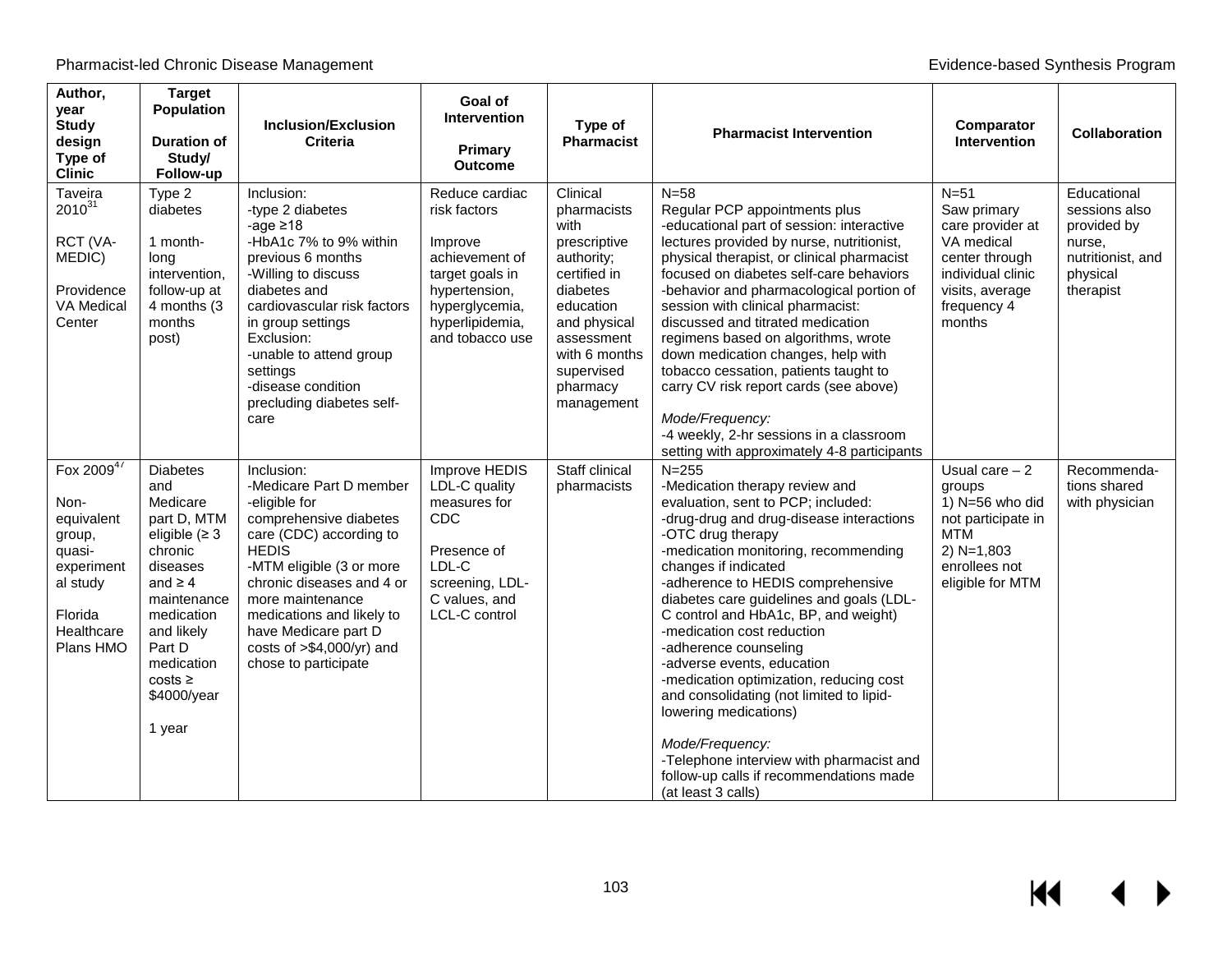| Author,<br>year<br><b>Study</b><br>design<br>Type of<br><b>Clinic</b>                                                                             | <b>Target</b><br><b>Population</b><br><b>Duration of</b><br>Study/<br>Follow-up                              | <b>Inclusion/Exclusion</b><br><b>Criteria</b>                                                                                                                                                                                                     | Goal of<br><b>Intervention</b><br>Primary<br><b>Outcome</b>  | Type of<br><b>Pharmacist</b>                                                  | <b>Pharmacist Intervention</b>                                                                                                                                                                                                                                                                                                                                                                                                                                                                   | Comparator<br><b>Intervention</b>                                                                                                                                                                          | <b>Collaboration</b>                                                                                                                                                                                       |
|---------------------------------------------------------------------------------------------------------------------------------------------------|--------------------------------------------------------------------------------------------------------------|---------------------------------------------------------------------------------------------------------------------------------------------------------------------------------------------------------------------------------------------------|--------------------------------------------------------------|-------------------------------------------------------------------------------|--------------------------------------------------------------------------------------------------------------------------------------------------------------------------------------------------------------------------------------------------------------------------------------------------------------------------------------------------------------------------------------------------------------------------------------------------------------------------------------------------|------------------------------------------------------------------------------------------------------------------------------------------------------------------------------------------------------------|------------------------------------------------------------------------------------------------------------------------------------------------------------------------------------------------------------|
| Scott<br>200640<br><b>RCT</b><br>Siouxland<br>Community<br>Health<br>Center in<br>Sioux City,<br>lowa                                             | Type 2<br>diabetes<br>Intervention<br>for $3$<br>months, total<br>of 9 month<br>follow-up                    | Inclusion:<br>-SCHC members<br>-age $>18$<br>-diagnosis of type 2<br>diabetes<br>-referred by PCP<br>Exclusion:<br>-patient foresaw difficulty<br>completing the study<br>-migrant worker<br>-drug abuse                                          | Manage patients'<br>diabetes<br>Reduction of<br>HbA1c levels | Clinical<br>pharmacist<br>with 1 year<br>primary care<br>residency<br>program | $N=76$<br>-Appointments focused on disease<br>management, lifestyle adjustments, and<br>goal setting<br>-Group sessions: reviewed nutrition and<br>basic diabetes management (nurse and<br>dietitian participated)<br>-pharmacist provided other therapeutic<br>interventions (eg, aspirin therapy,<br>influenza vaccine) and reminded patients<br>about appointments<br>Mode/Frequency:<br>-Appointments every 2 weeks<br>-Group-session appointments and<br>telephone follow-up when necessary | $N = 73$<br>Standard<br>diabetes care,<br>managed by a<br>nurse<br>All patients had<br>appointments at<br>baseline and 3.<br>6, & 9 months;<br>incentive<br>package for<br>attending study<br>appointments | Group<br>appointments<br>involved a<br>pharmacist,<br>dietitian, and<br>nurse;<br>medication<br>change<br>recommendatio<br>ns were given<br>to provider and<br>implemented by<br>provider or<br>pharmacist |
| Odegard<br>2005 <sup>51</sup><br><b>RCT</b><br>University<br>of WA<br>neighbor-<br>hood<br>primary<br>care clinics,<br>greater<br>Seattle<br>area | Type 2<br>diabetes<br>6 month<br>intervention<br>plus 6 month<br>follow-up<br>after<br>intervention<br>ended | Inclusion:<br>-age $\geq 18$<br>-type 2 diabetes<br>-taking at least one oral<br>diabetes medication<br>-HbA1c $\geq$ 9%<br>Exclusion:<br>-non-English speaking<br>-unstable psychiatric<br>condition<br>-terminal prognosis (within<br>6 months) | Improving<br>diabetes control<br>HbA1c levels                | Primary care<br>pharmacist                                                    | $N = 4.3$<br>-Development of a diabetes care plan<br>-Regular pharmacist-patient<br>communication on diabetes care progress<br>-Pharmacist-provider communication on<br>diabetes care progress<br>-Medication-related problems requiring<br>intervention identified<br>Mode/Frequency:<br>-Initial in-person appointment then weekly<br>in-person or telephone contact<br>(decreased to monthly once care needs<br>were progressing)                                                             | $N = 34$<br><b>Baseline</b><br>interview and<br>continue normal<br>care with PCP                                                                                                                           | Diabetes care<br>plan was<br>communicated<br>to PCP through<br>EMR notation,<br>communication<br>between<br>pharmacist and<br><b>PCP</b>                                                                   |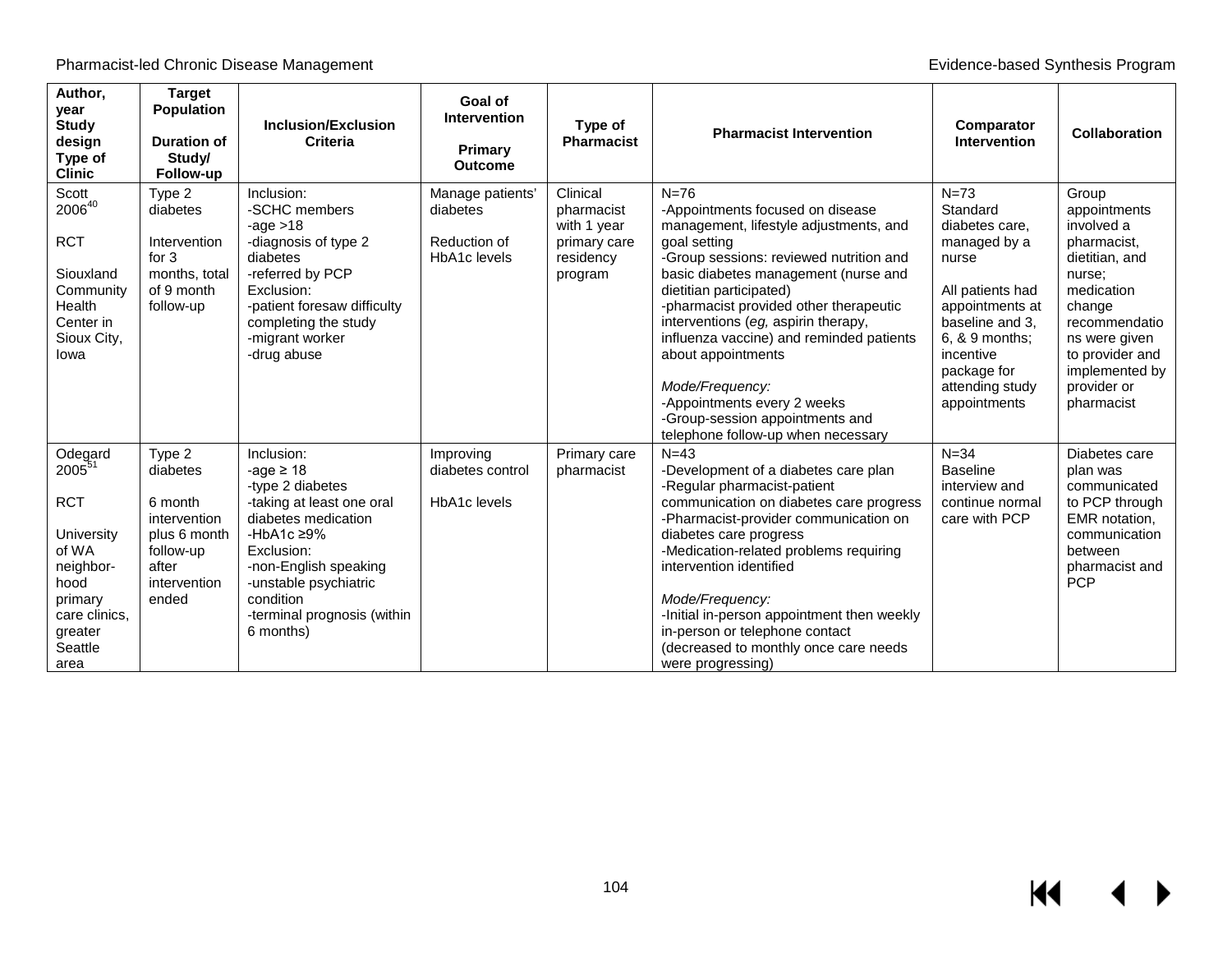| Author,<br>year<br><b>Study</b><br>design<br>Type of<br><b>Clinic</b>                                                                       | <b>Target</b><br>Population<br><b>Duration of</b><br>Study/<br>Follow-up                                                                              | Inclusion/Exclusion<br>Criteria                                                                                                                                                                                                         | Goal of<br><b>Intervention</b><br>Primary<br><b>Outcome</b>                                                                              | Type of<br><b>Pharmacist</b>                                                                                                                              | <b>Pharmacist Intervention</b>                                                                                                                                                                                                                                                                                                                                                                                                                                                                                                                                                                                                                                                                                             | Comparator<br><b>Intervention</b>                                        | <b>Collaboration</b>                                                                                                                                              |
|---------------------------------------------------------------------------------------------------------------------------------------------|-------------------------------------------------------------------------------------------------------------------------------------------------------|-----------------------------------------------------------------------------------------------------------------------------------------------------------------------------------------------------------------------------------------|------------------------------------------------------------------------------------------------------------------------------------------|-----------------------------------------------------------------------------------------------------------------------------------------------------------|----------------------------------------------------------------------------------------------------------------------------------------------------------------------------------------------------------------------------------------------------------------------------------------------------------------------------------------------------------------------------------------------------------------------------------------------------------------------------------------------------------------------------------------------------------------------------------------------------------------------------------------------------------------------------------------------------------------------------|--------------------------------------------------------------------------|-------------------------------------------------------------------------------------------------------------------------------------------------------------------|
| Rothman<br>200539<br>cRCT<br>(clinics<br>matched<br>and<br>randomized<br>University<br>of NC<br>General<br>Internal<br>Medicine<br>Practice | Vulnerable<br>patients with<br>poorly<br>controlled<br>type 2<br>diabetes<br>February<br>2001 to April<br>2003,<br>patients<br>followed for<br>1 year | Inclusion:<br>-age $\geq$ 18<br>-diagnosed with type 2<br>diabetes<br>-followed for diabetes care<br>in the practice<br>-referred by provider<br>-poor glucose control<br>(HbA1c≥8%)<br>-spoke English<br>-life expectancy >6<br>months | Improve<br>cardiovascular<br>risk factors and<br>HbA1c levels<br>Blood pressure,<br>A1c levels,<br>cholesterol level.<br>and aspirin use | Clinical<br>pharmacist<br>who could<br>initiate and<br>increase use<br>of blood<br>pressure-,<br>cholesterol-.<br>and glucose-<br>lowering<br>medications | N=105 Usual care plus<br>-Management session: diabetes<br>education, treatment recommendations to<br><b>PCP</b><br>-Intensive education sessions, counseling<br>-Medication management<br>-Evidence-based algorithms to initiate and<br>increase use of blood pressure,<br>cholesterol, and glucose lowering<br>medications<br>-Proactive management of clinical<br>parameters<br>-Diabetes care coordinator to address<br>issues related to health behavior and<br>education, remind of appointments, and<br>help address barriers to care<br>Mode/Frequency:<br>-1 hour management session<br>-Dedicated clinical slots for intervention<br>group patients<br>-Pharmacist contacted patients at least<br>every 2-4 weeks | $N = 112$<br>Management<br>session plus<br>usual care from<br><b>PCP</b> | Results from<br>sessions with<br>pharmacists<br>shared with<br><b>PCP</b><br>Medication<br>adjustments<br>approved<br>(before or after<br>as requested by<br>PCP) |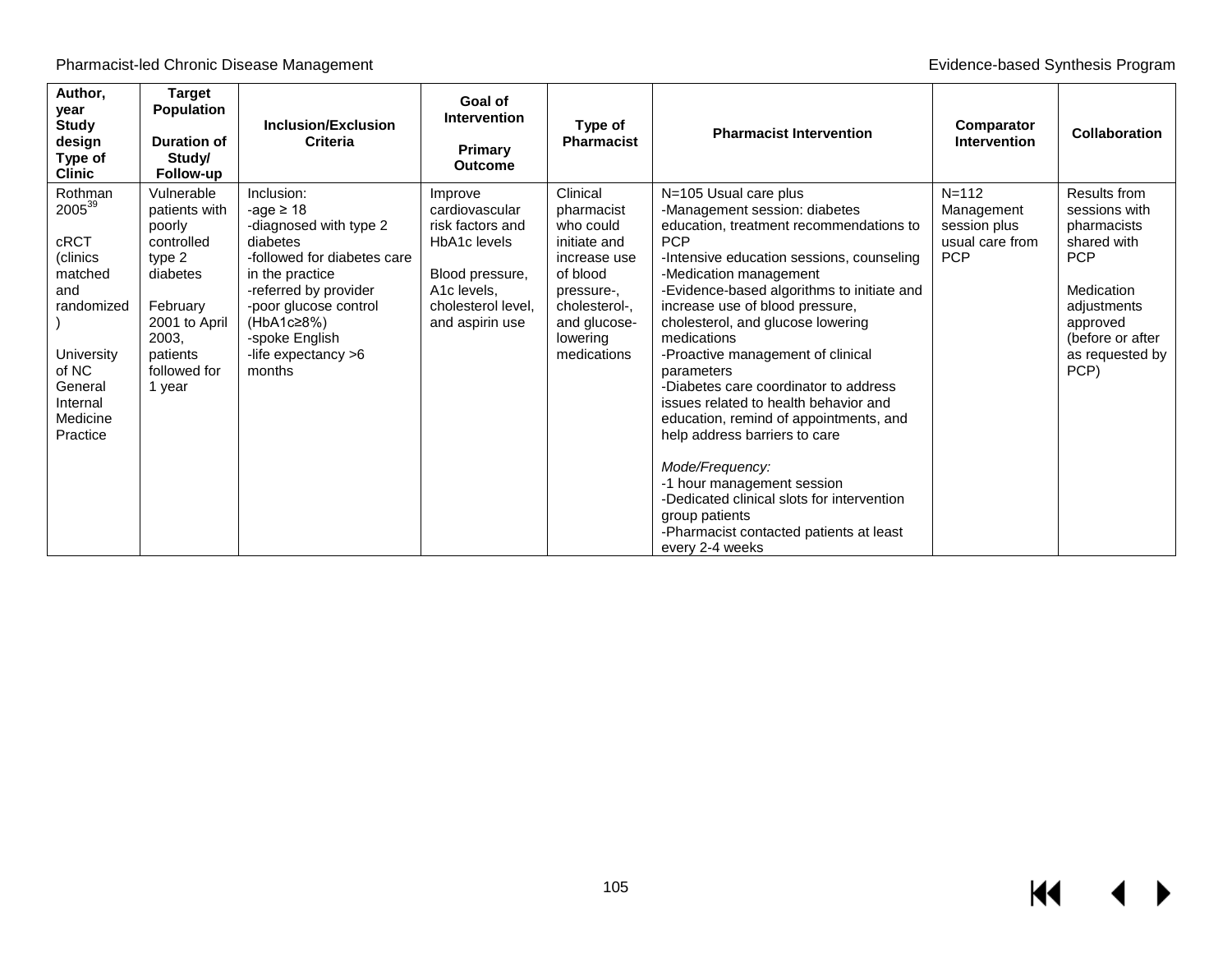| Author,<br>year<br><b>Study</b><br>design<br>Type of<br><b>Clinic</b>                                                                                          | <b>Target</b><br><b>Population</b><br>Duration of<br>Study/<br>Follow-up                                                                                                                     | <b>Inclusion/Exclusion</b><br><b>Criteria</b>                               | Goal of<br><b>Intervention</b><br>Primary<br><b>Outcome</b>                                                                    | Type of<br><b>Pharmacist</b>                                                         | <b>Pharmacist Intervention</b>                                                                                                                                                                                                                                                                                                                                                                                                                                                                                                                                                                                                                                                                                                                                                                                                                                                                                                                                                                                                                                                                                                                                                                                                   | Comparator<br><b>Intervention</b>                                               | <b>Collaboration</b>                         |
|----------------------------------------------------------------------------------------------------------------------------------------------------------------|----------------------------------------------------------------------------------------------------------------------------------------------------------------------------------------------|-----------------------------------------------------------------------------|--------------------------------------------------------------------------------------------------------------------------------|--------------------------------------------------------------------------------------|----------------------------------------------------------------------------------------------------------------------------------------------------------------------------------------------------------------------------------------------------------------------------------------------------------------------------------------------------------------------------------------------------------------------------------------------------------------------------------------------------------------------------------------------------------------------------------------------------------------------------------------------------------------------------------------------------------------------------------------------------------------------------------------------------------------------------------------------------------------------------------------------------------------------------------------------------------------------------------------------------------------------------------------------------------------------------------------------------------------------------------------------------------------------------------------------------------------------------------|---------------------------------------------------------------------------------|----------------------------------------------|
| Shane-<br>McWhorter<br>200541<br>Retro-<br>spective<br>review<br>Community<br>health<br>center,<br>Utah;<br>clinical<br>pharmacy<br>demonstra-<br>tion project | <b>Diabetes</b><br>Charts were<br>reviewed for<br>all patients<br>who<br>received<br>diabetes<br>education<br>from August<br>2000-June<br>2002<br>Outcomes<br>collected<br>over 1-3<br>years | Inclusion:<br>-received at least one<br>education session (IG)<br>-diabetes | Enhancing<br>patient care in<br>the area of drug<br>therapy and<br>disease<br>management<br>No primary<br>outcome<br>specified | College of<br>Pharmacy<br>faculty<br>clinician,<br>certified<br>diabetes<br>educator | $N = 176$<br>-Initial chart review: assess drug therapy,<br>need for test/monitoring, health care<br>maintenance needs, establish plan of<br>action/education plan, evaluate<br>appropriateness of drug therapies to look<br>for potential interactions/adverse<br>reactions<br>-In-person patient education regarding<br>diabetes, hypertension, hyperlipidemia,<br>drug therapy, lifestyle modifications, ADA<br>as components of self-management<br>education<br>-Individualized recommendations<br>regarding drug therapy, lab testing, and<br>healthcare maintenance<br>-Obtained a detailed medical and drug<br>therapy history<br>-Needs assessment<br>-Recommendations for provider regarding<br>maintaining, changing, or adding drugs,<br>certain tests, health care maintenance<br>(made in chart note)<br>-Follow-up education to document<br>changes made by patient in nutrition or<br>exercise, provide drug therapy education,<br>information about health care<br>maintenance and complications.<br>determine if any tests still required<br>-Chart reviews on continuing basis to<br>track outcomes and provide<br>recommendations<br>Mode/Frequency:<br>-In person<br>-Monitoring 3 times/year (chart review) | N=176 randomly<br>selected<br>Access to a non-<br>pharmacist<br>health educator | Made<br>recommenda-<br>tions to<br>physician |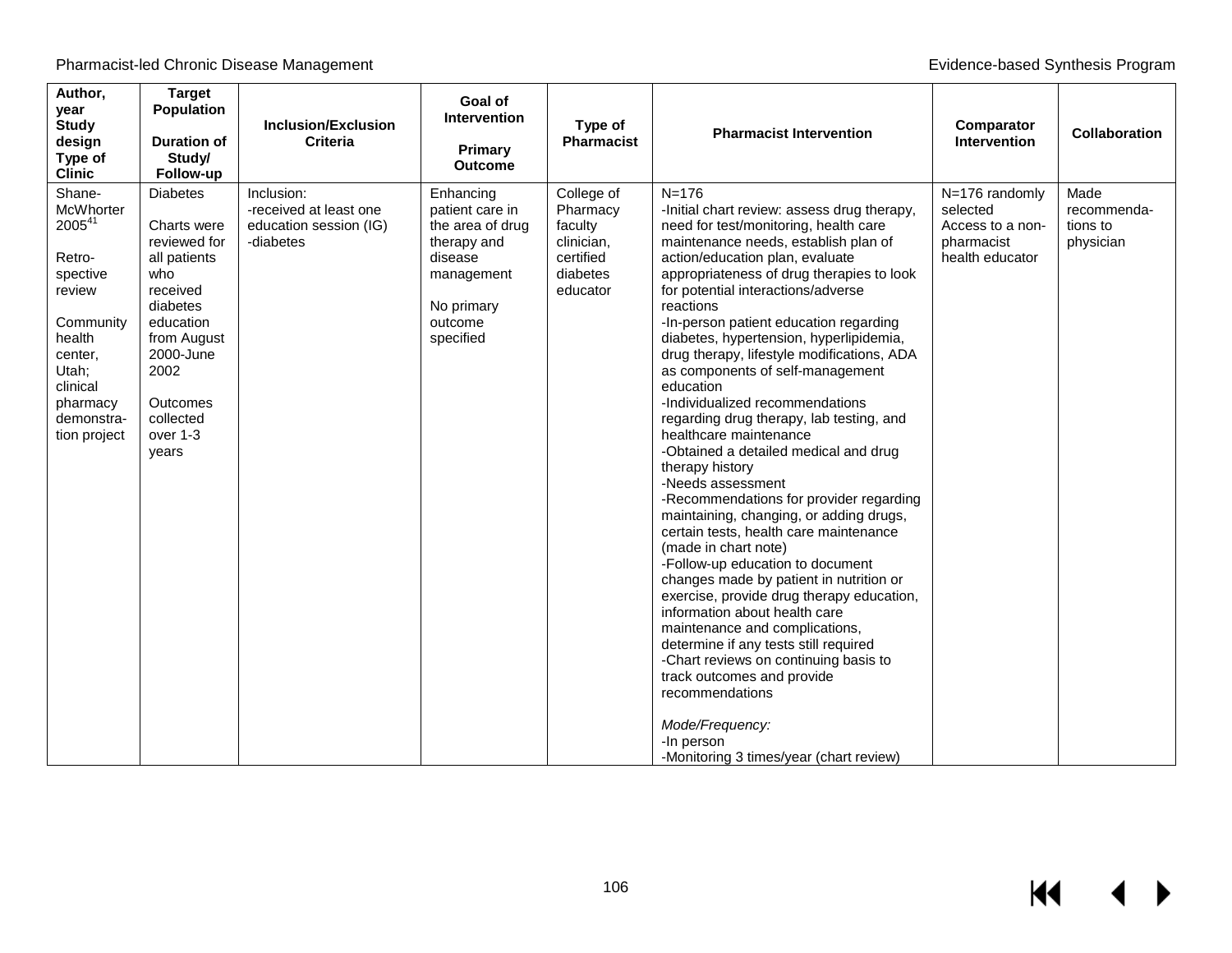| Author,<br>year<br><b>Study</b><br>design<br>Type of<br><b>Clinic</b>                                                                                           | <b>Target</b><br><b>Population</b><br><b>Duration of</b><br>Study/<br>Follow-up | <b>Inclusion/Exclusion</b><br><b>Criteria</b>                                                                                                                                                                                         | Goal of<br><b>Intervention</b><br>Primary<br><b>Outcome</b>                                                                                                                                                                                                     | Type of<br><b>Pharmacist</b>                                                                                                                                                                                   | <b>Pharmacist Intervention</b>                                                                                                                                                                                                                                                                                                                                                                                                                                                                                                                                                                                                                                        | Comparator<br>Intervention                                                                            | Collaboration                                                                                                                                              |
|-----------------------------------------------------------------------------------------------------------------------------------------------------------------|---------------------------------------------------------------------------------|---------------------------------------------------------------------------------------------------------------------------------------------------------------------------------------------------------------------------------------|-----------------------------------------------------------------------------------------------------------------------------------------------------------------------------------------------------------------------------------------------------------------|----------------------------------------------------------------------------------------------------------------------------------------------------------------------------------------------------------------|-----------------------------------------------------------------------------------------------------------------------------------------------------------------------------------------------------------------------------------------------------------------------------------------------------------------------------------------------------------------------------------------------------------------------------------------------------------------------------------------------------------------------------------------------------------------------------------------------------------------------------------------------------------------------|-------------------------------------------------------------------------------------------------------|------------------------------------------------------------------------------------------------------------------------------------------------------------|
| Stroup<br>$2003^{52}$<br><b>RCT</b><br>The<br>Endocrine<br>Group,<br>Albany NY,<br>associated<br>with the<br>Albany<br>College of<br>Pharmacy                   | Poorly<br>controlled<br>diabetes<br>mellitus<br>2 years                         | Inclusion:<br>-patient at The Endocrine<br>Group<br>-minimum 1 year duration<br>of HbA1c values greater<br>than $10%$<br>-physician approved                                                                                          | Improve<br>glycemic control<br>Average HbA1c<br>values over a 2yr<br>period                                                                                                                                                                                     | 2 consecutive<br>groups of 6<br>fourth-year<br>pharmacy<br>students who<br>had<br>completed a<br>1-semester<br>didactic<br>program and<br>shadowed a<br>faculty<br>member or<br>more<br>experienced<br>student | $N = 30$<br>-Students reviewed with each patient:<br>-compliance with therapies<br>-side effects, recent ED visits or<br>hospitalizations<br>-blood glucose monitoring<br>-blood sugar logs<br>-hypoglycemic management including<br>insulin therapy and dosage adjustment<br>-goals of therapy<br>-diabetes complications<br>-patient-initiated questions<br>-diet, exercise, and weight loss<br>-Notes from visit were typed and delivered<br>to endocrinologist and submitted into<br><b>EMR</b>                                                                                                                                                                   | $N=40$<br>See physician as<br>typically<br>scheduled (every<br>3-4 months)                            | Acute problems<br>immediately<br>communicated<br>verbally to<br>patients'<br>endocrinolo-<br>gists; notes<br>from visit<br>delivered to<br>endocrinologist |
|                                                                                                                                                                 |                                                                                 |                                                                                                                                                                                                                                       |                                                                                                                                                                                                                                                                 |                                                                                                                                                                                                                | Mode/Frequency:<br>-Monthly hour-long visits in patients' home                                                                                                                                                                                                                                                                                                                                                                                                                                                                                                                                                                                                        |                                                                                                       |                                                                                                                                                            |
| Kelly<br>2000 <sup>44</sup><br><b>CCT</b><br>Richmond<br><b>Health Care</b><br>Group, a<br>managed<br>care-<br>affiliated<br>physicians<br>group in<br>Virginia | <b>Diabetes</b><br>9 months                                                     | Inclusion:<br>-diabetic patients taking<br>oral diabetic agents or<br>insulin<br>-chosen by their providers<br>to participate<br>-documented HbA1c >8%,<br>systolic >130mm Hg or<br>diastolic >85mmHg, or<br>LDL- $c > 120\%$ of goal | Achieving near<br>normoglycemia,<br>lowering blood<br>pressure, and<br>LDL <130 mg/dL<br>in patients with 2<br>or more CV risk<br>factors or $<$ 100<br>mg/dL for<br>patients with<br>established<br>disease<br>HbA1c,<br>SBP, DBP, and<br>smoking<br>cessation | Clinical site<br>included one<br>full-time<br>clinical<br>pharmacist/<br>faculty<br>member, one<br>pharmacy<br>resident, and<br>fourth-year<br>Doctor of<br>Pharmacy<br>students                               | $N=32$<br>-Assessment/consultation on diabetes<br>self-management<br>-Complete medical history<br>-Laboratory tests<br>-Develop management plan, create short-<br>and long-term goals, assess medication<br>issues, and review nutrition<br>recommendations, lifestyle changes, and<br>blood-glucose monitoring instructions<br>-Follow-up: reviewed goals, self-<br>management plan, medications,<br>hypoglycemic events, test results and<br>lifestyle changes<br>-Continuing education on self-<br>management topics<br>Mode/Frequency:<br>-One-on-one assessment/consultation<br>-Follow-up scheduled based on degree of<br>monitoring required (usually monthly) | N=16 matched<br>Historical<br>controls, one<br>year prior to<br>implementation<br>of clinical service | Dosage<br>adjustments<br>made in<br>collaboration<br>with PCP                                                                                              |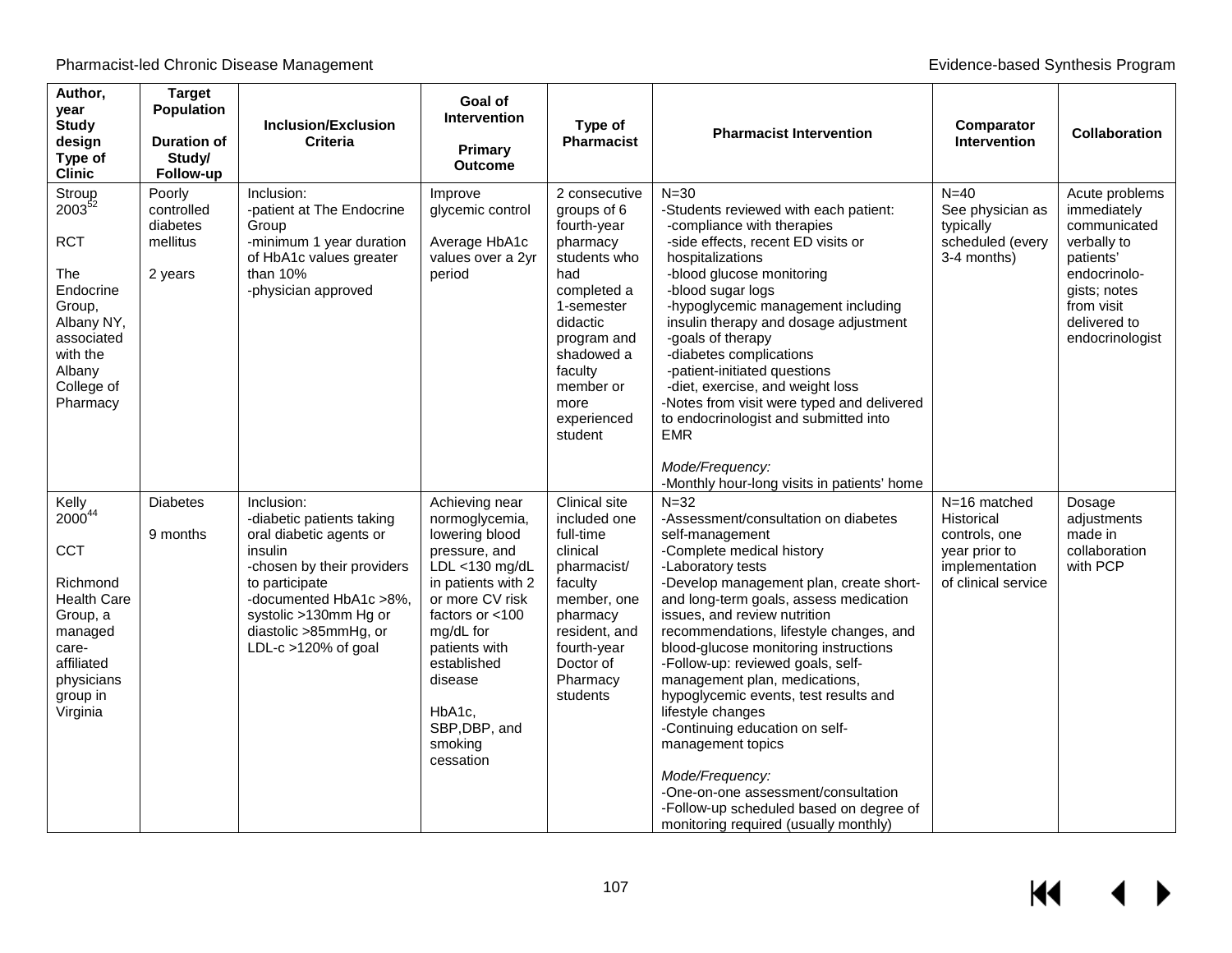| Author,<br>year<br><b>Study</b><br>design<br>Type of<br><b>Clinic</b>                                                                        | <b>Target</b><br><b>Population</b><br><b>Duration of</b><br>Study/<br>Follow-up                                     | <b>Inclusion/Exclusion</b><br><b>Criteria</b>                                                                                                                                                                                                                                                                                                    | Goal of<br><b>Intervention</b><br><b>Primary</b><br><b>Outcome</b>                                                                | Type of<br><b>Pharmacist</b>                                                       | <b>Pharmacist Intervention</b>                                                                                                                                                                                                                                                                                                                                                                                                                                                                                                                                                                                                                   | Comparator<br><b>Intervention</b>                                                                                                                                                               | <b>Collaboration</b> |
|----------------------------------------------------------------------------------------------------------------------------------------------|---------------------------------------------------------------------------------------------------------------------|--------------------------------------------------------------------------------------------------------------------------------------------------------------------------------------------------------------------------------------------------------------------------------------------------------------------------------------------------|-----------------------------------------------------------------------------------------------------------------------------------|------------------------------------------------------------------------------------|--------------------------------------------------------------------------------------------------------------------------------------------------------------------------------------------------------------------------------------------------------------------------------------------------------------------------------------------------------------------------------------------------------------------------------------------------------------------------------------------------------------------------------------------------------------------------------------------------------------------------------------------------|-------------------------------------------------------------------------------------------------------------------------------------------------------------------------------------------------|----------------------|
| Jaber<br>1996 <sup>37</sup><br><b>RCT</b><br>University-<br>affiliated<br>internal<br>medicine<br>outpatient<br>clinic,<br>urban,<br>Detroit | Urban<br>African-<br>Americans<br>with non-<br>insulin-<br>dependent<br>diabetes<br>mellitus<br>(NIDDM)<br>4 months | Inclusion:<br>-urban African-American<br>patients<br>-NIDDM<br>-attending outpatient clinic<br>Exclusion:<br>-insulin-dependent DM<br>-renal dysfunction<br>-hepatic disorder<br>-significant cardiac<br>complications within 6<br>months<br>-mental incompetence<br>-history of non-compliance<br>with regular clinic visits in<br>past 2 years | Manage NIDDM<br>diabetes in<br>African-<br>Americans<br>Fasting plasma<br>glucose and<br>glycated<br>hemoglobin<br>concentrations | Pharmacist<br>with full-<br>prescribing<br>authority for<br>hypoglycemic<br>agents | N=28 randomized<br>-Diabetes-specific pharmacotherapeutic<br>evaluation and dosage adjustment<br>-Comprehensive and individualized<br>patient education on diabetes and its<br>complications<br>-Training on the recognition and treatment<br>of hypoglycemia and hyperglycemia<br>-Medication counseling<br>-Specific instructions on dietary regulation<br>and an exercise plan<br>-Training for self-monitoring of blood<br>glucose<br>-Adjusted or titrated hypoglycemic<br>therapeutic regimens<br>Mode/Frequency:<br>-Follow-up on scheduled weekly basis<br>until targeted glycemic control reached,<br>then clinic visit every 2-4 weeks | $N=17$<br>randomized<br>-reported to clinic<br>for initial<br>assessment and<br>final exit visit<br>-instructed to<br>continue to<br>receive standard<br>care from PCP<br>(every 3-4<br>months) | None reported        |

T2DM = type 2 diabetes; CAD = coronary artery disease; cRCT = cluster randomized controlled trial; CV = cardiovascular; LDL = low-density lipoprotein; VA = Veterans Affairs; KP = Kaiser Permanente; BP = blood pressure; DM = diabetes mellitus; SBP = systolic blood pressure; EMR = electronic medical record; SCHC = Siouxland Community Health Center; NIDDM = non-insulin-dependent diabetes mellitus; OTC = over the counter; PCP = primary care provider; HEDIS = healthcare effectiveness data and information set; HbA1c = glycosylated hemoglobin; ADA = American diabetes association; ED = emergency department; MTM = medication therapy management; DBP = diastolic blood pressure; RCT = randomized controlled trial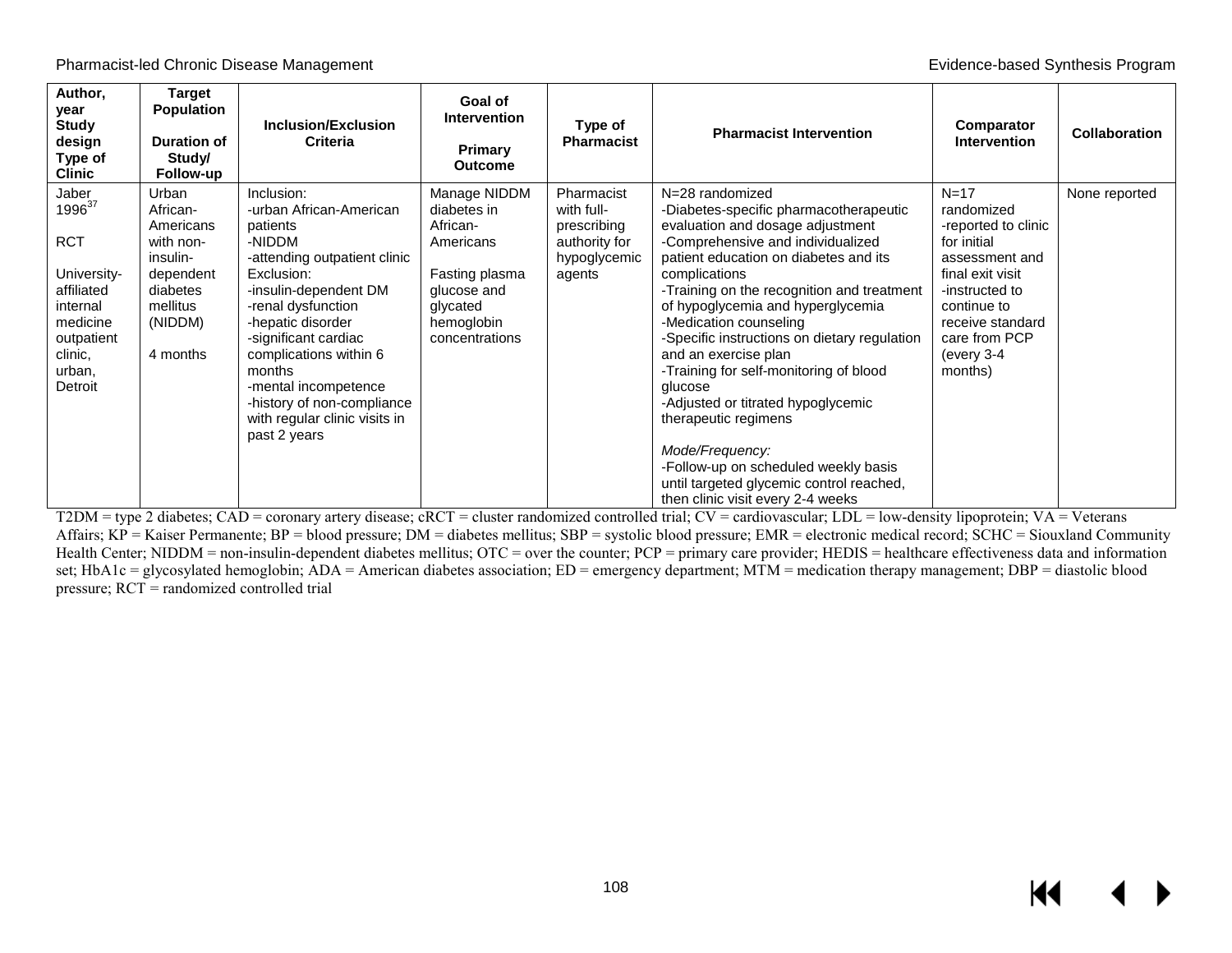## **Table 22. Drug-related Problems Outcomes – Diabetes Studies**

| <b>Study</b><br><b>Intervention</b>          | Inappropriate<br>dosage/prescription<br>or omission<br>% (n/N) |                | Ineffectiveness%<br>(n/N) |           | Drug-drug or drug-<br>disease interaction<br>(describe) % (n/N) |           | Non-adherence to prescribed<br>regimen<br>% (n/N)                                            |                                                                                                                                         | Clinical/adverse events % (n/N)                                                                            |                             |
|----------------------------------------------|----------------------------------------------------------------|----------------|---------------------------|-----------|-----------------------------------------------------------------|-----------|----------------------------------------------------------------------------------------------|-----------------------------------------------------------------------------------------------------------------------------------------|------------------------------------------------------------------------------------------------------------|-----------------------------|
| (n)<br>Control (n)                           | Pharmacy<br>componen<br>÷                                      | <b>Control</b> | Pharmacy<br>componen      | Control   | Pharmacy<br>componen<br>t                                       | Control   | <b>Pharmacy</b><br>component                                                                 | <b>Control</b>                                                                                                                          | Pharmacy<br>component                                                                                      | <b>Control</b>              |
| Skinner 2015<br>$IG=29^{35}$<br>$CG=29$      | <b>NR</b>                                                      | <b>NR</b>      | <b>NR</b>                 | <b>NR</b> | <b>NR</b>                                                       | <b>NR</b> | Medication<br>adherent<br>(refilled at<br>least 85% of<br>the time)<br>62%                   | 7%<br>(P<.001)                                                                                                                          | <b>NR</b>                                                                                                  | <b>NR</b>                   |
| Spence $2014^{13}$<br>$IG=359$<br>$CG=428$   | <b>NR</b>                                                      | <b>NR</b>      | <b>NR</b>                 | <b>NR</b> | <b>NR</b>                                                       | <b>NR</b> | 53.5%<br>(192/359)<br>adherent<br>Mean MPR<br>0.78(0.2)<br>Discontinued<br>11.7%<br>(42/359) | 37.4%<br>(160/428)<br>adherent<br>$(P=.001)$<br>Mean MPR<br>0.74(0.2)<br>$(P=.091)$<br>Discontinued<br>35.5%<br>(152/428)<br>$(P=.001)$ | <b>NR</b>                                                                                                  | <b>NR</b>                   |
| Jacobs $2012^{38}$<br>$IG=72$<br>$CG=92$     | <b>NR</b>                                                      | <b>NR</b>      | <b>NR</b>                 | <b>NR</b> | <b>NR</b>                                                       | <b>NR</b> | <b>NR</b>                                                                                    | <b>NR</b>                                                                                                                               | study protocol                                                                                             | No adverse events caused by |
| Cohen $2011^{32}$<br>$IG=50$<br>$CG=49$      | <b>NR</b>                                                      | <b>NR</b>      | <b>NR</b>                 | <b>NR</b> | <b>NR</b>                                                       | <b>NR</b> | Total <sup>a</sup><br>medication<br>possession<br>ratio: 0.87                                | 0.83<br>$(P=.19)$                                                                                                                       | <b>NR</b>                                                                                                  | <b>NR</b>                   |
| Jameson<br>$2010^{36}$<br>$IG=52$<br>$CG=51$ | <b>NR</b>                                                      | <b>NR</b>      | <b>NR</b>                 | <b>NR</b> | <b>NR</b>                                                       | <b>NR</b> | <b>NR</b>                                                                                    | <b>NR</b>                                                                                                                               | 1 severe hypoglycemic event in<br>intervention group (events could<br>not be assessed in control<br>group) |                             |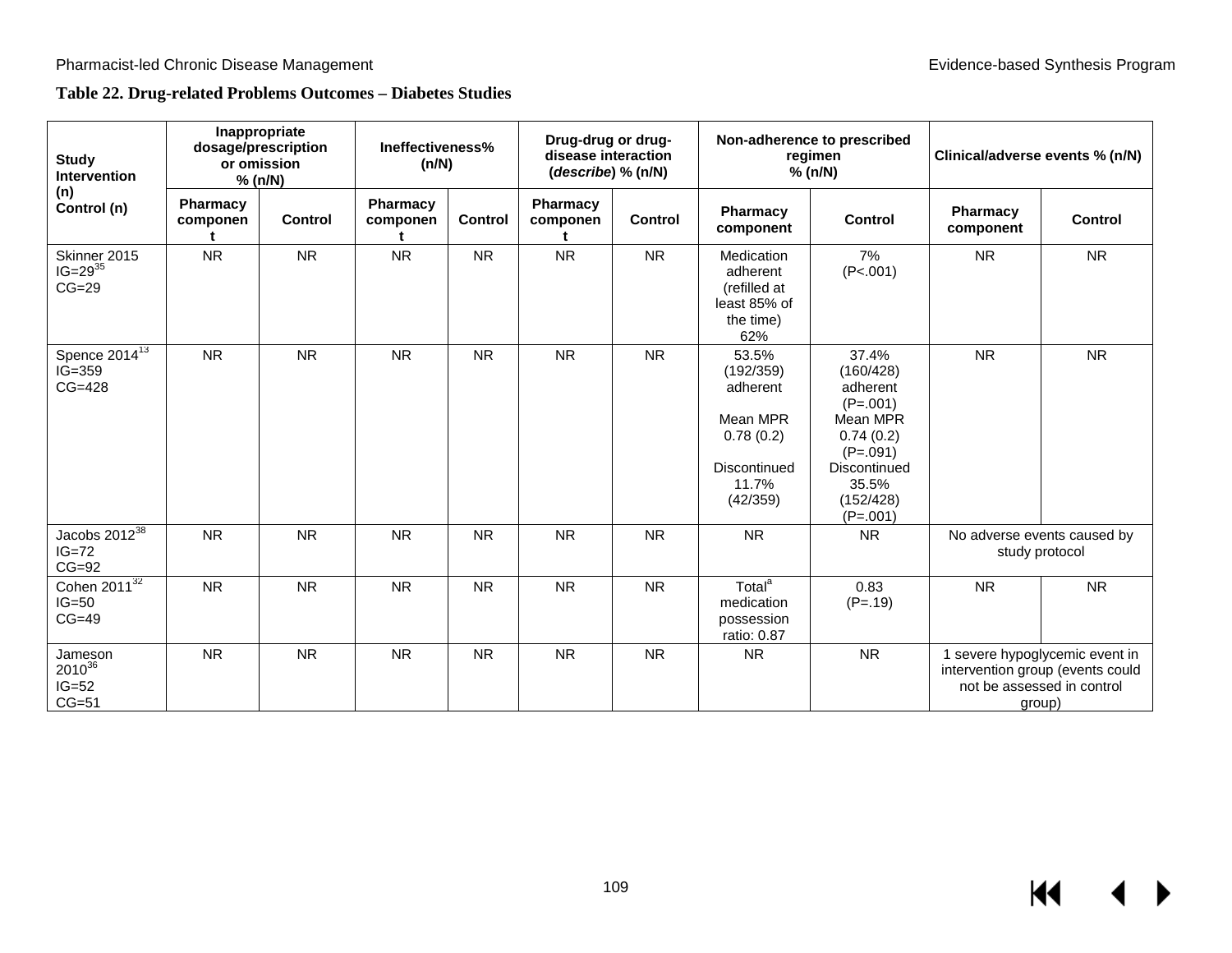Pharmacist-led Chronic Disease Management **Evidence-based Synthesis Program** Evidence-based Synthesis Program

| <b>Study</b><br><b>Intervention</b>                                                                         | Inappropriate<br>dosage/prescription<br>or omission<br>% (n/N)                                                                               |                                                                                                                                                                                                              | Ineffectiveness%<br>(n/N) |                | Drug-drug or drug-<br>disease interaction<br>(describe) % (n/N) |                |                                                                             | Non-adherence to prescribed<br>regimen<br>% (n/N) | Clinical/adverse events % (n/N)                                                                                      |                                                                                                                                  |
|-------------------------------------------------------------------------------------------------------------|----------------------------------------------------------------------------------------------------------------------------------------------|--------------------------------------------------------------------------------------------------------------------------------------------------------------------------------------------------------------|---------------------------|----------------|-----------------------------------------------------------------|----------------|-----------------------------------------------------------------------------|---------------------------------------------------|----------------------------------------------------------------------------------------------------------------------|----------------------------------------------------------------------------------------------------------------------------------|
| (n)<br>Control (n)                                                                                          | Pharmacy<br>componen                                                                                                                         | <b>Control</b>                                                                                                                                                                                               | Pharmacy<br>componen      | <b>Control</b> | Pharmacy<br>componen                                            | <b>Control</b> | Pharmacy<br>component                                                       | <b>Control</b>                                    | <b>Pharmacy</b><br>component                                                                                         | <b>Control</b>                                                                                                                   |
| Odegard 2005 <sup>51</sup><br>$IG=43$<br>$CG=34$                                                            | <b>Diabetes</b><br>Medications<br>Mean (SD)<br><b>MAI</b> scores<br>at baseline:<br>1.1(1.5)<br>6 months:<br>0.6(0.7)<br>1 year:<br>0.8(1.0) | Mean MAI<br>scores at<br>baseline:<br>0.8(1.0)<br>6 months:<br>0.8(1.4)<br>1 year:<br>0.6(0.7)<br>Appropriate-<br>ness of<br>diabetes<br>medications<br>: $P = 65$<br>between<br>groups over<br>study period | <b>NR</b>                 | <b>NR</b>      | <b>NR</b>                                                       | <b>NR</b>      | Intervention had no effect on<br>improving adherence during study<br>period |                                                   | <b>NR</b>                                                                                                            | <b>NR</b>                                                                                                                        |
| Rothman<br>2005 <sup>39</sup><br>$IG=112$ ,<br>6months 105.<br>1yr 99<br>$CG=105,$<br>6months 99, 1yr<br>95 | <b>NR</b>                                                                                                                                    | <b>NR</b>                                                                                                                                                                                                    | <b>NR</b>                 | <b>NR</b>      | <b>NR</b>                                                       | <b>NR</b>      | <b>NR</b>                                                                   | <b>NR</b>                                         | Rate of events<br>from $6-12$<br>months follow-<br>up<br>Hypoglycemic<br>episodes 1.3<br>Hypotensive<br>episodes 0.1 | Hypoglycemic<br>episodes 1.0<br>(Rate ratio 1.3<br>[0.6, 2.5]<br>Hypotensive<br>episodes 0.2<br>(Rate ratio 0.3)<br>([0.1, 1.6]) |
| Jaber 1996 <sup>37</sup><br>$IG=17$<br>$CG=22$                                                              | <b>NR</b>                                                                                                                                    | <b>NR</b>                                                                                                                                                                                                    | <b>NR</b>                 | <b>NR</b>      | <b>NR</b>                                                       | <b>NR</b>      | <b>NR</b>                                                                   | <b>NR</b>                                         | 17<br>hypoglycemic<br>reactions (mild<br>to moderate:<br>self-treated)                                               | $\mathcal{P}$<br>hypoglycemic<br>reactions (mild<br>to moderate;<br>self-treated)                                                |

CG=control group; IG=intervention group; MAI=medication appropriateness index; NR = not reported a Antihypertensive, cholesterol, and diabetes medications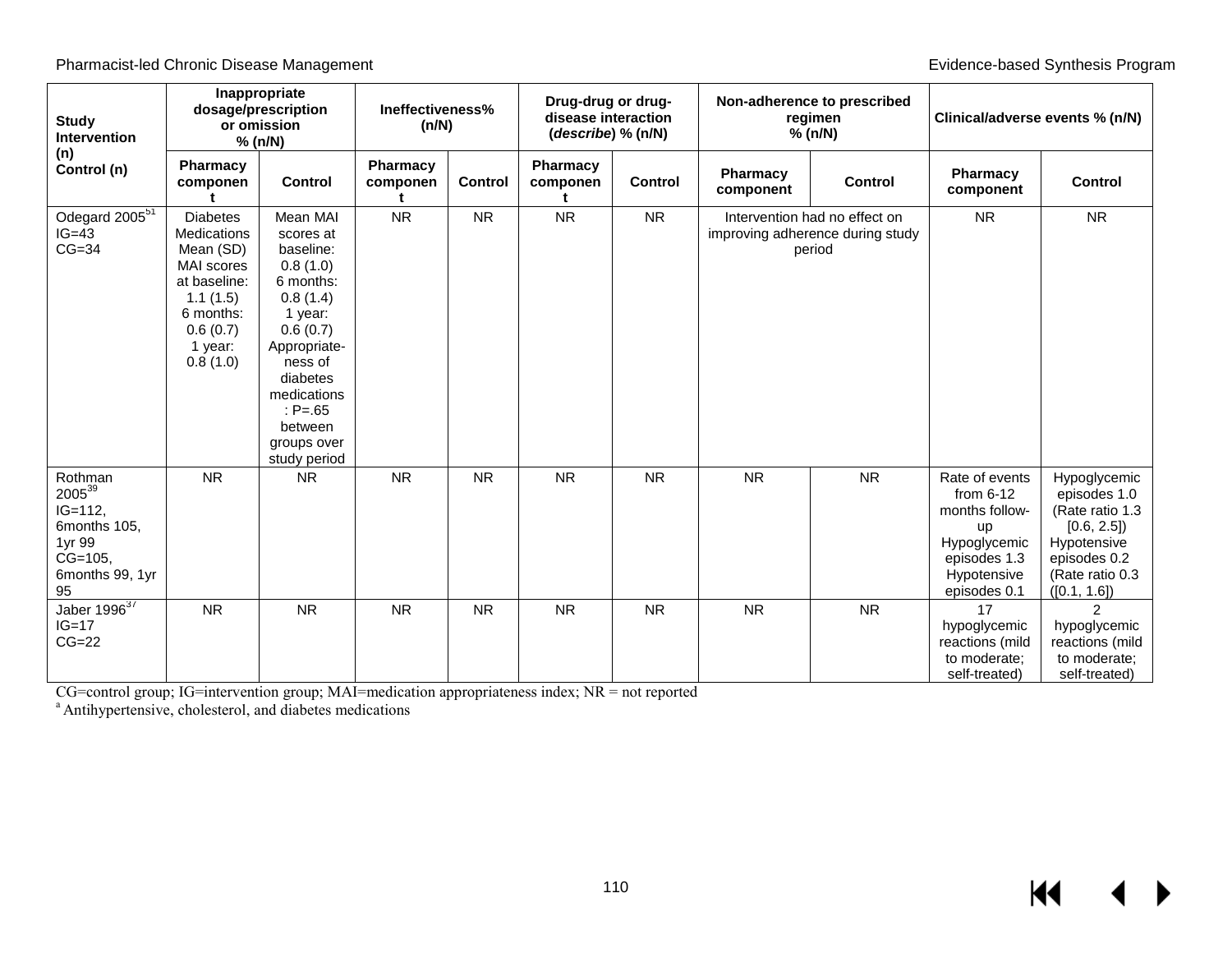#### **Table 23. Mortality, Quality of Life, Access, and Patient Satisfaction Outcomes – Diabetes Studies**

| Study;<br>Intervention (n)                                                                                                          |                       | <b>All-cause mortality</b><br>% (n/N)                        |                                                                                                       | Health-related quality of life<br>(describe)                                     | Access to care (describe)                                                       |                  | Patient satisfaction with care<br>(describe)                                         |                                                                                   |
|-------------------------------------------------------------------------------------------------------------------------------------|-----------------------|--------------------------------------------------------------|-------------------------------------------------------------------------------------------------------|----------------------------------------------------------------------------------|---------------------------------------------------------------------------------|------------------|--------------------------------------------------------------------------------------|-----------------------------------------------------------------------------------|
| Control (n)                                                                                                                         | Pharmacy<br>component | Control                                                      | Pharmacy<br>component                                                                                 | <b>Control</b>                                                                   | Pharmacy<br>component                                                           | <b>Control</b>   | Pharmacy<br>component                                                                | Control                                                                           |
| Cohen 201 $\overline{1^{32}}$<br>$IG=50$<br>$CG=49$                                                                                 | 4% (2/50)             | 2% (1/49)<br>$P = NS^b$                                      | <b>VR-36</b><br>Mean<br>change:<br>Physical<br>1.65<br>Mental 0.48<br>(both P=NS<br>from<br>baseline) | Physical<br>$-1.95$<br>Mental 0.78<br>(both P=NS<br>from baseline)               | <b>NR</b>                                                                       | <b>NR</b>        | <b>NR</b>                                                                            | <b>NR</b>                                                                         |
| Pape $201\overline{1^{48}}$<br>IG=3 clinics, 23<br>physicians, 2069<br>patients<br>CG=6 clinics, 45<br>physicians, 4160<br>patients | <b>NR</b>             | <b>NR</b>                                                    | <b>NR</b>                                                                                             | <b>NR</b>                                                                        | Satisfaction with<br>reaching<br>someone in an<br>emergency <sup>a</sup><br>84% | 77%<br>$(P=.04)$ | Overall satisfaction <sup>a</sup><br>5.4(0.9)                                        | 5.2(1.1)<br>$(P=.15)$                                                             |
| Taveira 2011 <sup>30</sup><br>$IG=44$<br>$CG=44$                                                                                    |                       | All-cause NR<br>No diabetes-related death in<br>either group | <b>NR</b>                                                                                             | <b>NR</b>                                                                        | <b>NR</b>                                                                       | <b>NR</b>        | <b>NR</b>                                                                            | <b>NR</b>                                                                         |
| Scott 2006 <sup>40</sup><br>$IG=64$<br>$CG=67$                                                                                      | <b>NR</b>             | <b>NR</b>                                                    | <b>Total DQOL</b><br>score -<br>change from<br>baseline to<br>month 9<br>24.4                         | 14.8<br>$(P=NR)$                                                                 | <b>NR</b>                                                                       | <b>NR</b>        | DQOL score -<br>satisfaction measure<br>- change from<br>baseline to month 9<br>13.7 | 6.4<br>$(P=.007)$                                                                 |
| Rothman 2005 <sup>39</sup><br>IG=112, 6months<br>105, 1yr 99<br>CG=105, 6months<br>99, 1yr 95                                       | 1.8%<br>(2/112)       | 3.8% (4/105)<br>$(P=.43)^{b}$                                | <b>NR</b>                                                                                             | <b>NR</b>                                                                        | <b>NR</b>                                                                       | <b>NR</b>        | <b>DTSQ</b><br>+8 over 12 months<br>of intervention                                  | $+4$ over 12<br>months of<br>intervention<br>Difference:<br>$+3(1, 6)$<br>(P<.05) |
| Jaber $1996^{37}$<br>$IG=17$<br>$CG=22$                                                                                             | <b>NR</b>             | <b>NR</b>                                                    |                                                                                                       | Groups similar for any domain<br>of Health Status Questionnaire<br>(version 2.0) | <b>NR</b>                                                                       | <b>NR</b>        | <b>NR</b>                                                                            | <b>NR</b>                                                                         |

ADA = American Diabetes Association;  $CG =$  control group; DQOL=Diabetes Quality of life Questionnaire; DTSQ = Diabetes Treatment Satisfaction Questionnaire; IG = intervention group; NR = not reported; NS = not statisticall

intervention group; NR = not reported; NS = not statistically significant; VR-36 = SF-36 for Veterans<br><sup>a</sup> Assessed using ADA and National Committee for Quality Assurance Provider Recognition Program Modified Patient Satisf

<sup>b</sup> Calculated P value (not reported in study)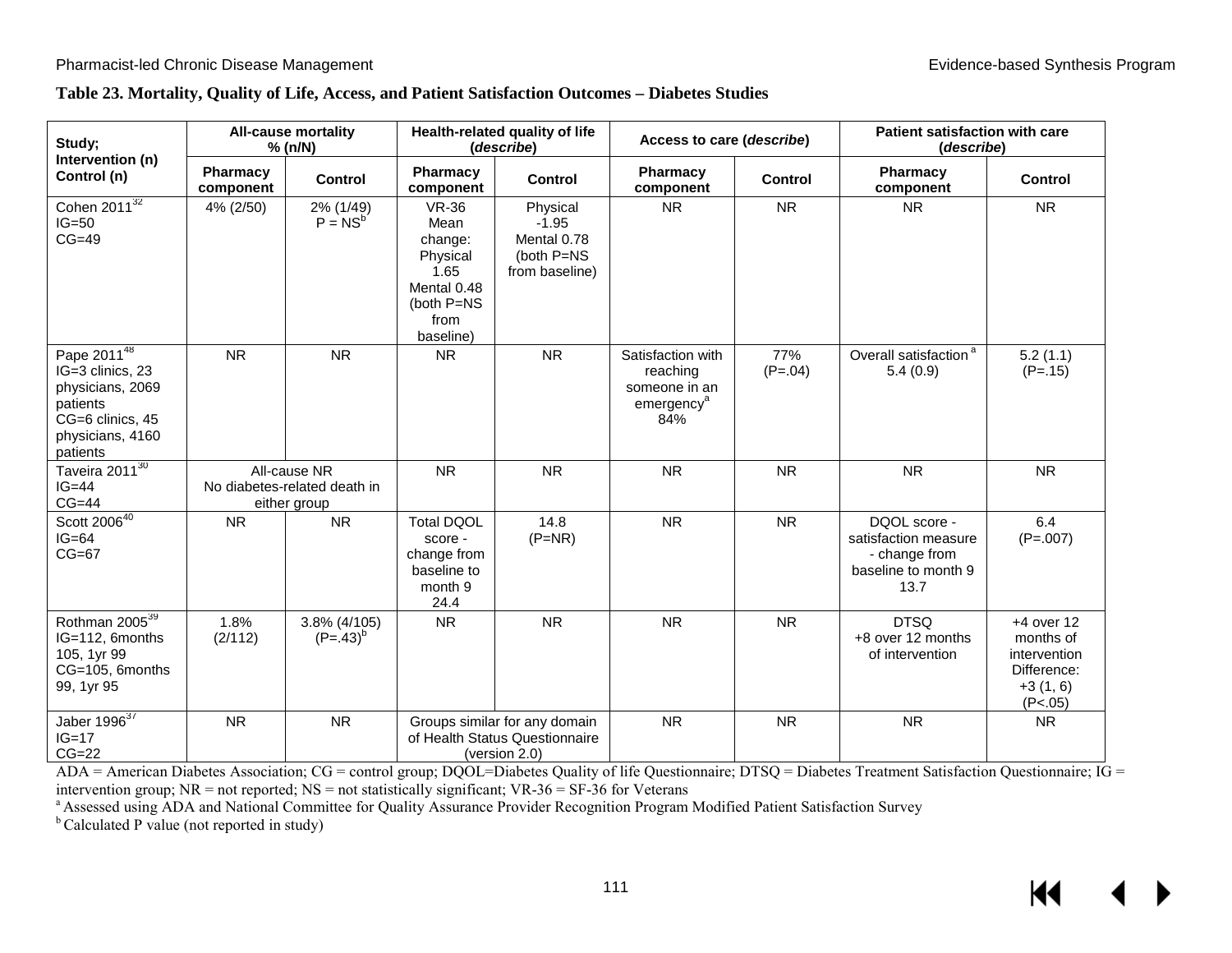# **Table 24. Healthcare Utilization and Cost Outcomes – Diabetes Studies**

| Study;                                        | <b>Office visits</b>                                                                               |                                             | Urgent care visits/<br><b>Emergency room (ER)</b><br>visits                                                   |                                                                                 | <b>Hospitalizations</b>                                                                                                          |                                                                                               | <b>Medications</b>                                                                                     |                                                                                                                      | <b>Costs or Other (describe)</b>                                                                          |                                                          |
|-----------------------------------------------|----------------------------------------------------------------------------------------------------|---------------------------------------------|---------------------------------------------------------------------------------------------------------------|---------------------------------------------------------------------------------|----------------------------------------------------------------------------------------------------------------------------------|-----------------------------------------------------------------------------------------------|--------------------------------------------------------------------------------------------------------|----------------------------------------------------------------------------------------------------------------------|-----------------------------------------------------------------------------------------------------------|----------------------------------------------------------|
| Intervention (n)<br>Control (n)               | Pharmacy<br>componen<br>+                                                                          | <b>Control</b>                              | Pharmacy<br>componen<br>t                                                                                     | <b>Control</b>                                                                  | <b>Pharmacy</b><br>componen<br>t.                                                                                                | <b>Control</b>                                                                                | Pharmacy<br>component                                                                                  | <b>Control</b>                                                                                                       | Pharmacy<br>component                                                                                     | <b>Control</b>                                           |
| McAdam-Marx<br>201553<br>$IG=303$<br>$CG=394$ | Outpatient<br>utilization:<br>Mean (SD)<br>difference<br>pre to post<br>intervention<br>1.16(6.81) | 0.61(3.93)<br>(P<.001)<br>between<br>groups | Mean (SD)<br>difference<br>pre to post<br>intervention<br>0.07(1.28)                                          | 0.04(0.35)<br>$(P=.78)$<br>between<br>groups                                    | Inpatient<br>utilization<br>Mean (SD)<br>difference<br>pre to post<br>intervention<br>$-0.01(0.69)$                              | 0.01(0.30)<br>$(P=0.56)$<br>between<br>groups                                                 | <b>NR</b>                                                                                              | <b>NR</b>                                                                                                            | Total patient<br>charges<br>Mean (SD)<br>difference pre<br>to post<br>intervention<br>\$251<br>(\$18,173) | \$1,341<br>(\$14,475)<br>$(P=0.04)$<br>between<br>groups |
| Chung $2014^{50}$<br>$IG=220$<br>$CG=220$     | <b>NR</b>                                                                                          | <b>NR</b>                                   | Increase of<br>4 visits per<br>220<br>patients<br>from pre-<br>index to<br>post-index<br>year (mean<br>0.018) | Increase of<br>16 visits per<br>220<br>patients<br>(mean<br>0.073)<br>$(P=.18)$ | Decrease<br>of 1<br>hospital-<br>ization for<br>220<br>patients<br>from pre-<br>index to<br>post-index<br>year (mean<br>$-0.005$ | Increase of<br>8 hospital-<br>izations for<br>220<br>patients<br>(mean<br>0.036)<br>$(P=.06)$ | <b>NR</b>                                                                                              | <b>NR</b>                                                                                                            | <b>NR</b>                                                                                                 | <b>NR</b>                                                |
| Spence $2014^{13}$<br>$IG=359$<br>$CG=428$    | ${\sf NR}$                                                                                         | <b>NR</b>                                   | 1.7%<br>(6/359)                                                                                               | 14.2%<br>(18/428)<br>$(P=.04)$                                                  | 0.6%<br>(2/359)                                                                                                                  | 1.4%<br>(6/428)<br>$(P=.24)$                                                                  | <b>NR</b>                                                                                              | <b>NR</b>                                                                                                            | \$5.79 saved for every dollar<br>spent on program<br>(including coronary artery<br>disease program)       |                                                          |
| Brummel $2013^{46}$<br>$IG = 121$<br>$CG=103$ | <b>NR</b>                                                                                          | <b>NR</b>                                   | <b>NR</b>                                                                                                     | <b>NR</b>                                                                       | <b>NR</b>                                                                                                                        | <b>NR</b>                                                                                     | Daily Aspirin<br>use<br><b>Baseline</b><br>97.5%<br>Post<br>intervention<br>100%<br>Follow-up<br>99.2% | <b>Baseline</b><br>93.3%<br>Post<br>Intervention<br>98.1%<br>Follow-up<br>99.0%<br>(all $P=NS$<br>between<br>groups) | <b>NR</b>                                                                                                 | <b>NR</b>                                                |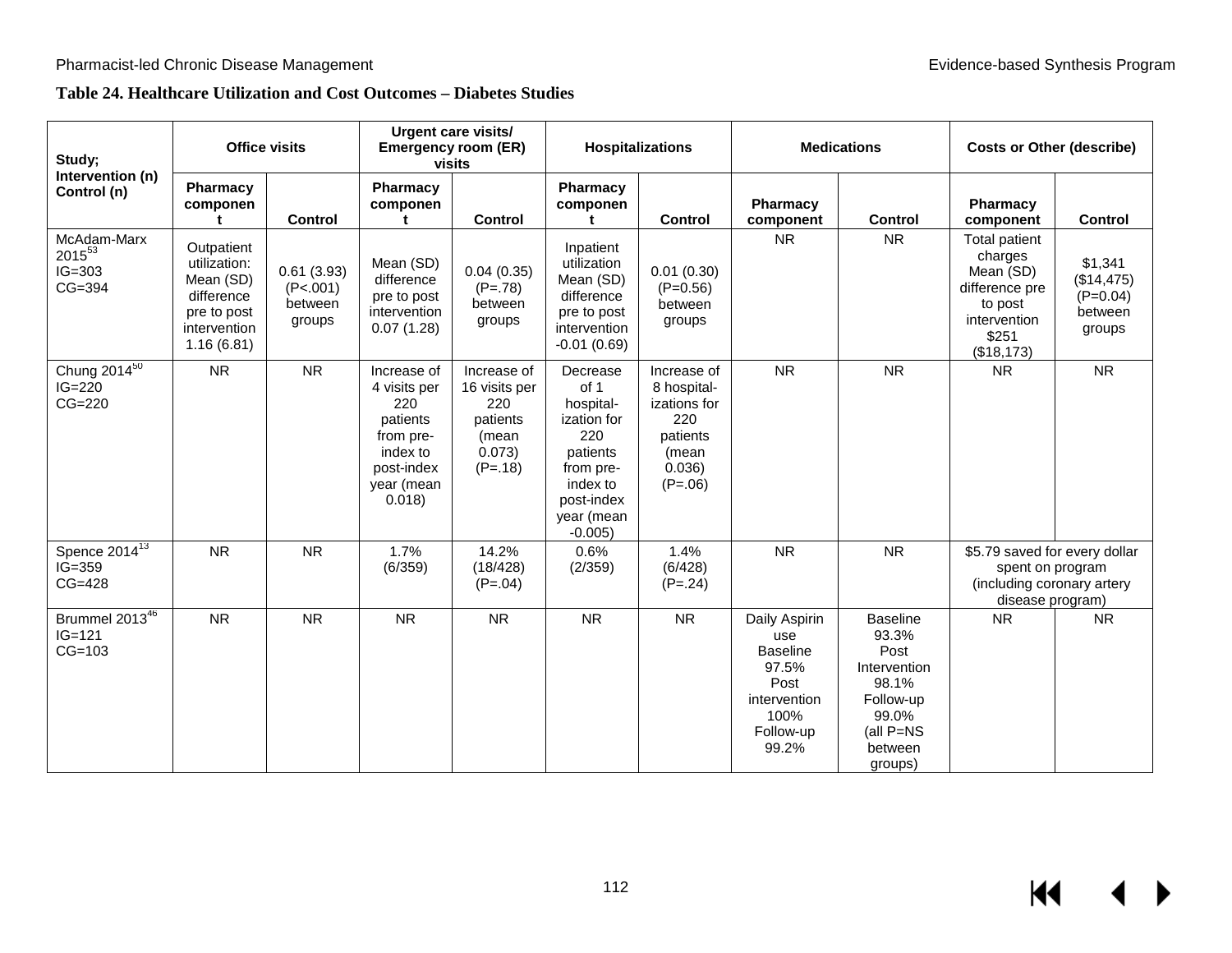| Study;<br>Intervention (n)                                                                                                           | <b>Office visits</b>                            |                       | <b>Urgent care visits/</b><br><b>Emergency room (ER)</b><br>visits |                                | <b>Hospitalizations</b> |                                | <b>Medications</b>                                                                                           |                                                                                                                         | <b>Costs or Other (describe)</b>                                                                                         |                                                                                                                                                                             |
|--------------------------------------------------------------------------------------------------------------------------------------|-------------------------------------------------|-----------------------|--------------------------------------------------------------------|--------------------------------|-------------------------|--------------------------------|--------------------------------------------------------------------------------------------------------------|-------------------------------------------------------------------------------------------------------------------------|--------------------------------------------------------------------------------------------------------------------------|-----------------------------------------------------------------------------------------------------------------------------------------------------------------------------|
| Control (n)                                                                                                                          | Pharmacy<br>componen                            | <b>Control</b>        | Pharmacy<br>componen                                               | <b>Control</b>                 | Pharmacy<br>componen    | <b>Control</b>                 | Pharmacy<br>component                                                                                        | <b>Control</b>                                                                                                          | Pharmacy<br>component                                                                                                    | <b>Control</b>                                                                                                                                                              |
| Ip $2013^{43}$<br>$IG=147$<br>$CG=147$                                                                                               | <b>NR</b>                                       | <b>NR</b>             | <b>NR</b>                                                          | <b>NR</b>                      | <b>NR</b>               | <b>NR</b>                      | <b>NR</b>                                                                                                    | NR                                                                                                                      | 10 year CHD<br>risk:<br>decreased<br>from 16.4 to<br>9.3%<br>10 year<br>stroke risk:<br>decreased<br>from 7.6 to<br>6.8% | 10 year<br>CHD risk:<br>decreased<br>from 17.4 to<br>14.8%<br>(P<.001 vs<br>intervention)<br>10 year<br>stroke risk:<br>no change<br>$(P=.001 \text{ vs }$<br>intervention) |
| Heisler<br>2010/2012 33,34<br>$IG=1797$<br>patients, 8<br>primary care<br>teams<br>$CG=2303$<br>patients, 8<br>primary care<br>teams | Primary<br>care visits<br>mean (SD)<br>4.6(5.9) | 4.3(6.1)<br>$(P=.10)$ | 24%<br>(434/1797)                                                  | 23%<br>(532/2303)<br>$(P=.43)$ | 13%<br>(227/1797)       | 13%<br>(300/2303)<br>$(P=.71)$ | Proportion of<br>patients with<br><b>BP</b><br>medication<br>changes<br>69.7%<br>(1253/1797)                 | Proportion of<br>patients with<br>BP medication<br>changes<br>63%<br>(1451/2303)<br>(P<.01)                             | <b>NR</b>                                                                                                                | <b>NR</b>                                                                                                                                                                   |
| Jacobs $2012^{38}$<br>$IG=72$<br>$CG=92$                                                                                             | <b>NR</b>                                       | <b>NR</b>             | <b>NR</b>                                                          | <b>NR</b>                      | <b>NR</b>               | <b>NR</b>                      | Increase in<br>number of<br>meds during<br>study period:<br>1.2<br>Number of<br>meds at end<br>of study: 7.1 | Increase in<br>number of<br>meds during<br>study period:<br>$0.9$ (P=NS)<br>Number at end<br>of study: 6.0<br>$(P=.03)$ | <b>NR</b>                                                                                                                | <b>NR</b>                                                                                                                                                                   |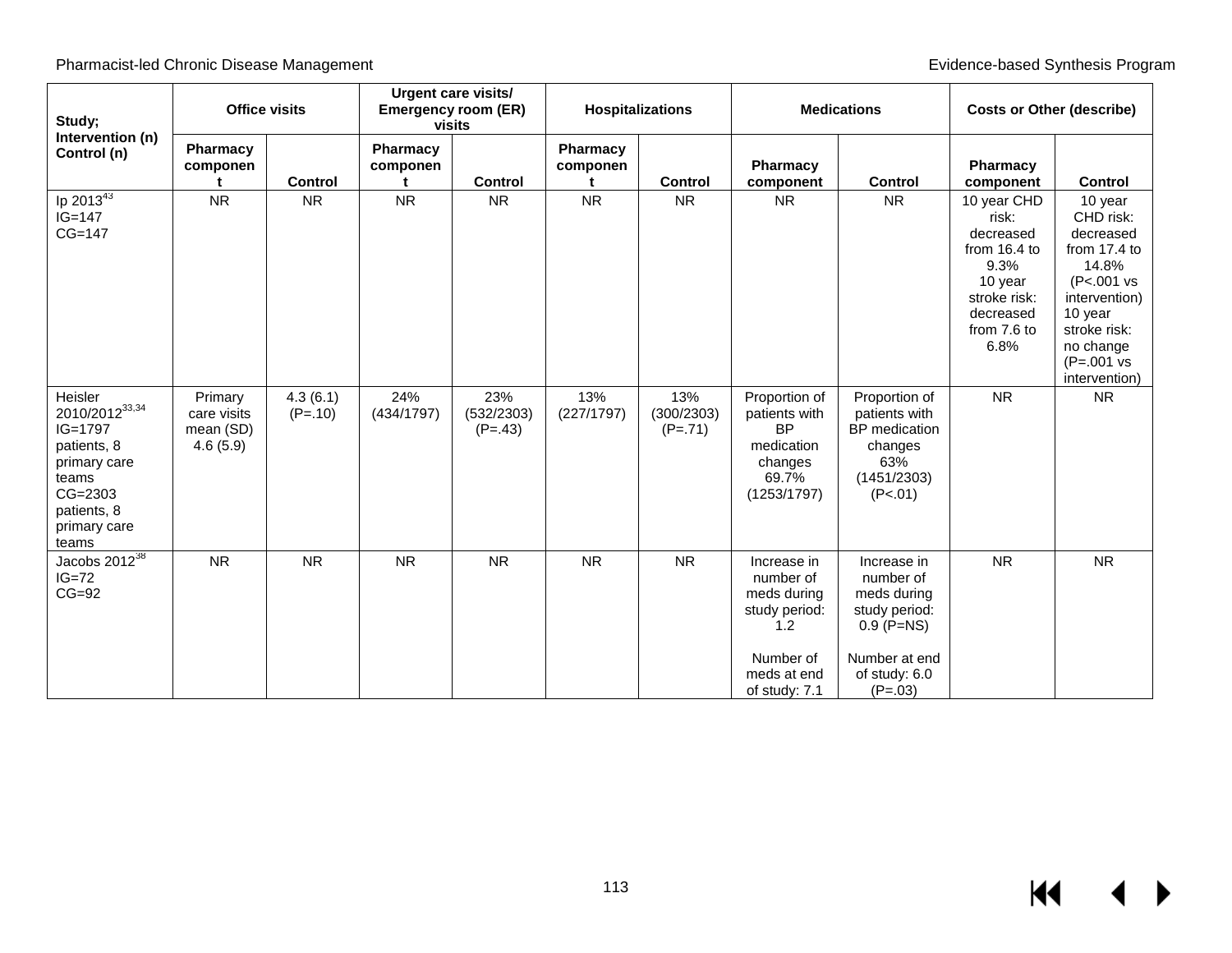| Study;                                                                                                                          | <b>Office visits</b>                        |                  | <b>Urgent care visits/</b><br><b>Emergency room (ER)</b><br>visits |           | <b>Hospitalizations</b> |                | <b>Medications</b>                                                                                                                                                         |                                                                                                                                                                       | <b>Costs or Other (describe)</b>                                                                                     |                                                                                                                                 |
|---------------------------------------------------------------------------------------------------------------------------------|---------------------------------------------|------------------|--------------------------------------------------------------------|-----------|-------------------------|----------------|----------------------------------------------------------------------------------------------------------------------------------------------------------------------------|-----------------------------------------------------------------------------------------------------------------------------------------------------------------------|----------------------------------------------------------------------------------------------------------------------|---------------------------------------------------------------------------------------------------------------------------------|
| Intervention (n)<br>Control (n)                                                                                                 | Pharmacy<br>componen                        | Control          | Pharmacy<br>componen<br>t                                          | Control   | Pharmacy<br>componen    | <b>Control</b> | Pharmacy<br>component                                                                                                                                                      | Control                                                                                                                                                               | Pharmacy<br>component                                                                                                | Control                                                                                                                         |
| Salvo 2012 <sup>49</sup><br>$IG=69$<br>$CG=57$                                                                                  | <b>NR</b>                                   | <b>NR</b>        | <b>NR</b>                                                          | <b>NR</b> | <b>NR</b>               | <b>NR</b>      | Increase in<br>total daily<br>insulin dose:<br>33 units<br>(mean)<br>$(P=.004)$<br>compared to<br>control at end<br>of study)<br>Bolus insulin<br>added for 11<br>patients | Bolus insulin<br>added for 1<br>patient<br>$(P=NR)$                                                                                                                   | Influenza<br>vaccine 70%<br>(48/69)<br>Pneumo-<br>coccal<br>vaccine 67%<br>(46/69)<br>Dietitian visit<br>39% (27/69) | Influenza<br>52% (30/57)<br>$(P=.03)$<br>Pneumococ<br>cal 40%<br>(23/57)<br>$(P=.003)$<br>Dietitian<br>16% (9/57)<br>$(P=.003)$ |
| Cohen $20\overline{11^{32}}$<br>$IG=50$<br>$CG=49$                                                                              | PCP visits<br>in 6 months<br>(mean)<br>1.56 | 1.65<br>$(P=NR)$ | <b>NR</b>                                                          | <b>NR</b> | <b>NR</b>               | <b>NR</b>      | At 6 months:<br>Total<br>antihyper-<br>tensive meds<br>2.34(1.22)<br><b>Diabetes</b><br>meds 1.64<br>(0.78)<br>Cholesterol<br>meds 1.00<br>(0.49)                          | At end: Total<br>antihyper-<br>tensive meds<br>1.94(1.18)<br>(P<.001)<br>Diabetes meds<br>1.41(0.73)<br>$(P=.03)$<br>Cholesterol<br>meds 0.86<br>(0.41)<br>$(P=.006)$ | <b>NR</b>                                                                                                            | <b>NR</b>                                                                                                                       |
| Padiyara 201145<br>$IG=321$<br>$CG=321$                                                                                         | <b>NR</b>                                   | <b>NR</b>        | <b>NR</b>                                                          | <b>NR</b> | <b>NR</b>               | <b>NR</b>      | Take an<br>aspirin at<br>least<br>15x/month<br>280/321)                                                                                                                    | 42.4%<br>(136/321)<br>(P<.001)                                                                                                                                        | <b>NR</b>                                                                                                            | <b>NR</b>                                                                                                                       |
| Pape 2011 <sup>48</sup><br>IG=3 clinics, 23<br>physicians, 2069<br>patients<br>CG=6 clinics, 45<br>physicians, 4160<br>patients | <b>NR</b>                                   | <b>NR</b>        | <b>NR</b>                                                          | <b>NR</b> | <b>NR</b>               | <b>NR</b>      | Any lipid<br>lowering<br>medication<br>77%<br><b>Statin</b><br>prescription<br>75%                                                                                         | Any lipid<br>lowering<br>medication<br>63% (P=.04)<br>Statin<br>prescription<br>60% (P=.01)                                                                           | <b>NR</b>                                                                                                            | <b>NR</b>                                                                                                                       |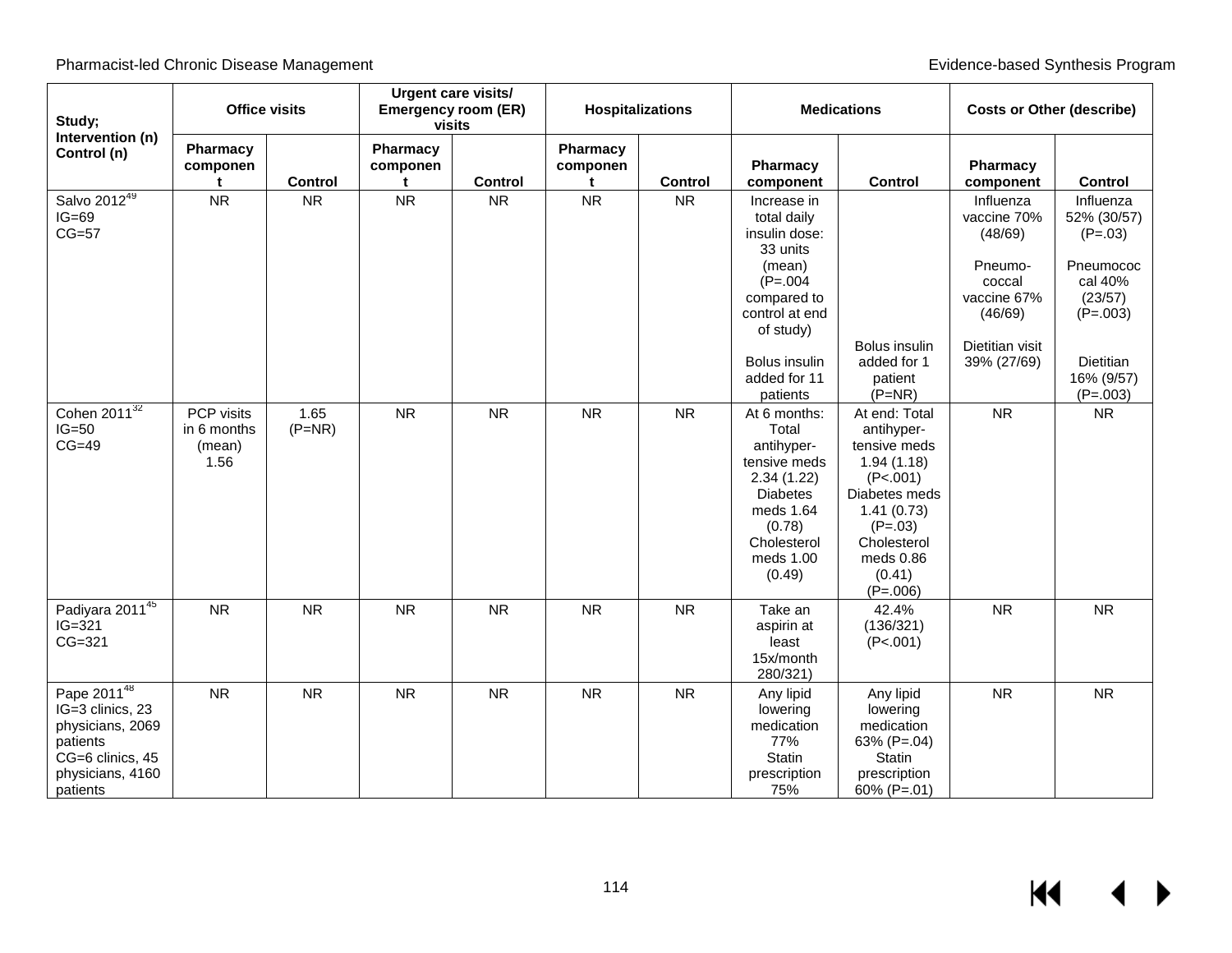| Study;                                           | <b>Office visits</b> |                       | Urgent care visits/<br><b>Emergency room (ER)</b><br>visits |                                                                             | <b>Hospitalizations</b> |                                                                               | <b>Medications</b>                                                                                                                                                           |                                                                                                                                                                                                                           | <b>Costs or Other (describe)</b>                                                                               |                                                                                                                                            |
|--------------------------------------------------|----------------------|-----------------------|-------------------------------------------------------------|-----------------------------------------------------------------------------|-------------------------|-------------------------------------------------------------------------------|------------------------------------------------------------------------------------------------------------------------------------------------------------------------------|---------------------------------------------------------------------------------------------------------------------------------------------------------------------------------------------------------------------------|----------------------------------------------------------------------------------------------------------------|--------------------------------------------------------------------------------------------------------------------------------------------|
| Intervention (n)<br>Control (n)                  | Pharmacy<br>componen | <b>Control</b>        | Pharmacy<br>componen<br>ŧ                                   | <b>Control</b>                                                              | Pharmacy<br>componen    | <b>Control</b>                                                                | Pharmacy<br>component                                                                                                                                                        | <b>Control</b>                                                                                                                                                                                                            | <b>Pharmacy</b><br>component                                                                                   | Control                                                                                                                                    |
| Taveira 201 $1^{30}$<br>$IG=44$<br>$CG=44$       | 0.3(0.6)             | 0.3(0.6)<br>$(P=.70)$ | All cause<br>39.5%<br>Diabetes-<br>related<br>2.3%          | All cause<br>39.5%<br>$(P=NS)$<br>Diabetes-<br>related<br>4.7%<br>$(P=.60)$ | 14%                     | 16.3%<br>$(P=.80)$<br><b>No</b><br>admissions<br>were<br>diabetes-<br>related | Dose<br>increase or<br>initiation:<br>antihyper-<br>tensive 68.2%<br>antihyper-<br>glycemic<br>agent 81.8%<br>antihyper-<br>lipidemic<br>52.3%<br>antidepres-<br>sants 29.6% | Dose increase<br>or initiation:<br>antihyper-<br>tensive 34.9%<br>$(P=.003)$<br>antihyper-<br>glycemic agent<br>58.1%<br>$(P=.02)$<br>antihyper-<br>lipidemic<br>39.5% (P=.28)<br>antidepres-<br>sants 25.0%<br>$(P=.81)$ | Over <sub>6</sub><br>months:<br>Mean of 6.6<br>medical<br>appointments<br>Mean of 1.2<br>$(0.8)$ PCP<br>visits | Mean of 1.3<br>$(0.9)$ PCP<br>visits<br>Mean of 0.6<br>(1.2)<br><b>Diabetes</b><br>Self-<br>Managemen<br>t Education<br>visits<br>$(P=NR)$ |
| Jameson 2010 <sup>36</sup><br>$IG=52$<br>$CG=51$ | <b>NR</b>            | NR                    | <b>NR</b>                                                   | <b>NR</b>                                                                   | <b>NR</b>               | <b>NR</b>                                                                     | Basal-bolus<br>insulin started<br>28.8% (15/52)<br>Discontinued<br>oral<br>medication<br>28.8% (15/52)                                                                       | Basal-bolus<br>insulin started<br>2% (1/51)<br>$(P=.0002)^a$<br>Discontinued<br>oral<br>medication 2%<br>(1/51)<br>$(P=.0002)^a$                                                                                          | <b>NR</b>                                                                                                      | ${\sf NR}$                                                                                                                                 |
| Taveira 2010 <sup>31</sup><br>$IG=58$<br>$CG=51$ | <b>NR</b>            | NR                    | <b>NR</b>                                                   | <b>NR</b>                                                                   | <b>NR</b>               | <b>NR</b>                                                                     | Aspirin added<br>5.3%<br>Statin added<br>7%<br>Insulin added<br>15.8%<br>Niacin added<br>17.5%                                                                               | Aspirin added<br>4.0% (P=NS<br>between<br>groups)<br>Statin added<br>5.9% (P<.05)<br>Insulin added<br>2% (P<.05)<br>Niacin added<br>2% (P<.05)                                                                            | <b>NR</b>                                                                                                      | <b>NR</b>                                                                                                                                  |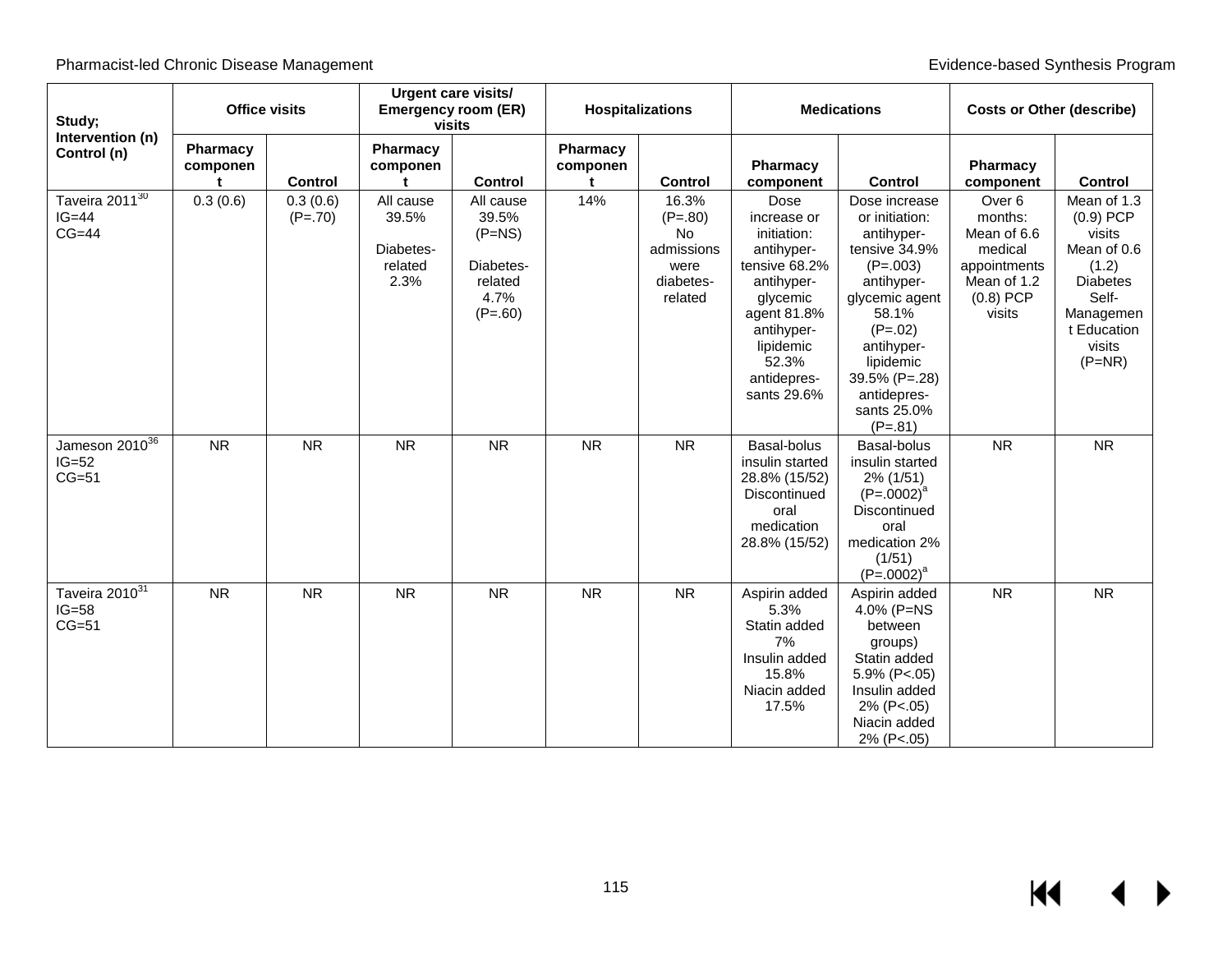| Study;                                                                                                                       | <b>Office visits</b>                                    |                                           | <b>Urgent care visits/</b><br><b>Emergency room (ER)</b><br>visits                          |                                                                                                              | <b>Hospitalizations</b>                                 |                                        | <b>Medications</b>                                                                                      |                                            | <b>Costs or Other (describe)</b>                                                                                                                    |                                                                                                              |
|------------------------------------------------------------------------------------------------------------------------------|---------------------------------------------------------|-------------------------------------------|---------------------------------------------------------------------------------------------|--------------------------------------------------------------------------------------------------------------|---------------------------------------------------------|----------------------------------------|---------------------------------------------------------------------------------------------------------|--------------------------------------------|-----------------------------------------------------------------------------------------------------------------------------------------------------|--------------------------------------------------------------------------------------------------------------|
| Intervention (n)<br>Control (n)                                                                                              | Pharmacy<br>componen<br>t                               | <b>Control</b>                            | Pharmacy<br>componen<br>$\mathbf t$                                                         | Control                                                                                                      | Pharmacy<br>componen<br>t                               | <b>Control</b>                         | <b>Pharmacy</b><br>component                                                                            | <b>Control</b>                             | Pharmacy<br>component                                                                                                                               | <b>Control</b>                                                                                               |
| Fox 200947<br>IG (MTM<br>participants)=255<br>CG1 (MTM non-<br>participants)=56<br>CG2 (Not MTM<br>eligible,<br>$CDC$ =1,803 | <b>NR</b>                                               | <b>NR</b>                                 | <b>NR</b>                                                                                   | <b>NR</b>                                                                                                    | <b>NR</b>                                               | ${\sf NR}$                             | Change in<br>number of<br>prescriptions<br>per month<br>during year<br>post<br>intervention<br>$-4.08%$ | $-2.84%$<br>$(P=NR)$                       | Change in<br>year following<br>intervention<br>Total drug<br>costs<br>$-18.4%$<br><b>Total Part D</b><br>copay<br>$-4.0%$<br>Total copay<br>$-5.5%$ | Total drug<br>costs<br>$-7.0%$<br><b>Total Part D</b><br>copay<br>4.2%<br>Total copay<br>$-1.5%$<br>$(P=NR)$ |
| Scott 2006 <sup>40</sup><br>$IG=64$<br>$CG=67$                                                                               | <b>NR</b>                                               | <b>NR</b>                                 |                                                                                             | Urgent Care:<br>RR 0.8 (0.4, 1.6)<br>ER: RR 0.8 (0.5, 1.4)                                                   | <b>NR</b>                                               | <b>NR</b>                              | Aspirin<br>therapy<br>achieved:<br>81% (52/64)                                                          | 46% (31/67)<br>$(P=.02)$                   | <b>NR</b>                                                                                                                                           | <b>NR</b>                                                                                                    |
| Odegard 2005 <sup>51</sup><br>$IG=43$<br>$CG=34$                                                                             | Mean (SD)<br>3.2(1.5)<br>over 12<br>months              | 5.4(2.4)<br>over 12<br>months<br>$(P=NR)$ | <b>NR</b>                                                                                   | <b>NR</b>                                                                                                    | <b>NR</b>                                               | <b>NR</b>                              | <b>NR</b>                                                                                               | <b>NR</b>                                  | <b>NR</b>                                                                                                                                           | <b>NR</b>                                                                                                    |
| Rothman 2005 <sup>39</sup><br>IG=112, 6months<br>105, 1yr 99<br>$CG=105$ .<br>6months 99, 1yr<br>95                          | Rate of<br>event from<br>6-12 month<br>follow-up<br>2.0 | 1.9<br>(Rate ratio<br>$1.1$ [0.9,<br>1.3] | Rate of<br>event from<br>6-12 month<br>follow-up,<br>Urgent care<br>0.2<br>ED visits<br>0.4 | Urgent care<br>$0.2$ (Rate<br>Ratio 0.8<br>[0.4, 1.6]<br>ED visits<br>$0.5$ (Rate<br>Ratio 0.8<br>[0.5, 1.4] | Rate of<br>event from<br>6-12 month<br>follow-up<br>0.2 | $0.2$ (Rate<br>Ratio 1.1<br>[0.6, 2.0] | Use of aspirin<br>at 12 months<br>91% (87/96)                                                           | Use of aspirin<br>58% (54/93)<br>(P<.0001) | <b>NR</b>                                                                                                                                           | <b>NR</b>                                                                                                    |
| Shane-<br>McWhorter<br>200541<br>$IG = 176$<br>$CG=176$                                                                      | <b>NR</b>                                               | <b>NR</b>                                 | <b>NR</b>                                                                                   | <b>NR</b>                                                                                                    | <b>NR</b>                                               | <b>NR</b>                              | Aspirin<br>prescribed<br>55.1%<br>(97/176)                                                              | 64.7%<br>(114/176)<br>$(P=.08)^{a}$        | Immuniza-<br>tions<br>$1.25$ /pt<br>DM education<br>documented<br>100%<br>(176/176)                                                                 | 0.95/pt<br>(P<.006)<br>19.3%<br>(34/176)<br>(P<.001)                                                         |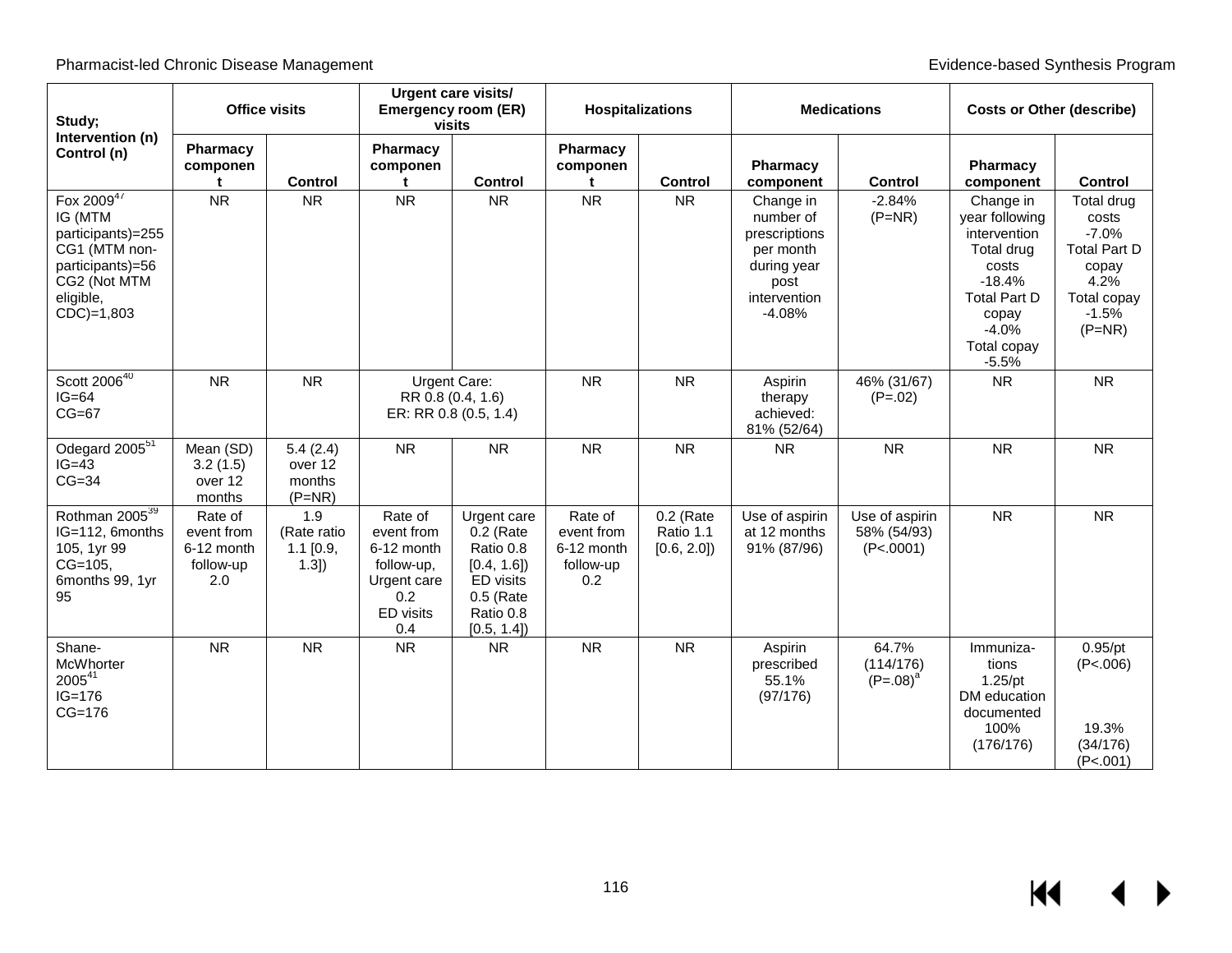| Study;<br>Intervention (n)<br>Control (n)        | Office visits        |                | Urgent care visits/<br><b>Emergency room (ER)</b><br>visits                     |                                                                                                                       | <b>Hospitalizations</b>                                                                                      |                                                                                                                                                                              | <b>Medications</b>                                                         |                                                                                       | <b>Costs or Other (describe)</b> |                |
|--------------------------------------------------|----------------------|----------------|---------------------------------------------------------------------------------|-----------------------------------------------------------------------------------------------------------------------|--------------------------------------------------------------------------------------------------------------|------------------------------------------------------------------------------------------------------------------------------------------------------------------------------|----------------------------------------------------------------------------|---------------------------------------------------------------------------------------|----------------------------------|----------------|
|                                                  | Pharmacy<br>componen | <b>Control</b> | <b>Pharmacy</b><br>componen                                                     | Control                                                                                                               | <b>Pharmacy</b><br>componen                                                                                  | Control                                                                                                                                                                      | <b>Pharmacy</b><br>component                                               | <b>Control</b>                                                                        | <b>Pharmacy</b><br>component     | Control        |
| Stroup $2003^{52}$<br>$IG=30$<br>$CG=40$         | <b>NR</b>            | <b>NR</b>      | $6.7\%$ (2/30)<br>had 2 visits<br>over 2<br>years - both<br>diabetes<br>related | 27.5%<br>$(11/40)$ had<br>16 visits<br>$(P=.03)$<br>8 patients<br>had<br>diabetes-<br>related<br>visits<br>$(P=.115)$ | 14<br>admissions<br>in 13/30<br>patients<br>(43%)<br>8 patients<br>had<br>diabetes-<br>related<br>admissions | 32<br>admissions<br>in 20/40<br>patients<br>(50%)<br>14 patients<br>had<br>diabetes-<br>related<br>admissions<br>$(P=.58$ for<br>admissions;<br>$P = .29$ for<br>DM related) | N <sub>R</sub>                                                             | <b>NR</b>                                                                             | NR.                              | N <sub>R</sub> |
| Jaber 1996 $\overline{37}$<br>$IG=17$<br>$CG=22$ | <b>NR</b>            | <b>NR</b>      | <b>NR</b>                                                                       | <b>NR</b>                                                                                                             | $5.6\%$ (1/17)<br>hospitalizati<br>on (chest<br>pain)                                                        | $9.1\% (2/22)$<br>hospitalizati<br>ons (non-<br>DM related)<br>$(P=NS)^a$                                                                                                    | 38 pharma-<br>cotherapeutic<br>interventions<br>(mean 2.2 <sub>/pt</sub> ) | 9 pharma-<br>cotherapeutic<br>interventions<br>(mean 0.4 <sub>/pt</sub> )<br>$(P=NR)$ | <b>NR</b>                        | <b>NR</b>      |

BP = blood pressure; CG = control group; CHD = coronary heart disease; DM = diabetes mellitus; ED=emergency department; IG = intervention group; NR = not reported; PCP = primary care provider; SD = standard deviation<br><sup>a</sup> Calculated P value (not reported in study)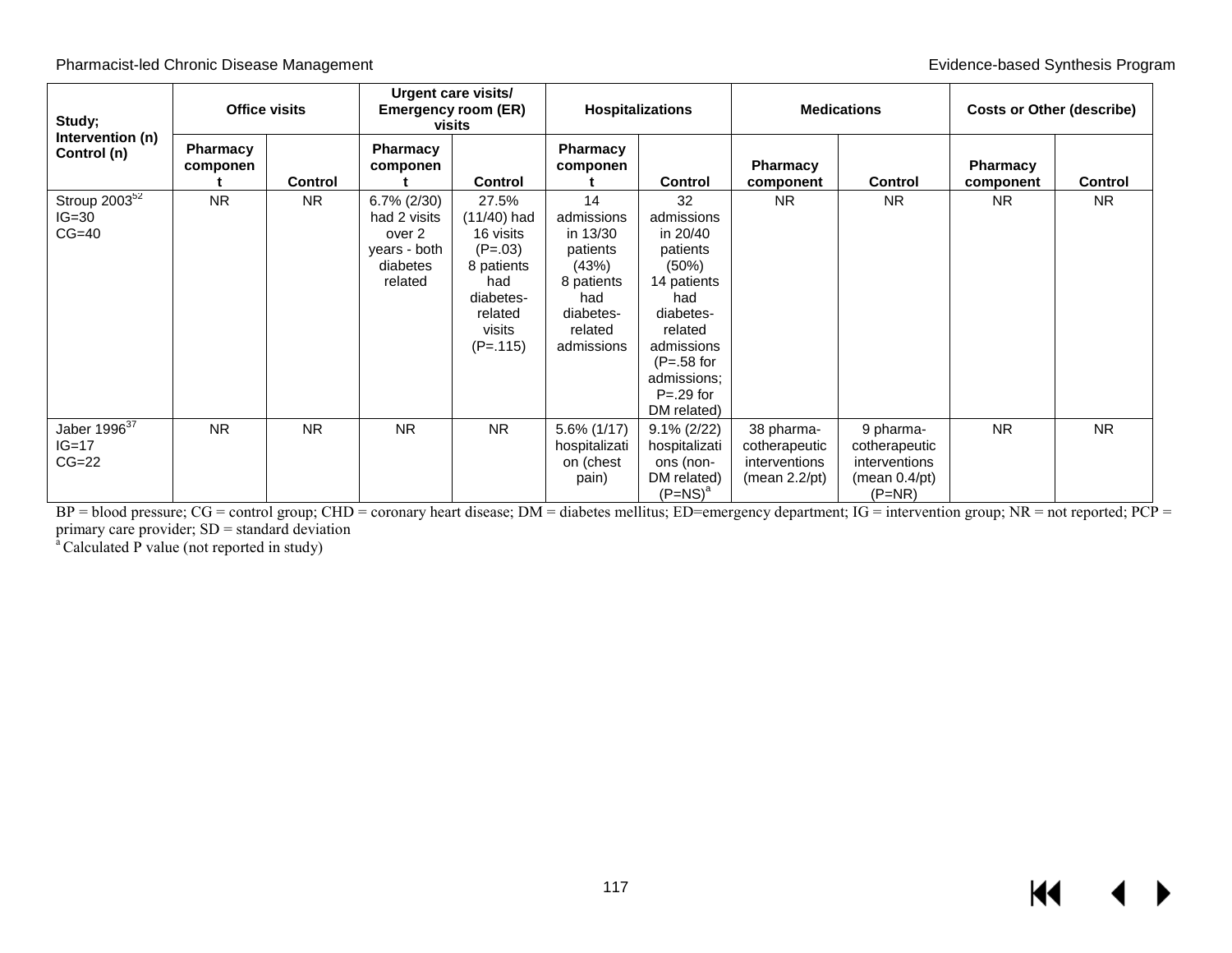|  |  | Table 25. Goal Attainment Outcomes – Diabetes Studies |  |  |  |
|--|--|-------------------------------------------------------|--|--|--|
|--|--|-------------------------------------------------------|--|--|--|

| Study;                                   |                                                                                             | Percentage of patients attaining goal (n/N)                                                                                                                                                                                                                                                                                                                                                                                                                                                                                 |                                                                                                                                                                                                                                                                                                                                                                                                                                                                  |  |  |  |  |  |
|------------------------------------------|---------------------------------------------------------------------------------------------|-----------------------------------------------------------------------------------------------------------------------------------------------------------------------------------------------------------------------------------------------------------------------------------------------------------------------------------------------------------------------------------------------------------------------------------------------------------------------------------------------------------------------------|------------------------------------------------------------------------------------------------------------------------------------------------------------------------------------------------------------------------------------------------------------------------------------------------------------------------------------------------------------------------------------------------------------------------------------------------------------------|--|--|--|--|--|
| Intervention (n)<br>Control (n)          | <b>Patient Goal Attainment definition</b>                                                   | <b>Pharmacy component</b>                                                                                                                                                                                                                                                                                                                                                                                                                                                                                                   | <b>Control</b>                                                                                                                                                                                                                                                                                                                                                                                                                                                   |  |  |  |  |  |
| Brummel 201346<br>$IG = 121$<br>$CG=103$ | HbA1c<7%<br>LDL <100mg/dL<br>BP <130/80 mmHg<br><b>Tobacco Free</b><br><b>Optimal Score</b> | HbA1c<br>Baseline 43.8% <sup>b</sup><br>Post intervention 73.55% <sup>a</sup><br>Follow-up 42.15% <sup>ab</sup><br>LDL<br>Baseline 63.64%<br>Post intervention 83.47% <sup>a</sup><br>Follow-up 79.34%<br><b>Blood Pressure</b><br>Baseline 66.12%<br>Post intervention 71.07%<br>Follow-up 76.03%<br>Tobacco Free<br>Baseline 85.95% Post intervention 91.74% <sup>ab</sup><br>Follow-up 91.74% <sup>b</sup><br><b>Optimal Score</b><br>Baseline 21.49%<br>Post Intervention 45.45% (P<.001)<br>Follow-up 25.62% (P=.0002) | HbA1c<br>Baseline 63.11%<br>Post Intervention 72.82%<br>Follow-up 59.22%<br><b>LDL</b><br>Baseline 65.05%<br>Post Intervention 73.79%<br>Follow-up 73.79%<br><b>Blood Pressure</b><br>Baseline 61.17%<br>Post Intervention 72,82%<br>Follow-up 69.9%<br><b>Tobacco Free</b><br>Baseline 79.61%<br>Post Intervention 81.55%<br>Follow-up 82.52%<br><b>Optimal Score</b><br>Baseline 24.27%<br>Post intervention 39.81%<br>$(P=.0002)$<br>Follow-up 30.10% (P=.08) |  |  |  |  |  |
| Ip $2013^{43}$<br>$IG=147$<br>$CG=147$   | HbA1c < 7%<br>$LDL < 100$ mg/dL<br>BP <130/80 mm Hg<br>All three goals                      | At 12 months<br>HbA1c 62.6% (OR 3.9, P<.0001)<br>LDL 85% (OR 2.0, P=.02)<br>BP 61.9% (OR 2.0, P=.002)<br>All 3 36.7% (OR 3.2, P=.0004)<br>P<.001 for each of the three, NSR for "all 3"                                                                                                                                                                                                                                                                                                                                     | At 12 months<br>HbA1c 28.6%<br>LDL 57.5%<br>BP 43.5%<br>All 3 9.5%                                                                                                                                                                                                                                                                                                                                                                                               |  |  |  |  |  |
| Jacobs $2012^{38}$<br>$IG=72$<br>$CG=92$ | HbA1c<7%<br>$LDL-C < 100$ mg/dL<br>BP<130/80 mm Hg                                          | HbA1c<br>12 months 35% (19/55)<br>LDL-C<br>12 months 62% (32/52)<br><b>SBP</b><br>12 months 51% (29/57)<br><b>DBP</b><br>12 months 84% (48/57)                                                                                                                                                                                                                                                                                                                                                                              | HbA1c<br>12 months 21% (14/67) (P=.11)<br>LDL-C<br>12 months 55% (24/44) (P=.54)<br><b>SBP</b><br>12 months 43% (30/70) (P=.38)<br><b>DBP</b><br>12 months 77% (54/70) (P=.37)                                                                                                                                                                                                                                                                                   |  |  |  |  |  |
| Salvo 201249<br>$IG=69$<br>$CG=57$       | HbA1c < 7%                                                                                  | 20.3%                                                                                                                                                                                                                                                                                                                                                                                                                                                                                                                       | $14\%$ p=.48                                                                                                                                                                                                                                                                                                                                                                                                                                                     |  |  |  |  |  |
| Cohen $2011^{32}$<br>$IG=50$<br>$CG=49$  | Recommended by the ADA:<br>SBP<130mm Hg<br>LDL<100mg/dL<br>HbA1c<7%                         | HbA1c 40.8% (OR 2.73 [1.03, 7.26])<br>SBP 58% (OR 3.06 [1.31, 7.16])<br>LDL 82%<br>Combined 16.0%                                                                                                                                                                                                                                                                                                                                                                                                                           | HbA1c 20.4% (P=.03)<br>SBP 32.7% (P=.02)<br>LDL 65.3% (P=.06)<br>Combined 4.1% (P=.049)                                                                                                                                                                                                                                                                                                                                                                          |  |  |  |  |  |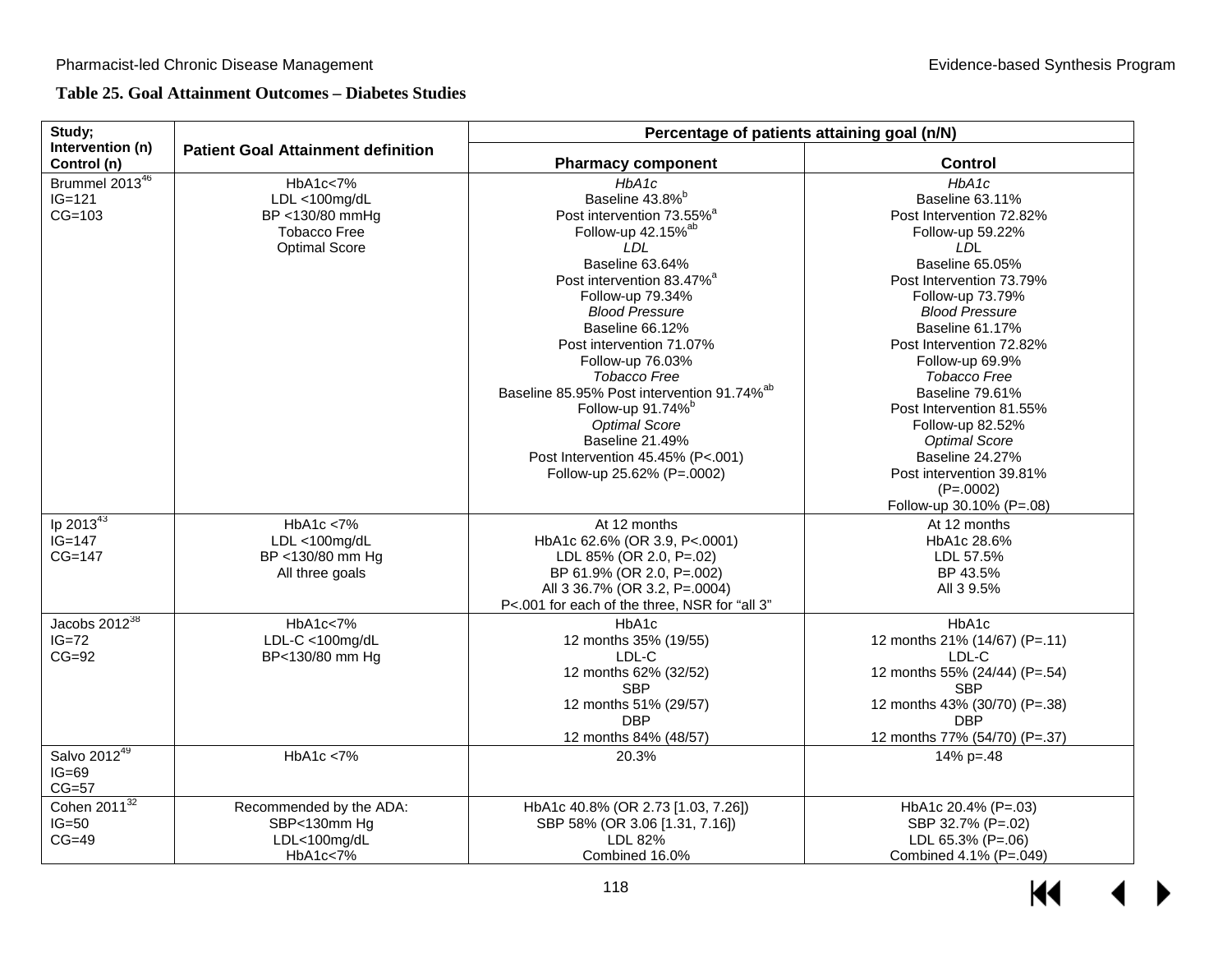| Study;                                                                                                                          |                                                                                                                                                 |                                                                                                                                                                                                 | Percentage of patients attaining goal (n/N)                                                                                                                              |  |  |  |
|---------------------------------------------------------------------------------------------------------------------------------|-------------------------------------------------------------------------------------------------------------------------------------------------|-------------------------------------------------------------------------------------------------------------------------------------------------------------------------------------------------|--------------------------------------------------------------------------------------------------------------------------------------------------------------------------|--|--|--|
| Intervention (n)<br>Control (n)                                                                                                 | <b>Patient Goal Attainment definition</b>                                                                                                       | <b>Pharmacy component</b>                                                                                                                                                                       | <b>Control</b>                                                                                                                                                           |  |  |  |
| Padiyara 201145<br>$IG=321$<br>CG=321                                                                                           | BP<130/80 mm Hg<br>$LDL-C < 100$ mg/dL<br>HbA1c < 7%<br>Documented A1c in last 6 months<br>Received formal diabetes education                   | 44.6% (120/269)<br>76% (244/321)<br>50.8% (163/321)<br>100% (321/321)<br>93.4% (300/321)                                                                                                        | 48% (123/256) P=.43<br>59.2% (190/321) P<.001<br>71% (228/321) P<.001<br>99.7% (320/321) P=.317<br>40.2% (129/321) P<.001                                                |  |  |  |
| Pape 2011 <sup>48</sup><br>IG=3 clinics, 23<br>physicians, 2069<br>patients<br>CG=6 clinics, 45<br>physicians, 4160<br>patients | LDL-C <100mg/dL<br>HbA1c < 7%<br>BP <130/80mm Hg                                                                                                | LDL-C 78% (OR 2.8 [2.2, 3.7])<br>HbA1c 51%<br>BP 55%                                                                                                                                            | LDL-C 50% (P=.003)<br>HbA1c 49% (P=.81)<br>BP 49% (P=.22)                                                                                                                |  |  |  |
| Taveira 2011 <sup>30</sup><br>$IG=44$<br>$CG=44$                                                                                | ADA guidelines<br>HbA1c<7%<br>SBP<130 mm Hg, DBP<80 mmHg<br>Total cholesterol <200mg/dL<br>HDL cholesterol<130mg/dL<br>LDL cholesterol<100mg/dL | Change in proportion attaining goal:<br>HbA1c 29.6% (P=.04) (OR 4.3 [1.2, 15.9])<br>SBP 31.8%<br>LDL-C 18.2%<br>Non-HDL-C 27.9%                                                                 | Change in proportion attaining goal:<br>HbA1c 11.9%<br>SBP 14% (P=.10)<br>LDL-C 13.6% (P=.53)<br>Non-HDL-C 22.7% (P=.39)                                                 |  |  |  |
| Jameson 2010 <sup>36</sup><br>$IG=52$<br>$CG=51$                                                                                | HbA1C decreased by at least 1%                                                                                                                  | 67.3% (35/52)                                                                                                                                                                                   | 41.2% (21/51) (P=.02)                                                                                                                                                    |  |  |  |
| Johnson 2010 <sup>42</sup><br>$IG=222$<br>$CG=262$                                                                              | HbA1c < 7%<br>HbA1c < 8%<br>BP <130/80 mmHa<br>$LDL-C < 100$ mg/d $\overline{L}$<br>BMI 18.5-24.9 kg/m <sup>2</sup>                             | HbA1c <7% 43/222 (19.37%) (OR 4.04 [2.16,<br>$7.56$ ]<br>HbA1c<8% 116/222 (52.25%) (OR 5.13 [2.22,<br>$7.89$ ])<br>BP <130/80 106/136 (77.94%)<br>LDL-C 118/148 (79.73%)<br>BMI 41/115 (35.65%) | HbA1c <7% 17/162 (6.49%) P<.001<br>HbA1c <8% 52/262 (19.85%) P<.001<br>BP<130/80 156/251 (62.15%) P=.002<br>LDL-C<100 85/182 (46.7%)P<.001<br>BMI 113/248 (45.56%) P=.08 |  |  |  |
| Taveira 2010 <sup>31</sup><br>$IG=58$<br>$CG=51$                                                                                | ADA guidelines<br>HbA1c<7%<br>SBP<130 mm Hg, DBP<80 mmHg<br>Non-HDL cholesterol<130mg/dL<br>LDL cholesterol<100mg/dL                            | HbA1c 40.4%<br>SBP 65.5%<br>DBP 87.9%<br>Non-HDL cholesterol 70.2%<br>LDL cholesterol 77.2%                                                                                                     | HbA1c 21.6% (P<.05)<br>SBP 39.9% (P<.05)<br>DBP 68.6% (P<.05)<br>Non-HDL cholesterol 62.8% (P=NS)<br>LDL cholesterol 77.5% (P=NS)                                        |  |  |  |
| Fox 200947<br>IG (MTM<br>participants)=255<br>CG1 (MTM non-<br>participants)=56<br>CG2 (Not MTM<br>eligible,<br>$CDC$ =1,803    | $LDL-C < 100$ mg/dL                                                                                                                             | 69% (176/255)                                                                                                                                                                                   | $CG1 = 50\% (28/56)$<br>CG2= 54.1% (976/1803) (P<.001)                                                                                                                   |  |  |  |
| Scott 2006 <sup>40</sup><br>$IG=64$<br>$CG=67$                                                                                  | HbA1c < 7%<br>SBP <130 mmHg                                                                                                                     | HbA1c 67.2% (43/64)<br>SBP 78% (50/64)                                                                                                                                                          | HbA1c 35.8% (24/67) (P=.05)<br>SBP (numbers not reported) (P=.04)                                                                                                        |  |  |  |

 $M$  $\blacktriangleleft$  $\blacktriangleright$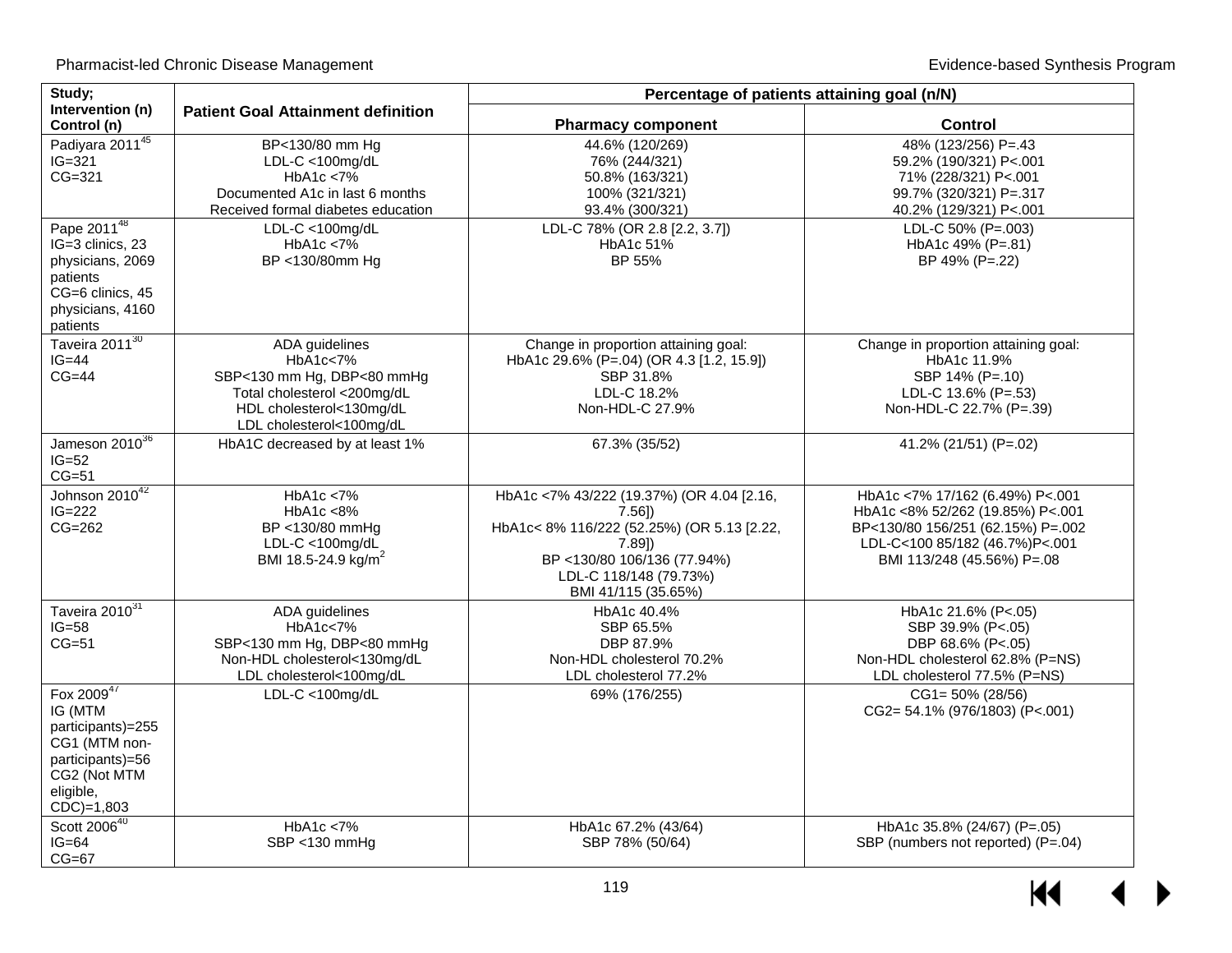| Study;                                                 |                                                                                                                                                    | Percentage of patients attaining goal (n/N)                                                                                |                                                                                                                                                                        |  |  |  |  |
|--------------------------------------------------------|----------------------------------------------------------------------------------------------------------------------------------------------------|----------------------------------------------------------------------------------------------------------------------------|------------------------------------------------------------------------------------------------------------------------------------------------------------------------|--|--|--|--|
| Intervention (n)<br>Control (n)                        | <b>Patient Goal Attainment definition</b>                                                                                                          | <b>Pharmacy component</b>                                                                                                  | <b>Control</b>                                                                                                                                                         |  |  |  |  |
| Odegard 2005 <sup>51</sup><br>$IG=43$<br>$CG=34$       | American Diabetes Association target for<br>diabetes control (HbA1c <7%)                                                                           | 8%                                                                                                                         | $13\%$ (P=.69)                                                                                                                                                         |  |  |  |  |
| Shane-McWhorter<br>$2005^{41}$<br>$IG=176$<br>$CG=176$ | HbA <sub>1</sub> c $< 7\%$<br>SBP <130 mmHq<br>DBP <80 mm Hg<br>Total cholesterol <200mg/dL<br>$LDL<100$ mg/dL<br>$TG < 150$ mg/dL<br>HDL >40mg/dL | HbA1c 58 (38.4%)<br>SBP 66 (39.8%)<br>DBP 65 (39.2%)<br>TC 52 (61.9%)<br>LDL 42 (53.2%)<br>TG 28 (35.4%)<br>HDL 41 (51.9%) | HbA1c 48 (27.7%) P=.04<br>SBP 74 (42.1%) P=.67<br>DBP 80 (45.5%) P=.24<br>TC 45 (47.4%) P= 13<br>LDL 28 (42.4%) P=.20<br>TG 26 (28.5%) P=.42<br>HDL 59 (66.3%) $P=.06$ |  |  |  |  |
| Kelly 2000 <sup>44</sup><br>$IG=32$<br>$CG=16$         | HgA1c $HbA1c < 7\%$<br>SBP <130mmHg<br>DBP <85mmHG                                                                                                 | HbA1c 31.3% (10/32)<br>SBP 43.8% (14/32)<br>DBP 65.6% (21/32)                                                              | HbA1c $6.3\%$ (1/16) (P=.03)<br>SBP 12.5% (2/16) (P=.01)<br>DBP 62.5% (10/16) (P=.78)                                                                                  |  |  |  |  |

ADA = American Diabetes Association; BP = blood pressure; CG = control group; DBP = diastolic blood pressure; HbA1c = glycosylated hemoglobin; HDL(-C) = high-density lipoprotein (cholesterol); IG = intervention group; LDL(-C) = low-density lipoprotein (cholesterol); NR = not reported; SBP = systolic blood pressure; SMBG = self- monitored blood glucose; TC = total cholesterol; TG = triglycerides

<sup>a</sup> significant change from year before

<sup>b</sup> significantly different between groups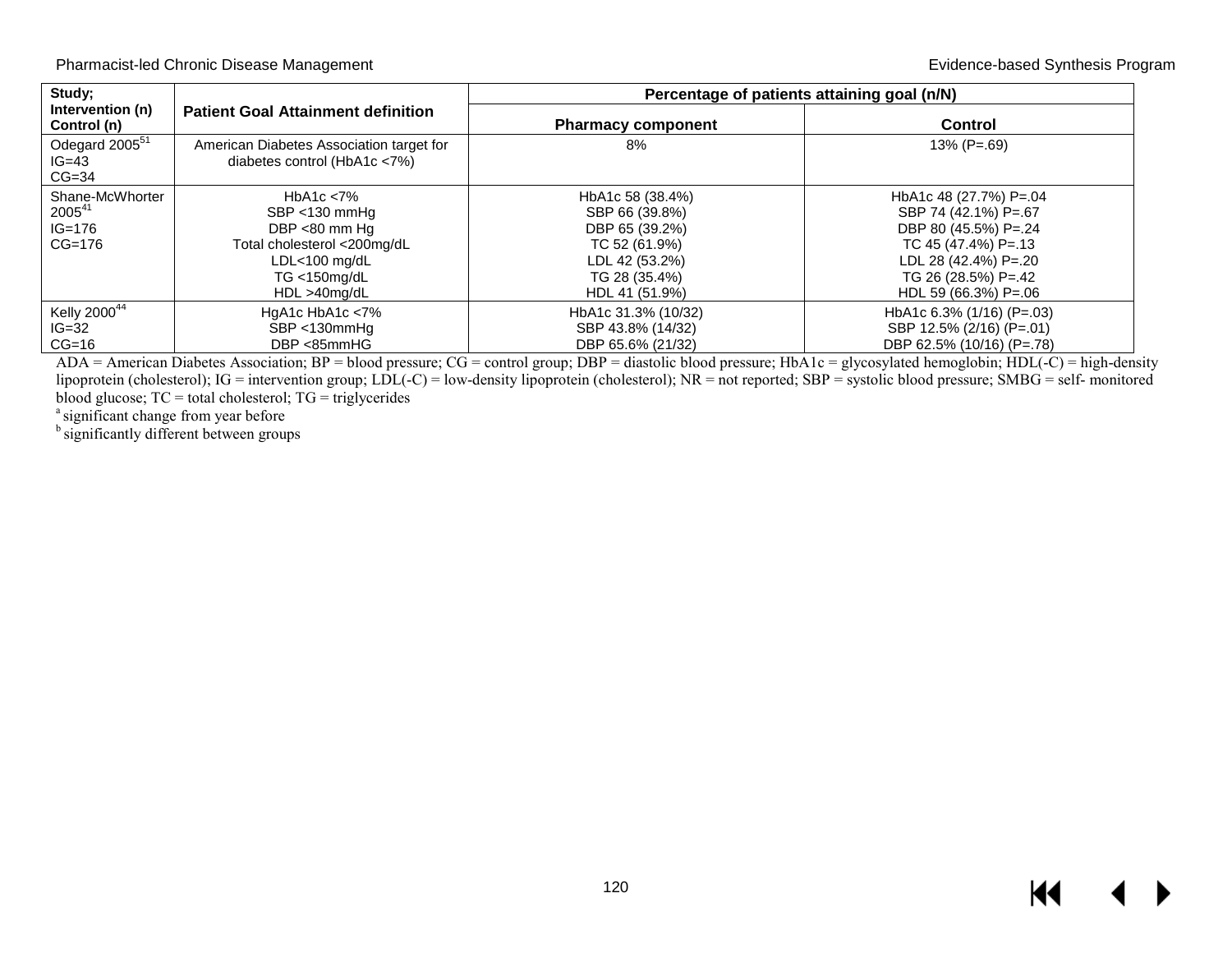## **Table 26. Study and Intervention Characteristics – Dyslipidemia Studies**

| Author,<br>year<br><b>Study</b><br>design<br>Type of<br><b>Clinic</b>                                                                 | <b>Target</b><br><b>Population</b><br><b>Duration of</b><br>study/<br>follow-up                                                                                                                                                    | <b>Inclusion/Exclusion</b><br><b>Criteria</b>                                                                                                                                                                                                                                                                                                                                                                                                            | Goal of<br><b>Intervention</b><br>Primary<br><b>Outcome</b>                                                                                                                                                                                          | Type of<br>pharmacist                                                                | <b>Pharmacist Intervention</b>                                                                                                                                                                                                                                                                                                                                                                                                                                                                                                | Comparator<br>intervention                                                                                                                                                                                                                                                                                                                           | <b>Collaboration</b>                                                                                                                                                     |
|---------------------------------------------------------------------------------------------------------------------------------------|------------------------------------------------------------------------------------------------------------------------------------------------------------------------------------------------------------------------------------|----------------------------------------------------------------------------------------------------------------------------------------------------------------------------------------------------------------------------------------------------------------------------------------------------------------------------------------------------------------------------------------------------------------------------------------------------------|------------------------------------------------------------------------------------------------------------------------------------------------------------------------------------------------------------------------------------------------------|--------------------------------------------------------------------------------------|-------------------------------------------------------------------------------------------------------------------------------------------------------------------------------------------------------------------------------------------------------------------------------------------------------------------------------------------------------------------------------------------------------------------------------------------------------------------------------------------------------------------------------|------------------------------------------------------------------------------------------------------------------------------------------------------------------------------------------------------------------------------------------------------------------------------------------------------------------------------------------------------|--------------------------------------------------------------------------------------------------------------------------------------------------------------------------|
| Smith<br>2013 <sup>54</sup><br>Retro<br>Cohort<br>Primary<br>Care (VA)                                                                | Patients with<br>uncontrolled<br><b>LDL</b><br>cholesterol<br>based on<br>NCEP/<br>ATPIII goal<br>Maximum of<br>46 months<br>(patients<br>followed from<br>index visit<br>until LDL goal<br>achieved or<br>end of study<br>period) | Inclusion:<br>-patient seen in<br>intervention or usual care<br>(study) clinic<br>-cholesterol-lowering<br>medication changed or<br>initiated during study<br>period<br>-random sample (~15%)<br>chosen for study (225 in<br>each group)<br>Exclusion<br>-index or final cholesterol<br>values were missing                                                                                                                                              | More effective<br>and efficient<br>lipid<br>management<br>compared to<br>usual care<br>Primary<br>outcome:<br>differences in<br>mean final<br>measured<br>values of lipids<br>and<br>triglycerides<br>between<br>intervention and<br>control cohorts | Clinical<br>pharmacist,<br>at least 1<br>year post-<br>grad<br>residency<br>training | $N = 213$<br>-Patients referred by clinician for<br>further evaluation and<br>adjustment of therapy<br>-Pharmacists reviews results<br>from laboratory tests and<br>adjusted medications as<br>necessary<br>-Patient discharged from<br>program when they reach<br>individual NCEP/ATPIII goal<br>Mode/Frequency:<br>-patients seen by pharmacist for<br>at least one visit<br>-follow-up visits at 6- to 8-week<br>intervals as needed                                                                                       | N=219 unmatched,<br>groups randomly<br>chosen from same<br>population<br>-Pharmacists provide<br>drug information<br>services and perform<br>chart review for<br>formulary<br>management and<br>cost-saving initiatives<br>-Teaching clinic so<br>patients followed more<br>frequently (approx. 6-<br>to 8-weeks)<br>-No care management<br>services | Physicians,<br>nurse<br>practitioners<br>Pharmacists<br>work with a<br>group of<br>practitioners to<br>provide care<br>management<br>and drug<br>information<br>services |
| Miller<br>$2008^{55}$<br>Prospec-<br>tive cohort<br>Family<br>medicine<br>and other<br>ambula-<br>tory care<br>(university<br>-based) | Patients with<br>dyslipidemia<br>treated with<br>atorvastatin<br>4 to 52 weeks<br>(first fasting<br>lipid panel<br>after<br>conversion to<br>new statin<br>regimen)                                                                | Inclusion:<br>-enrolled in Colorado<br>Indigent Care Program<br>-diagnosis of dyslipidemia<br>-treated with atorvastatin<br>(prescribed by study clinic<br>provider)<br>Exclusion:<br>-taking amiodarone,<br>verapamil, cyclosporine,<br>and/or gemfibrozil<br>-history of transplantation<br>or HIV<br>-no fasting lipid panel<br>before statin conversion<br>-not adherent (based on<br>refill history) with<br>atorvastatin, or refused<br>conversion | Improve<br>outcomes<br>following statin<br>conversion<br>Reduction in<br>concentration of<br>LDL and LDL<br>goal attainment                                                                                                                          | Clinical<br>pharmacy<br>specialists<br>and year-2<br>resident                        | $N = 30$<br>Family medicine center patients:<br>-Conducted individual medical<br>review to identify goal<br>-Reviewed patient LDL goal<br>(NCEP ATP III); made<br>therapeutic conversion to<br>simvastatin, rosuvastatin, or<br>ezetimibe-simvastatin (dose<br>based on whether or not patient<br>had achieved LDL goal on<br>atorvastatin)<br>Mode/Frequency:<br>-Pharmacist did medication<br>review, contacted patients to<br>explain changes made<br>-Patients asked to see PCP at 3<br>months (lipid panel, other tests) | N=87 unmatched<br>Internal medicine,<br>cardiology, and<br>endocrinology clinic<br>patients<br>Usual care<br>When refill request for<br>atorvastatin received,<br>pharmacy contacted<br>provider to<br>recommend<br>equipotent conversion<br>Recommendation was<br>optional and final<br>selection was made by<br>provider                           | Pharmacist<br>collaborated<br>with prescribing<br>physician to<br>approve new<br>regimen                                                                                 |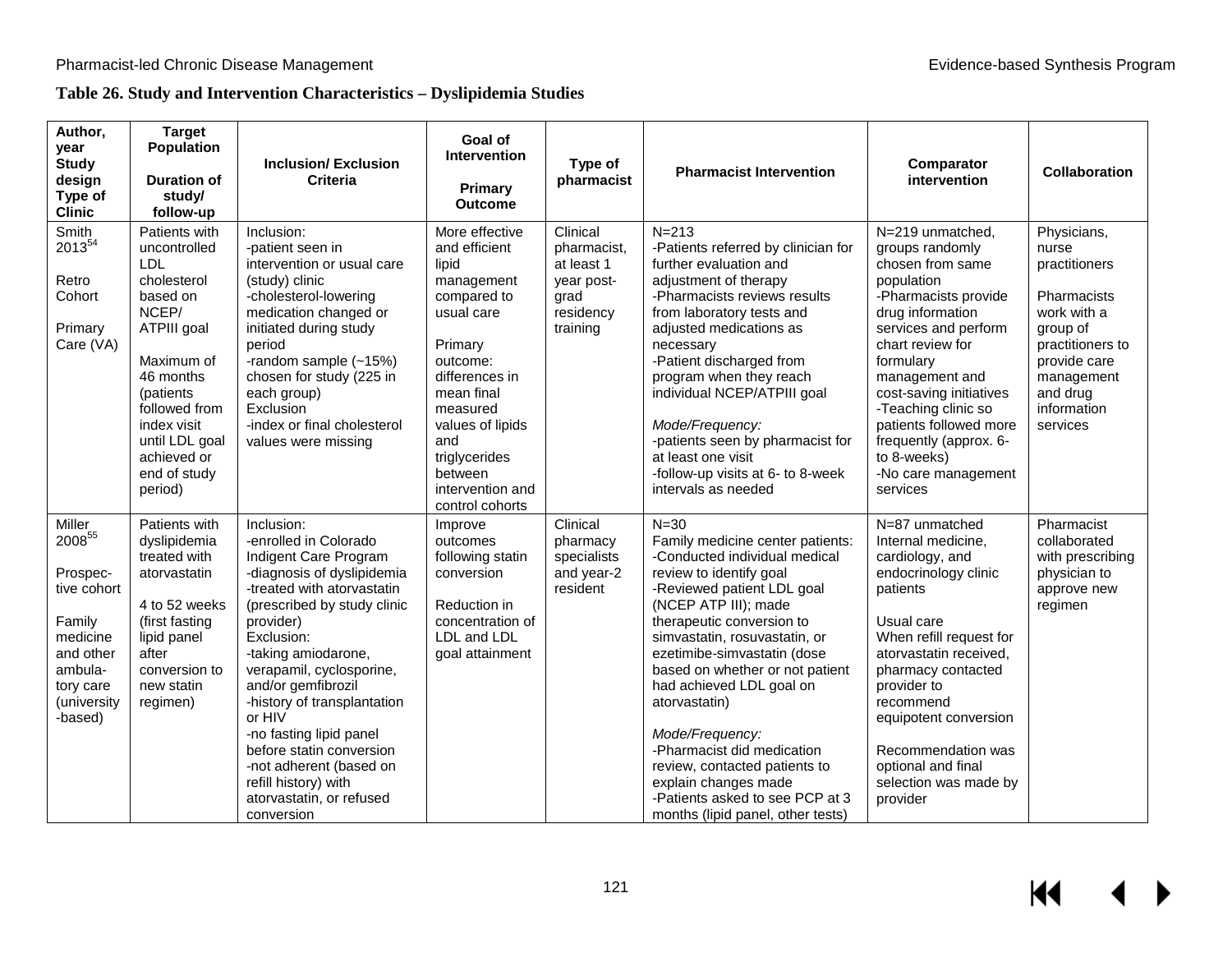| Author,<br>year<br><b>Study</b><br>design<br>Type of<br><b>Clinic</b>   | <b>Target</b><br><b>Population</b><br><b>Duration of</b><br>study/<br>follow-up                                                                          | <b>Inclusion/Exclusion</b><br>Criteria                                                                                                                                                                                                                                                                                                                                                                                                                                                                                                                                           | Goal of<br><b>Intervention</b><br><b>Primary</b><br><b>Outcome</b>                                                                                                                                                  | Type of<br>pharmacist                                                                                                                                                                                                                   | <b>Pharmacist Intervention</b>                                                                                                                                                                                                                                                                                                                                                                                                                                                                                                                                                                                                    | Comparator<br>intervention                                 | <b>Collaboration</b>                                                                                              |
|-------------------------------------------------------------------------|----------------------------------------------------------------------------------------------------------------------------------------------------------|----------------------------------------------------------------------------------------------------------------------------------------------------------------------------------------------------------------------------------------------------------------------------------------------------------------------------------------------------------------------------------------------------------------------------------------------------------------------------------------------------------------------------------------------------------------------------------|---------------------------------------------------------------------------------------------------------------------------------------------------------------------------------------------------------------------|-----------------------------------------------------------------------------------------------------------------------------------------------------------------------------------------------------------------------------------------|-----------------------------------------------------------------------------------------------------------------------------------------------------------------------------------------------------------------------------------------------------------------------------------------------------------------------------------------------------------------------------------------------------------------------------------------------------------------------------------------------------------------------------------------------------------------------------------------------------------------------------------|------------------------------------------------------------|-------------------------------------------------------------------------------------------------------------------|
| Mazzolini<br>200556<br>Retro<br>cohort<br>Outpatient<br>clinics<br>(VA) | Dyslipidemia<br>Reviewed<br>charts until<br>reached goal<br>of 115<br>patients in<br>each group<br>Followed at<br>least 6<br>months after<br>index visit | Inclusion:<br>Intervention group<br>-referred by primary care;<br>referral is voluntary<br>-randomly selected study<br>patients from all attending<br>lipid education class<br>Control group<br>-randomly selected from<br>patients seen in primary<br>care with diagnosis of<br>dyslipidemia<br>Both groups<br>-diagnosis of dyslipidemia<br>-23 visits with pharmacist<br>or primary care<br>-followed $\geq 6$ months<br>-enrolled in VA ≥1 year<br>Exclusion:<br>-documented non-<br>compliance with<br>appointments<br>-TSH $>$ 4.5 m IU/ml any<br>time during study period | Compare<br>outcomes with<br>pharmacist-<br>managed clinic<br>vs care by other<br>health<br>professionals<br>Primary:<br>Absolute values<br>and percentage<br>changes in<br>LDL; proportion<br>attaining LDL<br>goal | Clinical<br>pharmacists<br>with<br>prescribing<br>authority for<br>all VA<br>formulary<br>lipid-<br>lowering<br>agents;<br>perform all<br>changes to<br>lipid-<br>lowering<br>medications<br>once patient<br>enrolls in<br>lipid clinic | $N = 115$<br>-Assessed and treated<br>dyslipidemia to achieve goals<br>based on NCEP ATP III<br>guidelines and recent<br>recommendations<br>-Education including treatment of<br>dyslipidemia and therapeutic<br>lifestyle modifications<br>-Follow-up visits: discuss<br>patient's lifestyle; changes in<br>health status and current lipid<br>profile reviewed; medication<br>changes made if needed<br>-Discharged if goal lipid levels<br>maintained for 2 or more<br>consecutive clinic visits<br>Mode/Frequency:<br>-Initial visit at clinic including<br>class session<br>-Scheduled for follow-up visits in<br>the clinic | $N = 115$<br>unmatched, randomly<br>selected<br>Usual care | Physicians,<br>physician<br>assistants.<br>nurse<br>practitioners<br><b>Dietitians</b><br>(education<br>sessions) |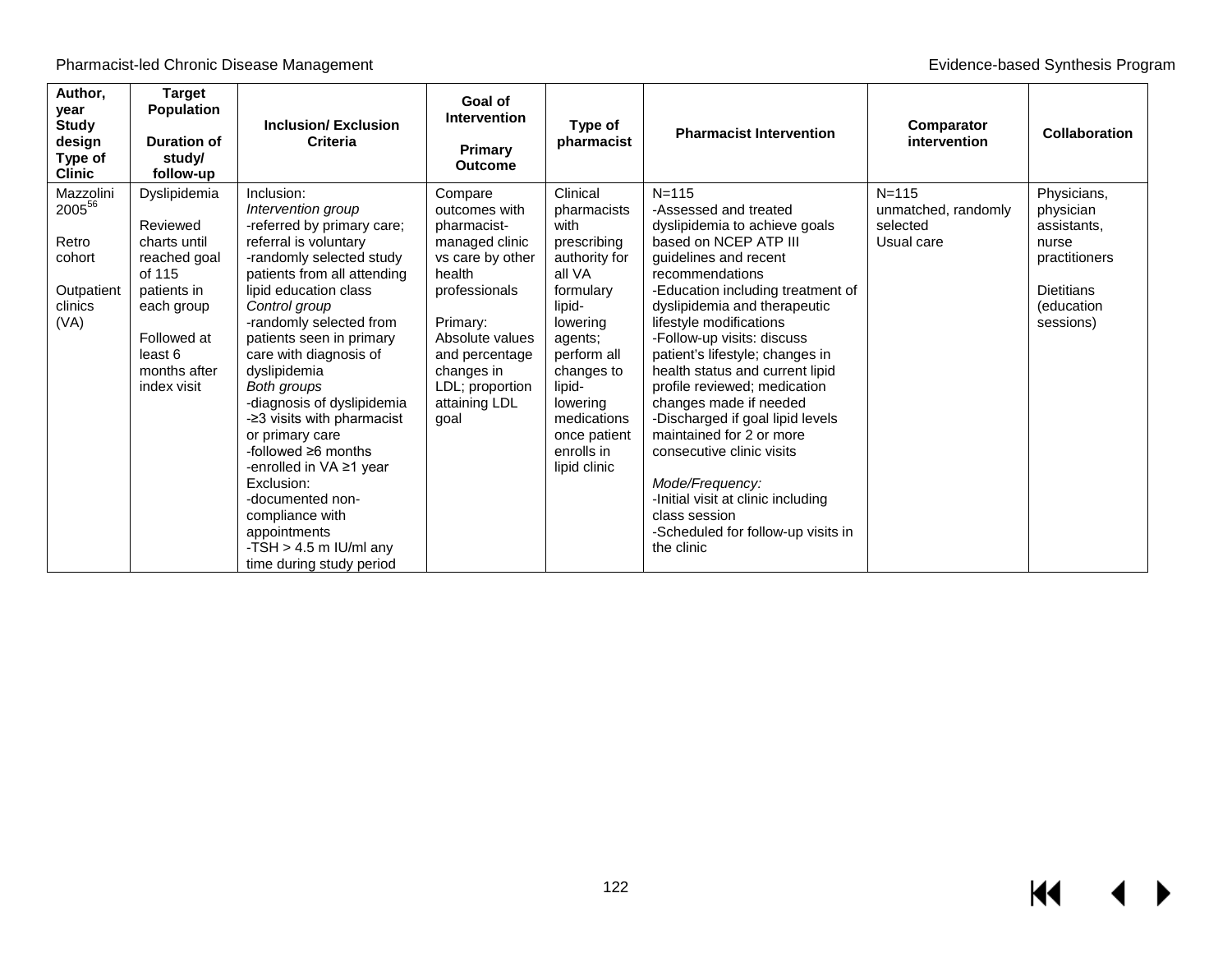| Author,<br>year<br><b>Study</b><br>design<br>Type of<br><b>Clinic</b>      | <b>Target</b><br><b>Population</b><br><b>Duration of</b><br>study/<br>follow-up                                                                                       | <b>Inclusion/Exclusion</b><br><b>Criteria</b>                                                                                                                                                                                                                                   | Goal of<br><b>Intervention</b><br>Primary<br><b>Outcome</b>                                                                                                               | Type of<br>pharmacist   | <b>Pharmacist Intervention</b>                                                                                                                                                                                                                                                                                                                                                                                                                                                                                                                                                                                                                                                                                                                                                                                                                                                                                                                                                                                                                | Comparator<br>intervention                                                 | <b>Collaboration</b>                                                                                                                                                                                                                                               |
|----------------------------------------------------------------------------|-----------------------------------------------------------------------------------------------------------------------------------------------------------------------|---------------------------------------------------------------------------------------------------------------------------------------------------------------------------------------------------------------------------------------------------------------------------------|---------------------------------------------------------------------------------------------------------------------------------------------------------------------------|-------------------------|-----------------------------------------------------------------------------------------------------------------------------------------------------------------------------------------------------------------------------------------------------------------------------------------------------------------------------------------------------------------------------------------------------------------------------------------------------------------------------------------------------------------------------------------------------------------------------------------------------------------------------------------------------------------------------------------------------------------------------------------------------------------------------------------------------------------------------------------------------------------------------------------------------------------------------------------------------------------------------------------------------------------------------------------------|----------------------------------------------------------------------------|--------------------------------------------------------------------------------------------------------------------------------------------------------------------------------------------------------------------------------------------------------------------|
| <b>Straka</b><br>200557<br><b>CCT</b><br>Staff-<br>model<br>HMO<br>clinics | Coronary<br>heart disease<br>(CHD)<br>At least 6<br>months<br>follow-up after<br>enrollment<br>Post-study<br>follow-up of<br>18 months to<br>assess<br>sustainability | Inclusion:<br>-age $\geq 18$<br>-CHD and LDL levels not at<br>goal (<100 mg/dL)<br>Intervention group included<br>1 <sup>st</sup> 166 patients (of 359<br>eligible) who signed<br>consent form (16<br>subsequently excluded)<br>Control group included all<br>eligible patients | Manage hyper-<br>cholesterolemia<br>in patients with<br><b>CHD</b><br>Primary:<br>changes in<br>magnitude of<br>LDL,<br>percentage<br>achieving goal<br><b>LDL</b> levels | Clinical<br>pharmacists | $N = 150$<br>-Pharmacist and primary care<br>provider cooperatively developed<br>patient-specific care plan<br>(implemented if physician<br>approved and patient consented)<br>-Pharmacist implemented plan:<br>-prescribing and adjusting<br>dosages<br>-obtaining fasting lipid panel<br>-evaluating and setting up all<br>lipid panels<br>-working through dosage<br>titrations<br>-communicating actions,<br>recommendations, findings to<br>physician<br>-educating patients about<br>risk/benefits of new or adjusted<br>dosages<br>-providing advice about<br>aspirin, diet, weight loss,<br>exercise<br>-referring to other resources<br>(smoking cessation, dietary<br>counseling)<br>Mode/Frequency:<br>-Pharmacist met with PCP to<br>come up with plan<br>-Patients contacted by telephone<br>to follow-up for tests, to notify<br>them of changes, and for<br>education<br>-Lipid panel/liver tests at<br>baseline and then every 6<br>weeks, after stabilizing liver tests<br>every 3-6 months, fasting lipid<br>panel annually | $N = 331$<br>Usual care (no clinical<br>pharmacist providing<br>oversight) | -Pharmacist<br>and primary<br>care provider<br>cooperatively<br>developed<br>patient-specific<br>care plan<br>(implemented if<br>physician<br>approved and<br>patient<br>consented)<br>-Communicated<br>actions,<br>recommenda-<br>tions, findings<br>to physician |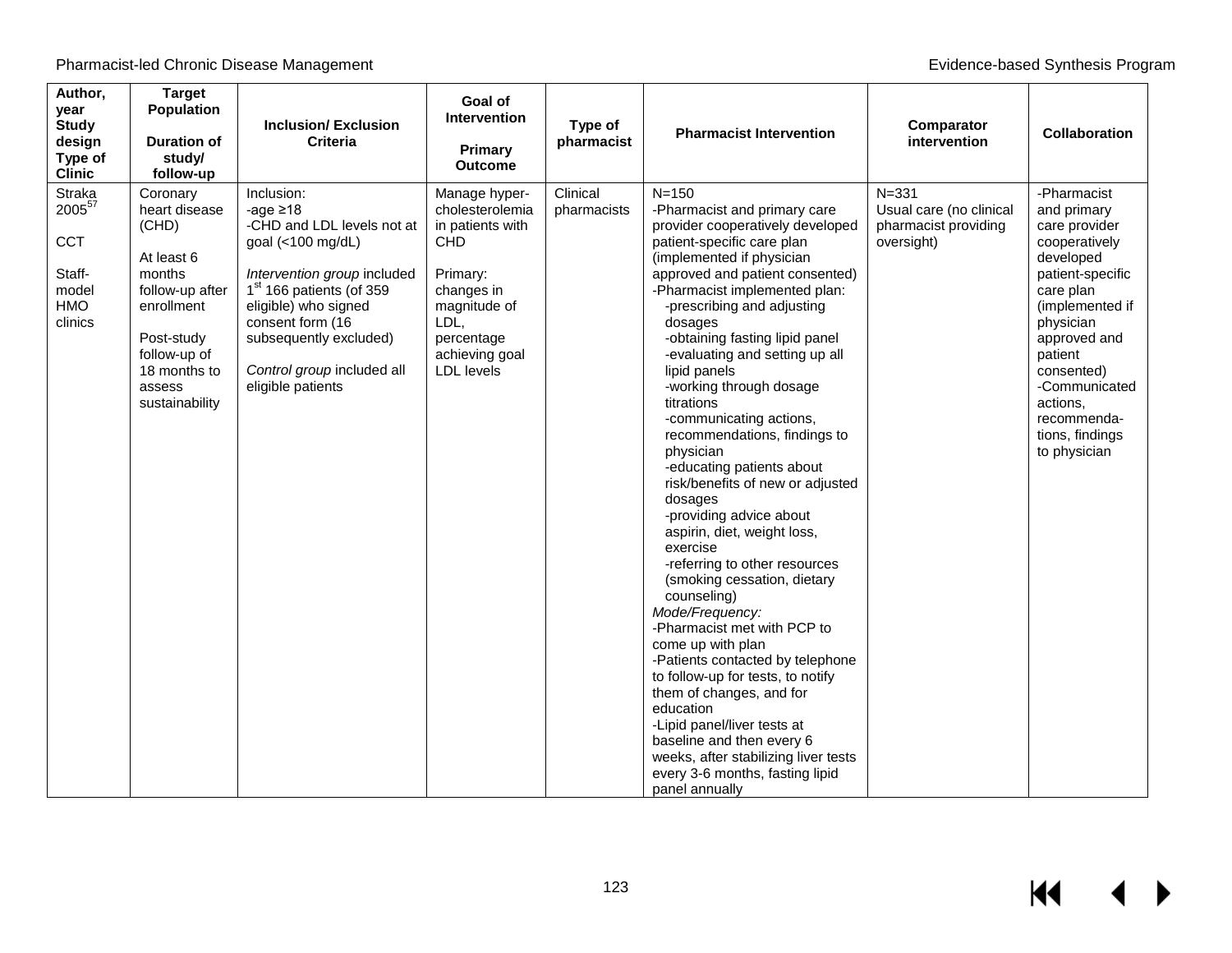| Author,<br>year<br><b>Study</b><br>design<br>Type of<br><b>Clinic</b>                                             | <b>Target</b><br><b>Population</b><br><b>Duration of</b><br>study/<br>follow-up | <b>Inclusion/Exclusion</b><br><b>Criteria</b>                                                                                                                                                                                                                                                                                                                                                                                                                                                                                                                                                                                                                                                                        | Goal of<br><b>Intervention</b><br>Primary<br><b>Outcome</b>                                                                                                                                       | Type of<br>pharmacist                      | <b>Pharmacist Intervention</b>                                                                                                                                                                                                                                                                                                                                                                                                                                                                                                                                                                                                       | Comparator<br>intervention               | <b>Collaboration</b>                         |
|-------------------------------------------------------------------------------------------------------------------|---------------------------------------------------------------------------------|----------------------------------------------------------------------------------------------------------------------------------------------------------------------------------------------------------------------------------------------------------------------------------------------------------------------------------------------------------------------------------------------------------------------------------------------------------------------------------------------------------------------------------------------------------------------------------------------------------------------------------------------------------------------------------------------------------------------|---------------------------------------------------------------------------------------------------------------------------------------------------------------------------------------------------|--------------------------------------------|--------------------------------------------------------------------------------------------------------------------------------------------------------------------------------------------------------------------------------------------------------------------------------------------------------------------------------------------------------------------------------------------------------------------------------------------------------------------------------------------------------------------------------------------------------------------------------------------------------------------------------------|------------------------------------------|----------------------------------------------|
| Ellis<br>$2000^{58}$<br>$RCT -$<br><b>IMPROVE</b><br>substudy<br>Primary<br>care at 9<br>VA<br>Medical<br>Centers | Dyslipidemia<br>12 months                                                       | <b>IMPROVE Inclusion:</b><br>-high risk for drug-related<br>adverse events (meeting<br>3+ of following a. ≥5 drugs<br>in regimen, b. $\geq 12$<br>doses/day, c. ≥4 drug<br>changes in past year, d. ≥3<br>concurrent diseases, e.<br>history of noncompliance, f.<br>treatment with drugs<br>requiring monitoring)<br>-VAMC patient ≥12 months<br>-expected to continue<br>VAMC care<br>-residence close to VAMC<br>-working telephone<br>SUB-STUDY:<br>-diagnosis of dyslipidemia<br>Exclusion:<br>-seen in pharmacist-<br>managed clinics in past 12<br>months<br>-life expectancy <12<br>months<br>-psychiatric diagnosis<br>requiring services of<br>mental health clinic<br>-poor English<br>-visually impaired | LDL < 100<br>mg/dl for<br>secondary<br>prevention in<br>patients with<br>coronary artery<br>disease or<br>diabetes<br>LDL < 130<br>mg/dl for all<br>others<br>Primary<br>outcome not<br>specified | Ambulatory<br>care clinical<br>pharmacists | N=208 with dyslipidemia<br>Pharmaceutical care in addition<br>to usual medical care<br>-Drug assessments<br>-Adjustments to medications to<br>improve care and disease<br>control<br>-Identify and prevent drug-<br>related problems<br>-Exact role varied depending on<br>scope of practice (eg, adjust<br>drug therapy, order lab tests)<br>(NOTE: pharmacist intervention<br>not limited to dyslipidemia)<br>Mode/Frequency:<br>-Initial visit<br>-Follow-up at least 3 times for at<br>least 12 months<br>-Intervention continued until<br>goals were met (patient-specific<br>goals developed with physician<br>and pharmacist) | N=229 with<br>dyslipidemia<br>Usual care | Patient goals<br>developed with<br>physician |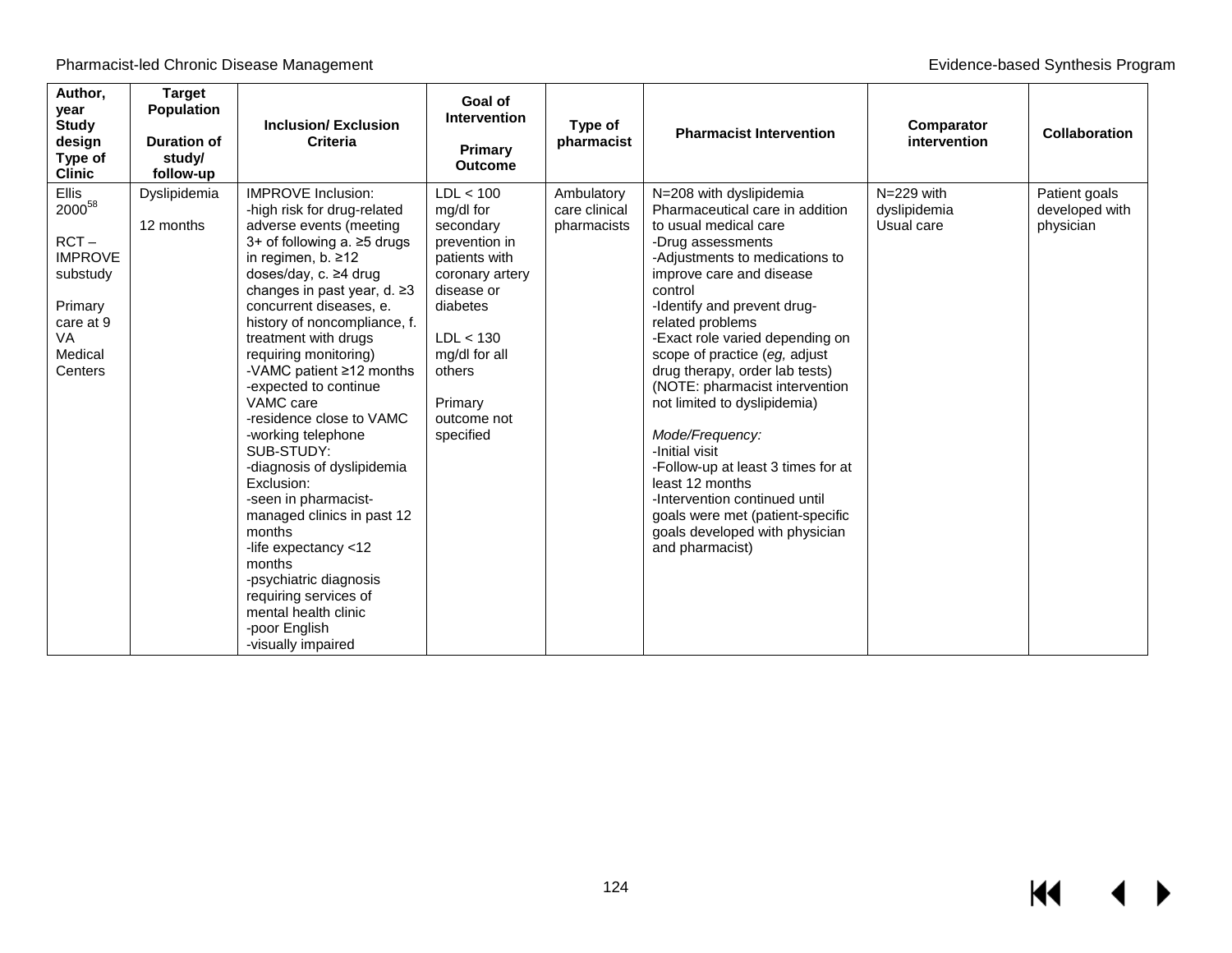| Author,<br>year<br><b>Study</b><br>design<br>Type of<br><b>Clinic</b>                                     | <b>Target</b><br><b>Population</b><br><b>Duration of</b><br>study/<br>follow-up | <b>Inclusion/Exclusion</b><br>Criteria                                                                                                                                                                                                                         | Goal of<br><b>Intervention</b><br>Primary<br><b>Outcome</b>                                                                                                 | Type of<br>pharmacist                                                      | <b>Pharmacist Intervention</b>                                                                                                                                                                                                                                                                                                                                                                                                                                                                                     | Comparator<br>intervention                                                                                                                                                | <b>Collaboration</b>                                       |
|-----------------------------------------------------------------------------------------------------------|---------------------------------------------------------------------------------|----------------------------------------------------------------------------------------------------------------------------------------------------------------------------------------------------------------------------------------------------------------|-------------------------------------------------------------------------------------------------------------------------------------------------------------|----------------------------------------------------------------------------|--------------------------------------------------------------------------------------------------------------------------------------------------------------------------------------------------------------------------------------------------------------------------------------------------------------------------------------------------------------------------------------------------------------------------------------------------------------------------------------------------------------------|---------------------------------------------------------------------------------------------------------------------------------------------------------------------------|------------------------------------------------------------|
| Bogden<br>$1997^{59}$<br><b>RCT</b><br>University<br>-affiliated<br>primary<br>care<br>teaching<br>clinic | High total<br>cholesterol<br>6 months                                           | Inclusion:<br>-total cholesterol ≥ 240<br>mg/dL within 6 months<br>before randomization<br>Exclusion:<br>-minors<br>-patients unable to sign<br>consent form                                                                                                   | Lower<br>cholesterol<br>levels and meet<br>NCEP goals<br>(pharmacist and<br>physician<br>teamwork)<br>Change in total<br>cholesterol from<br>baseline level | <b>NR</b>                                                                  | $N=50$<br>-Recommendations to<br>physicians on dosage, drug<br>selection (eg, least costly<br>regimen), monitoring<br>-Meeting prior to PCP visit<br>-medication history<br>-answer questions<br>-encourage compliance<br>-review laboratory data<br>Mode/Frequency:<br>-30-minute meeting with patients<br>before their physician visit<br>-Clinic visits at 0 and 6 months,<br>interim visits also occurred                                                                                                      | $N=50$<br>Usual care (including<br>access to pharmacy<br>clerk at patient<br>request)                                                                                     | Pharmacist<br>gave<br>recommenda-<br>tions to<br>physician |
| Konzem<br>1997 <sup>60</sup><br><b>CCT</b><br>Primary<br>care (VA)                                        | Patients with<br>hypercholeste<br>rolemia<br>52 weeks                           | Inclusion:<br>-Diagnosis of hyper-<br>cholesterolemia<br>-prescribed colestipol<br>hydrochloride oral<br>suspension<br>-not presently receiving<br>any other lipid-lowering<br>drugs<br>-fasting lipid profile within 1<br>month before starting<br>colestipol | Enhance<br>patient<br>acceptance and<br>compliance with<br>therapy and<br>improve<br>outcomes<br>Primary<br>outcome not<br>specified                        | Pharmacists<br>who had<br>received<br>training on<br>intervention<br>tasks | N=17 (3 lost to follow-up)<br>-Therapy managed by<br>pharmacist and physician<br>(referred by physician)<br>-Pharmacist provided<br>-education<br>-titrated dosages<br>-dietary analysis<br>-Telephone contacts to<br>encourage compliance and<br>evaluate acceptance of regimen<br>-Data collection at 26, 52 weeks<br>Mode/Frequency:<br>-Initial visit<br>-Contacted patients by telephone<br>2, 4, and 6 weeks after initial visit<br>-Follow-up visit at 8 weeks to<br>evaluate lab results and<br>acceptance | $N=20$<br>Usual care, provided<br>by physician; received<br>drug counseling (what<br>agent is for,<br>instructions for taking)<br>but no other contact<br>from pharmacist | Physicians                                                 |

ACE = angiotensin converting enzyme; BP = blood pressure; CAD = coronary artery disease; CHF = congestive heart failure; COPD = chronic obstructive pulmonary disease;  $CPCRS =$  Clinical Pharmacy Cardiac Risk Service; DRP = drug related problem;  $ED =$  emergency department;  $EF =$  ejection fraction;  $EMR =$  electronic medical record;  $ESRD =$ end stage renal disease; HbA1c = glycosylated hemoglobin; HF = heart failure; HTN = hypertension; LDL-C = low-density lipoprotein cholesterol; HDL-C = high-density lipoprotein cholesterol;  $QOL =$  quality of life;  $TSH =$  thyroid-stimulating hormone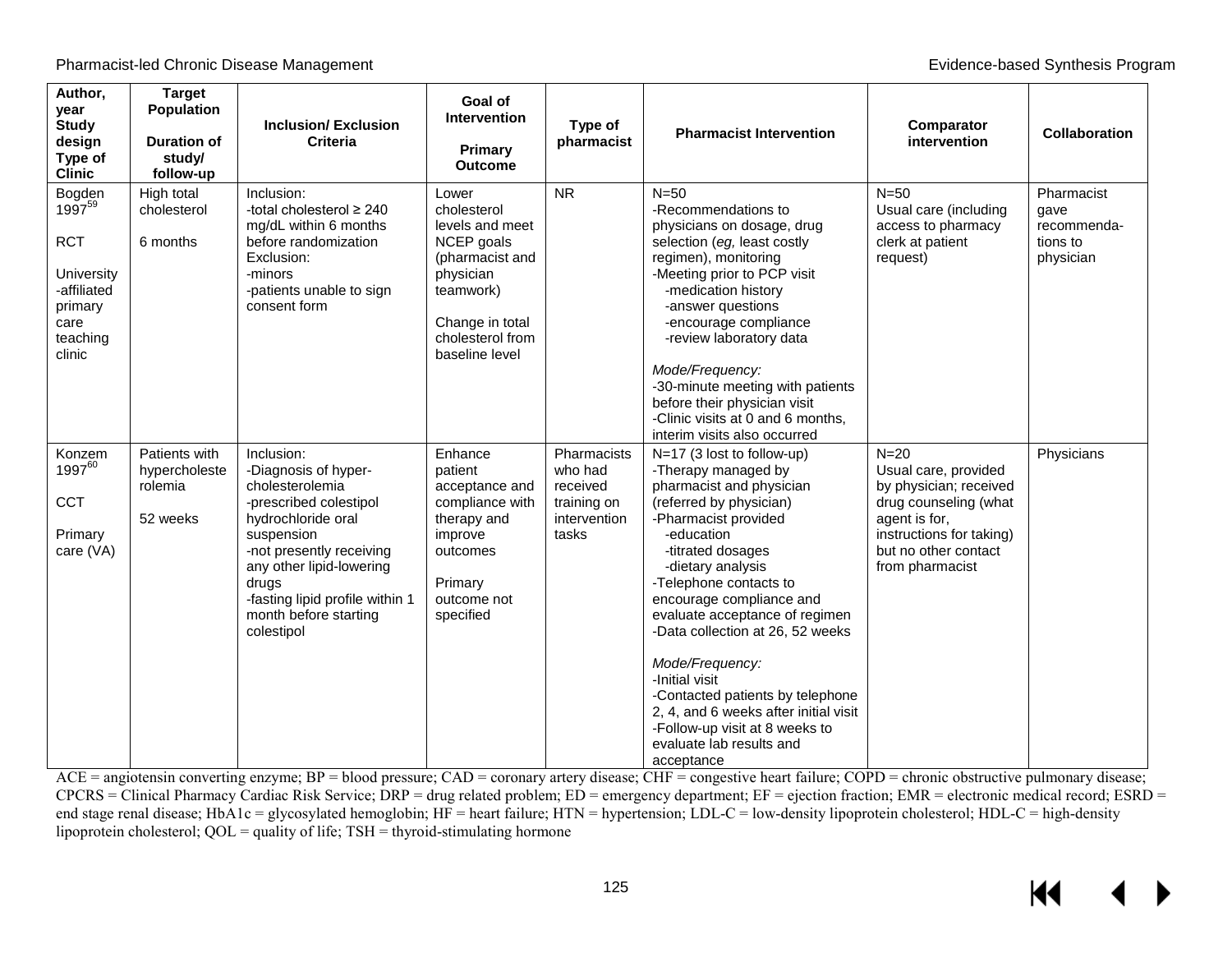### **Table 27. Drug-related Problems Outcomes – Dyslipidemia Studies**

| Study<br><b>Intervention</b><br>(n)<br>Control (n) | Inappropriate<br>dosage/prescription or omission<br>% (n/N) |           | Ineffectiveness% (n/N)      |         | Drug-drug or drug-disease<br>interaction (describe) % (n/N) |           | Non-adherence to<br>prescribed regimen (n/N) |           | <b>Clinical/adverse</b><br>events % (n/N) |           |
|----------------------------------------------------|-------------------------------------------------------------|-----------|-----------------------------|---------|-------------------------------------------------------------|-----------|----------------------------------------------|-----------|-------------------------------------------|-----------|
|                                                    | Pharmacv<br>componen                                        | Control   | <b>Pharmacy</b><br>componen | Control | <b>Pharmacy</b><br>componen                                 | Control   | <b>Pharmacy</b><br>componen                  | Control   | <b>Pharmacy</b><br>componen               | Control   |
| Konzem 1997 <sup>60</sup><br>IG=17<br>$CG=20$      | <b>NR</b>                                                   | <b>NR</b> | <b>NR</b>                   | NR      | ΝR                                                          | <b>NR</b> | Compliance<br>89% (9.2%)<br>$n = 14$         | <b>NR</b> | <b>NR</b>                                 | <b>NR</b> |

 $CG = control group; IG = intervention group$ 

#### **Table 28. Mortality, Quality of Life, Access, and Patient Satisfaction Outcomes – Dyslipidemia Studies**

| Study;<br>Intervention (n)<br>Control (n) | All-cause mortality% (n/N)   |         | Health-related quality of life<br>(describe) |         | Access to care ( <i>describe</i> ) |         | <b>Patient satisfaction with care</b><br>(describe) |                |
|-------------------------------------------|------------------------------|---------|----------------------------------------------|---------|------------------------------------|---------|-----------------------------------------------------|----------------|
|                                           | <b>Pharmacy</b><br>component | Control | <b>Pharmacy</b><br>component                 | Control | <b>Pharmacy</b><br>component       | Control | <b>Pharmacy</b><br>component                        | <b>Control</b> |
| No studies reported                       |                              |         |                                              |         |                                    |         |                                                     |                |

 $CG = control group; IG = intervention group$ 

### **Table 29. Healthcare Utilization and Cost Outcomes – Dyslipidemia Studies**

| Study;<br>Intervention (n)<br>Control (n)        | Office visits                                          |                       | Urgent care visits/<br>Emergency room (ER)<br>visits |                | <b>Hospitalizations</b>     |                | <b>Medications</b>                                                                              |                        | <b>Costs or Other (describe)</b> |                |
|--------------------------------------------------|--------------------------------------------------------|-----------------------|------------------------------------------------------|----------------|-----------------------------|----------------|-------------------------------------------------------------------------------------------------|------------------------|----------------------------------|----------------|
|                                                  | Pharmacy<br>componen                                   | <b>Control</b>        | <b>Pharmacy</b><br>componen                          | <b>Control</b> | <b>Pharmacy</b><br>componen | <b>Control</b> | <b>Pharmacy</b><br>component                                                                    | <b>Control</b>         | <b>Pharmacy</b><br>component     | <b>Control</b> |
| <b>Smith 2013</b><br>$IG = 213^{54}$<br>$CG=219$ | Mean<br>number of<br>visits per<br>patient<br>2.0(1.3) | 2.0(1.3)<br>$P = .77$ | <b>NR</b>                                            | <b>NR</b>      | <b>NR</b>                   | <b>NR</b>      | Mean<br>number of<br>interventions<br>per patient<br>(eg,<br>medication<br>changes)<br>1.1(1.8) | 0.7(1.1)<br>$(P=.002)$ | <b>NR</b>                        | N <sub>R</sub> |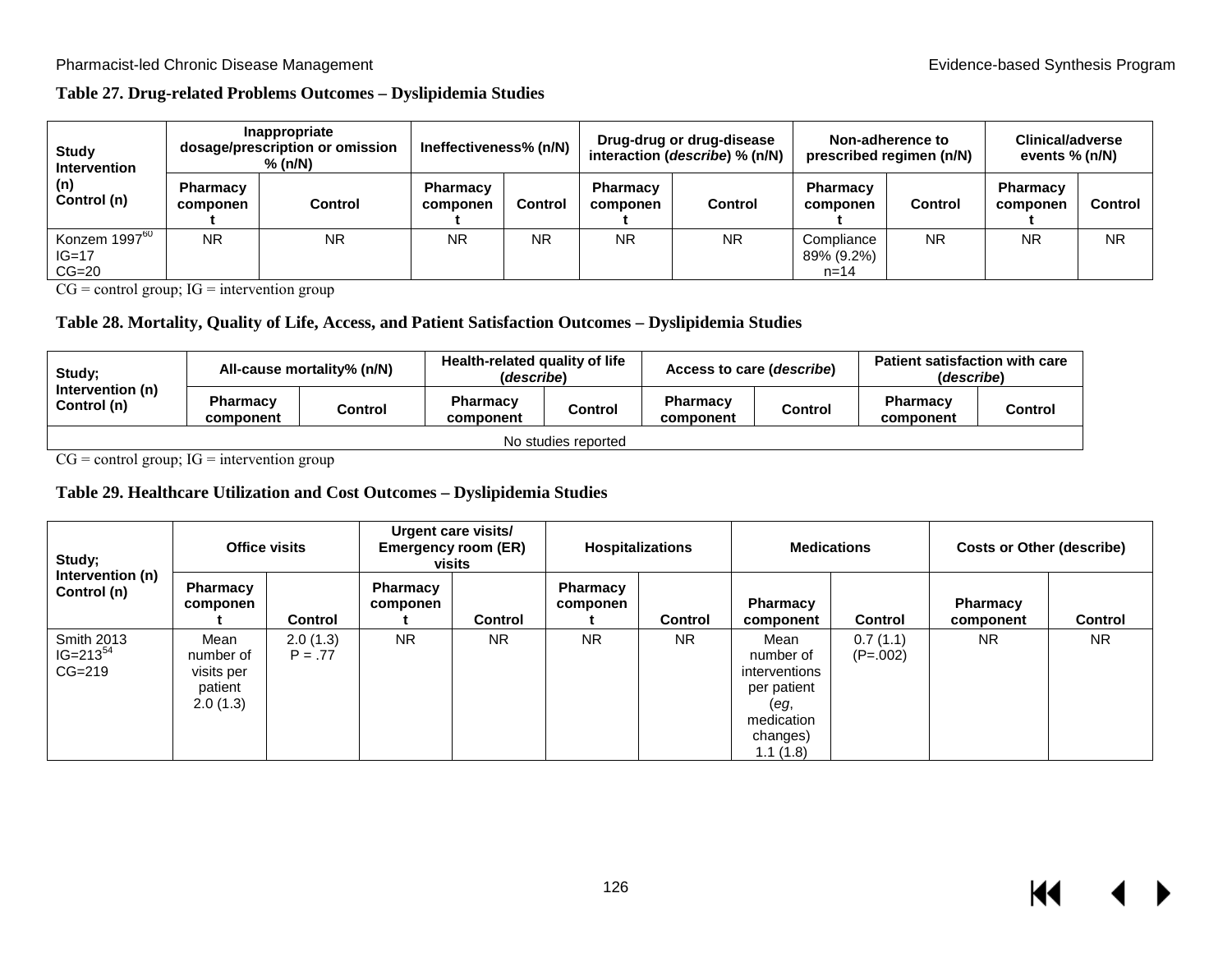| Study;                                               | <b>Office visits</b>                                              |                                                                   | Urgent care visits/<br><b>Emergency room (ER)</b><br>visits |                |                           | <b>Hospitalizations</b> |                                                                                                              | <b>Medications</b>                                                                                                          |                                                                                                                                                                                  | <b>Costs or Other (describe)</b>                                                                                                                           |  |
|------------------------------------------------------|-------------------------------------------------------------------|-------------------------------------------------------------------|-------------------------------------------------------------|----------------|---------------------------|-------------------------|--------------------------------------------------------------------------------------------------------------|-----------------------------------------------------------------------------------------------------------------------------|----------------------------------------------------------------------------------------------------------------------------------------------------------------------------------|------------------------------------------------------------------------------------------------------------------------------------------------------------|--|
| Intervention (n)<br>Control (n)                      | Pharmacy<br>componen<br>t                                         | <b>Control</b>                                                    | Pharmacy<br>componen<br>t                                   | <b>Control</b> | Pharmacy<br>componen<br>t | <b>Control</b>          | Pharmacy<br>component                                                                                        | <b>Control</b>                                                                                                              | Pharmacy<br>component                                                                                                                                                            | <b>Control</b>                                                                                                                                             |  |
| Miller $2008^{55}$<br>$IG=30$<br>$CG=87$             | <b>NR</b>                                                         | <b>NR</b>                                                         | <b>NR</b>                                                   | <b>NR</b>      | <b>NR</b>                 | <b>NR</b>               | Post-<br>conversion<br>change in<br>potency<br>Higher: 23%<br>Equivalent:<br>70%<br>Lower 7%                 | Higher: 16%<br>Equivalent:<br>48%<br>Lower: 36%                                                                             | <b>NR</b>                                                                                                                                                                        | <b>NR</b>                                                                                                                                                  |  |
| Mazzolini 2005 <sup>56</sup><br>$IG=115$<br>$CG=115$ | Annual<br>visits<br>2.97                                          | 2.98<br>$(P=.06)$                                                 | <b>NR</b>                                                   | <b>NR</b>      | <b>NR</b>                 | <b>NR</b>               | Use of lipid-<br>lowering<br>agent<br>94%<br>(108/115)                                                       | 24%<br>(28/115)<br>$(P<.0001)^a$                                                                                            | <b>NR</b>                                                                                                                                                                        | <b>NR</b>                                                                                                                                                  |  |
| Straka 2005 <sup>57</sup><br>$IG=150$<br>CG=331      | <b>NR</b>                                                         | ${\sf NR}$                                                        | <b>NR</b>                                                   | <b>NR</b>      | ${\sf NR}$                | <b>NR</b>               | Use of lipid<br>lowering<br>therapy<br>Pre-<br>intervention:<br>57%<br>(86/150)<br>Post:<br>78%<br>(117/150) | Pre-<br>intervention:<br>48%<br>(158/331)<br>Post: 44%<br>(146/331)<br>(P<.0001<br>between<br>groups post-<br>intervention) | ${\sf NR}$                                                                                                                                                                       | ${\sf NR}$                                                                                                                                                 |  |
| Ellis $2000^{58}$<br>$IG=208$<br>$CG=229$            | Physician<br>visits<br><b>Baseline</b><br>769<br>12 months<br>799 | Physician<br>visits<br><b>Baseline</b><br>850<br>12 months<br>925 | <b>NR</b>                                                   | <b>NR</b>      | <b>NR</b>                 | <b>NR</b>               | <b>NR</b>                                                                                                    | <b>NR</b>                                                                                                                   | Mean changes<br>in costs from<br>year before to<br>year after<br>randomization<br>Total: \$1583<br>Hospitalizations<br>: \$710<br>Clinic visits:<br>\$302<br>All drugs:<br>\$269 | Total: \$1213<br>Hospitaliza-<br>tions: \$670<br>Clinic visits:<br>\$372<br>All drugs:<br>\$106<br>All<br>differences in<br>change in<br>mean<br>(P > .05) |  |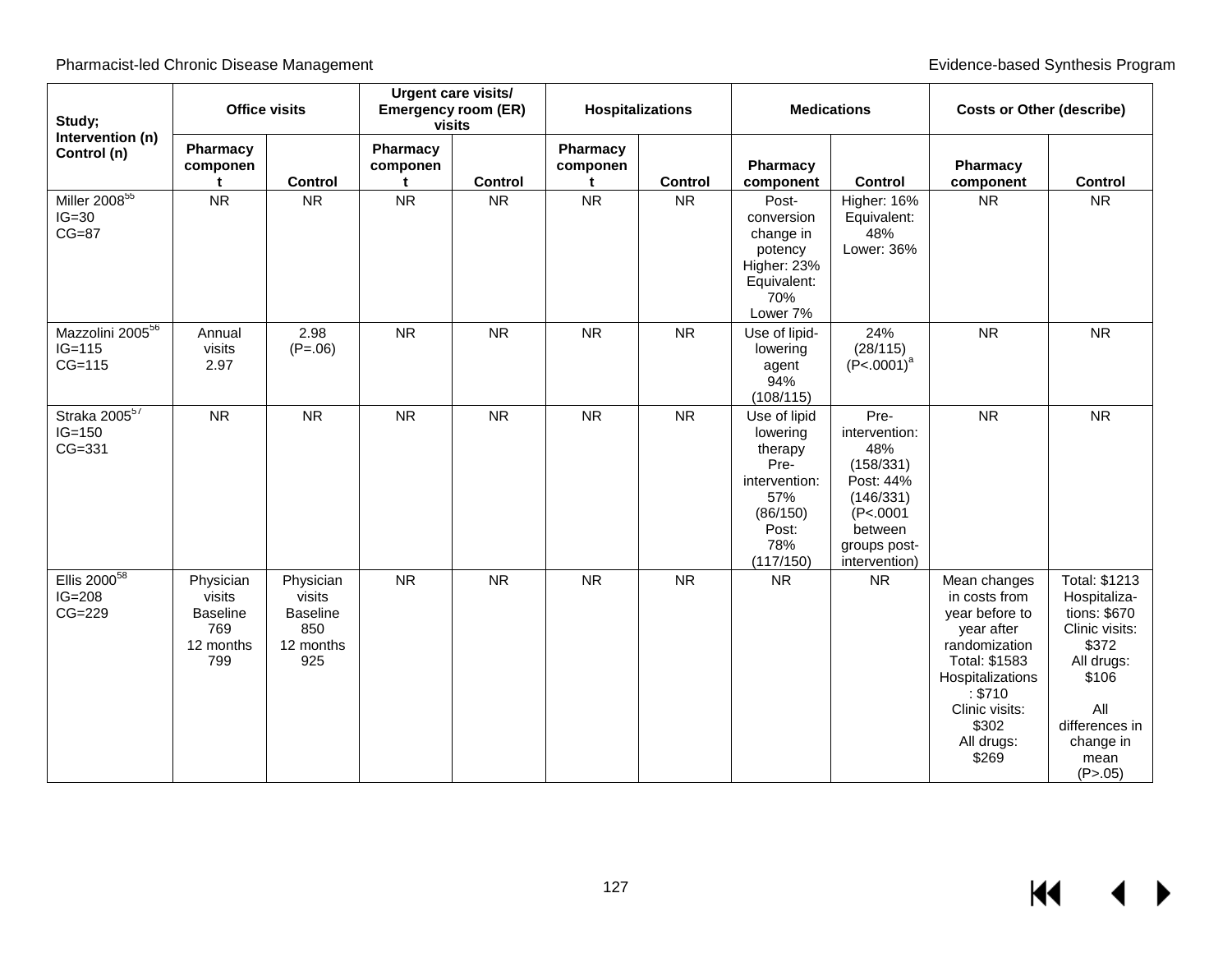| Study;<br>Intervention (n)                      | <b>Office visits</b>        |                                | Urgent care visits/<br><b>Emergency room (ER)</b><br>visits |                         |                      | <b>Hospitalizations</b> |                                                                                                                                                               | <b>Medications</b>                                                                                                                                                                                                                                            |                                                                                                       | <b>Costs or Other (describe)</b> |
|-------------------------------------------------|-----------------------------|--------------------------------|-------------------------------------------------------------|-------------------------|----------------------|-------------------------|---------------------------------------------------------------------------------------------------------------------------------------------------------------|---------------------------------------------------------------------------------------------------------------------------------------------------------------------------------------------------------------------------------------------------------------|-------------------------------------------------------------------------------------------------------|----------------------------------|
| Control (n)                                     | <b>Pharmacy</b><br>componen | <b>Control</b>                 | Pharmacy<br>componen<br>t.                                  | <b>Control</b>          | Pharmacy<br>componen | <b>Control</b>          | Pharmacy<br>component                                                                                                                                         | <b>Control</b>                                                                                                                                                                                                                                                | Pharmacy<br>component                                                                                 | <b>Control</b>                   |
| Bogden 1997 <sup>59</sup><br>$IG=50$<br>$CG=50$ | Mean of 12<br>clinic visits | Mean of 9<br>visits<br>(P<.05) | ER visits did not differ<br>significantly between<br>groups | Reported frequencies of | <b>NR</b>            | <b>NR</b>               | 27<br>medications<br>started<br>21<br>medications<br>discontinued<br>16 dose<br>increases                                                                     | <b>NR</b>                                                                                                                                                                                                                                                     | Mean<br>medication<br>charge in last<br>month<br>\$11.40<br>decrease per<br>patient from 1st<br>month | \$3.82<br>increase<br>$(P=NS)$   |
| Konzem $1997^{60}$<br>$IG=17$<br>$CG=20$        | <b>NR</b>                   | <b>NR</b>                      | <b>NR</b>                                                   | <b>NR</b>               | <b>NR</b>            | <b>NR</b>               | Percent<br>continuing<br>colestipol<br>8 weeks:<br>80%<br>52 weeks:<br>65%<br>Mean (std)<br>dosage<br>$(g/day)$ at 8<br>weeks:<br>18(4)<br>52 weeks:<br>13(5) | Continuing<br>8 weeks:<br>70%<br>52 weeks:<br>40%<br>(P<.05 at 52<br>weeks)<br>Dosage<br>8 weeks:<br>10(3)<br>52 weeks:<br>9(2)<br>(both $P<.05$ )<br>NOTE:<br>discontinued<br>because of<br>side effects,<br>noncompli-<br>ance, and<br>dissatisfac-<br>tion | <b>NR</b>                                                                                             | <b>NR</b>                        |

 $CG = control group$ ;  $IG = intervention group$ 

<sup>a</sup> Calculated P value (not reported in study)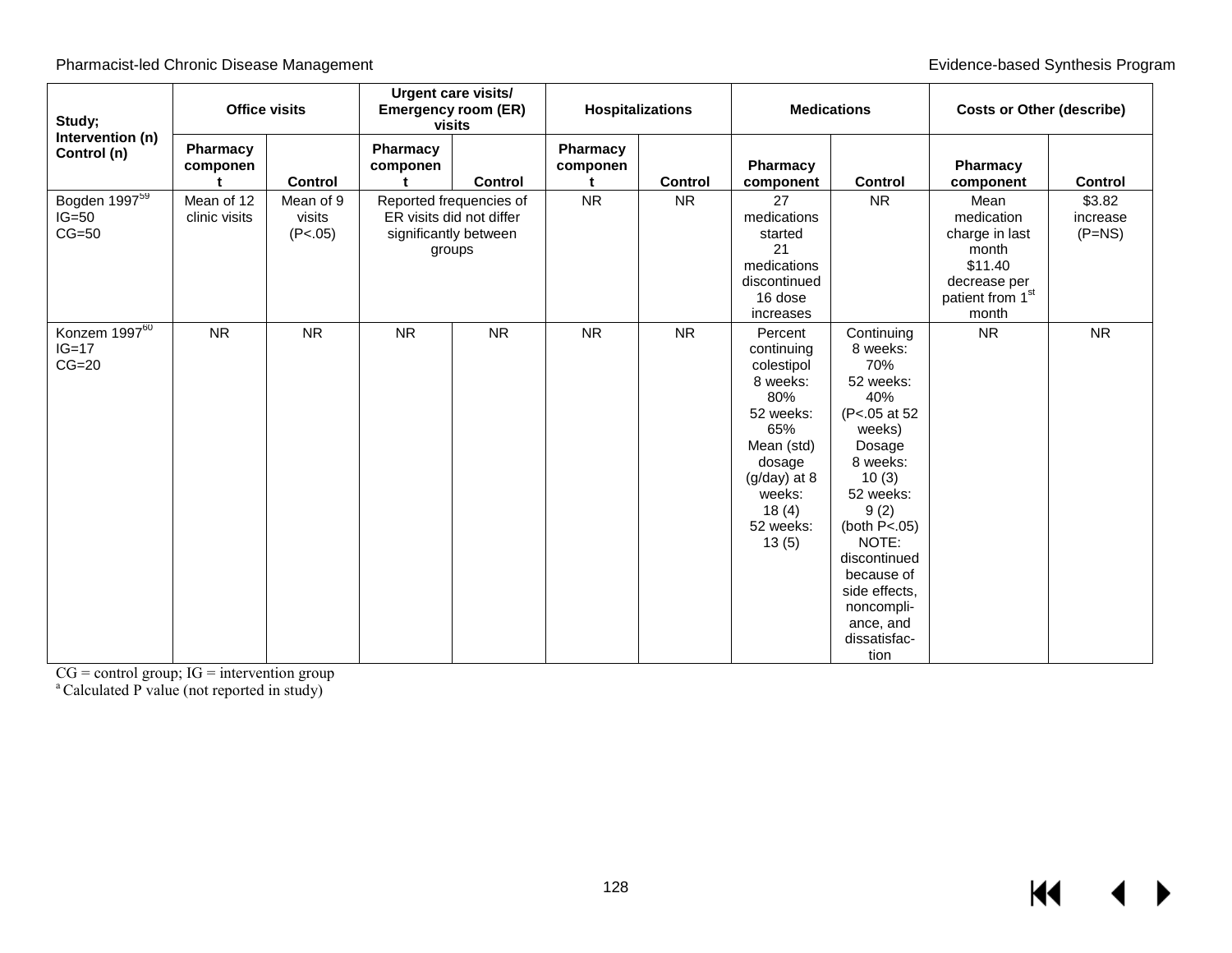## **Table 30. Goal Attainment Outcomes – Dyslipidemia Studies**

| Study;                                               |                                                                                                       | Percentage of patients attaining goal (n/N)                                                                     |                                                                                                             |
|------------------------------------------------------|-------------------------------------------------------------------------------------------------------|-----------------------------------------------------------------------------------------------------------------|-------------------------------------------------------------------------------------------------------------|
| Intervention (n)<br>Control (n)                      | <b>Patient Goal Attainment definition</b>                                                             | <b>Pharmacy component</b>                                                                                       | <b>Control</b>                                                                                              |
| Smith $2013^{54}$<br>$IG = 213$<br>$CG=219$          | Individually set LDL goals based on NCEP/ATP III<br>guidelines                                        | 80.3%<br>OR 2.6 (95% CI 1.6, 4.3), P<.001                                                                       | 65.3%                                                                                                       |
| Miller $2008^{55}$<br>$IG=30$<br>$CG=87$             | LDL goal based on risk factors                                                                        | Pre-conversion: 80%<br>Post: 97%<br>$(P=.04, pre vs post)$                                                      | Pre-conversion: 90%<br>Post: 75%<br>$(P=.01, pre vs post)$                                                  |
| Mazzolini 2005 <sup>56</sup><br>$IG=115$<br>$CG=115$ | LDL goal<br>ТC<br><b>HDL</b><br><b>TG</b>                                                             | 64.3%<br>Change: 45.2% to 82.6% P<.001<br>43.5% to 23.5% P=.002<br>56.5% to 65.2% P=.224                        | 15.7% (P<.001)                                                                                              |
| Straka 2005 <sup>57</sup><br>$IG = 150$<br>$CG=331$  | $LDL < 100$ mg/dl                                                                                     | 72%<br>Difference remained significant after 18 months<br>post-intervention follow-up                           | 18% (P<.001)                                                                                                |
| Ellis $2000^{58}$<br>$IG = 208$<br>$CG=229$          | $LDL < 100$ mg/dl                                                                                     | Baseline: 26% (23/89)<br>Follow-up: 40% (49/124)                                                                | Baseline: 22% (24/107)<br>Follow-up: 35% (40/116)<br>P=.97 for difference between groups<br>at end of study |
| Bogden 1997 <sup>59</sup><br>$IG=50$<br>$CG=50$      | LDL goals based on comorbid conditions and risk<br>factors (< 160 mg/dL, < 130 mg/dL, or < 100 mg/dL) | Total Group:<br>43% (20/27)<br>Goal of <160 or <130 mg/dL<br>38% (13/34)<br>Goal of $<$ 100 mg/dL<br>54% (7/13) | 21% (10/47) (P<.05)<br>14% (5/36) (P<.05)<br>45% (5/11) (P>.05)                                             |
| Konzem 1997 <sup>60</sup><br>$IG=17$<br>$CG=20$      | LDL goal at week 8<br>LDL goal at week 52                                                             | 42%<br>29%                                                                                                      | 15%<br>5% (P<.05)                                                                                           |

 $CG =$  control group;  $IG =$  intervention group;  $LDL =$  low-density lipoprotein;  $OR =$  odds ratio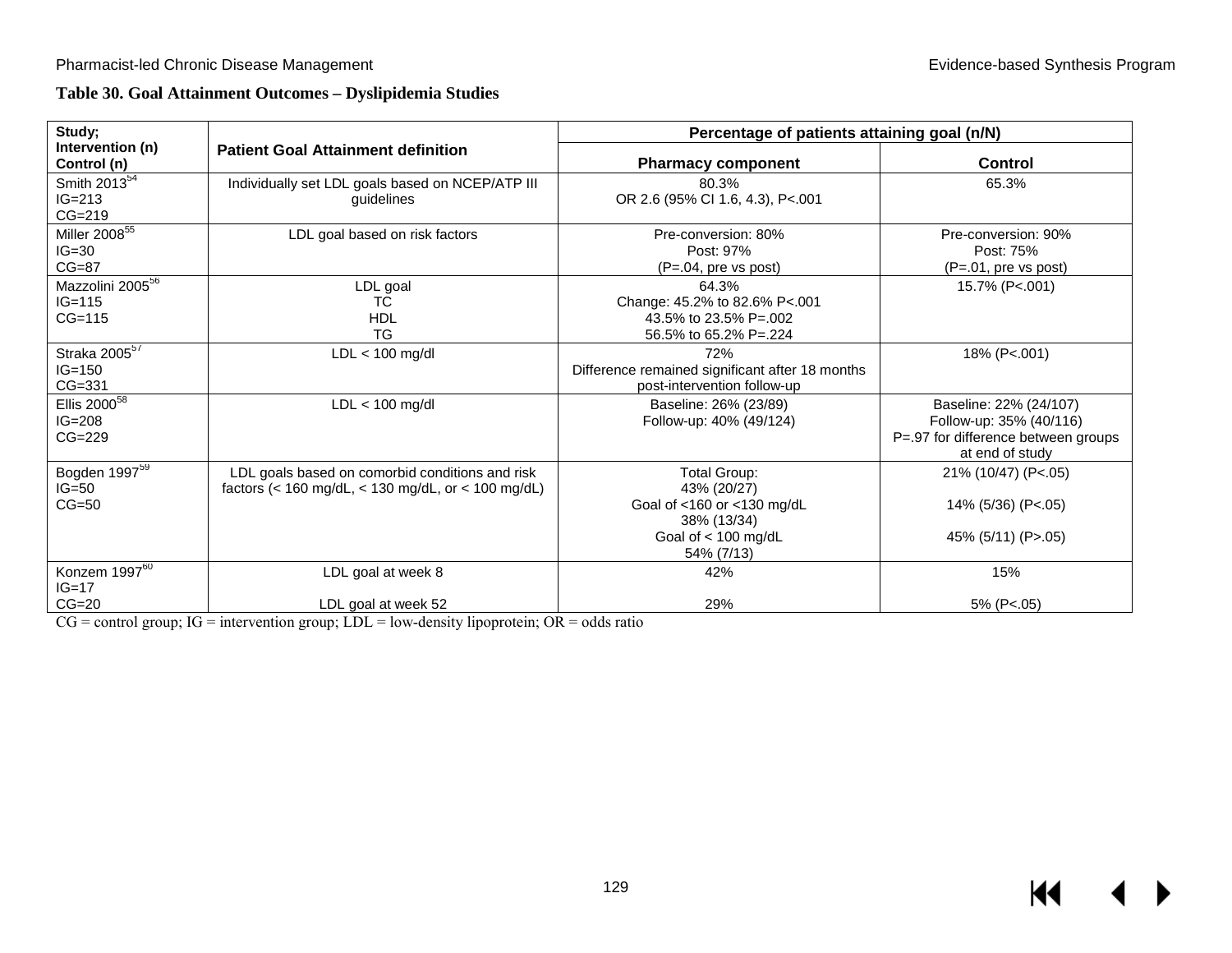## **Table 31. Study and Intervention Characteristics – Hypertension Studies**

| Author,<br>year<br><b>Study</b><br>design<br>Type of<br><b>Clinic</b>         | <b>Target</b><br><b>Population</b><br>Duration of<br>Study/<br>Follow-up | <b>Inclusion/Exclusion Criteria</b>                                                                                                                                                                                                                                                                                                                                                                                                                                                                                                                                                                                                                                                                                                                                                                                                          | Goal of<br><b>Intervention</b><br><b>Primary</b><br><b>Outcome</b>      | Type of<br><b>Pharmacist</b> | <b>Pharmacist Intervention</b>                                                                                                                                                                                                                                                                                                                                                                                                                                                                                                                                                                                                                                                                                | Comparator<br>Intervention                                                                                                                                                                                                                                                                                                       | <b>Collaboration</b>                                                                                       |
|-------------------------------------------------------------------------------|--------------------------------------------------------------------------|----------------------------------------------------------------------------------------------------------------------------------------------------------------------------------------------------------------------------------------------------------------------------------------------------------------------------------------------------------------------------------------------------------------------------------------------------------------------------------------------------------------------------------------------------------------------------------------------------------------------------------------------------------------------------------------------------------------------------------------------------------------------------------------------------------------------------------------------|-------------------------------------------------------------------------|------------------------------|---------------------------------------------------------------------------------------------------------------------------------------------------------------------------------------------------------------------------------------------------------------------------------------------------------------------------------------------------------------------------------------------------------------------------------------------------------------------------------------------------------------------------------------------------------------------------------------------------------------------------------------------------------------------------------------------------------------|----------------------------------------------------------------------------------------------------------------------------------------------------------------------------------------------------------------------------------------------------------------------------------------------------------------------------------|------------------------------------------------------------------------------------------------------------|
| Carter<br>$2015^{61}$<br><b>CAPTION</b><br>cRCT<br>32 primary<br>care offices | Uncontrolled<br>hypertensio<br>n (focus on<br>minorities)                | Randomized by office, office<br>must have had an onsite clinical<br>pharmacist<br>Inclusion:<br>-English or Spanish speaking<br>-age >18 years<br>-uncontrolled BP (>140/90mmHg<br>or >130/80 mmHg for patients<br>with DM or CKD)<br>Exclusion:<br>-current signs of hypertensive<br>emergency (acute angina,<br>stroke, or renal failure)<br>-systolic >200mmHg or diastolic<br>$>114$ mm $Hg$<br>-history of MI, stroke, or angina<br>(past 6 months)<br>-systolic dysfunction (LVEF<br>$<$ 35%)<br>-GFR <20mL/min<br>-cirrhosis<br>-hepatitis B or C infection or<br>laboratory abnormality in past 6<br>months<br>-pregnancy<br>-pulmonary hypertension or<br>sleep apnea (unless treated)<br>-life expectancy $<$ 2 years<br>-residence in nursing home or<br>dementia<br>-inability to give consent or<br>impaired cognitive function | <b>BP</b> control<br><b>Blood</b><br>pressure<br>control at 9<br>months | Clinical<br>pharmacist       | N=194 Brief intervention (9 months)<br>N=207 Sustained intervention (24 months)<br>Interventions were the same<br>-Medical record reviewed by pharmacist<br>-Structured interview<br>-Medication history<br>-Assessment of knowledge of BP<br>medications, dosages, timing, potential<br>side effects, barriers to adherence<br>-Create care plan with recommendations<br>for physician to adjust therapy and<br>recommendations for patients for<br>medication education, improving<br>adherence, and strategies for lifestyle<br>modification<br>Mode/Frequency:<br>-Phone call at 2 weeks<br>-Structured face-to-face visits at baseline,<br>1,2, 4, 6, and 8 months with options for<br>additional visits | $N = 224$<br>Usual care:<br>Pharmacists<br>instructed to<br>avoid<br>intervention<br>for study<br>participants<br>but could<br>provide usual<br>care curbside<br>consultations<br>if physicians<br>specifically<br>asked:<br>control offices<br>participated<br>in an<br>alternative<br>distracter<br>intervention<br>for asthma | -Pharmacist<br>created care<br>plan; shared<br>with physician<br>who could<br>accept, reject,<br>or modify |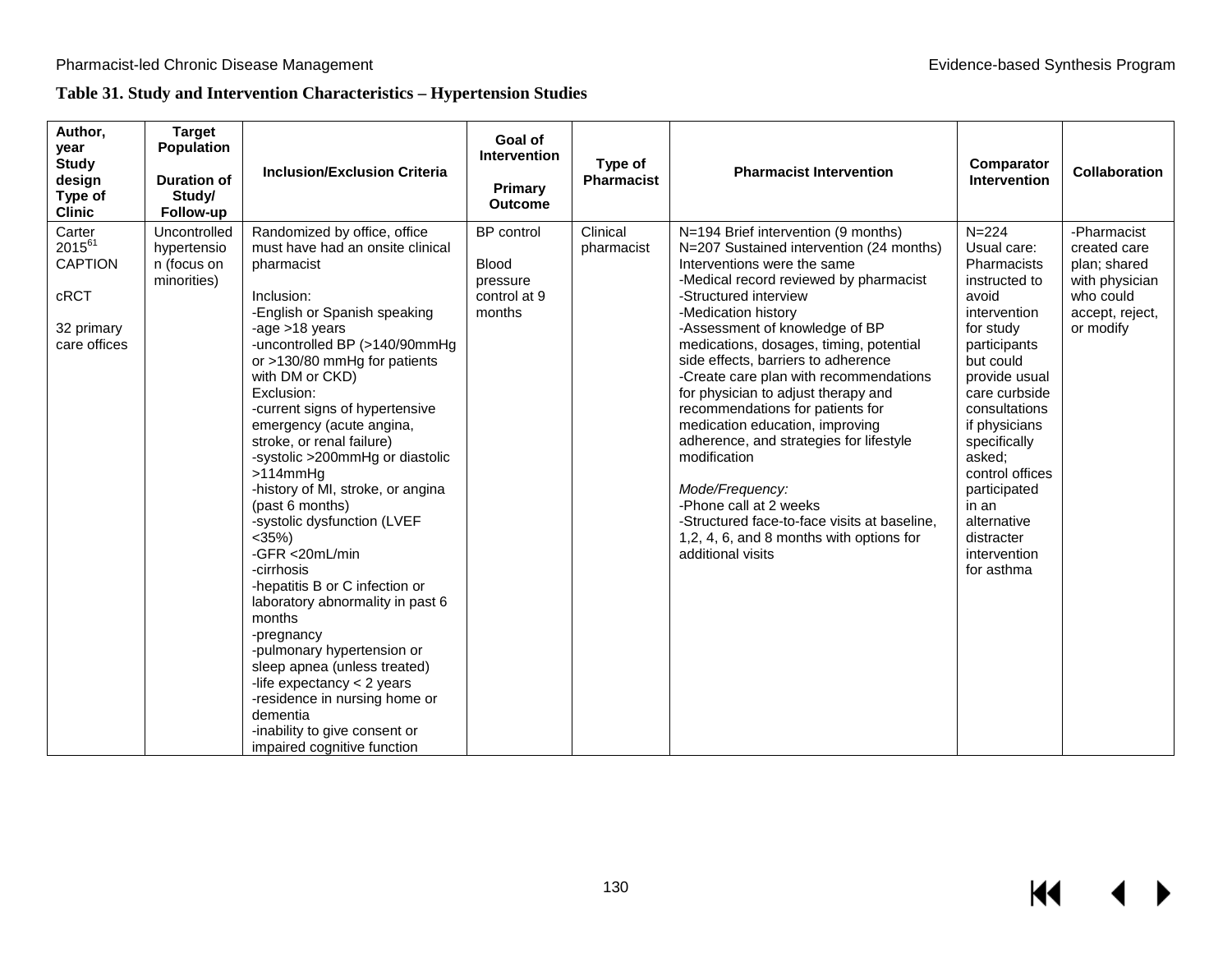$M$ 

 $\blacktriangleright$ 

| Author,<br>vear<br><b>Study</b><br>design<br>Type of<br><b>Clinic</b>                                                                                           | <b>Target</b><br><b>Population</b><br><b>Duration of</b><br>Study/<br>Follow-up | <b>Inclusion/Exclusion Criteria</b>                                                                                                                                                                                                                                                                                                                                                                                                   | Goal of<br><b>Intervention</b><br><b>Primary</b><br><b>Outcome</b>                                                                                                                 | Type of<br>Pharmacist                                                                                                           | <b>Pharmacist Intervention</b>                                                                                                                                                                                                                                                                                                                                                                                                                                                                                                                                                                                                                                                                                                                                                                                                | Comparator<br><b>Intervention</b>                                                                                                                                                                      | <b>Collaboration</b>                                                                      |
|-----------------------------------------------------------------------------------------------------------------------------------------------------------------|---------------------------------------------------------------------------------|---------------------------------------------------------------------------------------------------------------------------------------------------------------------------------------------------------------------------------------------------------------------------------------------------------------------------------------------------------------------------------------------------------------------------------------|------------------------------------------------------------------------------------------------------------------------------------------------------------------------------------|---------------------------------------------------------------------------------------------------------------------------------|-------------------------------------------------------------------------------------------------------------------------------------------------------------------------------------------------------------------------------------------------------------------------------------------------------------------------------------------------------------------------------------------------------------------------------------------------------------------------------------------------------------------------------------------------------------------------------------------------------------------------------------------------------------------------------------------------------------------------------------------------------------------------------------------------------------------------------|--------------------------------------------------------------------------------------------------------------------------------------------------------------------------------------------------------|-------------------------------------------------------------------------------------------|
| Zillich<br>201566<br>Retro-<br>spective<br>case-control<br>Urban<br>Midwest VA<br>Medical<br>Center,<br>primary care<br>clinics with<br><b>PACT</b><br>teamlets | HTN,<br>referred to<br>care<br>manage-<br>ment<br>program<br>12 months          | Cases: patients with HTN<br>referred to care management<br>program<br>Controls: patients with HTN not<br>referred to program                                                                                                                                                                                                                                                                                                          | Evaluate<br>pharmacists<br>HTN care<br>management<br>program with<br><b>PCMH</b><br>Differences in<br>systolic and<br>diastolic BP<br>levels at 6<br>and 12<br>months<br>follow-up | Clinical<br>pharmacists                                                                                                         | $N = 465$<br>Scope of practice allowed pharmacists to:<br>-meet individually with patients<br>-provide patient education<br>-initiate, change, and discontinue<br>medications<br>Mode/Frequency:<br>-Initial face-to-face visit with pharmacist<br>-Patient discharged from program when BP<br>goals attained<br>-No information provided on mode or<br>frequency of contacts after initial visit                                                                                                                                                                                                                                                                                                                                                                                                                             | $N = 1268$<br>(Matched)<br>[maximum of<br>$3:1$ ] on<br>physician,<br>age, gender,<br>diagnosis of<br>DM and CKD,<br>baseline<br>systolic BP,<br>number of<br><b>HTN</b><br>medications)<br>Usual care | PCP referred<br>patients to<br>pharmacist                                                 |
| Hirsch<br>201469<br><b>RCT</b><br>(pragmatic)<br>University-<br>based<br>primary care<br>clinic                                                                 | Uncontrolled<br><b>HTN</b><br>6 and 9<br>months                                 | Inclusion:<br>-age ≥18 years<br>-diagnosis of HTN with most<br>recent BP measurement<br>≥140/≥90 mm Hg (≥130/≥80 mm<br>Hg for DM)<br>-current treatment with $\geq 1$ anti-<br>HTN medication<br>-continuous active status with<br>the clinic (defined as having a<br>record of at least 1 visit in the 6<br>months before screening)<br>Exclusion:<br>-did not meet provisions of the<br>clinical collaborative-practice<br>protocol | <b>BP</b> control<br>Mean change<br>in BP from<br>baseline                                                                                                                         | Clinical with<br>$>1y$ of<br>pharmacy<br>practice<br>residency<br>training and<br>>7v<br>experience<br>in<br>ambulatory<br>care | $N=75$<br>Medication-therapy management (MTM)<br>-Pharmacist could initiate, change, or<br>discontinue medication therapy for<br>management of uncontrolled HTN<br>-Assessed patient knowledge of HTN and<br>current treatment<br>-Reviewed treatment goals, self-monitoring<br>behavior, medical and medication history<br>-Helped patient set goals.<br>-Follow-up - reviewed progress toward<br>goals, lab values, and adherence<br>Therapeutic decisions and timing of<br>patients' laboratory testing and follow-up<br>visits left to pharmacists' clinical opinion, in<br>consultation with physician if needed<br>Mode/Frequency:<br>-4 30-minute pharmacist visits (baseline, 3,<br>6, & 9 months), independent of PCP visits,<br>and other contacts (clinic or telephone) as<br>needed for follow-up with pharmacist | $N = 91$<br>Usual care                                                                                                                                                                                 | Internal<br>medicine<br>physician<br>-visits<br>documented in<br><b>EMR</b> and<br>shared |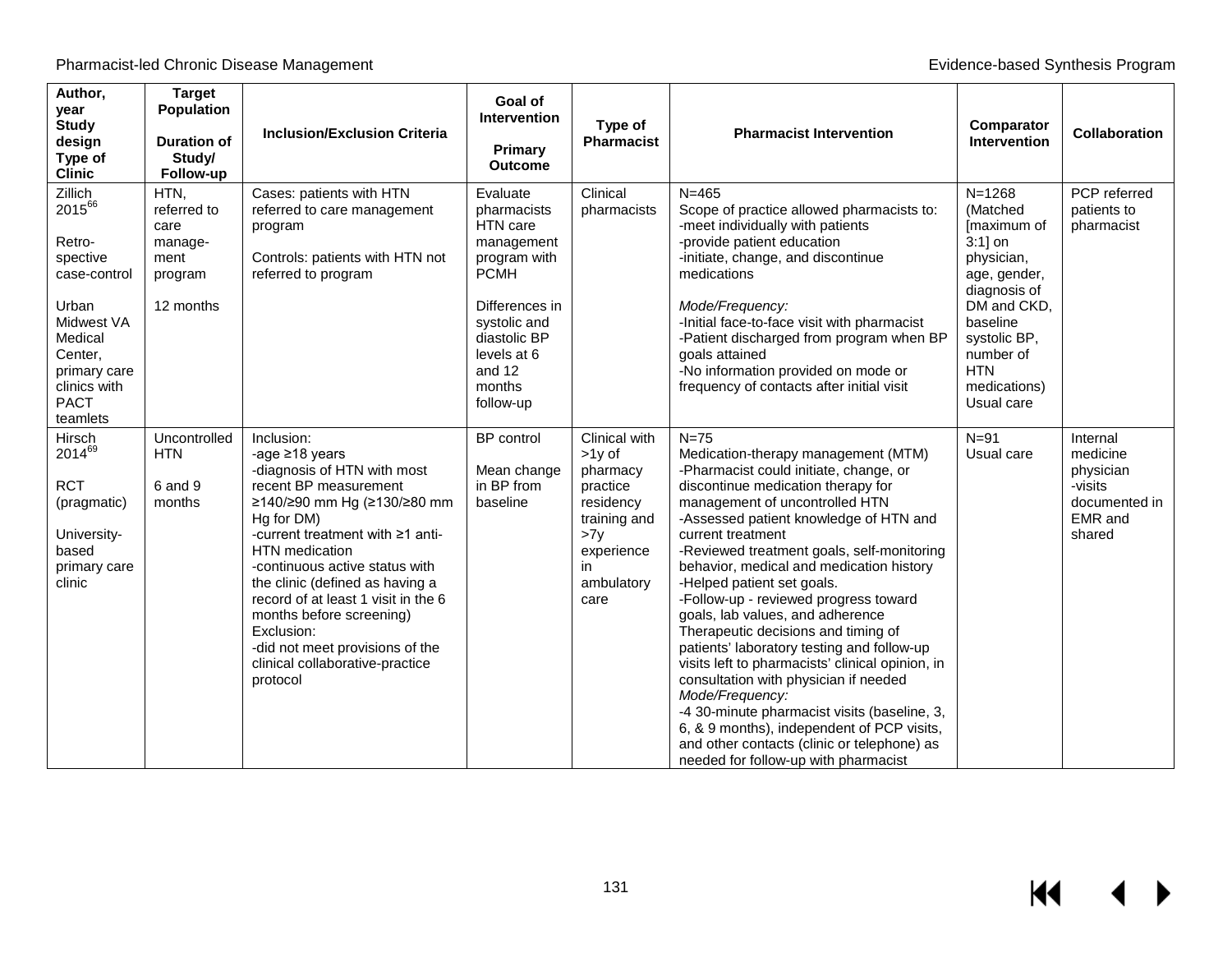| Author,<br>year<br><b>Study</b><br>design<br>Type of<br><b>Clinic</b>                     | <b>Target</b><br>Population<br><b>Duration of</b><br>Study/<br>Follow-up                                     | <b>Inclusion/Exclusion Criteria</b>                                                                                                                                                                                                                                                                                                                                                                                                                                                       | Goal of<br><b>Intervention</b><br><b>Primary</b><br>Outcome                                                       | Type of<br><b>Pharmacist</b> | <b>Pharmacist Intervention</b>                                                                                                                                                                                                                                                                                                                                                                                                                                                                                                                                                                                                                                                                                                       | Comparator<br><b>Intervention</b>                                            | <b>Collaboration</b>                                                           |
|-------------------------------------------------------------------------------------------|--------------------------------------------------------------------------------------------------------------|-------------------------------------------------------------------------------------------------------------------------------------------------------------------------------------------------------------------------------------------------------------------------------------------------------------------------------------------------------------------------------------------------------------------------------------------------------------------------------------------|-------------------------------------------------------------------------------------------------------------------|------------------------------|--------------------------------------------------------------------------------------------------------------------------------------------------------------------------------------------------------------------------------------------------------------------------------------------------------------------------------------------------------------------------------------------------------------------------------------------------------------------------------------------------------------------------------------------------------------------------------------------------------------------------------------------------------------------------------------------------------------------------------------|------------------------------------------------------------------------------|--------------------------------------------------------------------------------|
| Magid<br>$2013^{70}$<br><b>RCT</b><br>(pragmatic)<br>HMO based<br>primary care<br>clinic  | HTN with<br>higher than<br>recommend<br>ed BP<br>6 months                                                    | Inclusion:<br>-age 18 to 79 years<br>-diagnosis of HTN - 2 most<br>recent BP readings ≥140/≥90<br>mm Hg (≥130/≥80 mm Hg for<br>DM or CKD)<br>-prescribed ≤3 anti-HTN<br>medications<br>-had computer/internet access.<br>Exclusion:<br>-limited life expectancy<br>-recent MI, stroke, percutaneous<br>coronary intervention, or<br>coronary artery bypass graft<br>surgery<br>-ESRD<br>-not English speaking                                                                             | <b>BP</b> control<br>Proportion of<br>patients who<br>attained their<br>goal BP at<br>the 6-month<br>clinic visit | Clinical                     | $N = 175$<br>American Heart Association Heart360<br>Web-enabled home BP monitoring<br>intervention<br>-Educational materials<br>-Pharmacist met with patient and reviewed<br>medication regimen, home BP<br>measurements and adherence to anti-HTN<br>medications<br>-Made medication adjustments/changes as<br>needed<br>-Counseled on lifestyle changes<br>Mode/Frequency:<br>-Baseline and 6 months visits plus weekly<br>review of BP summary reports                                                                                                                                                                                                                                                                            | $N = 173$<br>Usual care<br>PCP follow-<br>up and<br>educational<br>materials | Primary care<br>physician,<br>medication<br>changes<br>communicated<br>via EMR |
| Margolis<br>$2013^{62}$<br><b>RCT</b><br>(cluster)<br>HMO based<br>primary care<br>clinic | Uncontrolled<br><b>HTN</b><br>12 months<br>Plus <sub>6</sub><br>months<br>post-<br>intervention<br>follow-up | Inclusion:<br>-uncontrolled HTN (≥140/≥90<br>mm Hg or ≥130/≥80 mm Hg for<br>DM or CKD) at 2 most recent<br>primary care visits in previous<br>year<br>Exclusion:<br>-stage 4/5 kidney disease or<br>ratio of albumin to creatinine of<br>≥700 mg/g<br>-acute coronary syndrome,<br>coronary revascularization, or<br>stroke $\leq$ 3 months<br>-known secondary causes of<br><b>HTN</b><br>-NYHA class III or IV CHF<br>-known left ventricular ejection<br>fraction $<$ 30%<br>-pregnant | <b>BP</b> control<br>Proportion of<br>patients who<br>attained their<br>goal BP                                   | Trained<br>clinical          | N=228, 8 clinics<br>Intervention patients received home BP<br>telemonitors<br>-Transmitted BP data to pharmacists; anti-<br>hypertensive therapy adjusted accordingly<br>-1 hour in-person visit: reviewed history,<br>education<br>-Patient given individualized home BP goal<br>-Telephone visits (every 2-4 wks)<br>-pharmacists emphasized lifestyle<br>changes and medication adherence<br>-assessed and adjusted anti-<br>hypertension therapy (with algorithms)<br>-managed adverse effects<br>Mode/Frequency:<br>-First 6 months: met every 2 weeks via<br>telephone until BP control sustained for 6<br>weeks; then monthly visits<br>-During intervention months 7 through 12,<br>telephone visits occurred every 2 months | $N = 222, 8$<br>clinics<br>Usual care                                        | Primary care<br>physicians                                                     |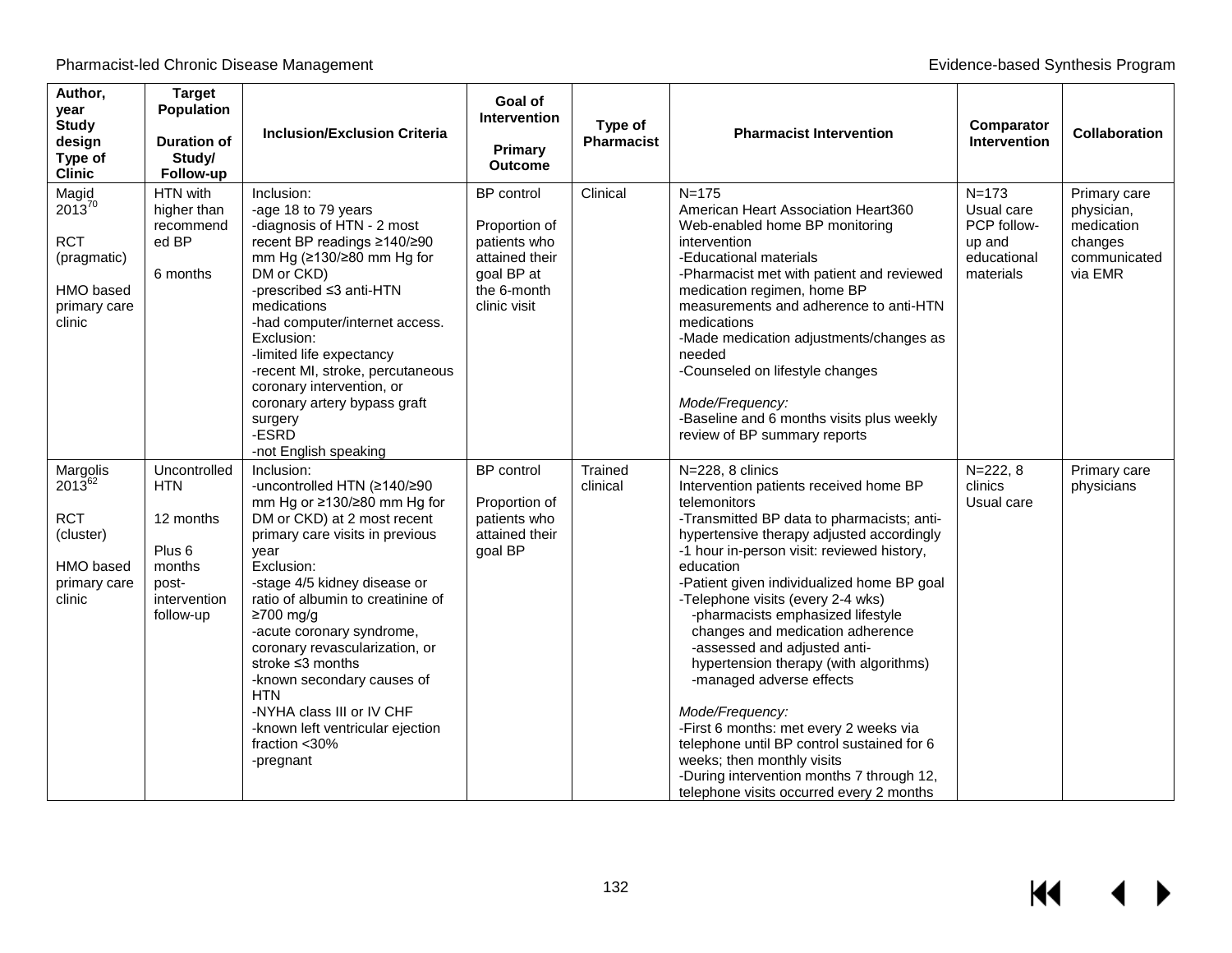| Author,<br>year<br><b>Study</b><br>design<br>Type of<br><b>Clinic</b>                                                                   | <b>Target</b><br><b>Population</b><br><b>Duration of</b><br>Study/<br>Follow-up | <b>Inclusion/Exclusion Criteria</b>                                                                                                                                                                                                                                                                                                                                                                                                                                                                                                                                                | Goal of<br><b>Intervention</b><br>Primary<br><b>Outcome</b>                                                                                                                     | Type of<br><b>Pharmacist</b>                 | <b>Pharmacist Intervention</b>                                                                                                                                                                                                                                                                                                                                                                                                                                                                                                                                                                      | Comparator<br><b>Intervention</b>                                                                                      | <b>Collaboration</b>                                                                                                                                                                                                                                                                                   |
|-----------------------------------------------------------------------------------------------------------------------------------------|---------------------------------------------------------------------------------|------------------------------------------------------------------------------------------------------------------------------------------------------------------------------------------------------------------------------------------------------------------------------------------------------------------------------------------------------------------------------------------------------------------------------------------------------------------------------------------------------------------------------------------------------------------------------------|---------------------------------------------------------------------------------------------------------------------------------------------------------------------------------|----------------------------------------------|-----------------------------------------------------------------------------------------------------------------------------------------------------------------------------------------------------------------------------------------------------------------------------------------------------------------------------------------------------------------------------------------------------------------------------------------------------------------------------------------------------------------------------------------------------------------------------------------------------|------------------------------------------------------------------------------------------------------------------------|--------------------------------------------------------------------------------------------------------------------------------------------------------------------------------------------------------------------------------------------------------------------------------------------------------|
| Magid<br>$2011^{67}$<br><b>RCT</b><br>VA, City/<br>county, and<br>HMO based<br>primary care<br>clinics                                  | <b>HTN</b><br>6 months                                                          | Inclusion:<br>- HTN<br>-taking ≤4 anti-HTN meds<br>-elevations in 2 of 3 most recent<br>electronic BP measurements<br>(>140/>90 mm Hg; for patients<br>with DM/CKD, >130/80 mm Hg)                                                                                                                                                                                                                                                                                                                                                                                                 | <b>BP</b> control<br>Proportion of<br>patients who<br>attained their<br>goal BP and<br>mean change<br>in BP from<br>baseline                                                    | Clinical                                     | $N = 174$<br>Clinical pharmacist management of HTN<br>with physician oversight<br>-Patient education<br>-Counseling on healthy therapeutic lifestyle<br>changes<br>-Pharmacist practiced under pre-approved<br>drug therapy management protocols<br>-Pharmacists reviewed home BP<br>measurements, adherence to meds<br>-Made medication adjustments as needed<br>Mode/Frequency:<br>-Baseline and 6 months visits plus weekly<br>review of BP summary reports; if essential<br>HTN, average home readings >135/85 mm<br>Hg triggered pharmacist intervention<br>(>125/75 mm Hg if diabetes or CKD) | $N = 164$<br>Usual care                                                                                                | Primary care<br>physician,<br>notified of<br>changes via<br>EMR/phone                                                                                                                                                                                                                                  |
| Carter<br>200963<br><b>RCT</b><br>(prospective<br>cluster)<br>Community-<br>based family<br>medicine<br>residency<br>program<br>clinics | <b>HTN</b><br>6 months                                                          | Inclusion:<br>-age ≥21 years<br>-essential HTN<br>-taking 0-3 anti-HTN meds<br>-if no DM: clinic systolic BP 140-<br>179 mm Hg or clinic diastolic BP<br>90-109 mm Hg (130-179 mm Hg<br>or 80-109 mm Hg with DM)<br>Exclusion:<br>-BP medication or dose change<br>≤4 weeks prior to base-line visit<br>-BP >180/110 mm Hg<br>-evidence of hypertensive<br>urgency or emergency<br>-recent MI or stroke (within 6<br>months before enrollment)<br>-NYHA class III/IV CHF, unstable<br>angina, renal/hepatic disease<br>-life expectancy <3 years<br>-dementia/cognitive impairment | <b>BP</b> control<br>Change in<br>guideline<br>adherence<br>scores, % of<br>patients with<br>controlled<br>BP,<br>difference in<br>mean systolic<br>and diastolic<br><b>BPs</b> | Clinical<br>-Residency<br>in primary<br>care | N=192, 3 clinics<br>Pharmacists were encouraged to:<br>-Assess medications and BP at baseline<br>and at 1 month, at 3 months, and more<br>frequently if necessary<br>-Pharmacists made recommendations<br>consistent with national guidelines<br>Mode/Frequency:<br>-Baseline, 3, and 6 months<br>-Pharmacists were encouraged to assess<br>medications and BP more frequently if<br>necessary                                                                                                                                                                                                      | $N = 210, 3$<br>clinics<br>Usual care<br>(Passive<br>observation<br>group<br>(intervention<br>sites only)<br>$n=191$ ) | Physicians<br>(and research<br>nurses)<br>-Collaboration<br>on how to best<br>implement<br>intervention<br>-Pharmacists<br>almost always<br>provided face-<br>to-face<br>recommenda-<br>tions to PCP<br>-Physician<br>education if<br>necessary<br>-All therapy<br>changes<br>approved by<br>physician |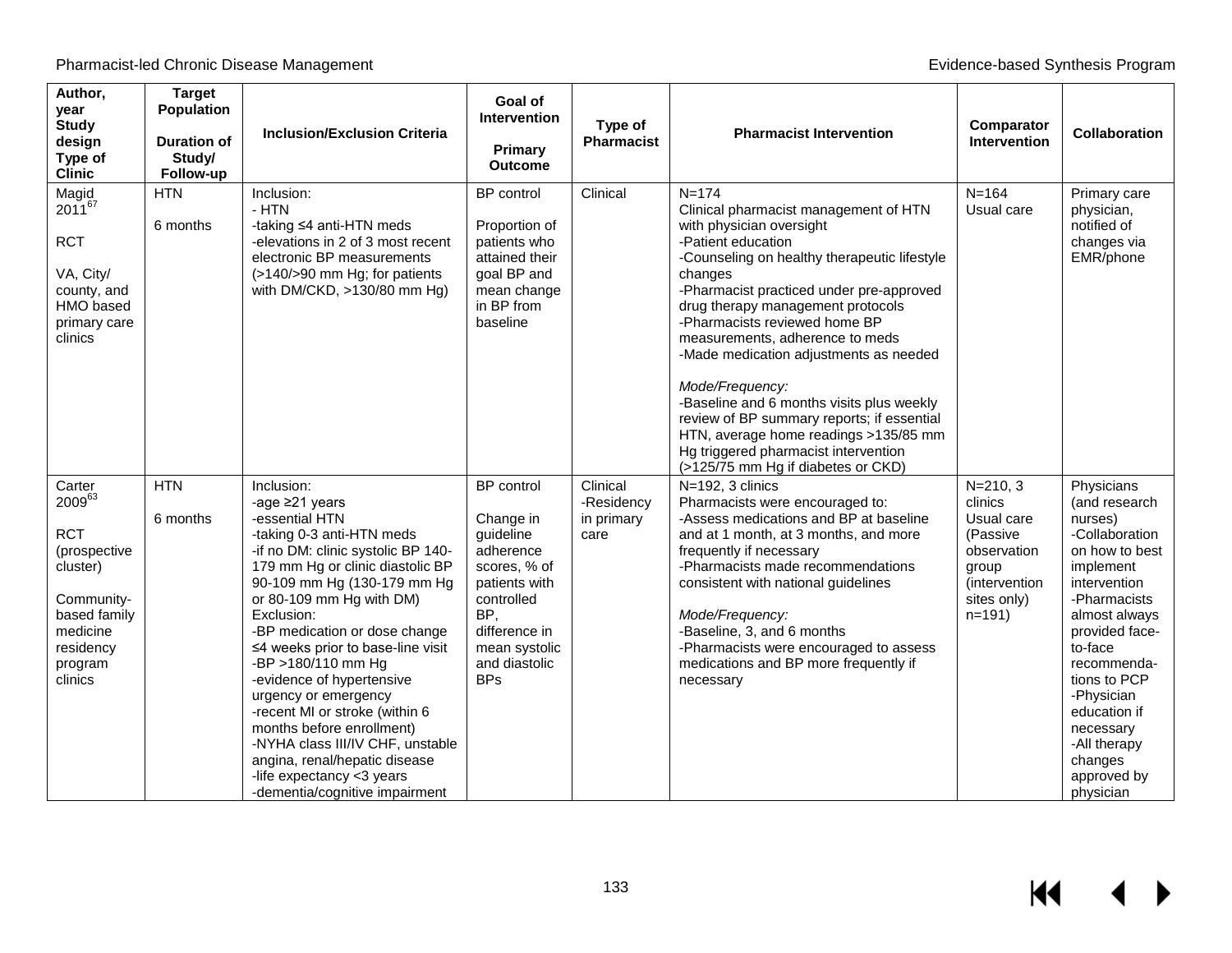| Author,<br>year<br><b>Study</b><br>design<br>Type of<br><b>Clinic</b>                                              | <b>Target</b><br>Population<br><b>Duration of</b><br>Study/<br>Follow-up | <b>Inclusion/Exclusion Criteria</b>                                                                                                                                                                                                                                                                                                                                                                                                                                                                                                                                                                                                                             | Goal of<br>Intervention<br>Primary<br><b>Outcome</b>                                                                               | Type of<br><b>Pharmacist</b> | <b>Pharmacist Intervention</b>                                                                                                                                                                                                                                                                                                                                                                                                                                                                                                                                                                                                                                                              | Comparator<br><b>Intervention</b>    | <b>Collaboration</b>                                                                                                                                                                                                                                                                                                                                                                                                                                                           |
|--------------------------------------------------------------------------------------------------------------------|--------------------------------------------------------------------------|-----------------------------------------------------------------------------------------------------------------------------------------------------------------------------------------------------------------------------------------------------------------------------------------------------------------------------------------------------------------------------------------------------------------------------------------------------------------------------------------------------------------------------------------------------------------------------------------------------------------------------------------------------------------|------------------------------------------------------------------------------------------------------------------------------------|------------------------------|---------------------------------------------------------------------------------------------------------------------------------------------------------------------------------------------------------------------------------------------------------------------------------------------------------------------------------------------------------------------------------------------------------------------------------------------------------------------------------------------------------------------------------------------------------------------------------------------------------------------------------------------------------------------------------------------|--------------------------------------|--------------------------------------------------------------------------------------------------------------------------------------------------------------------------------------------------------------------------------------------------------------------------------------------------------------------------------------------------------------------------------------------------------------------------------------------------------------------------------|
| Carter<br>$2008^{64}$<br><b>RCT</b><br>prospective<br>(cluster)<br>University-<br>based<br>primary care<br>clinics | <b>HTN</b><br>9 months                                                   | Inclusion:<br>-age 21-85 years<br>-HTN: if no DM clinic BP 145-<br>179 mm Hg/ 95-109 mm Hg<br>(135-179 mm Hg or 85-109 mm<br>Hg for patients with DM)<br>Exclusion:<br>-BP medication or dose change<br>≤4 weeks prior to baseline visit<br>-enrollment in 24-hour BP<br>monitoring consult service $\leq 6$<br>months<br>-stage 3 HTN (BP > 180/110 mm<br>Hg)<br>-evidence of hypertensive<br>urgency or emergency<br>-recent MI or stroke (within 6<br>months before enrollment)<br>-NYHA class III or IV CHF,<br>unstable angina, serious renal or<br>hepatic disease<br>-poor prognosis (life expect. < 3<br>years)<br>-dementia or cognitive<br>impairment | <b>BP</b> control<br>Difference in<br>mean systolic<br>and diastolic<br>BPs and<br>proportion of<br>patients with<br>controlled BP | Clinical                     | N=101, 2 clinics<br>Patient interview at baseline by clinical<br>pharmacist<br>-Assessed patient's regimen, suggested<br>goal BP value, and provided<br>recommendations to improve BP control<br>-Primary focus of pharmacist was to<br>address suboptimal medication regimens<br>-Recommended adherence aids<br>-Educated patients and/or taught them<br>home monitoring<br>-Made patient-specific recommendations<br>-Recommend therapies consistent with<br>JNC 7 guidelines<br>Mode/Frequency:<br>-Pharmacists encouraged to attend each<br>clinic visit (2, 4, 6, and 8 months) and<br>encouraged to initiate additional visits or<br>telephone contact if BP remained<br>uncontrolled | $N = 78, 3$<br>clinics<br>Usual care | Physicians<br>(and nurses)<br>-Pharmacist<br>educated<br>physician and<br>made<br>recommenda-<br>tions<br>-Pharmacists<br>could not<br>independently<br>prescribe<br>therapy; all<br>changes<br>approved by<br>physician<br>-Most<br>recommenda-<br>tions to<br>physician<br>performed<br>face-to-face<br>during patient<br>visit; some<br>physicians<br>provided<br>authority for<br>pharmacists to<br>make dosage<br>changes and<br>inform PCP<br>immediately<br>after visit |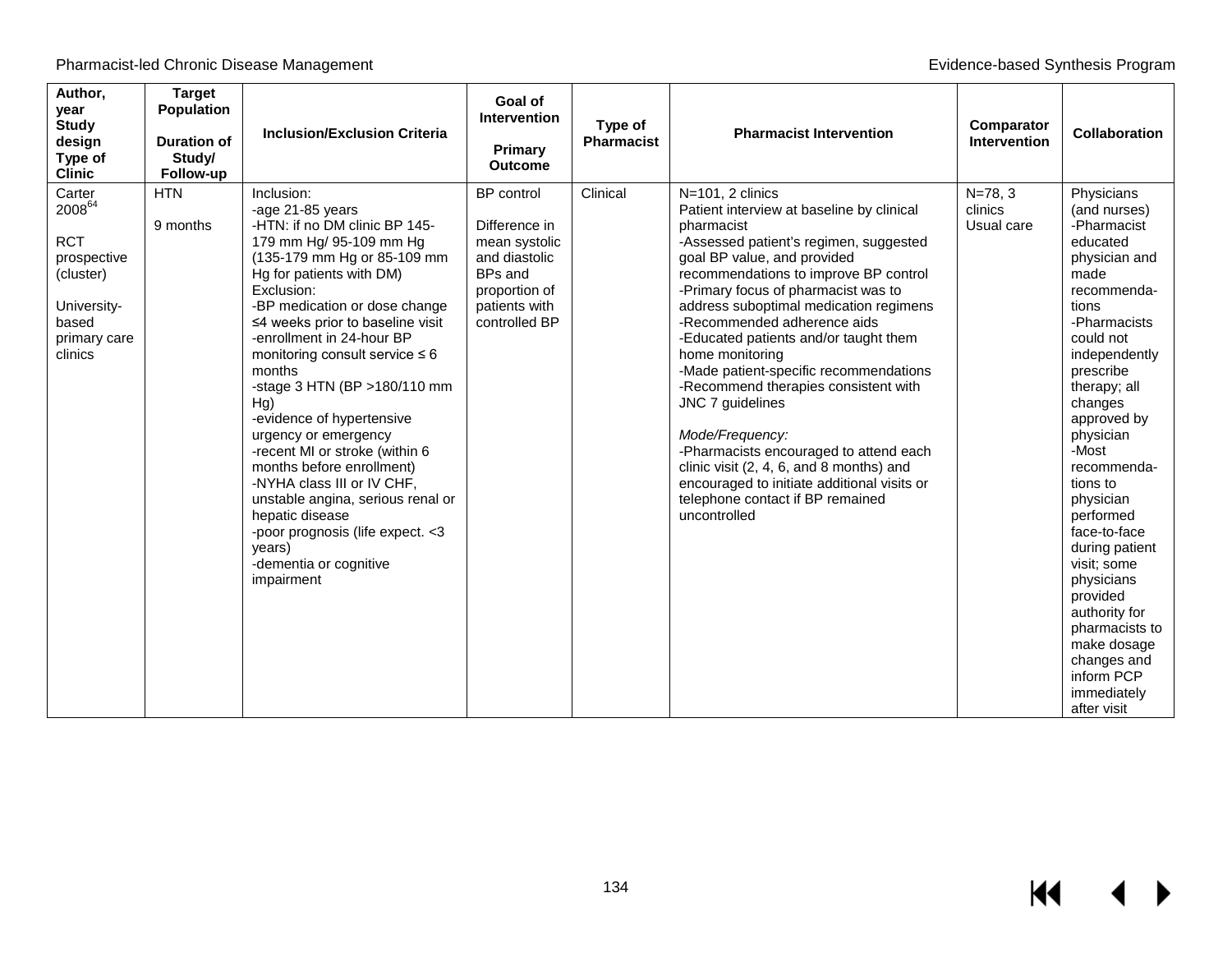| Author,<br>year<br><b>Study</b><br>design<br>Type of<br><b>Clinic</b> | <b>Target</b><br><b>Population</b><br><b>Duration of</b><br>Study/<br>Follow-up | <b>Inclusion/Exclusion Criteria</b>                                            | Goal of<br><b>Intervention</b><br>Primary<br><b>Outcome</b> | Type of<br><b>Pharmacist</b> | <b>Pharmacist Intervention</b>                                                                            | Comparator<br><b>Intervention</b> | <b>Collaboration</b>                           |
|-----------------------------------------------------------------------|---------------------------------------------------------------------------------|--------------------------------------------------------------------------------|-------------------------------------------------------------|------------------------------|-----------------------------------------------------------------------------------------------------------|-----------------------------------|------------------------------------------------|
| Green<br>200871                                                       | <b>HTN</b>                                                                      | Inclusion:<br>-age 25-75 years                                                 | BP control                                                  | Clinical                     | $N = 261$<br>Pharmacist care plus home BP monitoring,                                                     | 1) $N = 258$<br>Usual care        | Pharmacist<br>communicated                     |
| Ralston<br>$2014^{74*}$                                               | 12 months                                                                       | -HTN diagnosis<br>-taking antihypertensive meds<br>-no diagnoses of DM, CVD or | Difference in<br>mean systolic<br>and diastolic             |                              | and web training<br>-1 planned telephone visit to obtain a more<br>detailed medication history and review | 2) N=259<br>Home BP               | with physician,<br>all clinical<br>concerns or |
| <b>RCT</b>                                                            |                                                                                 | renal disease, or other serious<br>conditions                                  | <b>BPs and</b><br>proportion of                             |                              | allergies, intolerances, and CV risk factors<br>-Introduced patient to action plan, a                     | monitoring<br>and web             | potential<br>deviations                        |
| Nonprofit,                                                            |                                                                                 |                                                                                | patients with                                               |                              | template with 5 components:                                                                               | training only                     | from the                                       |
| HMO-based                                                             |                                                                                 | Eligible and willing patients were<br>invited to 2 screening visits at         | controlled BP                                               |                              | 1) instructions for home BP monitoring<br>2) list of current medications                                  |                                   | medication<br>protocol were                    |
| primary care<br>clinics                                               |                                                                                 | their clinic. If mean diastolic BP                                             |                                                             |                              | $3) \ge 1$ patient-selected lifestyle goal(s) from                                                        |                                   | referred back                                  |
|                                                                       |                                                                                 | (last 2 of 3 BP recordings, with                                               |                                                             |                              | the list in the Group Health HTN pamphlet                                                                 |                                   | to PCP                                         |
| *Sub-study                                                            |                                                                                 | the first measurement dropped)                                                 |                                                             |                              | 4) recommended medication changes                                                                         |                                   |                                                |
| with $n=186$<br>(intervention)                                        |                                                                                 | was between 90-109 mm Hg or<br>mean systolic BP was between                    |                                                             |                              | based on stepped medication protocols<br>5) follow-up plan                                                |                                   |                                                |
| group),                                                               |                                                                                 | 140-199 mm Hg at both                                                          |                                                             |                              | -Planned communication occurred over                                                                      |                                   |                                                |
| $n = 197$                                                             |                                                                                 | screening visits, participant was                                              |                                                             |                              | web every 2 weeks until BP controlled                                                                     |                                   |                                                |
| (control                                                              |                                                                                 | eligible for the study                                                         |                                                             |                              | -Responded to patients with specific<br>recommendations (including medication                             |                                   |                                                |
| $group - all$<br>home BP                                              |                                                                                 |                                                                                |                                                             |                              | changes)                                                                                                  |                                   |                                                |
| and Web)                                                              |                                                                                 |                                                                                |                                                             |                              |                                                                                                           |                                   |                                                |
|                                                                       |                                                                                 |                                                                                |                                                             |                              | Mode/Frequency:                                                                                           |                                   |                                                |
|                                                                       |                                                                                 |                                                                                |                                                             |                              | -Baseline and 12 months                                                                                   |                                   |                                                |
|                                                                       |                                                                                 |                                                                                |                                                             |                              | -All planned communications occurred over<br>web every 2 weeks until BP controlled and                    |                                   |                                                |
|                                                                       |                                                                                 |                                                                                |                                                             |                              | less often thereafter                                                                                     |                                   |                                                |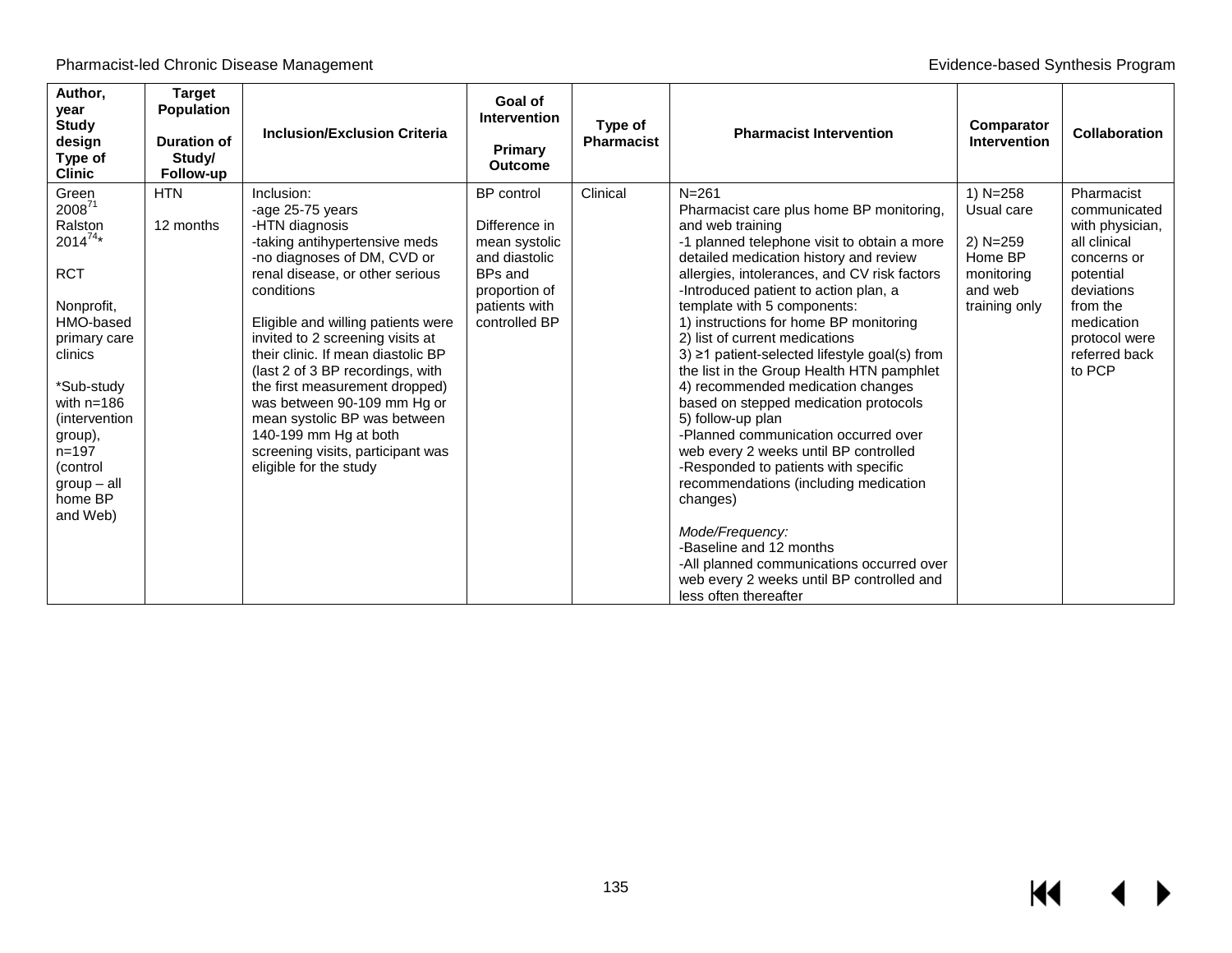| Author,<br>year<br><b>Study</b><br>design<br>Type of<br><b>Clinic</b>                                  | <b>Target</b><br><b>Population</b><br><b>Duration of</b><br>Study/<br>Follow-up | <b>Inclusion/Exclusion Criteria</b>                                                                                                                                                                                                                                                                                                                                                       | Goal of<br><b>Intervention</b><br>Primary<br><b>Outcome</b>                 | Type of<br><b>Pharmacist</b> | <b>Pharmacist Intervention</b>                                                                                                                                                                                                                                                                                                                                                                                                                                                                                                                                                                                                                                                               | Comparator<br>Intervention | <b>Collaboration</b>                                                                                                                                  |
|--------------------------------------------------------------------------------------------------------|---------------------------------------------------------------------------------|-------------------------------------------------------------------------------------------------------------------------------------------------------------------------------------------------------------------------------------------------------------------------------------------------------------------------------------------------------------------------------------------|-----------------------------------------------------------------------------|------------------------------|----------------------------------------------------------------------------------------------------------------------------------------------------------------------------------------------------------------------------------------------------------------------------------------------------------------------------------------------------------------------------------------------------------------------------------------------------------------------------------------------------------------------------------------------------------------------------------------------------------------------------------------------------------------------------------------------|----------------------------|-------------------------------------------------------------------------------------------------------------------------------------------------------|
| Hunt 2008 <sup>72</sup><br><b>RCT</b><br>Nonprofit<br>integrated<br>system,<br>primary care<br>clinics | HTN and<br>uncontrolled<br>blood<br>pressure<br>12 months                       | Inclusion:<br>-HTN and uncontrolled BP,<br>-office visit within past 2 years<br>(problem list entry of<br>hypertension (ICD-9 of 410.*)<br>-last systolic BP ≥160 mm Hg<br>and/or a last diastolic BP ≥100<br>$mm Hg$ )<br>Exclusion:<br>-no BP reading in chart in<br>previous 2 years<br>-attended a visit with a pharmacy<br>practitioner in previous 6 months                         | BP control<br>Difference in<br>mean systolic<br>and diastolic<br><b>BPs</b> | Clinical                     | $N = 230$<br>Pharmacists:<br>-Reviewed subjects' medications and<br>lifestyle habits<br>-Assessed vital signs<br>-Screened for adverse drug reactions<br>-Identified barriers to adherence<br>-Provided education<br>-Optimized anti-HTN regimen (titrating<br>dose of existing medication, adding new<br>agent, switching medication, or<br>consolidating anti-HTN therapy)<br>-Follow-up appointments as needed<br>-Accessed patients' medical records to<br>assist medication selection and dosing<br>Mode/Frequency:<br>-Baseline visit with pharmacist<br>-Follow-up appointments as necessary                                                                                          | $N = 233$<br>Usual care    | Physician<br>available to<br>discuss HTN<br>treatment<br>plan/other<br>medical issues<br>as needed:<br>notes from<br>visit<br>communicated<br>via EMR |
| Borenstein<br>$2003^{73}$<br><b>RCT</b><br>Community<br>hospital                                       | <b>HTN</b><br>uncontrolled<br>12 months                                         | Inclusion:<br>-age $\geq$ 18 years<br>-capitated medical insurance<br>-diagnosis code for HTN<br>-uncontrolled HTN (>140/90 of<br><65 years old or >160/90 if >65<br>years old) based on last<br>recorded measure(s)<br>Exclusion:<br>-advanced dementia, terminal<br>illness, organ transplantation, or<br>secondary hypertension<br>-absence of recorded blood<br>pressure measurements | BP control<br>Difference in<br>mean systolic<br>and diastolic<br><b>BPs</b> | Clinical                     | $N = 98$<br>-Pharmacists:<br>-Determined BP<br>-Collected patient assessments for<br>adherence, potential drug side effects,<br>and relevant patient habits (tobacco use,<br>diet, and exercise), per JNC V guidelines<br>-During clinic, pharmacists reviewed drug<br>side effects and provided education<br>regarding individualized dietary and<br>lifestyle modifications<br>-Called patient's physician/covering<br>physician, with findings and made<br>treatment recommendations in accordance<br>with evidence-based treatment algorithm<br>Mode/Frequency:<br>-Follow-up visits every 2-4 weeks at<br>discretion of pharmacist (as often as<br>necessary until BP control achieved) | $N = 99$<br>Usual care     | Physician;<br>physicians<br>made all final<br>treatment<br>decisions                                                                                  |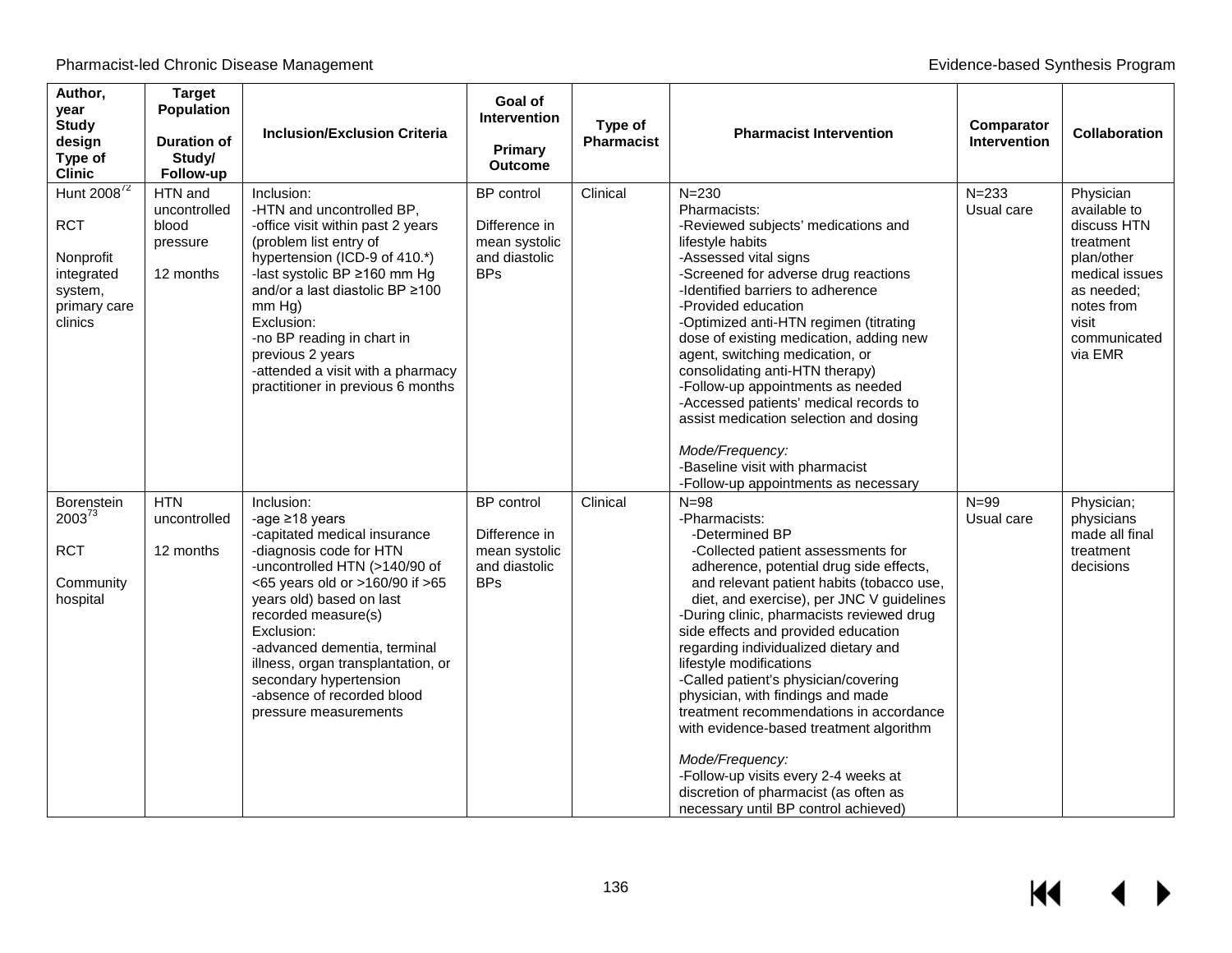| Author,<br>year<br><b>Study</b><br>design<br>Type of<br><b>Clinic</b>                  | <b>Target</b><br>Population<br><b>Duration of</b><br>Study/<br>Follow-up | <b>Inclusion/Exclusion Criteria</b>                                                                                                                                                                                                                                                                                                                                                                                                                                                                                                                                                                                                                                                                            | Goal of<br><b>Intervention</b><br>Primary<br><b>Outcome</b>                                                                               | Type of<br><b>Pharmacist</b> | <b>Pharmacist Intervention</b>                                                                                                                                                                                                                                                                                                                                                                                                                                                                                                                    | Comparator<br><b>Intervention</b>                                                      | <b>Collaboration</b> |
|----------------------------------------------------------------------------------------|--------------------------------------------------------------------------|----------------------------------------------------------------------------------------------------------------------------------------------------------------------------------------------------------------------------------------------------------------------------------------------------------------------------------------------------------------------------------------------------------------------------------------------------------------------------------------------------------------------------------------------------------------------------------------------------------------------------------------------------------------------------------------------------------------|-------------------------------------------------------------------------------------------------------------------------------------------|------------------------------|---------------------------------------------------------------------------------------------------------------------------------------------------------------------------------------------------------------------------------------------------------------------------------------------------------------------------------------------------------------------------------------------------------------------------------------------------------------------------------------------------------------------------------------------------|----------------------------------------------------------------------------------------|----------------------|
| Vivian<br>$2002^{68}$<br><b>RCT</b><br>Veterans<br><b>Affairs</b><br>Medical<br>Center | <b>HTN</b><br>6 months                                                   | Inclusion:<br>-stage 1, 2, or 3 hypertension as<br>defined by JNC VI (>140 systolic<br>or >90 diastolic)<br>-age $\geq$ 18<br>-receiving anti-hypertension drug<br>therapy<br>-not receiving care at<br>pharmacist-managed clinic<br>Exclusion:<br>-secondary cause of<br>hypertension (CKD,<br>renovascular disease.<br>pheochromocytoma, Cushing's<br>syndrome, and primary<br>aldosteronism)<br>-missed >3 appointments in last<br>year<br>-were in hypertensive crisis<br>(systolic BP > 210 mm Hg or<br>diastolic BP >110 mm Hg)<br>-NYHA class III or IV CHF,<br>ESRD, psychiatric disorder,<br>severe hepatic dysfunction,<br>terminal cancer, or other<br>condition with life expectancy to<br><1 year | <b>BP</b> control<br>Difference in<br>mean systolic<br>and diastolic<br><b>BPs and</b><br>proportion of<br>patients with<br>controlled BP | Clinical                     | $N=27$<br>Pharmacist<br>-Prescribing authority<br>-Made appropriate drug therapy changes<br>(in both drug selection and dosage) for<br>blood pressure control in accordance with<br><b>JNC VI</b><br>-Did not make any changes in patients'<br>other drugs that may adversely affect blood<br>pressure (eg, venlafaxine, sibutramine)<br>-Drug counseling provided at each visit<br>(thorough discussion about side effects,<br>recommended lifestyle changes, an<br>assessment of compliance)<br>Mode/Frequency:<br>-Saw pharmacist 1 time/month | $N = 29$<br>Usual care<br>-Traditional<br>pharmacist<br>services (eg,<br>distribution) | Not reported         |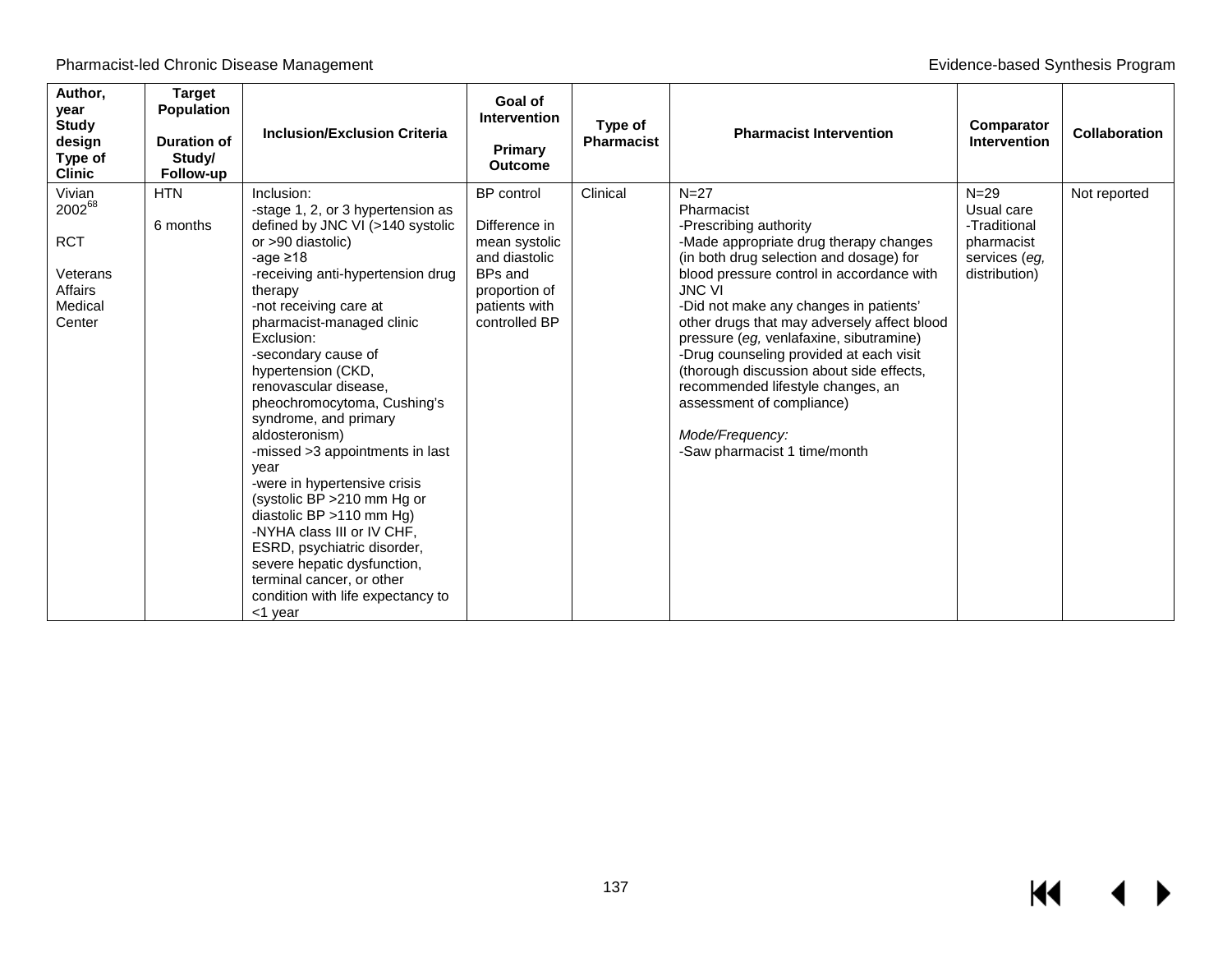| Author,<br>year<br><b>Study</b><br>design<br>Type of<br><b>Clinic</b>                                                                                           | <b>Target</b><br><b>Population</b><br><b>Duration of</b><br>Study/<br>Follow-up | <b>Inclusion/Exclusion Criteria</b>                                                                                                                                                                                                                                                                                                                                                                                                                                                                                                                                                                                                                                                                                                     | Goal of<br><b>Intervention</b><br><b>Primary</b><br><b>Outcome</b>                                                                                                   | Type of<br><b>Pharmacist</b> | <b>Pharmacist Intervention</b>                                                                                                                                                                                                                                                                                                                                                                                                                                                                                                                               | Comparator<br>Intervention                                         | <b>Collaboration</b> |
|-----------------------------------------------------------------------------------------------------------------------------------------------------------------|---------------------------------------------------------------------------------|-----------------------------------------------------------------------------------------------------------------------------------------------------------------------------------------------------------------------------------------------------------------------------------------------------------------------------------------------------------------------------------------------------------------------------------------------------------------------------------------------------------------------------------------------------------------------------------------------------------------------------------------------------------------------------------------------------------------------------------------|----------------------------------------------------------------------------------------------------------------------------------------------------------------------|------------------------------|--------------------------------------------------------------------------------------------------------------------------------------------------------------------------------------------------------------------------------------------------------------------------------------------------------------------------------------------------------------------------------------------------------------------------------------------------------------------------------------------------------------------------------------------------------------|--------------------------------------------------------------------|----------------------|
| Okamoto<br>200175<br><b>RCT</b><br>General<br>medicine<br>clinics within<br>a managed<br>care facility                                                          | <b>HTN</b><br>6 months                                                          | Inclusion:<br>-age ≥18 years<br>-diagnosed with essential HTN<br>-member of the managed care<br>organization for ≥1 year<br>-fill prescriptions at managed<br>care organization's pharmacies<br>-taking targeted anti-HTN drugs<br>nifedipine, verapamil, captopril,<br>diltiazem, clonidine, terazosin,<br>propranolol, or lisinopril, or<br>taking ≥3 prescription anti-HTN<br>drugs<br>Exclusion:<br>-secondary HTN (secondary to<br>drugs or comorbid diseases<br>including but not limited to CKD,<br>cancer, Cushing's syndrome,<br>primary aldosteronism, or aortic<br>coarctation)<br>-significant end-organ disease<br>(hospitalization likely within next<br>few months)<br>-baseline blood pressure > 200<br>mm Hg/105 mm Hg | BP control<br>Difference in<br>mean systolic<br>and diastolic<br>BPs, quality<br>of life, costs                                                                      | Clinical                     | $N = 164$<br>-Pharmacist<br>-informed patients that effort would be<br>made to decrease number of drugs for<br>HTN or alter therapy by administering<br>more appropriate/less expensive drugs<br>to achieve similar or improved BP control<br>-determined most appropriate anti-HTN<br>regimen for patient and ordered<br>laboratory tests as needed<br>-provided education on non-<br>pharmacologic ways to control BP<br>Mode/Frequency:<br>-visits at baseline and 6m<br>-pharmacist and physician could schedule<br>additional appointments if necessary | $N = 166$<br>Usual care<br>Physician-<br>managed                   | Not reported         |
| Solomon<br>1998 <sup>23</sup><br>Gourley<br>1998 <sup>24</sup><br><b>RCT</b><br>Veterans<br>Affairs<br>Medical<br>Center and<br>university<br>medical<br>center | <b>HTN</b><br>6 months                                                          | Inclusion:<br>-age $\geq$ 18 years<br>-receiving dihyropyridine or<br>dihyropyridine and diuretic<br>therapy for HTN<br>Exclusion:<br>-symptomatic heart failure<br>-taking any anti-HTN agent other<br>than dihyropyridine<br>-evidence of alcohol or drug<br>abuse<br>-participated in investigational<br>drug trial within 30 days of<br>enrollment                                                                                                                                                                                                                                                                                                                                                                                  | Evaluate<br>effects of<br>pharmacy<br>care on<br>humanistic<br>outcomes<br>Compliance,<br>knowledge,<br>health<br>resource use,<br>QoL,<br>satisfaction<br>with care | Clinical                     | $N=63$<br>Pharmacist care defined as<br>-standardized patient assessment activities<br>(physical assessment)<br>-regularly scheduled therapeutic and<br>educational interventions<br>Mode/Frequency:<br>-5 clinic visits, every 4 to 6 weeks                                                                                                                                                                                                                                                                                                                 | $N=70$<br>Usual care<br>(traditional<br>pharmacy<br>care) $(n=70)$ | Not reported         |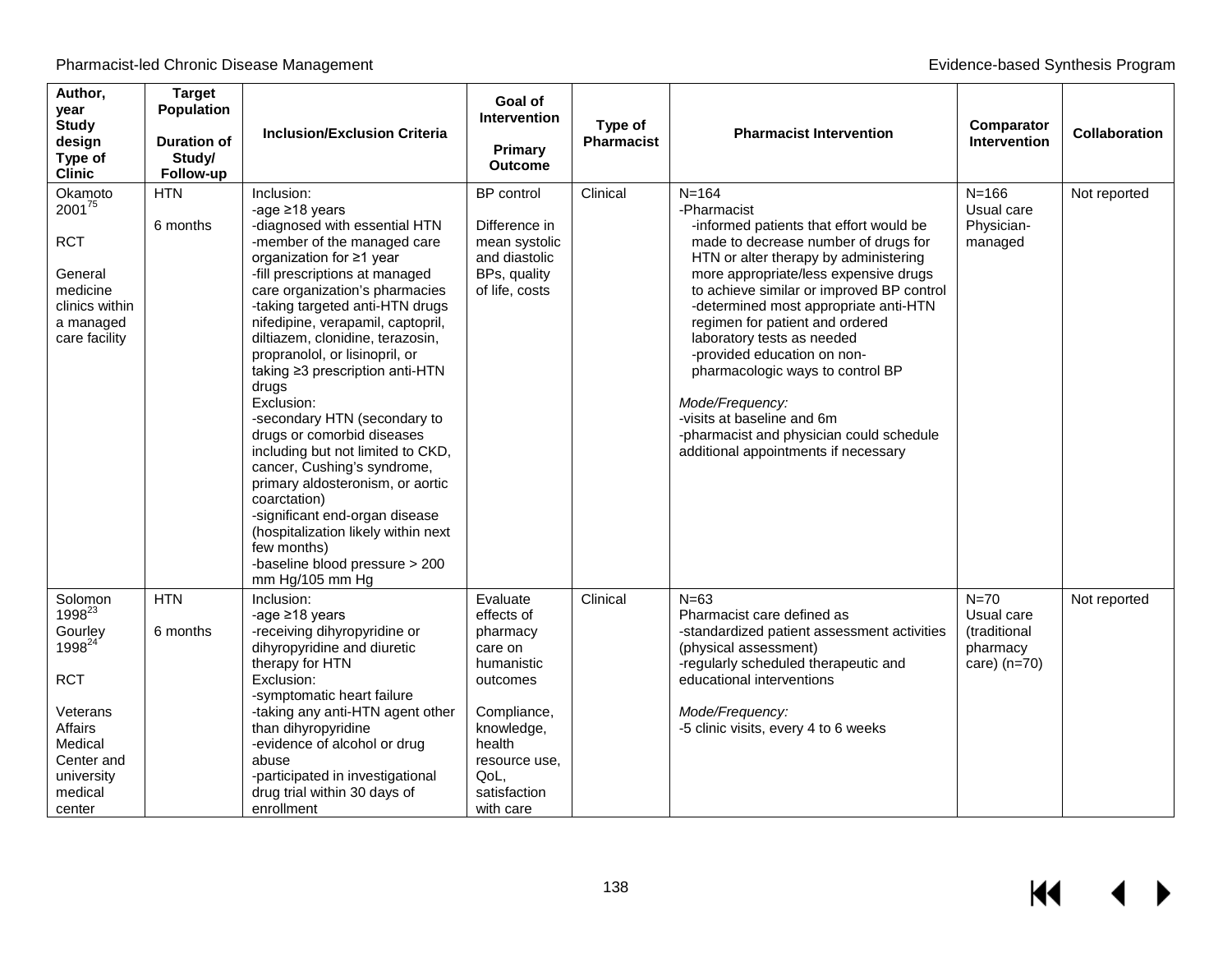Pharmacist-led Chronic Disease Management **Evidence-based Synthesis Program** Evidence-based Synthesis Program

| Author,<br>year<br><b>Study</b><br>design<br>Type of<br><b>Clinic</b>    | <b>Target</b><br>Population<br>Duration of<br>Study/<br>Follow-up | <b>Inclusion/Exclusion Criteria</b>                                                                                                                                                                                                                                                                                                                                                                                                                                  | Goal of<br><b>Intervention</b><br>Primary<br><b>Outcome</b> | Type of<br><b>Pharmacist</b> | <b>Pharmacist Intervention</b>                                                                                                                                                                                                                                                                                                                                                                                                                                                                                                                                                                                                                                                                                                                                                                                                                               | Comparator<br><b>Intervention</b>     | <b>Collaboration</b> |
|--------------------------------------------------------------------------|-------------------------------------------------------------------|----------------------------------------------------------------------------------------------------------------------------------------------------------------------------------------------------------------------------------------------------------------------------------------------------------------------------------------------------------------------------------------------------------------------------------------------------------------------|-------------------------------------------------------------|------------------------------|--------------------------------------------------------------------------------------------------------------------------------------------------------------------------------------------------------------------------------------------------------------------------------------------------------------------------------------------------------------------------------------------------------------------------------------------------------------------------------------------------------------------------------------------------------------------------------------------------------------------------------------------------------------------------------------------------------------------------------------------------------------------------------------------------------------------------------------------------------------|---------------------------------------|----------------------|
| Erickson<br>$1997^{65}$<br><b>CCT</b><br>University<br>medical<br>center | <b>HTN</b><br>5 months                                            | Inclusion:<br>-age $\geq$ 18 years<br>-read and speak English<br>-diagnosis of essential HTN<br>(baseline diastolic > 90 mm Hg<br>and/or systolic > 140 mm<br>Hg) documented on their<br>medical record, and be<br>-taking a prescribed<br>antihypertensive drug<br>Exclusion:<br>-secondary HTN (drug induced,<br>pheochromocytoma, chronic<br>renal disease or renovascular<br>disease, Cushing's syndrome,<br>primary aldosteronism,<br>coarctation of the aorta) | <b>BP</b> control<br>Primary<br>outcome not<br>specified    | Clinical                     | $N=40$<br>-Reviewed medical records<br>-Took drug history including current and<br>previous prescription and nonprescription<br>therapy and presence of side effects<br>-Assessed patient-specific drug issues (ie,<br>access to pharmacy services, concerns<br>and beliefs about taking drugs),<br>prescription drug coverage; compliance;<br>patient knowledge about hypertension,<br>lifestyle modification, and drug therapy<br>-Consulted with physicians about potential<br>or observed drug-related problems<br>-Counseled patients regarding new or<br>continued drug therapy; reinforcing the<br>importance of lifestyle modification<br>-Monitored drug therapy via interview and<br>laboratory data<br>-Taking and/or interpreting blood pressure<br>measurements<br>Mode/Frequency:<br>-Regularly scheduled clinic visits during<br>study period | $N = 40$<br>Usual care<br>Not matched | Not reported         |

BP = blood pressure; CHF = congestive heart failure; CKD = chronic kidney disease; CV = cardiovascular; DM = diabetes mellitus; EMR= electronic medical record; ESRD = end-stage renal disease; HTN = hypertension; JNC V = Joint National Committee on Detection, Evaluation, and Treatment of High Blood Pressure; MI = myocardial infarction;  $NYHA = New York Heart Association$ ;  $PACT = patient-aligned care team$ ;  $PCMH = patient-centered medical home$ ;  $PCP = primary care provider$ ;  $QoL = quality of life$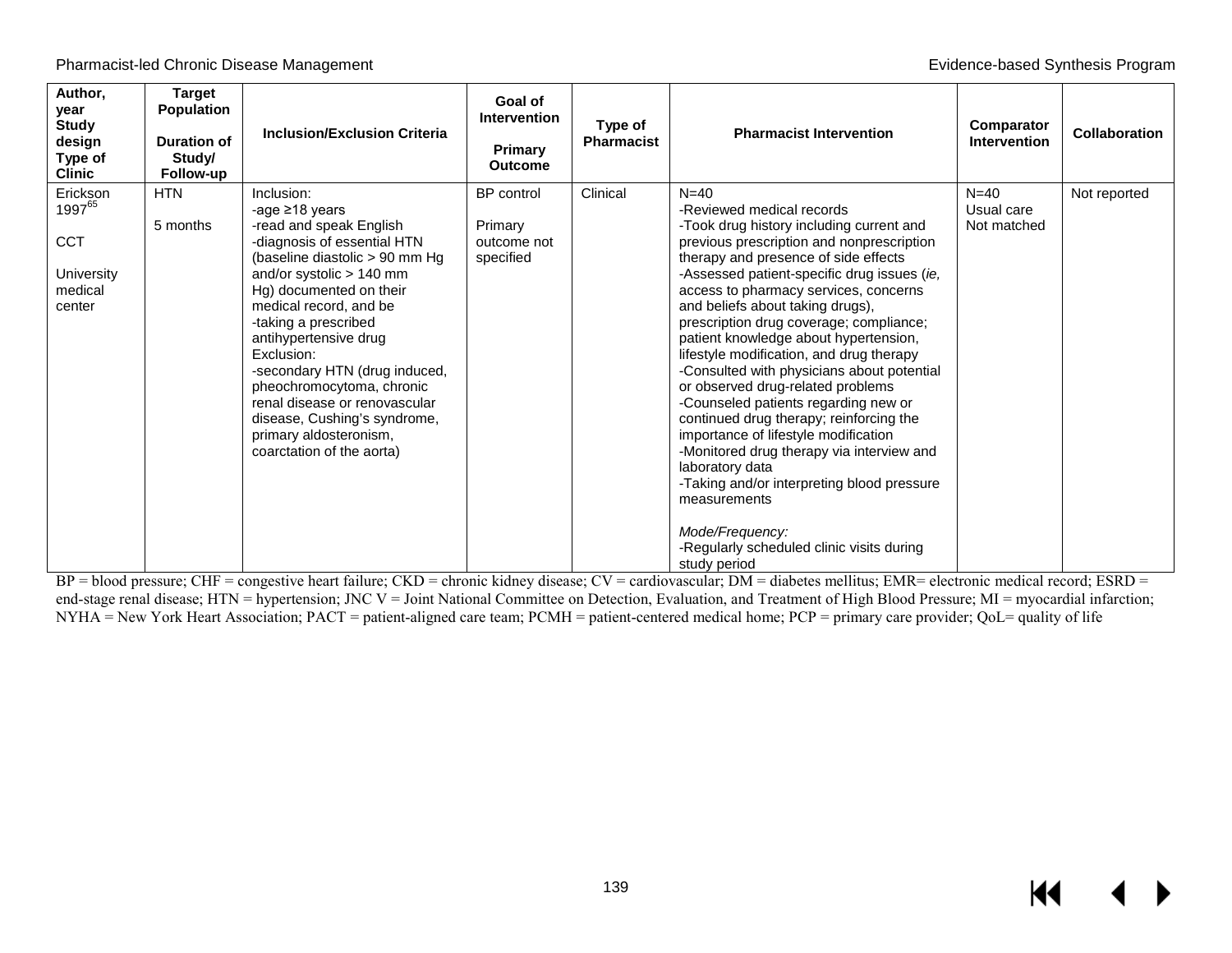# **Table 32. Drug-related Problems Outcomes – Hypertension Studies**

| <b>Study</b><br>Intervention                                                       | Inappropriate<br>dosage/prescription or<br>omission % (n/N)                                                                                                                                                                                                                     |           | Ineffectiveness% (n/N) |           | Drug-drug or drug-disease<br>interaction (describe) %<br>(n/N) |           | Non-adherence to<br>prescribed regimen<br>% (n/N)                                                                                               |                                             | <b>Clinical/adverse events %</b><br>(n/N)                                                                                                     |                                                              |
|------------------------------------------------------------------------------------|---------------------------------------------------------------------------------------------------------------------------------------------------------------------------------------------------------------------------------------------------------------------------------|-----------|------------------------|-----------|----------------------------------------------------------------|-----------|-------------------------------------------------------------------------------------------------------------------------------------------------|---------------------------------------------|-----------------------------------------------------------------------------------------------------------------------------------------------|--------------------------------------------------------------|
| (n)<br>Control (n)                                                                 | Pharmacy<br><b>Component</b>                                                                                                                                                                                                                                                    | Control   | Pharmacy<br>Component  | Control   | Pharmacy<br>Component                                          | Control   | Pharmacy<br><b>Component</b>                                                                                                                    | Control                                     | Pharmacy<br><b>Component</b>                                                                                                                  | <b>Control</b>                                               |
| Carter 2015 <sup>61</sup><br>IG=194 (Brief)<br>$IG=207$<br>(Sustained)<br>$CG=224$ | <b>NR</b>                                                                                                                                                                                                                                                                       | <b>NR</b> | <b>NR</b>              | <b>NR</b> | <b>NR</b>                                                      | <b>NR</b> | <b>NR</b>                                                                                                                                       | <b>NR</b>                                   | No overall differences in the<br>across the 3 groups                                                                                          | frequency of subjects reporting<br>any serious adverse event |
| Zillich $2015^{66}$<br>$IG=465$<br>$CG=1,268$                                      | <b>NR</b>                                                                                                                                                                                                                                                                       | <b>NR</b> | <b>NR</b>              | <b>NR</b> | <b>NR</b>                                                      | <b>NR</b> | MPR at 12m<br>All BP meds<br>0.71(0.19)<br>$MPR > = 80\%$<br>at 12m all BP<br>meds<br>35%                                                       | 0.71(0.20)<br>$(P=.89)$<br>32%<br>$(P=.69)$ | <b>NR</b>                                                                                                                                     | <b>NR</b>                                                    |
| Hirsch $20\overline{14^{69}}$<br>$IG=75$<br>$CG=91$                                | Of patients with<br>a drug problem:<br>Need for<br>additional<br>therapy<br><b>Baseline</b><br>42% (14/33)<br>6 months<br>58% (7/12)<br>9 months<br>25% (1/4)<br>Need for dose<br>increase<br><b>Baseline</b><br>33% (11/33)<br>6 months<br>25% (3/12)<br>9 months<br>25% (1/4) | <b>NR</b> | <b>NR</b>              | <b>NR</b> | <b>NR</b>                                                      | <b>NR</b> | Of patients<br>with a drug<br>problem:<br>Non-<br>adherence:<br><b>Baseline</b><br>15% (5/33)<br>6 months<br>8% (1/12)<br>9 months<br>25% (1/4) | <b>NR</b>                                   | Of patients<br>with a drug<br>problem:<br>Adverse drug<br>reaction<br><b>Baseline</b><br>6% (2/33)<br>6 months<br>16% (2/12)<br>9 months<br>0 | ${\sf NR}$                                                   |
| Magid $2013^{70}$<br>$IG=175$<br>$CG=173$                                          | <b>NR</b>                                                                                                                                                                                                                                                                       | <b>NR</b> | <b>NR</b>              | <b>NR</b> | <b>NR</b>                                                      | <b>NR</b> | Mean MPR<br>Baseline 0.86<br>6m 0.87<br>$(P=.93)$<br>Adherence to<br>home BP<br>monitoring<br>30% (49/162)                                      | <b>NR</b>                                   | <b>NR</b>                                                                                                                                     | <b>NR</b>                                                    |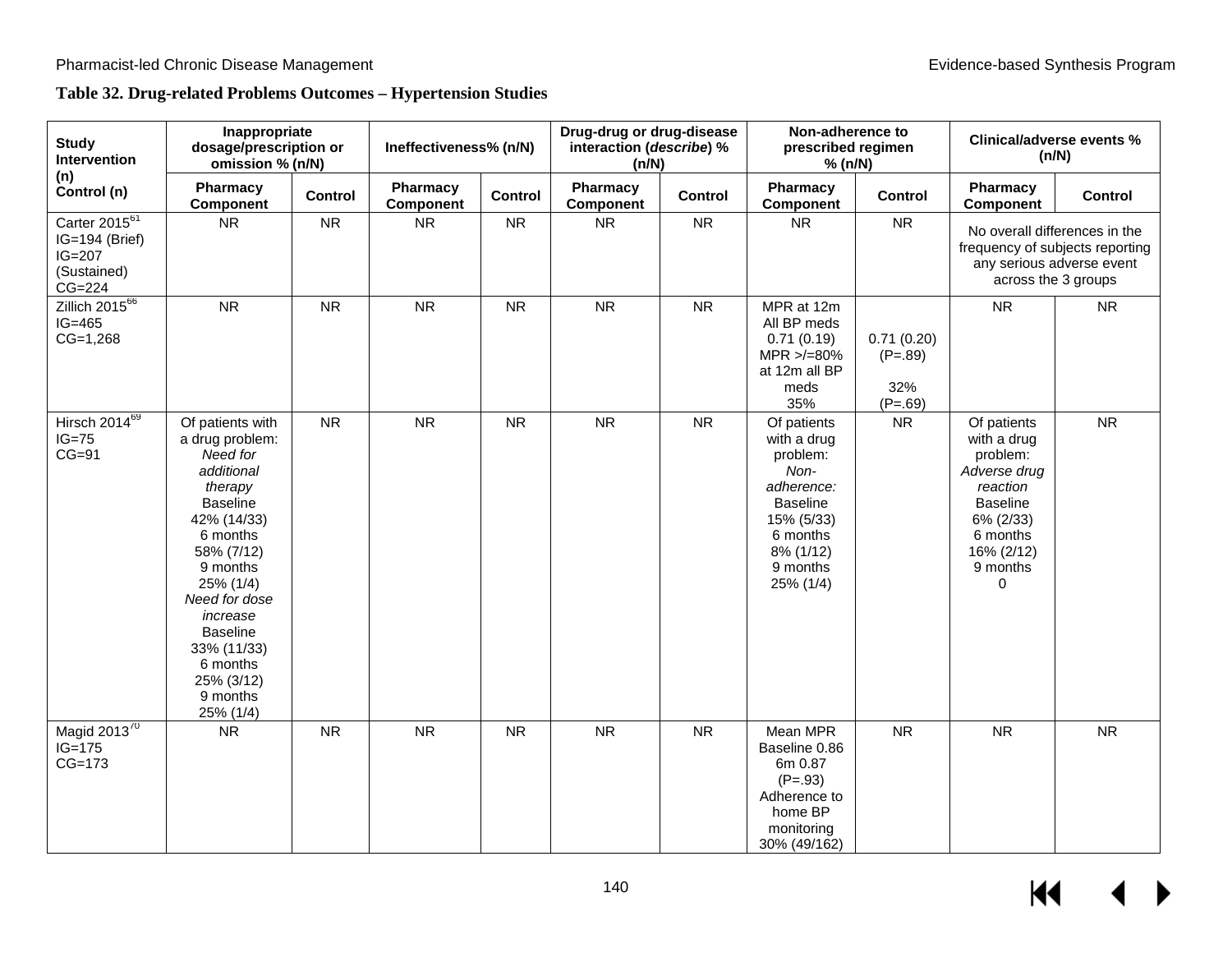| <b>Study</b><br>Intervention                        | Inappropriate<br>dosage/prescription or<br>omission % (n/N) |           | Ineffectiveness% (n/N) |            | Drug-drug or drug-disease<br>interaction (describe) %<br>(n/N) |           | Non-adherence to<br>prescribed regimen<br>% (n/N)                                              |                                                                                                                              | <b>Clinical/adverse events %</b><br>(n/N)                                                                                                                                                               |                                                                                                                                                                                                                                                                                                                                                    |
|-----------------------------------------------------|-------------------------------------------------------------|-----------|------------------------|------------|----------------------------------------------------------------|-----------|------------------------------------------------------------------------------------------------|------------------------------------------------------------------------------------------------------------------------------|---------------------------------------------------------------------------------------------------------------------------------------------------------------------------------------------------------|----------------------------------------------------------------------------------------------------------------------------------------------------------------------------------------------------------------------------------------------------------------------------------------------------------------------------------------------------|
| (n)<br>Control (n)                                  | Pharmacy<br>Component                                       | Control   | Pharmacy<br>Component  | Control    | Pharmacy<br>Component                                          | Control   | Pharmacy<br>Component                                                                          | Control                                                                                                                      | Pharmacy<br><b>Component</b>                                                                                                                                                                            | Control                                                                                                                                                                                                                                                                                                                                            |
| Margolis 2013 <sup>62</sup><br>$IG=228$<br>$CG=222$ | <b>NR</b>                                                   | <b>NR</b> | ${\sf NR}$             | ${\sf NR}$ | ${\sf NR}$                                                     | <b>NR</b> | 6 months <sup>a</sup><br>23%<br>12 months <sup>a</sup><br>31%<br>18 months <sup>a</sup><br>28% | 6 months <sup>a</sup><br>39%<br>$(P=.04)$<br>12 months $a$<br>36%<br>$(P=.33)$<br>18 months <sup>a</sup><br>37%<br>$(P=.06)$ | Total: 49<br>events<br>Hypotension,<br>dizziness, or<br>loss of<br>conscious:<br>6 events<br>HTN related:<br>1 event<br>Stroke:<br>2 events<br>Atrial<br>fibrillation:<br>1 event<br>Angina:<br>1 event | Total: 60<br>events<br>Allergic<br>reactions<br>attributed to<br><b>HTN</b><br>medicine:<br>2 events<br>Hypotension,<br>dizziness, or<br>loss of<br>conscious:<br>1 event<br>HTN-related:<br>4 events<br>Stroke:<br>5 events<br>TIA:<br>3 events<br>Atrial<br>fibrillation:<br>1 event<br>MI: 1 event<br>Cardiac<br>bypass<br>surgery:<br>2 events |
| Magid 201167<br>$IG = 174$<br>$CG=164$              | <b>NR</b>                                                   | <b>NR</b> | <b>NR</b>              | <b>NR</b>  | <b>NR</b>                                                      | <b>NR</b> | 6 months <sup>a</sup><br>30%                                                                   | 6 months <sup>a</sup><br>31%<br>$(P=.93)$<br>based on<br>subset of<br>224 patients                                           | <b>NR</b>                                                                                                                                                                                               | <b>NR</b>                                                                                                                                                                                                                                                                                                                                          |
| Carter 200963<br>$IG=192$<br>$CG=210$               | <b>NR</b>                                                   | <b>NR</b> | <b>NR</b>              | <b>NR</b>  | <b>NR</b>                                                      | <b>NR</b> | <b>Baseline</b><br>17%<br>(SD 28%)<br>6 months<br>15%<br>(SD 25%)                              | <b>Baseline</b><br>19%<br>(SD 22%)<br>6 months<br>15%<br>(SD 21%)<br>$(P=.98)$                                               | <b>NR</b>                                                                                                                                                                                               | <b>NR</b>                                                                                                                                                                                                                                                                                                                                          |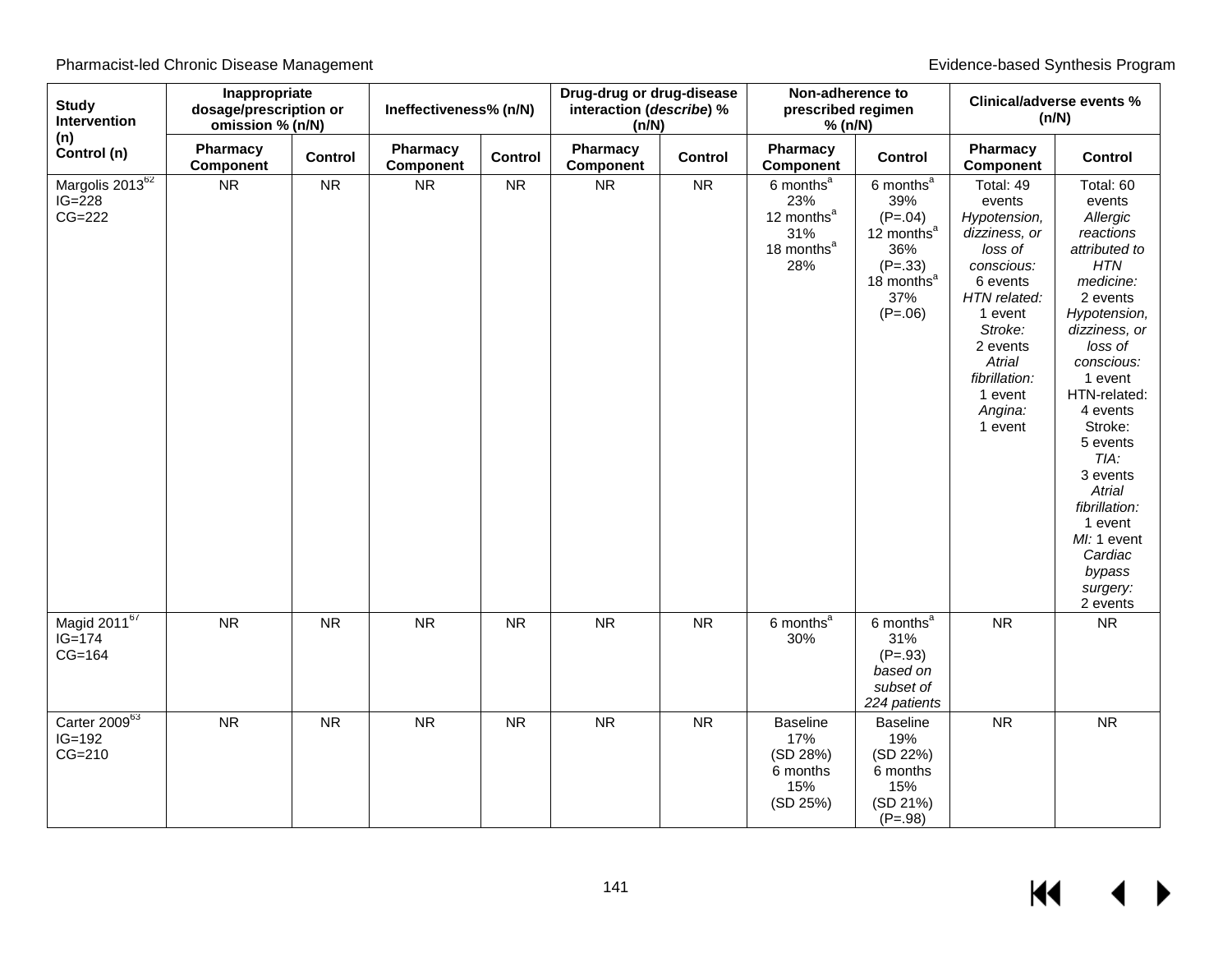| <b>Study</b><br>Intervention                                                                                                                                                                | Inappropriate<br>dosage/prescription or<br>omission % (n/N) |                | Ineffectiveness% (n/N) |                | Drug-drug or drug-disease<br>interaction (describe) %<br>(n/N) |                | Non-adherence to<br>prescribed regimen<br>% (n/N)                                                                                                                                                                                   |                                                                     | <b>Clinical/adverse events %</b><br>(n/N)                                          |                                                                                                           |
|---------------------------------------------------------------------------------------------------------------------------------------------------------------------------------------------|-------------------------------------------------------------|----------------|------------------------|----------------|----------------------------------------------------------------|----------------|-------------------------------------------------------------------------------------------------------------------------------------------------------------------------------------------------------------------------------------|---------------------------------------------------------------------|------------------------------------------------------------------------------------|-----------------------------------------------------------------------------------------------------------|
| (n)<br>Control (n)                                                                                                                                                                          | Pharmacy<br><b>Component</b>                                | <b>Control</b> | Pharmacy<br>Component  | <b>Control</b> | Pharmacy<br>Component                                          | <b>Control</b> | Pharmacy<br>Component                                                                                                                                                                                                               | <b>Control</b>                                                      | Pharmacy<br><b>Component</b>                                                       | <b>Control</b>                                                                                            |
| Carter 2008 <sup>64</sup><br>$IG=101$<br>$CG=78$                                                                                                                                            | <b>NR</b>                                                   | <b>NR</b>      | <b>NR</b>              | <b>NR</b>      | <b>NR</b>                                                      | <b>NR</b>      | <b>Baseline</b><br>29%<br>9 months <sup>a</sup><br>6%                                                                                                                                                                               | <b>Baseline</b><br>11%<br>9 months <sup>a</sup><br>8%<br>$(P=.369)$ | Adverse<br>event score <sup>b</sup><br><b>Baseline</b><br>28.8<br>9 months<br>22.2 | Adverse<br>event score <sup>b</sup><br><b>Baseline</b><br>26.5<br>9 months<br>18.3<br>$(P=.135)$          |
| Green 2008 <sup>71</sup><br>$IG=261$<br>Home BP and<br>Web only<br>$CG=259$<br>Usual care<br>$CG=258$<br>Ralston 2014 <sup>74</sup><br>(sub-study)<br>$IG=186$<br>CG=197 Home<br>BP and Web | <b>NR</b>                                                   | <b>NR</b>      | <b>NR</b>              | <b>NR</b>      | <b>NR</b>                                                      | <b>NR</b>      | Adherence at<br>least 80%<br>176/186<br>(95%)                                                                                                                                                                                       | 179/197<br>(91%)<br>$(P=.224)$<br>(Ralston<br>2014)                 | Nonfatal CV<br>events<br>1% (3/261)                                                | Nonfatal CV<br>events<br>Usual care<br>$<$ 1% (2/258)<br>Home/web<br>only<br>1.5% (4/259)<br>(Green 2008) |
| Hunt 2008 <sup>72</sup><br>$IG=230$<br>$CG=233$                                                                                                                                             | <b>NR</b>                                                   | <b>NR</b>      | <b>NR</b>              | <b>NR</b>      | <b>NR</b>                                                      | <b>NR</b>      | 12 months <sup>a</sup><br>33%                                                                                                                                                                                                       | 12 months <sup>a</sup><br>31%<br>$(P=.77)$                          | <b>NR</b>                                                                          | <b>NR</b>                                                                                                 |
| Vivian 2002 <sup>68</sup><br>$IG=27$<br>$CG=29$                                                                                                                                             | <b>NR</b>                                                   | <b>NR</b>      | <b>NR</b>              | <b>NR</b>      | <b>NR</b>                                                      | <b>NR</b>      | >90% of patients in both<br>groups stated they took their<br>drugs as directed by their<br>health care professional and<br>did not take more than<br>prescribed (P=1.00)<br>-Forgot to take drug ≥1x/wk<br>IG: 68% CG: 48% (P=.252) |                                                                     | <b>NR</b>                                                                          | <b>NR</b>                                                                                                 |
| Okamoto<br>200175<br>$IG=164$<br>$CG=166$                                                                                                                                                   | <b>NR</b>                                                   | <b>NR</b>      | <b>NR</b>              | <b>NR</b>      | <b>NR</b>                                                      | <b>NR</b>      | <b>NR</b>                                                                                                                                                                                                                           | <b>NR</b>                                                           | None<br>Reported                                                                   | Cardiac<br>problems<br>2 patients<br>Headache<br>1 patient<br><b>Dizziness</b><br>1 patient               |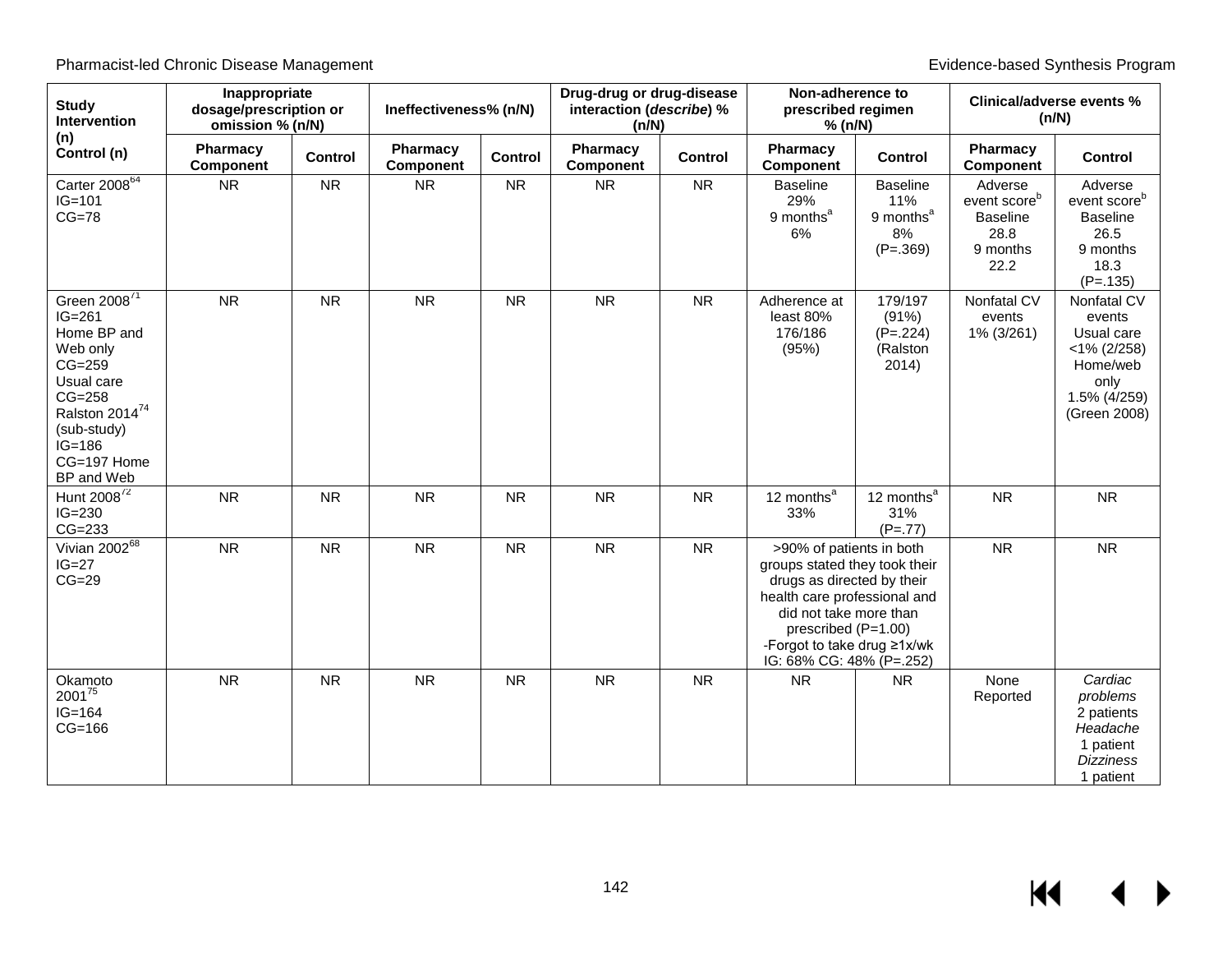| <b>Study</b><br><b>Intervention</b><br>(n)                                     | Inappropriate<br>dosage/prescription or<br>omission % (n/N)                                                                                                                       |                | Ineffectiveness% (n/N) |                | Drug-drug or drug-disease<br>interaction (describe) %<br>(n/N)                              |                | Non-adherence to<br>prescribed regimen<br>$%$ (n/N) |                                                  | Clinical/adverse events %<br>(n/N) |                |
|--------------------------------------------------------------------------------|-----------------------------------------------------------------------------------------------------------------------------------------------------------------------------------|----------------|------------------------|----------------|---------------------------------------------------------------------------------------------|----------------|-----------------------------------------------------|--------------------------------------------------|------------------------------------|----------------|
| Control (n)                                                                    | Pharmacy<br><b>Component</b>                                                                                                                                                      | <b>Control</b> | Pharmacy<br>Component  | <b>Control</b> | <b>Pharmacy</b><br><b>Component</b>                                                         | <b>Control</b> | <b>Pharmacy</b><br><b>Component</b>                 | <b>Control</b>                                   | <b>Pharmacy</b><br>Component       | <b>Control</b> |
| Solomon 1998<br>Gourley 1998 $^{\circ}$ <sub>23,24</sub><br>$IG=63$<br>$CG=70$ | Drug needed not<br>prescribed 1.6%<br>(4/255 problems<br>identified by<br>pharmacists)<br>Drug not needed<br>but prescribed<br>$0.4\%$ (1/255)<br>Dose problem<br>$3.5\%$ (9/255) | <b>NR</b>      | <b>NR</b>              | <b>NR</b>      | Risk of<br>interaction<br>$12.2\%$<br>(31/255)<br>problems<br>identified by<br>pharmacists) | <b>NR</b>      | Patient<br>compliance<br>$0.23^\circ$               | Patient<br>compliance<br>$0.61^\circ$<br>(P<.05) | NR by group                        | NR by group    |

\*All p-values versus control unless indicated. ARQ = Adverse reaction questionnaire;  $BP = blood pressure$ ;  $CG = control group$ ;  $CV = cardiovascular$ ;  $IG = intervention group$ ; MI = myocardial infarction;  $MPR = medication$  possession ratio; TIA = transient ischemic attacks

<sup>a</sup> Values reported are the inverse of adherence to hypertension medication

 $<sup>b</sup>$  Adverse reaction questionnaire included 47 questions of typical medication adverse effects; patient could rate the potential reaction as follows: 0 (not at all), 1 (a little bit), 2 (somewhat), 3 (quite a bit), o</sup>

 $\cdot$  Drug problems or needs identified by pharmacist were reported but there were no comparator data

<sup>d</sup> Mean sum score (1 point for every "yes" non-compliance item) based on a 4-item scale self-reported adherence measure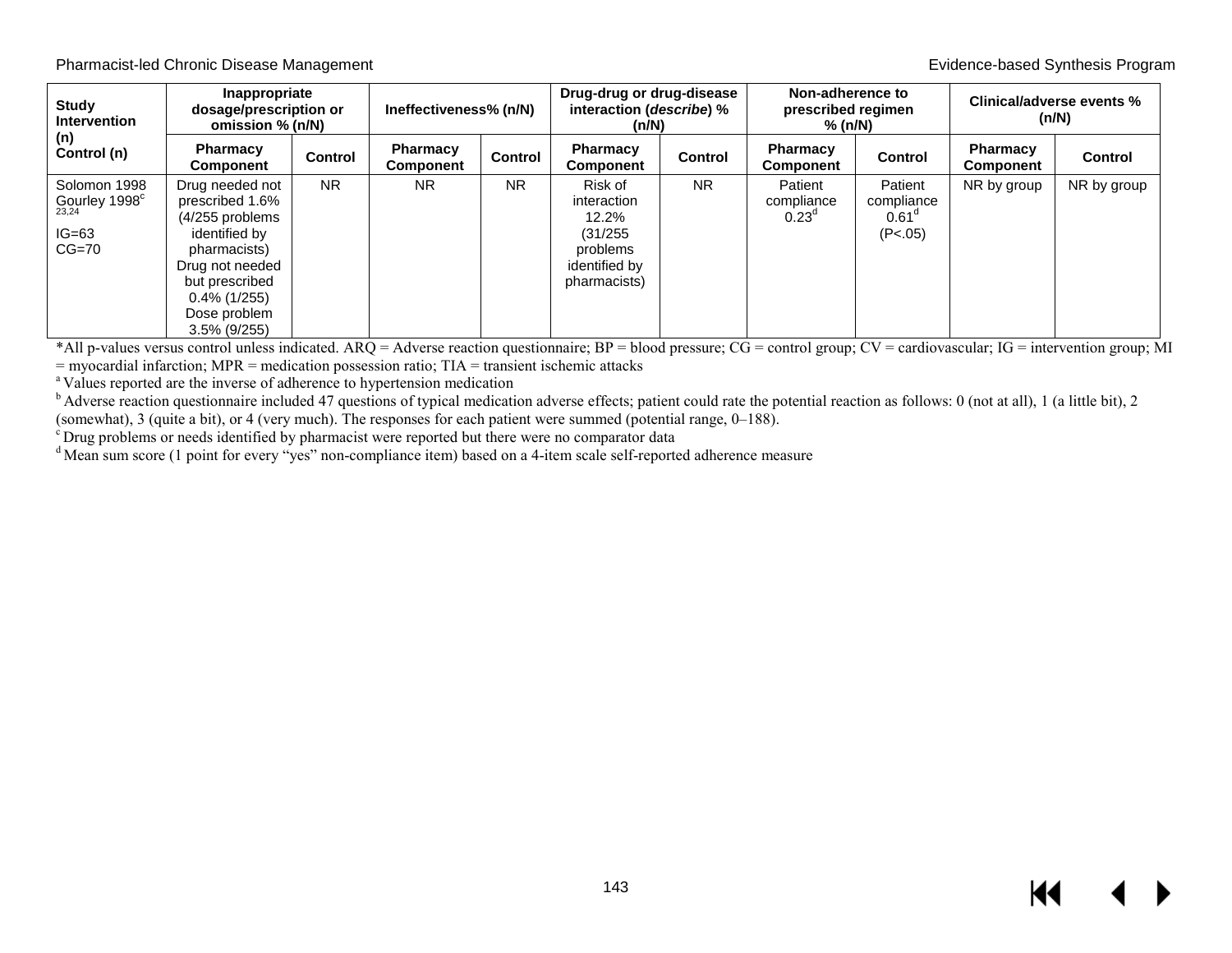## **Table 33. Mortality, Quality of Life, Access, and Patient Satisfaction Outcomes – Hypertension Studies**

| Study;<br>Intervention (n)                      | All-cause mortality<br>% (n/N) |                | Health-related quality of life<br>(describe) |           | Access to care (describe) |           | <b>Patient satisfaction with care</b><br>(describe)                                                                                       |                                          |
|-------------------------------------------------|--------------------------------|----------------|----------------------------------------------|-----------|---------------------------|-----------|-------------------------------------------------------------------------------------------------------------------------------------------|------------------------------------------|
| Control (n)                                     | <b>Pharmacy</b><br>component   | <b>Control</b> | <b>Pharmacy</b><br>component                 | Control   | Pharmacy<br>component     | Control   | Pharmacy<br>component                                                                                                                     | <b>Control</b>                           |
| Hirsch 2014 <sup>69</sup><br>$IG=75$<br>$CG=91$ | <b>NR</b>                      | <b>NR</b>      | <b>NR</b>                                    | <b>NR</b> | <b>NR</b>                 | <b>NR</b> | Mean (SD) (0-<br>100 scale with<br>higher $#$ = higher<br>satisfaction)<br>6 months<br>92.4 (10.9); n=49<br>9 months<br>92.7 (11.0); n=44 | <b>NR</b>                                |
| Magid 2013 $^{70}$<br>$IG=175$<br>$CG=173$      | <b>NR</b>                      | <b>NR</b>      | <b>NR</b>                                    | <b>NR</b> | <b>NR</b>                 | <b>NR</b> | % very or<br>completely<br>satisfied with<br>HTN care<br>58%<br>(102/175)                                                                 | 42%<br>(73/173)<br>P < .001 <sup>a</sup> |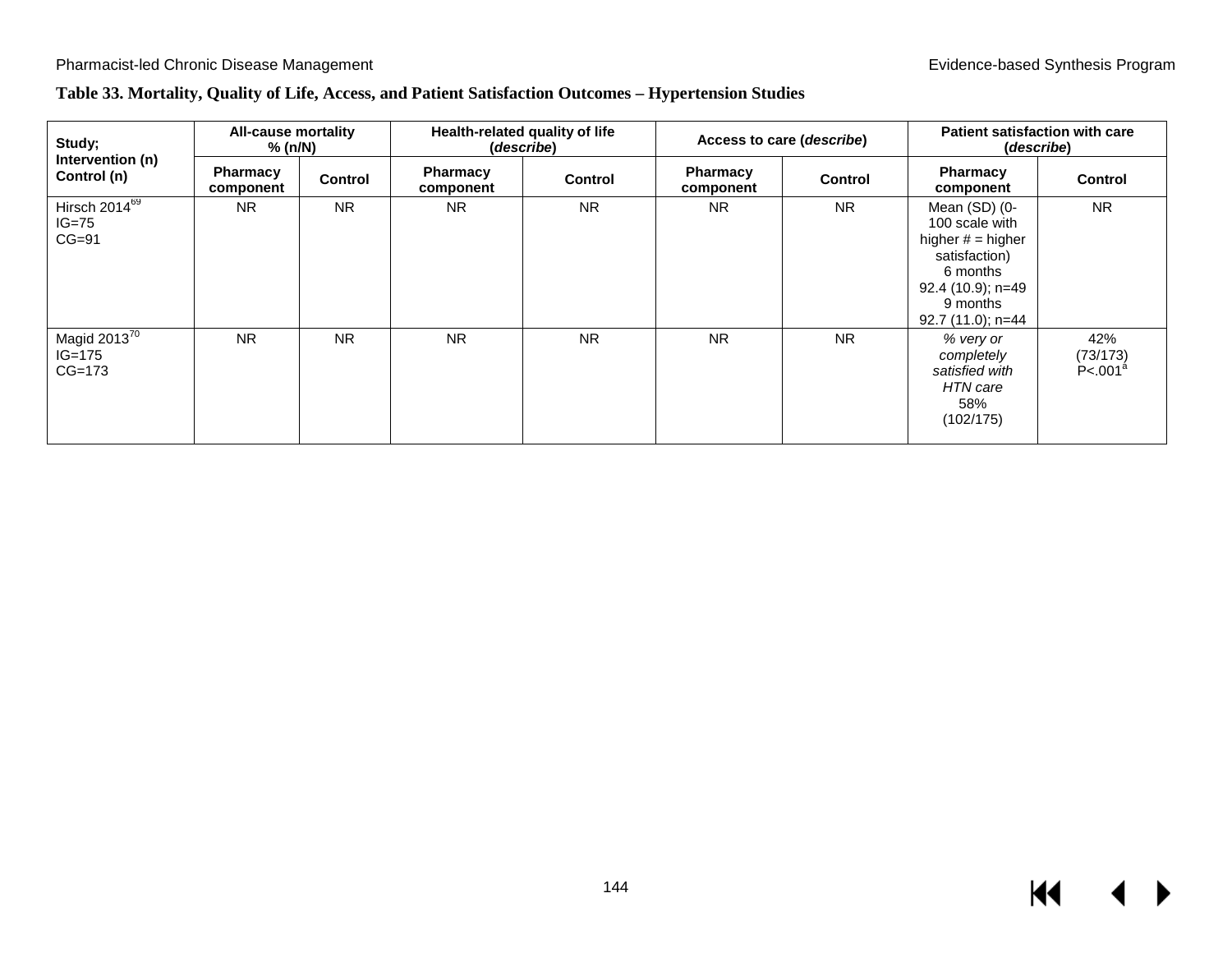| Study;                                                | <b>All-cause mortality</b><br>% (n/N) |                | Health-related quality of life<br>(describe)                                                                                                                                                                                                                                                                                                                                                                                                          |                                                                                                                                                                                                                                                                                                                                                                                                                                                                 |                                                                                                                                                                                                                                                                                                                                                                                                    | Access to care (describe)                                                                                                                                                                                                                                                                                                                                                         | <b>Patient satisfaction with care</b><br>(describe)                                                                                                                                                                                   |                                                                                                                                                                                  |
|-------------------------------------------------------|---------------------------------------|----------------|-------------------------------------------------------------------------------------------------------------------------------------------------------------------------------------------------------------------------------------------------------------------------------------------------------------------------------------------------------------------------------------------------------------------------------------------------------|-----------------------------------------------------------------------------------------------------------------------------------------------------------------------------------------------------------------------------------------------------------------------------------------------------------------------------------------------------------------------------------------------------------------------------------------------------------------|----------------------------------------------------------------------------------------------------------------------------------------------------------------------------------------------------------------------------------------------------------------------------------------------------------------------------------------------------------------------------------------------------|-----------------------------------------------------------------------------------------------------------------------------------------------------------------------------------------------------------------------------------------------------------------------------------------------------------------------------------------------------------------------------------|---------------------------------------------------------------------------------------------------------------------------------------------------------------------------------------------------------------------------------------|----------------------------------------------------------------------------------------------------------------------------------------------------------------------------------|
| Intervention (n)<br>Control (n)                       | <b>Pharmacy</b><br>component          | <b>Control</b> | <b>Pharmacy</b><br>component                                                                                                                                                                                                                                                                                                                                                                                                                          | <b>Control</b>                                                                                                                                                                                                                                                                                                                                                                                                                                                  | <b>Pharmacy</b><br>component                                                                                                                                                                                                                                                                                                                                                                       | <b>Control</b>                                                                                                                                                                                                                                                                                                                                                                    | <b>Pharmacy</b><br>component                                                                                                                                                                                                          | <b>Control</b>                                                                                                                                                                   |
| Margolis 2013 <sup>62</sup><br>$IG = 228$<br>$CG=222$ | <b>NR</b>                             | <b>NR</b>      | SF-12 Physical<br>$0 - 100$<br>mean (95% CI)<br><b>Baseline</b><br>48.0<br>Change<br>6 months <sup>b</sup><br>$-0.50$ $(-1.56, 0.56)$<br>12 months <sup>b</sup><br>$-0.84$ $(-2.0, 0.32)$<br>18 months <sup>b</sup><br>$-0.54$ $(-1.77, 0.69)$<br>SF-12 Mental<br><b>Baseline</b><br>52.2<br>6 months <sup>b</sup><br>$0.25$ ( $-0.88$ , 1.38)<br>12 months <sup>p</sup><br>$-0.05$ $(-1.83, 0.78)$<br>18 months <sup>p</sup><br>$1.51$ (-0.18, 2.40) | SF-12 Physical<br>0-100, mean<br>$(95% \text{ Cl})$<br><b>Baseline</b><br>47.3<br>Change<br>6 months <sup>b</sup><br>$-1.17$ ( $-2.26$ , 0.07)<br>12 months <sup>b</sup><br>$-0.72$ $(-1.90, 0.45)$<br>18 months <sup>b</sup><br>$-0.82$ $(-2.09, 0.45)$<br>SF-12 Mental<br><b>Baseline</b><br>51.2<br>6 months <sup>b</sup><br>$0.09$ (-1.08, 1.26)<br>12 months <sup>p</sup><br>$-0.78$ $(-2.11, 0.55)$<br>18 months <sup>p</sup><br>$0.50$ ( $-0.83$ , 1.84) | Can<br>communicate<br>with healthcare<br>team:<br>mean (95% CI)<br>Baseline:<br>$4.4(4.2-4.5)$<br>Change<br>$6m$ :<br>$0.08$ (-0.02, 0.18)<br>$12m$ :<br>$-0.02$ $(-0.13, 0.1)$<br>18m:<br>$0.11 (-0.01, 0.21)$<br>Had problems<br>getting needed<br>care:<br>Mean (95% CI)<br>Baseline:<br>1.7(1.5, 1.9)<br>Change<br>6m<br>$0.15$ (-0.09, 0.39)<br>12m<br>$0.15(-0.15, 0.45)$<br>18 <sub>m</sub> | Can<br>communicate<br>with healthcare<br>team:<br>Mean (95% CI)<br>Baseline:<br>$4.4(4.2-4.5)$<br>Change<br>6m:<br>$-0.06$ $(-0.16 -$<br>0.04)<br>$12m$ :<br>$0.07$ (-0.04-0.18)<br>$18m$ :<br>$0.09$ (-0.01-0.2)<br>Had problems<br>getting needed<br>care:<br>Mean (95% CI)<br>Baseline:<br>1.9(1.6, 2.1)<br>Change<br>6m<br>$0.18(-0.07, 0.43)$<br>12m<br>$0.04$ (-0.26, 0.35) | CAHPS $0-5^\circ$<br>Overall rating of<br>health care<br>Baseline 4.3 (4.2,<br>4.4<br>Change<br>6 months <sup>b</sup><br>0.27(0.16, 0.39)<br>12 months <sup>b</sup><br>0.22(0.08, 0.35)<br>18 months <sup>b</sup><br>0.26(0.13, 0.38) | Baseline 4.3 (4.1,<br>4.4<br>Change<br>6 months <sup>b</sup><br>$0.11 (-0.01, 0.23)$<br>12 months <sup>b</sup><br>0.18(0.14, 0.32)<br>18 months <sup>p</sup><br>0.15(0.03, 0.28) |
|                                                       |                                       |                |                                                                                                                                                                                                                                                                                                                                                                                                                                                       |                                                                                                                                                                                                                                                                                                                                                                                                                                                                 | $0.07$ ( $-0.22$ , $0.35$ )                                                                                                                                                                                                                                                                                                                                                                        | 18m<br>$0.05$ ( $-0.24$ , $0.34$ )                                                                                                                                                                                                                                                                                                                                                |                                                                                                                                                                                                                                       |                                                                                                                                                                                  |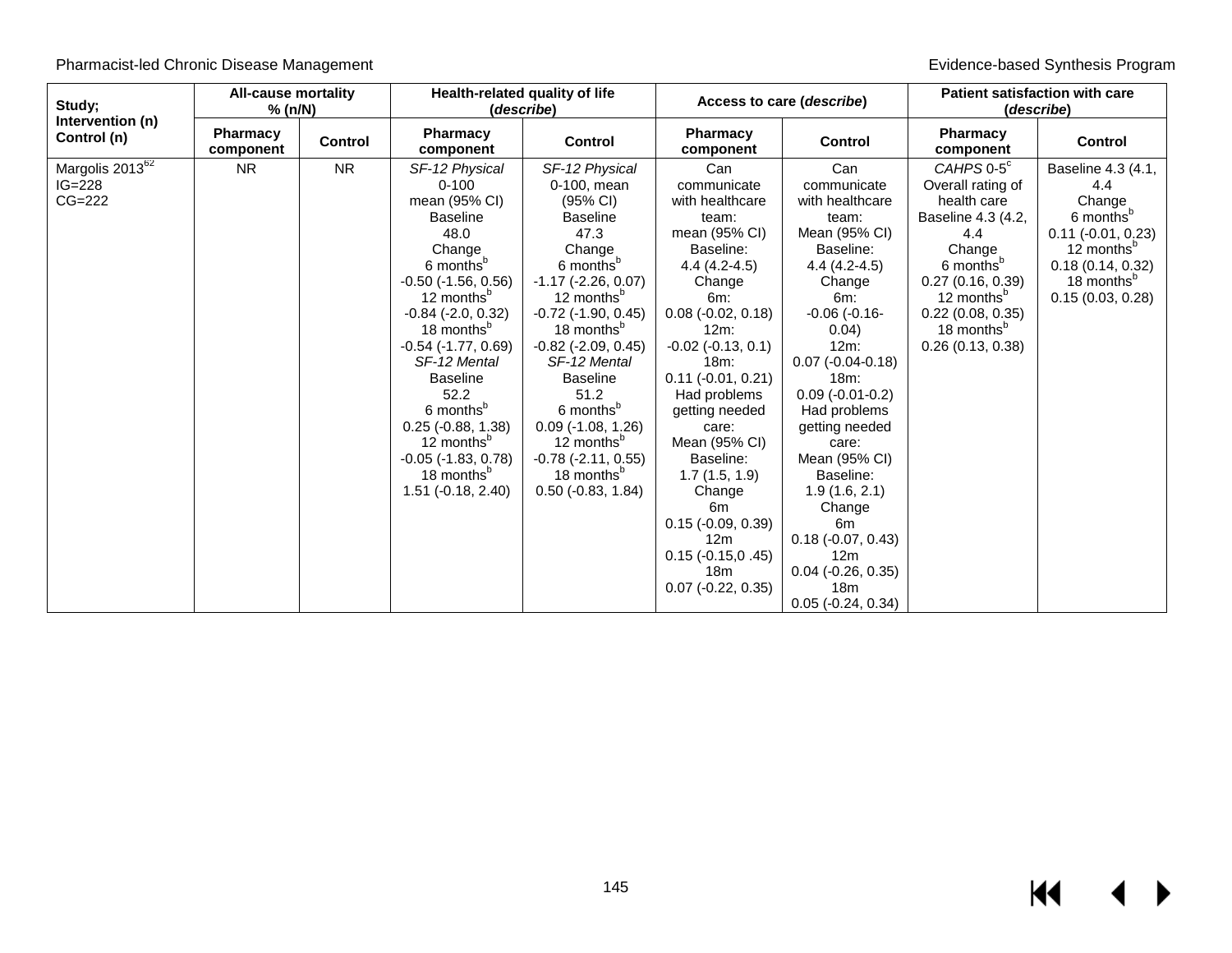| Study;<br>Intervention (n)                                                                                                                                 | <b>All-cause mortality</b><br>% (n/N) |                                                                           | Health-related quality of life<br>(describe)                                                                                                                     |                                                                                                                                                                                                                                             | Access to care (describe) |           | <b>Patient satisfaction with care</b><br>(describe)                     |                                                                                                                     |
|------------------------------------------------------------------------------------------------------------------------------------------------------------|---------------------------------------|---------------------------------------------------------------------------|------------------------------------------------------------------------------------------------------------------------------------------------------------------|---------------------------------------------------------------------------------------------------------------------------------------------------------------------------------------------------------------------------------------------|---------------------------|-----------|-------------------------------------------------------------------------|---------------------------------------------------------------------------------------------------------------------|
| Control (n)                                                                                                                                                | Pharmacy<br>component                 | <b>Control</b>                                                            | Pharmacy<br>component                                                                                                                                            | Control                                                                                                                                                                                                                                     | Pharmacy<br>component     | Control   | Pharmacy<br>component                                                   | <b>Control</b>                                                                                                      |
| Green 2008 <sup>71</sup><br>$IG=261$<br>Home BP and Web<br>only CG=259<br>Usual care CG=258<br>Ralston 2014 <sup>74</sup><br>$IG = 186$<br>CG=197 (Home BP | $<$ 1% (1/261)<br>Cardiac<br>arrest   | Usual care<br>(0/258)<br>Home/web<br>only<br>$< 1\%$<br>(2/259)<br>cancer | SF-12 measures<br>0-100, 100<br>highest<br>SF-12 General<br>health<br><b>Baseline</b><br>67.1 (SD 20.4)<br>12 months<br>66.6 (22.2)                              | SF-12 Gen. health<br><b>Baseline</b><br>67.1 (SD 20.4)<br>12 months<br>Usual care<br>66.7 (20.4)<br>Home/web only<br>66.6 (20.9)<br>SF-12 Physical                                                                                          | <b>NR</b>                 | <b>NR</b> | CAHPS 0-10°<br><b>Baseline</b><br>7.9 (SD 1.5)<br>12 months<br>8.3(1.4) | <b>Baseline</b><br>7.9 (SD 1.5)<br>12 months<br>Usual care<br>8.1(1.5)<br>Home/web only<br>8.1(1.5)<br>(Green 2008) |
| and Web)                                                                                                                                                   |                                       |                                                                           | SF-12 Physical<br><b>Baseline</b><br>80.6 (SD 27)<br>12 months<br>81.0(26.5)<br>SF-12 Emotional<br><b>Baseline</b><br>71.6 (SD 16.8)<br>12 months<br>71.7 (19.7) | <b>Baseline</b><br>80.6 (SD 27)<br>12 months<br>Usual care<br>78.1 (27.7)<br>Home/web only<br>77.7 (30.3)<br>SF-12 Emotional<br><b>Baseline</b><br>71.6 (SD 16.8)<br>12 months<br>Usual care<br>71.5 (17.7)<br>Home/web only<br>72.1 (16.8) |                           |           | <b>PACIC Overall</b><br>Mean (SD)<br>3.3(0.8)                           | 2.5(0.9)<br>(P<.001)<br>(Ralston 2014)                                                                              |
| Hunt $2008^{72}$<br>$IG=230$<br>$CG=233$                                                                                                                   | <b>NR</b>                             | <b>NR</b>                                                                 | MOS SF-36<br>Physical<br>41<br>Mental<br>45<br>General Health<br>44                                                                                              | Physical<br>42 $(P=.12)$<br>Mental<br>44 $(P=.16)$<br><b>General Health</b><br>42 $(P=.01)$                                                                                                                                                 | <b>NR</b>                 | <b>NR</b> | Overall<br>satisfaction<br>8.6                                          | $8.5$ (P=.75)                                                                                                       |
| Vivian 200268<br>$IG=27$<br>$CG=29$                                                                                                                        | <b>NR</b>                             | <b>NR</b>                                                                 | No statistically significant differences<br>were noted between the 2 groups from<br>baseline to end of study                                                     | <b>SF-36</b>                                                                                                                                                                                                                                | <b>NR</b>                 | <b>NR</b> | Very satisfied<br>with<br>pharmacy<br>services<br>88% (23/26)           | 68% (18/27)<br>$(P=.098)$                                                                                           |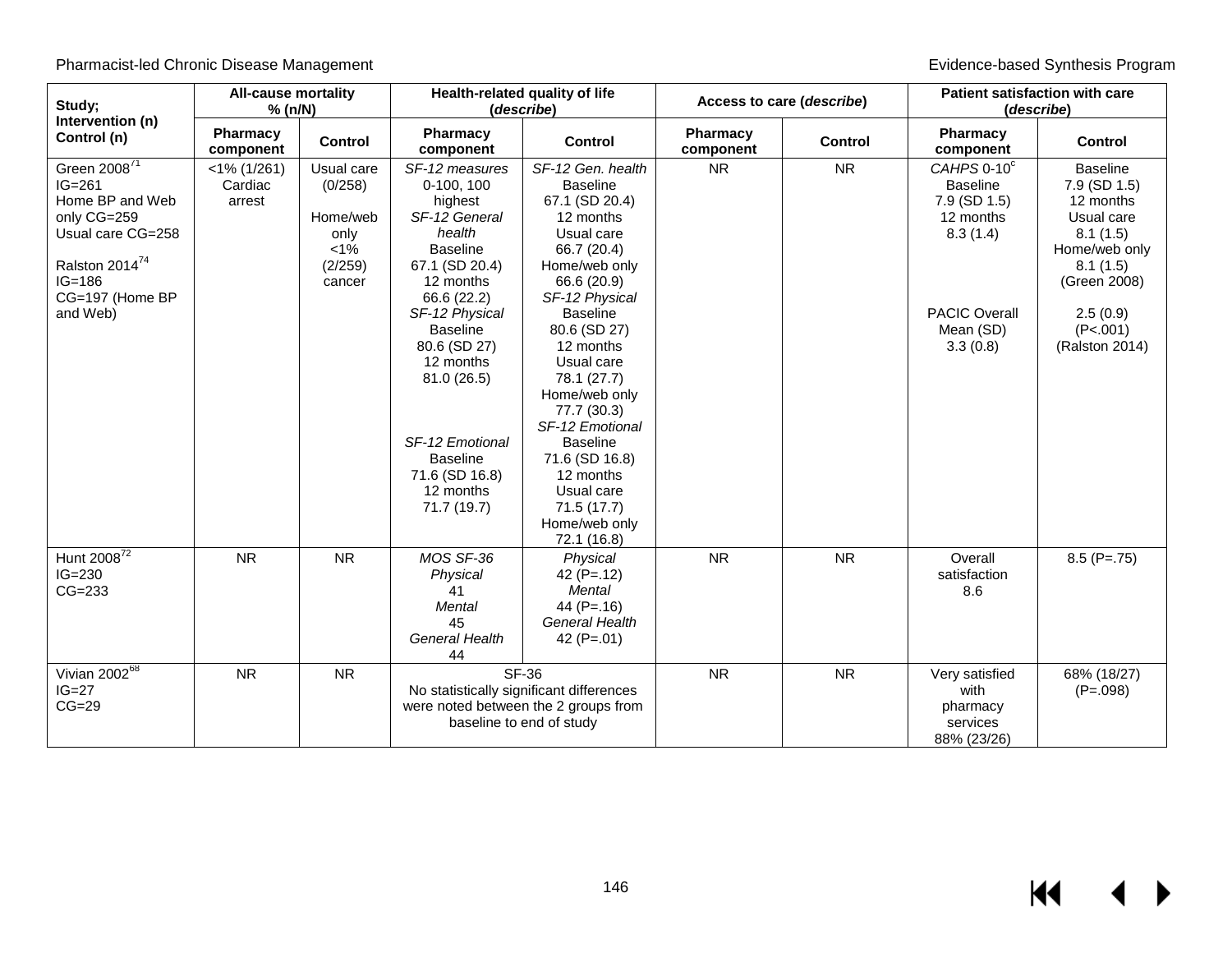| Study;                                                              | All-cause mortality<br>% (n/N) |                | Health-related quality of life<br>(describe)                                                                                                                                                                                                                         |                                        | Access to care (describe)    |                | Patient satisfaction with care<br>(describe) |                                                                                                                                                                                                                                                                |
|---------------------------------------------------------------------|--------------------------------|----------------|----------------------------------------------------------------------------------------------------------------------------------------------------------------------------------------------------------------------------------------------------------------------|----------------------------------------|------------------------------|----------------|----------------------------------------------|----------------------------------------------------------------------------------------------------------------------------------------------------------------------------------------------------------------------------------------------------------------|
| Intervention (n)<br>Control (n)                                     | <b>Pharmacy</b><br>component   | <b>Control</b> | <b>Pharmacy</b><br>component                                                                                                                                                                                                                                         | <b>Control</b>                         | <b>Pharmacy</b><br>component | <b>Control</b> | <b>Pharmacy</b><br>component                 | <b>Control</b>                                                                                                                                                                                                                                                 |
| Okamoto 2001 <sup>75</sup><br>$IG = 164$<br>$CG=166$                | <b>NR</b>                      | <b>NR</b>      | SF-36<br>Only statistically significant difference at<br>end of study was found in the role-<br>physical domain. Scores were<br>significantly higher (P=0.03) in the<br>Intervention group (78.5 vs. 70.7). No<br>differences between groups for any<br>other scores |                                        | <b>NR</b>                    | <b>NR</b>      | <b>NR</b>                                    | <b>NR</b>                                                                                                                                                                                                                                                      |
| Solomon 1998<br>Gourley 1998 <sup>23,24</sup><br>$IG=63$<br>$CG=70$ | <b>NR</b>                      | <b>NR</b>      | No statistically significant differences<br>were noted between the 2 groups on<br>QoL items                                                                                                                                                                          |                                        | <b>NR</b>                    | <b>NR</b>      |                                              | Greater satisfaction in the intervention<br>group. Intervention group provided<br>more positive responses (significant<br>differences in 8/10 items from the<br><b>Pharmaceutical Care Questionnaire)</b><br>about their pharmacists compared with<br>controls |
| Erickson 1997 <sup>65</sup><br>$IG=40$<br>$CG=40$                   | <b>NR</b>                      | N <sub>R</sub> | scores                                                                                                                                                                                                                                                               | Groups similar for SF-36 Health Survey | <b>NR</b>                    | <b>NR</b>      | <b>NR</b>                                    | <b>NR</b>                                                                                                                                                                                                                                                      |

CAHPS = Consumer Assessment of Healthcare Providers and Systems survey; CG = control group; IG = intervention group; PACIC = Patient Assessment of Chronic Illness Care;

 $QoL =$  quality of life; SF-36 = Short-Form 36<br><sup>a</sup> All p-values versus control unless indicated

<sup>b</sup> Change from baseline (95% CI)

 $c$  0 worst, 5 best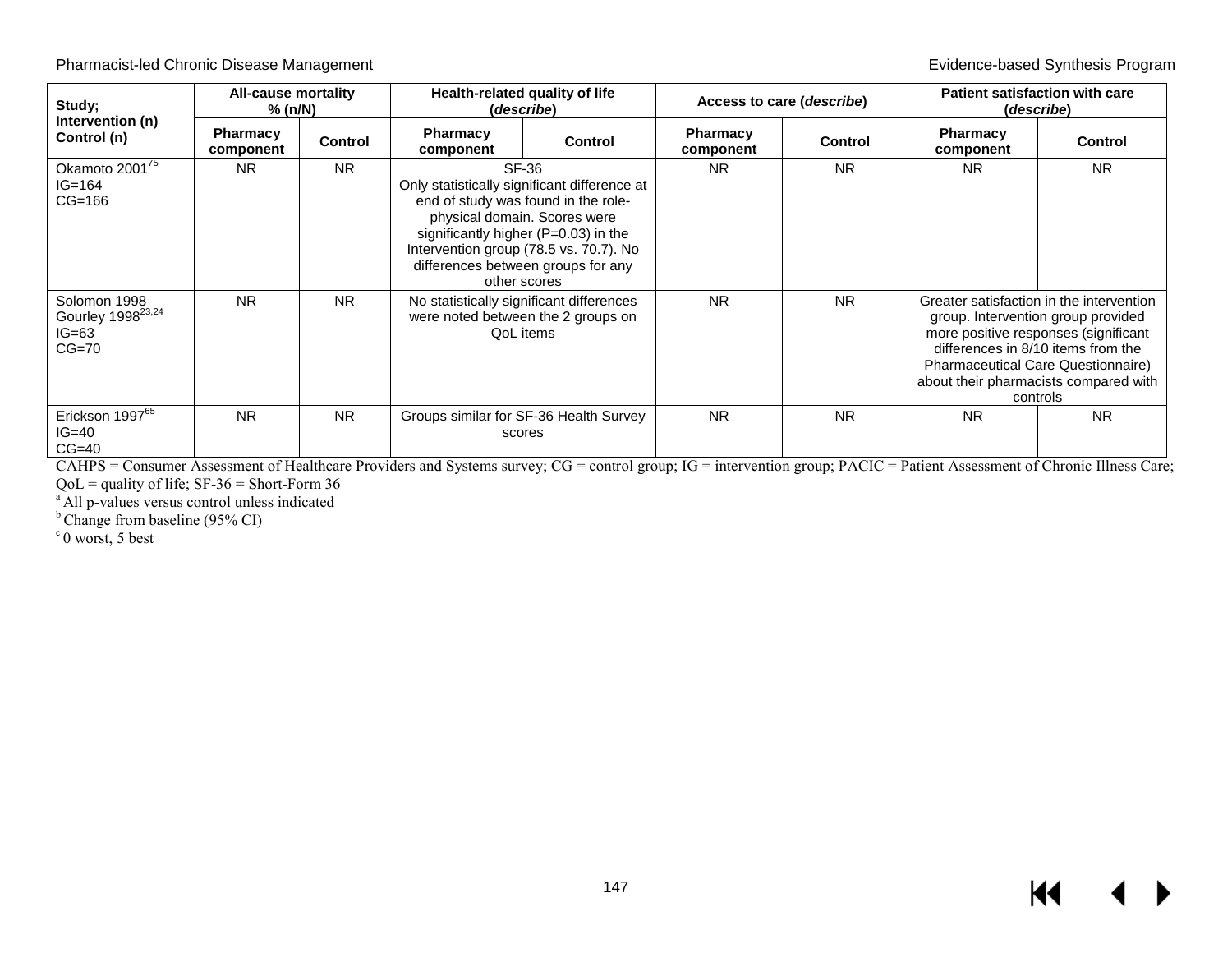# **Table 34. Healthcare Utilization and Cost Outcomes – Hypertension Studies**

| Study;<br>Intervention<br>(n)                                                     | Office visits (means (SD)<br>unless otherwise<br>indicated)           |                                                                                                    | Urgent care or /<br><b>Emergency room (ER)</b><br>(means (SD) unless<br>otherwise indicated) |           | Hospitalization<br>(means (SD) unless<br>otherwise indicated) |           | <b>Medications</b><br>(means (SD) unless otherwise<br>indicated)                                                                                                                                                                 |                                                                                                 | <b>Costs or Other (describe)</b> |           |  |
|-----------------------------------------------------------------------------------|-----------------------------------------------------------------------|----------------------------------------------------------------------------------------------------|----------------------------------------------------------------------------------------------|-----------|---------------------------------------------------------------|-----------|----------------------------------------------------------------------------------------------------------------------------------------------------------------------------------------------------------------------------------|-------------------------------------------------------------------------------------------------|----------------------------------|-----------|--|
| Control (n)                                                                       | Pharmacy<br>component                                                 | Control                                                                                            | Pharmacy<br>component                                                                        | Control   | Pharmacy<br>component                                         | Control   | Pharmacy<br>component                                                                                                                                                                                                            | Control                                                                                         | Pharmacy<br>component            | Control   |  |
| Carter 201 $5^{61}$<br>$IG=194$<br>(Brief)<br>$IG=207$<br>(Sustained)<br>$CG=224$ | NR                                                                    | <b>NR</b>                                                                                          | <b>NR</b>                                                                                    | <b>NR</b> | <b>NR</b>                                                     | <b>NR</b> | Dose increases<br>or med additions<br>First 9 months<br>Brief: 3.1 (3.2)<br>Sustained:<br>2.7(3.1)<br>At 12 months<br>Sustained:<br>0.3(0.8)<br>At 18 months<br>Sustained:<br>0.4(1.2)<br>At 24 months<br>Sustained:<br>0.3(0.9) | 0.7(1.0)<br>(P<.001)<br>0.1(0.5)<br>$(P=.25)$<br>0.3(0.7)<br>$(P=.31)$<br>0.2(0.5)<br>$(P=.21)$ | <b>NR</b>                        | <b>NR</b> |  |
| Zillich $2015^{66}$<br>$IG=465$<br>$CG=1,268$                                     | <b>NR</b>                                                             | <b>NR</b>                                                                                          | <b>NR</b>                                                                                    | <b>NR</b> | <b>NR</b>                                                     | <b>NR</b> | Medication<br>Changes during<br>12 month follow-<br>up:<br>4 types of BP<br>meds had more<br>changes (P<.01)<br>in case group; 3<br>types of med<br>plus "others"<br>were non-<br>significant                                    | <b>NR</b>                                                                                       | <b>NR</b>                        | <b>NR</b> |  |
| Hirsch $20\overline{14^{69}}$<br>$IG=75$<br>$CG=91$                               | PCP visits<br>Mean (SD)<br>1.8(1.5)<br>PC and<br>pharmacy<br>4.4(1.9) | PCP visits<br>Mean (SD)<br>4.2(1.0)<br>$(P<.001)^a$<br>PC and<br>pharmacy<br>4.2(1.0)<br>$(P=.38)$ | <b>NR</b>                                                                                    | <b>NR</b> | <b>NR</b>                                                     | <b>NR</b> | <b>NR</b>                                                                                                                                                                                                                        | <b>NR</b>                                                                                       | <b>NR</b>                        | <b>NR</b> |  |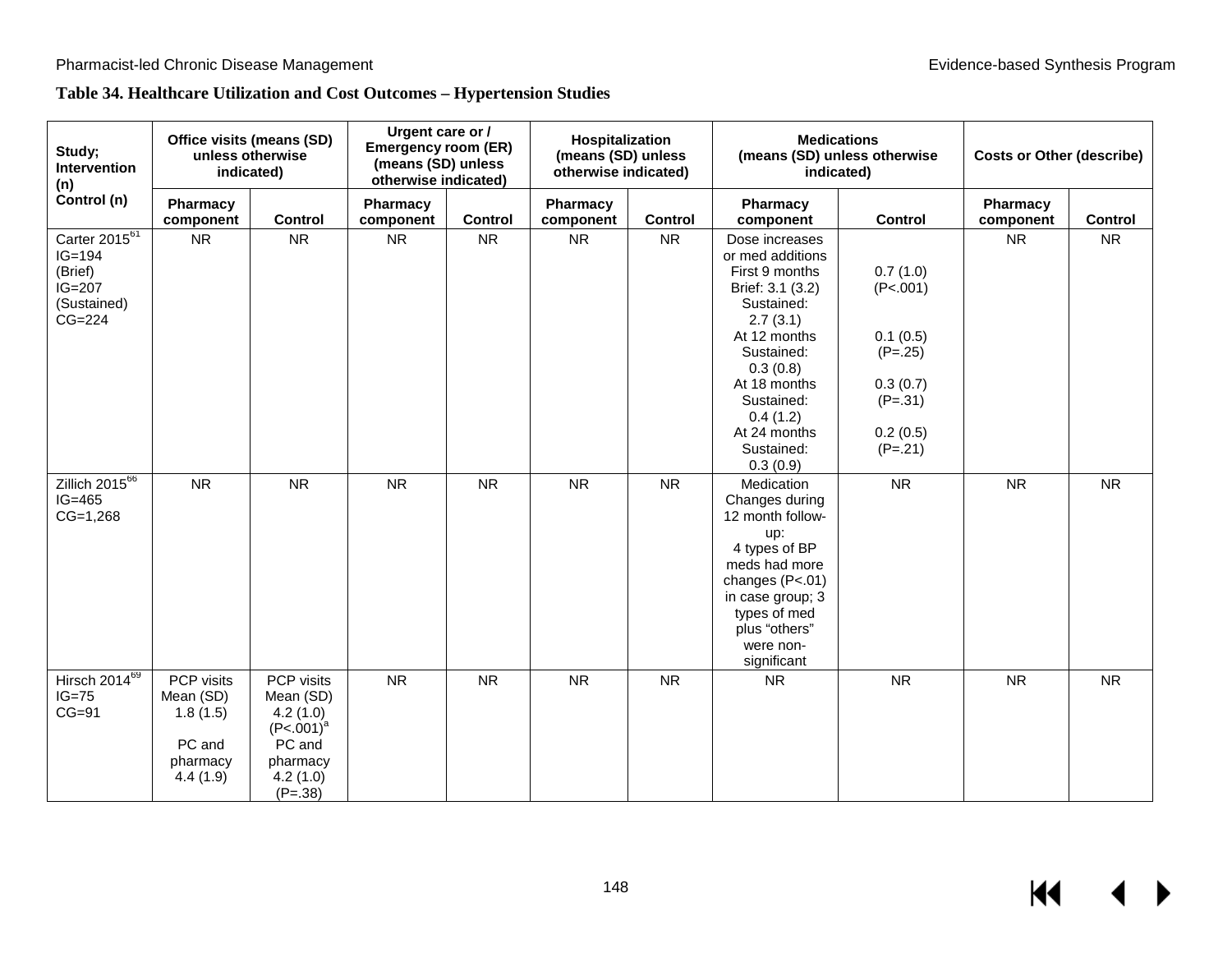| Study;<br>Intervention<br>(n)                      | Office visits (means (SD)<br>unless otherwise<br>indicated) |                                     | Urgent care or /<br><b>Emergency room (ER)</b><br>(means (SD) unless<br>otherwise indicated) |                                          | Hospitalization<br>(means (SD) unless<br>otherwise indicated)                                             |                                                                                                              | <b>Medications</b>                                                                                                                                                                                                                                         | (means (SD) unless otherwise<br>indicated)                                                                                                                                                                                                     | <b>Costs or Other (describe)</b>                                           |                |
|----------------------------------------------------|-------------------------------------------------------------|-------------------------------------|----------------------------------------------------------------------------------------------|------------------------------------------|-----------------------------------------------------------------------------------------------------------|--------------------------------------------------------------------------------------------------------------|------------------------------------------------------------------------------------------------------------------------------------------------------------------------------------------------------------------------------------------------------------|------------------------------------------------------------------------------------------------------------------------------------------------------------------------------------------------------------------------------------------------|----------------------------------------------------------------------------|----------------|
| Control (n)                                        | Pharmacy<br>component                                       | <b>Control</b>                      | <b>Pharmacy</b><br>component                                                                 | Control                                  | Pharmacy<br>component                                                                                     | <b>Control</b>                                                                                               | Pharmacy<br>component                                                                                                                                                                                                                                      | <b>Control</b>                                                                                                                                                                                                                                 | Pharmacy<br>component                                                      | <b>Control</b> |
| Magid 2013 $\overline{70}$<br>$IG=175$<br>$CG=173$ | Mean (SD)<br>3.3(2.5);<br>$n = 162$                         | 3.1(2.3);<br>$n = 164$<br>$(P=.16)$ | Mean(SD)<br>0.04(0.19)<br>$n = 162$                                                          | 0.05<br>(0.23)<br>$n = 164$<br>$(P=.44)$ | Mean (SD)<br>0.03(0.17)<br>$n = 162$                                                                      | 0.04<br>(0.20);<br>$n = 164$<br>$(P=.57)$                                                                    | No medication<br>4% (6/162)<br>≥1 dose increase<br>43% (69/162)<br>$\geq$ 1 medications<br>added<br>70% (113/162)                                                                                                                                          | No medication<br>9% (15/164)<br>$(P=.05)$<br>$\geq$ 1 dose increase<br>12% (20/164)<br>(P<.001)<br>$\geq$ 1 medications<br>added<br>25% (41/164)<br>(P<.001)                                                                                   | <b>NR</b>                                                                  | <b>NR</b>      |
| Margolis<br>201362<br>$IG=228$<br>$CG=222$         | Pharmacist<br>visits: $11.4$<br>(SD 3.9)                    | <b>NR</b>                           | <b>NR</b>                                                                                    | <b>NR</b>                                | non-CV<br>hospital-<br>izations<br>noted as<br>most<br>common<br>adverse<br>event out of<br>$n=49$ events | non-CV<br>hospital-<br>izations<br>noted as<br>most<br>common<br>adverse<br>event out<br>of $n=60$<br>events | Prescribed any<br><b>HTN</b> medication<br>Baseline 77%<br>Change<br>6 months <sup>b</sup><br>17% (13, 20)<br>12 months <sup>b</sup><br>18% (13, 21)<br>18 months <sup>b</sup><br>18% (14, 21);<br>At months 6, 12,<br>18<br>95% were on<br>HTN medication | Baseline 73%<br>Change<br>6 months <sup>b</sup><br>$6\%$ (-2, 13)<br>(P<.01)<br>12 months $^b$<br>7% (-0.8, 14)<br>(P<.01)<br>18 months <sup>b</sup><br>8% (-0.3, 14)<br>(P<.05)<br>At months 6, 12,<br>18<br>79-81% were on<br>HTN medication | <b>Direct</b><br>program<br>costs<br>\$1045 over<br>the 12-month<br>period | <b>NR</b>      |
| Magid 201167<br>$IG = 174$<br>$CG=164$             | <b>NR</b>                                                   | <b>NR</b>                           | <b>NR</b>                                                                                    | <b>NR</b>                                | <b>NR</b>                                                                                                 | <b>NR</b>                                                                                                    | # HTN med.<br>classes<br>Baseline 2.1<br>Change<br>6 months <sup>b</sup><br>0.3<br>Intensity of HTN<br>med. regimen <sup>c</sup><br>Baseline 3.2<br>6 months <sup>b</sup><br>$0.6$ (P=.008)                                                                | #HTN med.<br>classes<br>Baseline 2.1<br>Change<br>6 months <sup>a</sup><br>$0.1$ (P=.05)<br>Intensity of HTN<br>med. regimen <sup>c</sup><br>Baseline 3.3<br>6 months <sup>b</sup><br>$0.2$ (P=.008)                                           | <b>NR</b>                                                                  | <b>NR</b>      |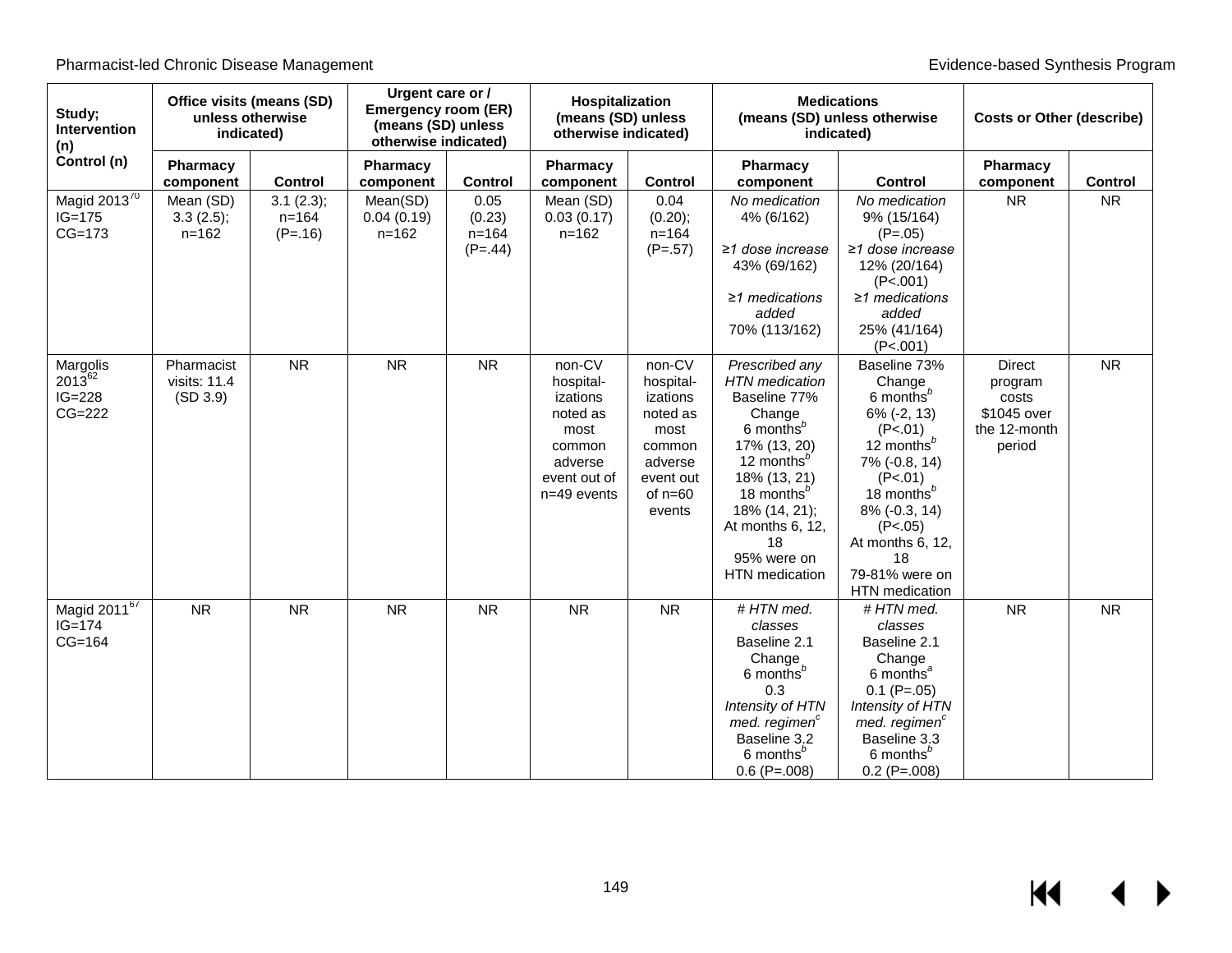| Study;<br><b>Intervention</b><br>(n)                                                                  | Office visits (means (SD)<br>unless otherwise<br>indicated)                                                                                                                                                    |                                                                     | Urgent care or /<br><b>Emergency room (ER)</b><br>(means (SD) unless<br>otherwise indicated) |                | Hospitalization<br>(means (SD) unless<br>otherwise indicated) |           |                                                                                                                                                                          | <b>Medications</b><br>(means (SD) unless otherwise<br>indicated)                                                                                                                                                             | <b>Costs or Other (describe)</b> |                |
|-------------------------------------------------------------------------------------------------------|----------------------------------------------------------------------------------------------------------------------------------------------------------------------------------------------------------------|---------------------------------------------------------------------|----------------------------------------------------------------------------------------------|----------------|---------------------------------------------------------------|-----------|--------------------------------------------------------------------------------------------------------------------------------------------------------------------------|------------------------------------------------------------------------------------------------------------------------------------------------------------------------------------------------------------------------------|----------------------------------|----------------|
| Control (n)                                                                                           | <b>Pharmacy</b><br>component                                                                                                                                                                                   | <b>Control</b>                                                      | <b>Pharmacy</b><br>component                                                                 | <b>Control</b> | Pharmacy<br>component                                         | Control   | Pharmacy<br>component                                                                                                                                                    | <b>Control</b>                                                                                                                                                                                                               | Pharmacy<br>component            | <b>Control</b> |
| Carter $2009^{63}$<br>$IG=192$<br>$CG=210$                                                            | <b>NR</b>                                                                                                                                                                                                      | <b>NR</b>                                                           | <b>NR</b>                                                                                    | <b>NR</b>      | <b>NR</b>                                                     | <b>NR</b> | Mean increase in<br># HTN meds.<br>from baseline<br>1.1<br># of HTN meds.<br>Baseline 1.3<br>6 months<br>2.4(1.1)                                                        | Mean increase in<br># HTN meds.<br>from baseline<br>$0.3$ (P<.001)<br># of HTN meds.<br>Baseline 1.9<br>6 months<br>$2.2(1.1)(P=.22)$                                                                                        | <b>NR</b>                        | <b>NR</b>      |
| Carter $2008^{64}$<br>$IG=101$<br>$CG=78$                                                             | <b>NR</b>                                                                                                                                                                                                      | <b>NR</b>                                                           | <b>NR</b>                                                                                    | <b>NR</b>      | <b>NR</b>                                                     | <b>NR</b> | # HTN meds.<br>Baseline 1.5<br>9 months<br>2.4(0.9)                                                                                                                      | # HTN meds.<br>Baseline 1.4<br>9 months<br>1.9(1.0)<br>$(P=.003)$                                                                                                                                                            | <b>NR</b>                        | <b>NR</b>      |
| Green 2008 <sup>71</sup><br>$IG=261$<br>Home BP<br>and Web only<br>$CG=259$<br>Usual care<br>$CG=258$ | PC visits<br>3.2<br>between<br>groups<br>Modest<br>significant<br>decrease in<br>$%$ of<br>patients with<br>office visits<br>to specialist<br>in the<br>intervention<br>group<br>$(P=.04)$ vs.<br>other groups | PC visits<br>Usual care<br>3.2<br>Home/web<br>only<br>3.0<br>$P=NS$ | <b>NS</b><br>between groups                                                                  |                | <b>NS</b><br>between groups                                   |           | #HTN med.<br>classes<br>Baseline 1.64<br>12 months<br>2.16(0.93)<br>(P<.001)<br>compared to all<br>controls<br>Aspirin use<br>Baseline 49%<br>12 months<br>67% (149/222) | # HTN med.<br>classes<br>Baseline 1.64<br>12 months<br>Usual care<br>1.69(0.85);<br>Home/web only<br>1.94(0.91)<br>Aspirin use<br>Baseline 49%<br>12 months<br>Usual care<br>53% (124/234)<br>Home/web only<br>56% (131/234) | <b>NR</b>                        | <b>NR</b>      |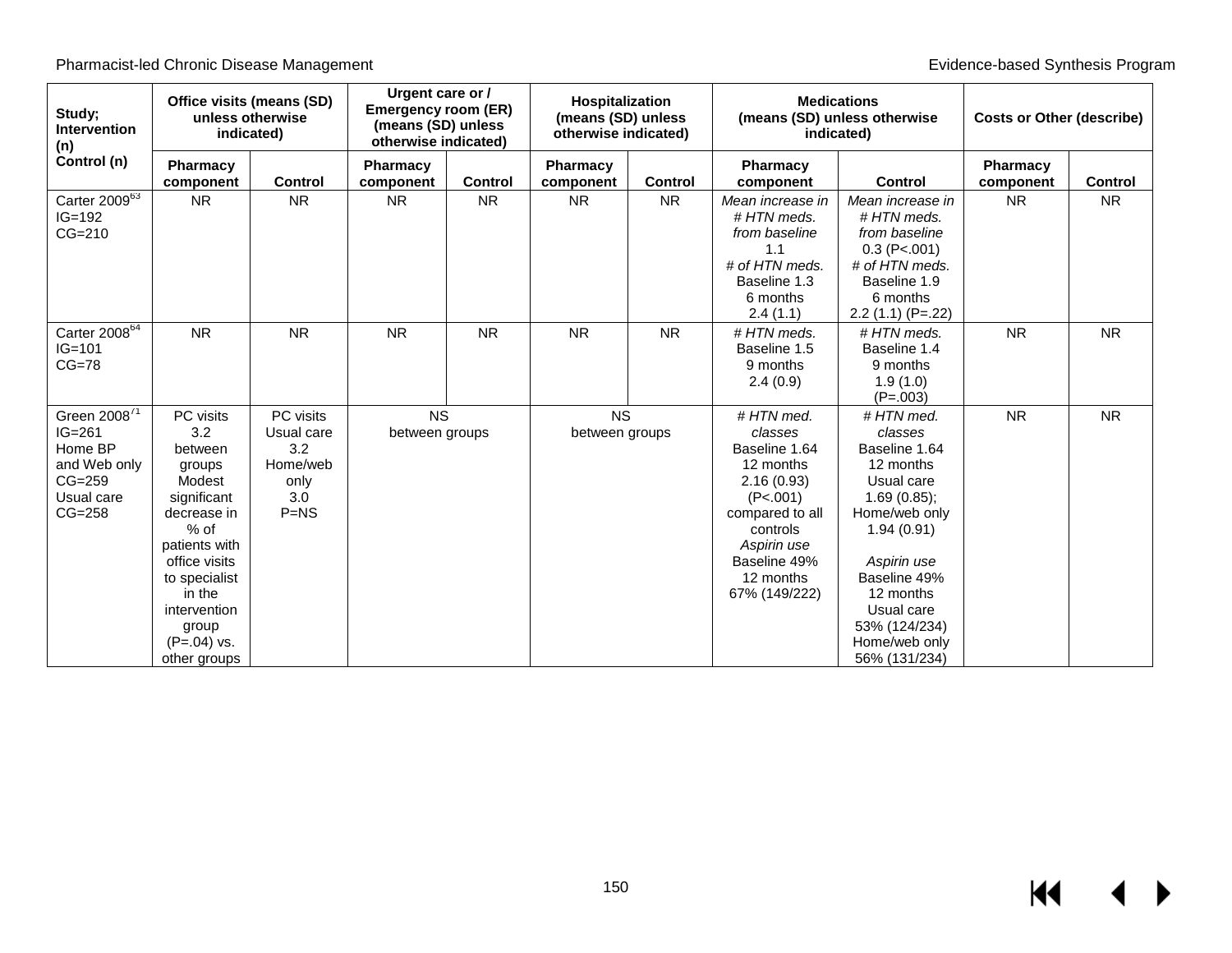| Study;<br><b>Intervention</b><br>(n)            | Office visits (means (SD)<br>unless otherwise<br>indicated)                                                     |                                                                                                                                                                            | Urgent care or /<br><b>Emergency room (ER)</b><br>(means (SD) unless<br>otherwise indicated) |                | Hospitalization<br>(means (SD) unless<br>otherwise indicated) |                |                                                                                                                                                      | <b>Medications</b><br>(means (SD) unless otherwise<br>indicated)                                                                                     | <b>Costs or Other (describe)</b>                                                                             |                                                                                                                                                    |
|-------------------------------------------------|-----------------------------------------------------------------------------------------------------------------|----------------------------------------------------------------------------------------------------------------------------------------------------------------------------|----------------------------------------------------------------------------------------------|----------------|---------------------------------------------------------------|----------------|------------------------------------------------------------------------------------------------------------------------------------------------------|------------------------------------------------------------------------------------------------------------------------------------------------------|--------------------------------------------------------------------------------------------------------------|----------------------------------------------------------------------------------------------------------------------------------------------------|
| Control (n)                                     | Pharmacy<br>component                                                                                           | <b>Control</b>                                                                                                                                                             | Pharmacy<br>component                                                                        | <b>Control</b> | Pharmacy<br>component                                         | <b>Control</b> | Pharmacy<br>component                                                                                                                                | <b>Control</b>                                                                                                                                       | <b>Pharmacy</b><br>component                                                                                 | <b>Control</b>                                                                                                                                     |
| Hunt 2008 <sup>72</sup><br>$IG=230$<br>$CG=233$ | <b>PCP</b><br>3.2(2.7);<br>$n = 142$<br>Total<br>7.2(3.3)<br>PC-HTN<br>1.8(1.7)<br><b>Total-HTN</b><br>5.8(2.6) | <b>PCP</b><br>4.7(3.1);<br>$n = 130$<br>(P<.0001)<br>Total<br>4.9(3.3)<br>(P<.0001)<br><b>PC-HTN</b><br>2.9(2.2)<br>(P<.0001)<br><b>Total-HTN</b><br>3.1(2.4)<br>(P<.0001) | <b>NR</b>                                                                                    | <b>NR</b>      | <b>NR</b>                                                     | <b>NR</b>      | #HTN meds.<br>Mean (SD)<br>12 months<br>$2.7(1.2)$ ; n=142                                                                                           | # HTN meds.<br>12 months<br>$2.4(1.1); n=130$<br>$(P=.02)$                                                                                           | Use of<br><i>generic</i> anti-<br>HTN agent<br>51%                                                           | Use of<br>qeneric<br>anti-HTN<br>agent<br>40%<br>$(P=.008)$                                                                                        |
| Borenstein<br>$2003^{73}$<br>$IG=98$<br>$CG=99$ | PC visits<br>3.4<br>Provider and<br>pharmacy<br>8.0                                                             | PC visits<br>$6.0$ (P<.01)<br>Provider and<br>pharmacy<br>6.6 $(P=.06)$                                                                                                    | <b>NR</b>                                                                                    | <b>NR</b>      | <b>NR</b>                                                     | <b>NR</b>      | <b>Patients</b><br>receiving at least<br>one first-line anti-<br>HTN agent<br><b>Baseline</b><br>68%<br>12 months<br>80% (78/98)<br>Change $(P=.02)$ | <b>Patients</b><br>receiving at least<br>one first-line anti-<br>HTN agent<br><b>Baseline</b><br>60%<br>12 months<br>70% (69/99)<br>Change $(P=.02)$ | Average<br>provider visit<br>costs/patient<br>\$160<br>Increase in<br>drug costs<br>from baseline<br>\$11.31 | Average<br>provider<br>visit<br>costs/pati<br>ent<br>\$195<br>$(P=.04)$<br>Increase<br>in<br>drug costs<br>from<br>baseline<br>\$4.25<br>$(P=.12)$ |
| Vivian 200268<br>$IG=27$<br>$CG=29$             | 77% (20/27)<br>had $\geq$ 1<br>appointment<br>with<br>physician                                                 | 63% (17/29)<br>had<br>appointment<br>with PCP<br>$(P=0.372)$ .                                                                                                             | <b>NR</b>                                                                                    | <b>NR</b>      | <b>NR</b>                                                     | <b>NR</b>      | <b>ACEI</b><br>69 (18/26)<br>NS for all other<br>HTN meds                                                                                            | <b>ACEI</b><br>96 (26/27)<br>$(P=.052)$<br>NS for all other<br>HTN meds                                                                              | <b>NR</b>                                                                                                    | <b>NR</b>                                                                                                                                          |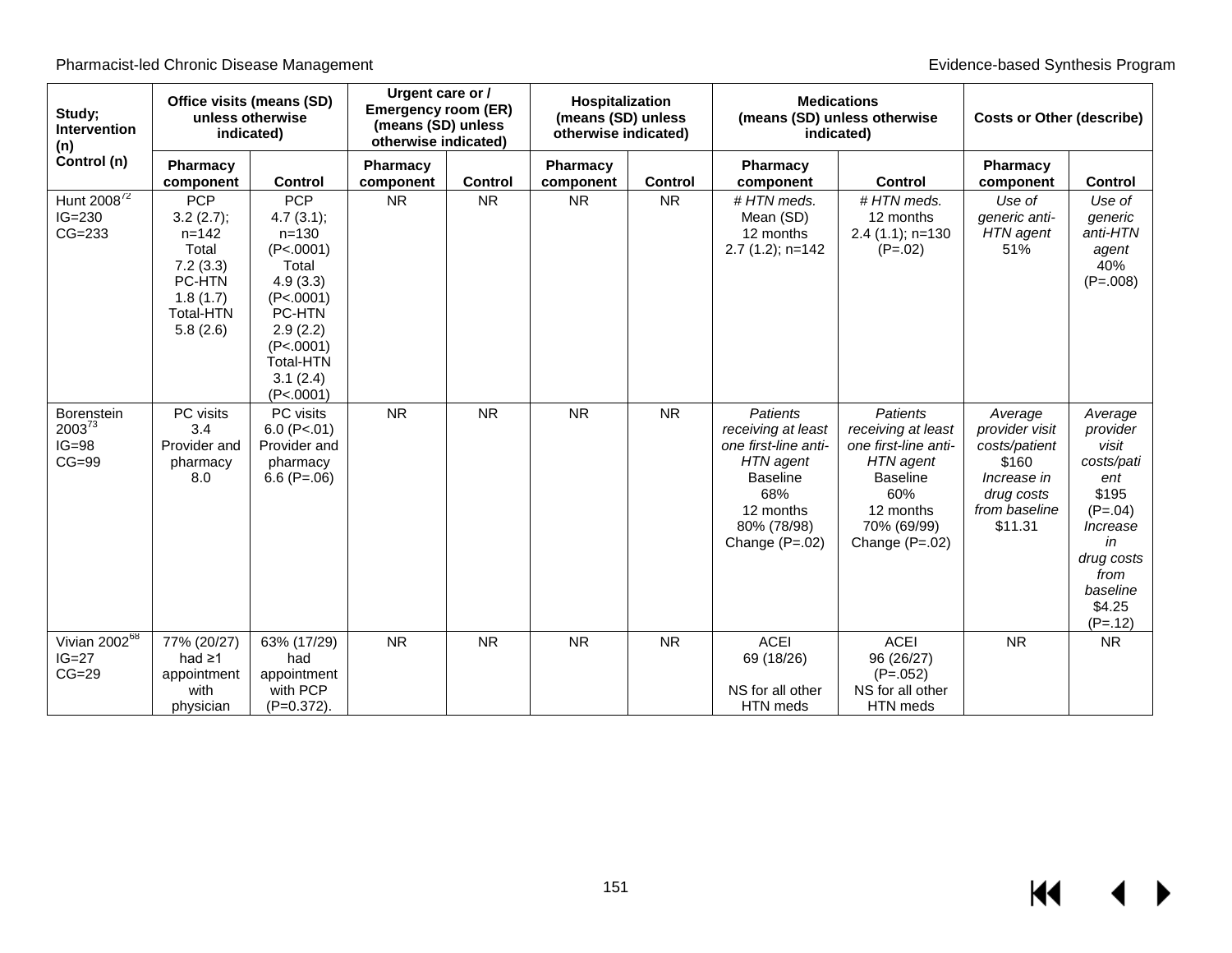| Study;<br><b>Intervention</b><br>(n)        | Office visits (means (SD)<br>unless otherwise<br>indicated) |                                    | Urgent care or /<br>Emergency room (ER)<br>(means (SD) unless<br>otherwise indicated) |            | Hospitalization<br>(means (SD) unless<br>otherwise indicated)            |                |                                                    | <b>Medications</b><br>(means (SD) unless otherwise<br>indicated)                        | <b>Costs or Other (describe)</b>                                                                          |                                                                                                                                                            |
|---------------------------------------------|-------------------------------------------------------------|------------------------------------|---------------------------------------------------------------------------------------|------------|--------------------------------------------------------------------------|----------------|----------------------------------------------------|-----------------------------------------------------------------------------------------|-----------------------------------------------------------------------------------------------------------|------------------------------------------------------------------------------------------------------------------------------------------------------------|
| Control (n)                                 | <b>Pharmacy</b><br>component                                | <b>Control</b>                     | Pharmacy<br>component                                                                 | Control    | <b>Pharmacy</b><br>component                                             | <b>Control</b> | <b>Pharmacy</b><br>component                       | <b>Control</b>                                                                          | <b>Pharmacy</b><br>component                                                                              | <b>Control</b>                                                                                                                                             |
| Okamoto<br>200175<br>$IG = 164$<br>$CG=166$ | Clinic visits<br>5.25                                       | Clinic visits<br>1.41<br>(P<.001)  | None                                                                                  | 4 patients | No patient hospitalized<br>during the study for<br>reasons related to BP |                | #HTN meds.<br>Baseline<br>2.18<br>6 months<br>2.12 | #HTN meds.<br><b>Baseline</b><br>$2.06$ (P= $.33$ )<br>6 months<br>$2.2$ (P=.67)        | Drug costs/pt<br>\$112 (\$153)<br>Clinic visit<br>costs<br>\$131 (\$59)<br>Total cost/pt<br>\$243 (\$169) | Drug<br>costs/pt<br>\$149<br>(\$230)<br>$(P=.08)$<br>Clinic visit<br>costs<br>\$74 (\$89)<br>(P<.001)<br>Total<br>cost/pt<br>\$233<br>(\$267)<br>$(P=.71)$ |
| Erickson<br>199765<br>IG=40<br>$CG=40$      | Clinic visits<br>4.1                                        | Clinic visits<br>$3.5$ (P= $.06$ ) | <b>NR</b>                                                                             | <b>NR</b>  | <b>NR</b>                                                                | N <sub>R</sub> |                                                    | Number of antihypertensive therapies<br>prescribed per person similar<br>between groups | <b>NR</b>                                                                                                 | <b>NR</b>                                                                                                                                                  |

ACEI = Angiotensin-converting enzyme inhibitor; CG = control group; CV cardiovascular; IG = intervention group; PC = primary care; PCP = primary care physician; pt = patient;  $SD =$  standard deviation<br><sup>a</sup> All p-values versus control unless indicated<br><sup>b</sup> Change from baseline (95% CI)

<sup>c</sup> Intensity of hypertension medication regimen was based on patient report of medication regimen (specific medication and dosage) with confirmation by reviewing the pharmacy list available through the site's electronic medical record or the pill bottles that patients brought to the visits. For each patient, an average intensity score was derived based on the sum of the medication intensity score divided by the number of antihypertensive medications prescribed.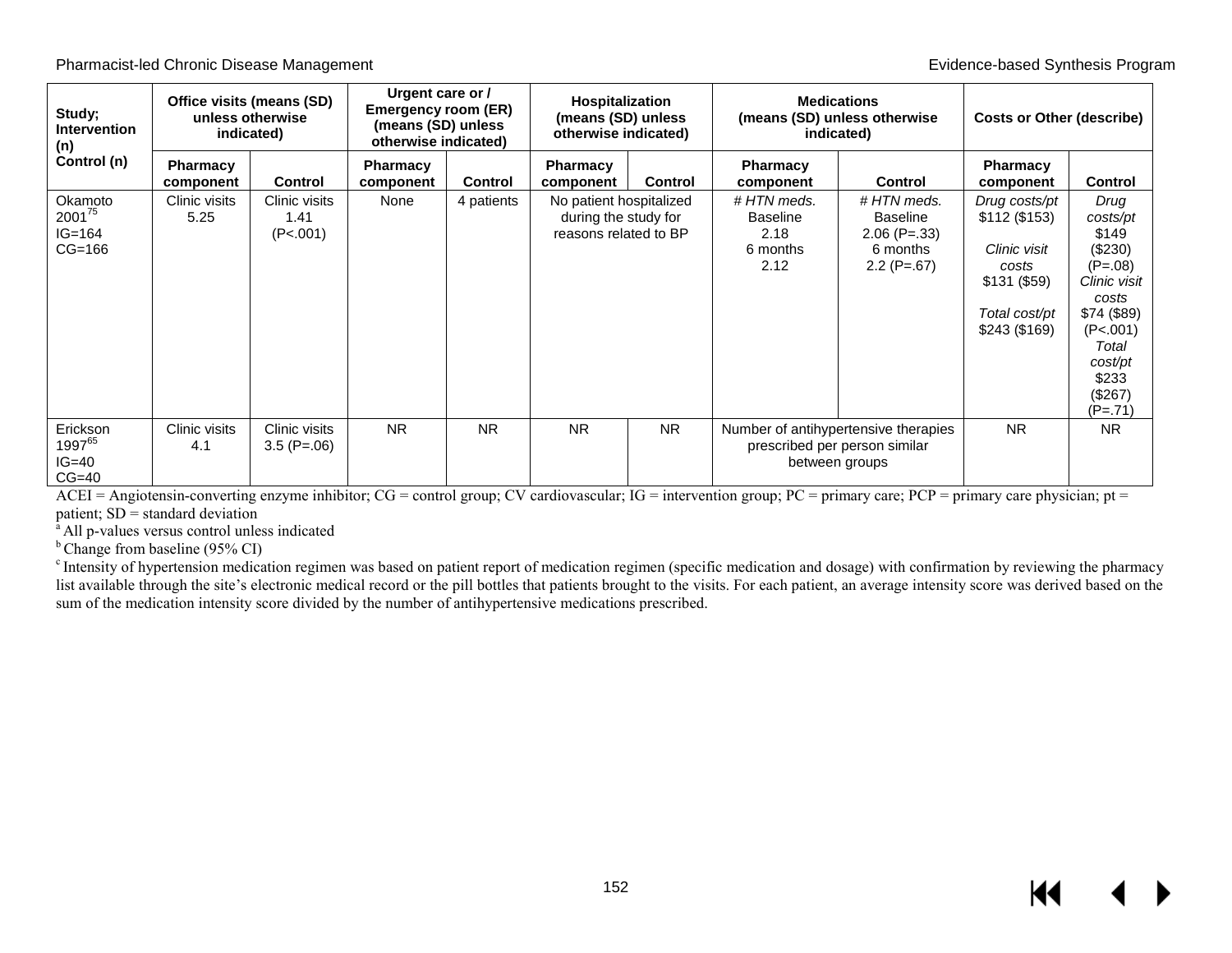# **Table 35. Goal Attainment Outcomes – Hypertension Studies**

| Study;                                                                        |                                                                                        | Percentage of patients attaining goal % (n/N)                                                                                                                                                                                                                               |                                                                                                                                                                                      |  |  |  |  |
|-------------------------------------------------------------------------------|----------------------------------------------------------------------------------------|-----------------------------------------------------------------------------------------------------------------------------------------------------------------------------------------------------------------------------------------------------------------------------|--------------------------------------------------------------------------------------------------------------------------------------------------------------------------------------|--|--|--|--|
| Intervention (n)<br>Control (n)                                               | <b>Patient Goal Attainment definition</b>                                              | <b>Pharmacy component</b>                                                                                                                                                                                                                                                   | <b>Control</b>                                                                                                                                                                       |  |  |  |  |
| Carter 2015 <sup>61</sup><br>IG=194 (Brief)<br>IG=207 (Sustained)<br>$CG=224$ | BP <140/90 mmHg or <130/80 mmHg for<br>patients with DM or CKD                         | 9 months: 43% in intervention groups                                                                                                                                                                                                                                        | 9 months: 34%<br>OR 1.57 (0.99, 2.50) (P=.059)                                                                                                                                       |  |  |  |  |
| Zillich $20\overline{15^{66}}$<br>$IG=465$<br>$CG=1,268$                      | BP <130/80 mmHg (DM or CKD)<br>$BP < 140/90$ mmHg (Other)                              | Baseline: 35%<br>6m: 57%<br>12m: 64%                                                                                                                                                                                                                                        | Baseline: 49% (P<.0001)<br>6month: 57% OR 1.1 (0.9-1.3) (P=.28)<br>12month: 60% OR 1.3 (1.1-1.6) (P=<.01)                                                                            |  |  |  |  |
| Hirsch 201469<br>$IG=75$<br>$CG=91$                                           | BP goal <140/<90 mm Hg;<br><130/<80 mm 41Hg with comorbid diabetes                     | Baseline 53% (40/75)<br>6 months 81% (60/74)<br>9 months 70% (50/71)                                                                                                                                                                                                        | Baseline 46% (41/89)<br>6 months 44% (40/91) (P<.001)<br>9 months 52% (47/91) (P<.02)                                                                                                |  |  |  |  |
| Magid 201 $\overline{3^{70}}$<br>$IG = 175$<br>$CG=173$                       | BP goal <140/<90 mm Hg; <<br>130/<80 mm Hg with comorbid diabetes or<br><b>CKD</b>     | Overall: 6 m 54% (95/175)<br>DM/CKD: 6 m 52% (42/81)                                                                                                                                                                                                                        | 6 months, Overall 35% (61/173)<br>6 months, DM/CKD 22% (19/88)<br>(P<.05)                                                                                                            |  |  |  |  |
| Margolis 2013 <sup>62</sup><br>$IG = 228$<br>$CG=222$                         | BP goal <140/<90 mm Hg;<br><130/<80 mm Hg with comorbid diabetes or<br><b>CKD</b>      | 6 months 72% (148/206)<br>12 months 71% (141/198)<br>18 months 72% (135/188)<br>51% for patients attending all clinic visits<br>at $6, 12$ , and $18$ months<br>Differential change from baseline for<br>patients attending all clinic visits (95% CI)<br>29.6 (13.1, 46.0) | 6 months 45% (89/197) (P<.001)<br>12 months 53% (102/193) (P=.005)<br>18 months 57% (104/182) (P=.003)<br>21% for patients attending all clinic visits<br>at $6$ , 12, and 18 months |  |  |  |  |
| Magid 2011 <sup>67</sup><br>$IG = 174$<br>$CG=164$                            | BP goal <140/<90 mm Hg; <130/<80 mmHg<br>with comorbid diabetes or CKD                 | 6 months<br>36% (49/136)                                                                                                                                                                                                                                                    | 6 months<br>35% (51/145) (P=.89)                                                                                                                                                     |  |  |  |  |
| Carter 200963<br>$IG=192$<br>$CG=210$                                         | BP control was <140/90 mm Hg;<br><130/80 mm Hg with comorbid diabetes or<br><b>CKD</b> | 6 months 64% (122/191)<br>6 months, non-diabetics 69%<br>6 months, diabetics 46%                                                                                                                                                                                            | 6 months 30% (63/210) (P<.001)<br>6 months, non-diabetics 32% (P<.001)<br>6 months, diabetics 26% (P=.003)                                                                           |  |  |  |  |
| Carter 2008 <sup>64</sup><br>$IG = 101$<br>$CG=78$                            | BP control was <140/90 mm Hg;<br><130/80 mm Hg with comorbid diabetes or<br><b>CKD</b> | 9 months, Overall<br>89% (90/101);<br>9 months, non-diabetics 91%<br>9 months, diabetics 82%                                                                                                                                                                                | 9 months, Overall<br>53% (41/78);<br>9 months, non-diabetics 63%<br>9 months, diabetics 24%<br>(P<.001)                                                                              |  |  |  |  |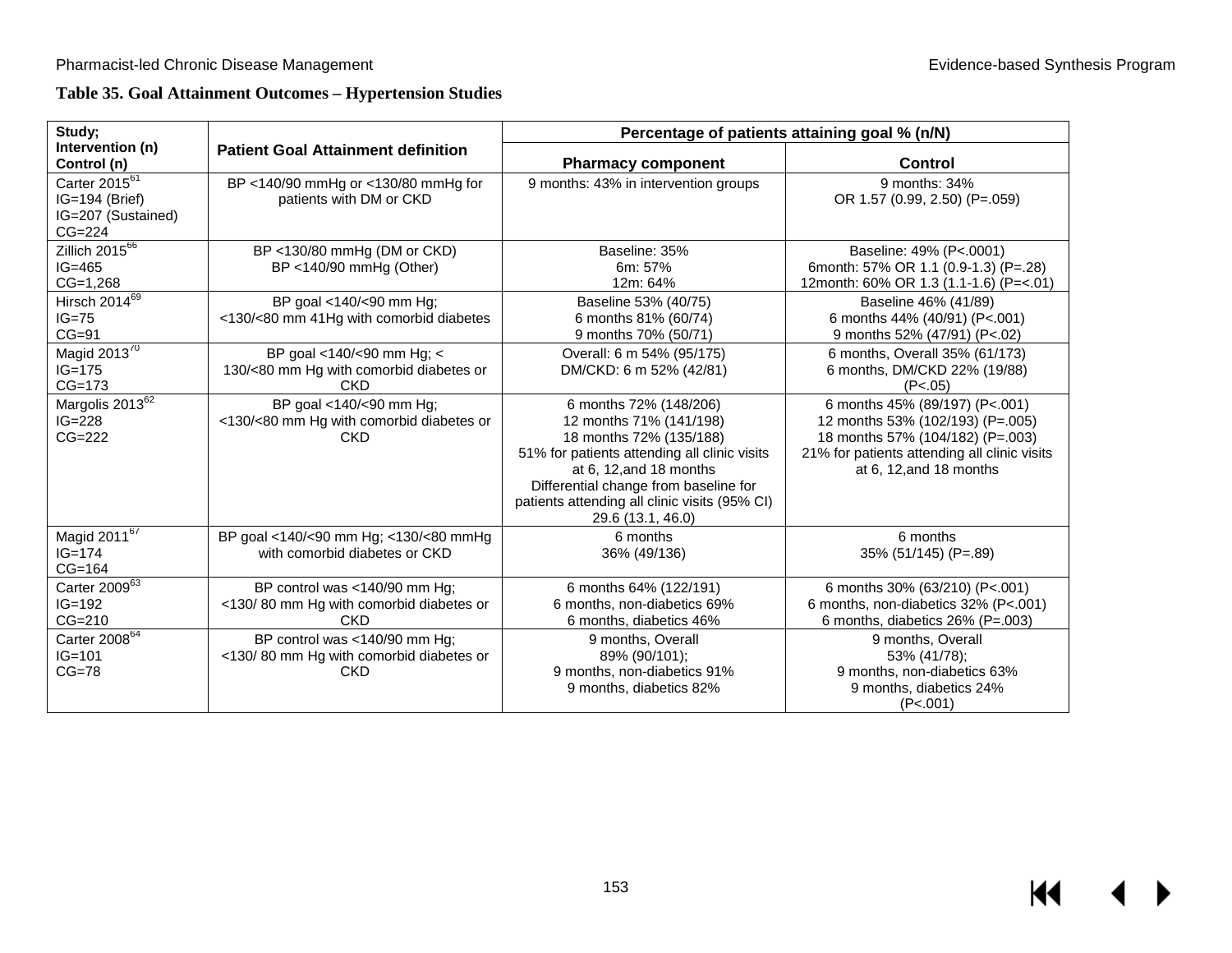| Study;                                                                 |                                                                                                             |                                                       | Percentage of patients attaining goal % (n/N)                                                                                                  |
|------------------------------------------------------------------------|-------------------------------------------------------------------------------------------------------------|-------------------------------------------------------|------------------------------------------------------------------------------------------------------------------------------------------------|
| Intervention (n)<br>Control (n)                                        | <b>Patient Goal Attainment definition</b>                                                                   | <b>Pharmacy component</b>                             | <b>Control</b>                                                                                                                                 |
| Green 2008 <sup>71</sup><br>$IG=261$<br>Home BP and Web<br>only CG=259 | BP goal <140/<90 mm Hg                                                                                      | 12 months<br>56% (133/237) (95% CI 49, 62%)<br>P < 01 | 12 months<br>Usual care 31% (77/247) (95% Cl 25,<br>37%)<br>Home/web only 36% (89/246) (95% CI 30,                                             |
| Usual care CG=258                                                      |                                                                                                             | Patients With Systolic BP<br>at Baseline ≥160 mm Hg   | 42%                                                                                                                                            |
|                                                                        |                                                                                                             | 54% (28/52) (95% CI 40, 67%)<br>P < 01                | Patients With Systolic BP<br>at Baseline ≥160 mm Hg<br>Usual care 20% (10/51) (95% Cl 11, 33%)<br>Home/web only 26% (12/47) (95% CI 15,<br>40% |
| Hunt 2008 <sup>72</sup><br>$IG=230$<br>$CG=233$                        | Target BP was <140/90 mm Hg                                                                                 | 12 months, last study visit<br>62% (88/142)           | 12 months, last study visit<br>44% (57/130)<br>$(P=.003)$                                                                                      |
| Borenstein 2003 <sup>73</sup><br>$IG=98$<br>$CG=99$                    | BP goal was <140/90 mm Hg for patients <<br>65 years of age; <160/90 mm Hg for<br>patients ≥65 years of age | 12 months 60% (59/98)                                 | 12 months 43% (42/98)<br>$(P=.02)$                                                                                                             |
| Vivian 2002 <sup>68</sup><br>$IG=27$<br>$CG=29$                        | BP below140/90 mm Hg                                                                                        | 6 months 81% (21/26)                                  | 6 months 30% (8/27)<br>$(P=.001)$                                                                                                              |
| Erickson 1997 <sup>65</sup><br>$IG=40$<br>$CG=40$                      | BP goal ≤140/≤90 mm Hg                                                                                      | 5 months 45% (18/40)                                  | 5 months 30% (12/40) (P=.17)                                                                                                                   |

CG = control group; IG = intervention group; DM = diabetes mellitus; CKD = chronic kidney disease; NR=not reported; OR = odds ratio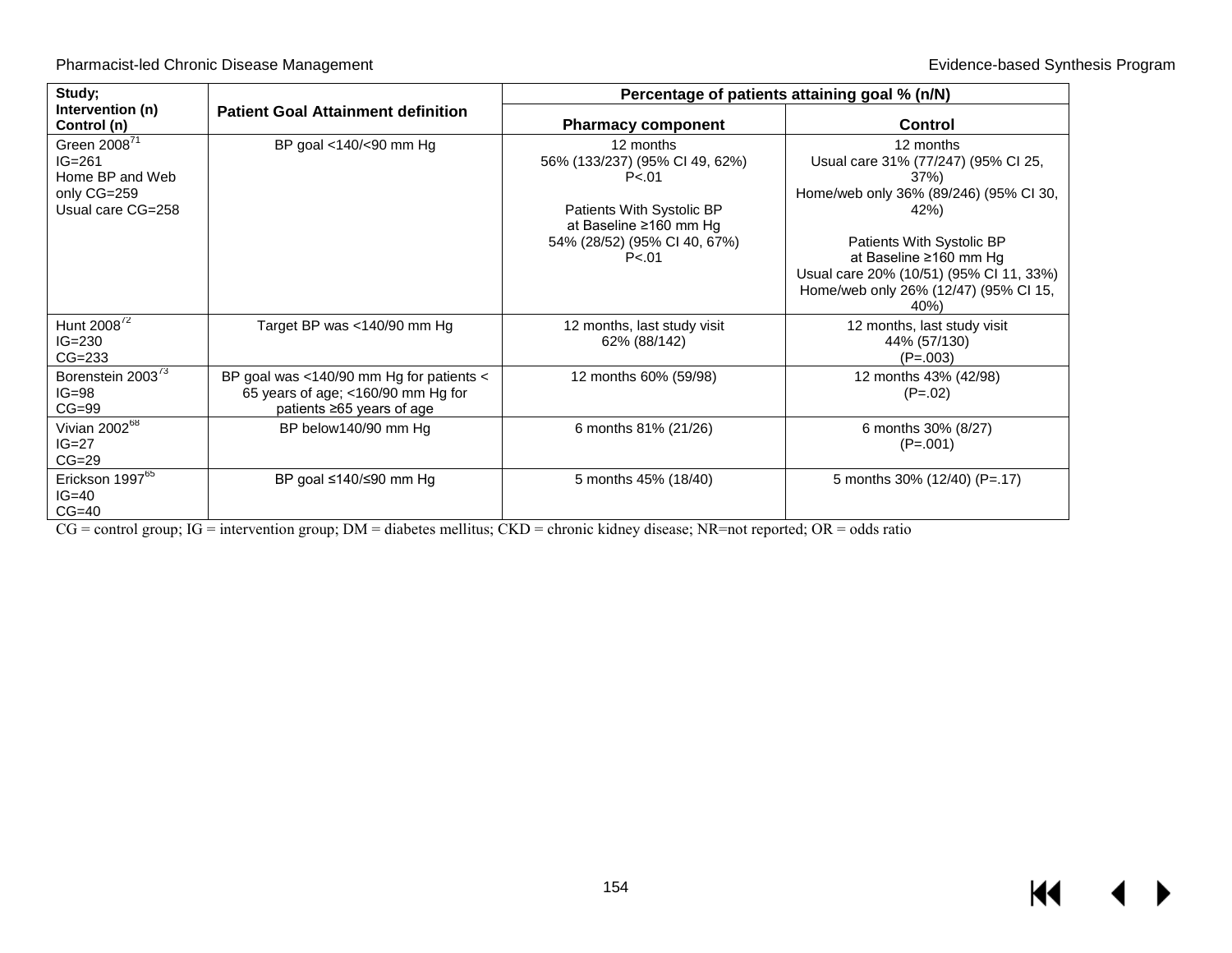# **Table 36. Study and Intervention Characteristics – Polypharmacy/High Risk Studies**

| Author,<br>year<br><b>Study</b><br>design<br>Type of<br><b>Clinic</b>                                                                                                                                                                           | <b>Target Population</b><br>Duration of study/<br>follow-up                                                                                                                                                                                                                                                                                                                              | Inclusion/<br><b>Exclusion Criteria</b>                                                                                                                                                                                                                                       | Goal of<br><b>Intervention</b><br>Primary<br><b>Outcome</b>                                                                                                                      | Type of<br>pharmacist   | <b>Pharmacist Intervention</b>                                                                                                                                                                                                                                                           | Comparator<br>intervention                                                                  | Collaboration |
|-------------------------------------------------------------------------------------------------------------------------------------------------------------------------------------------------------------------------------------------------|------------------------------------------------------------------------------------------------------------------------------------------------------------------------------------------------------------------------------------------------------------------------------------------------------------------------------------------------------------------------------------------|-------------------------------------------------------------------------------------------------------------------------------------------------------------------------------------------------------------------------------------------------------------------------------|----------------------------------------------------------------------------------------------------------------------------------------------------------------------------------|-------------------------|------------------------------------------------------------------------------------------------------------------------------------------------------------------------------------------------------------------------------------------------------------------------------------------|---------------------------------------------------------------------------------------------|---------------|
| Lee $2006^{77}$<br><b>FAME</b><br>Cohort<br>(phase 1)<br>followed by<br><b>RCT</b><br>(phase 2)<br>Outpatient<br>general<br>medicine<br>service and<br>Armed<br>Forces<br>Retirement<br>Home (both<br>Walter<br>Reed Army<br>Medical<br>Center) | Older patients<br>taking multiple<br>medications<br>14 months<br>3 phases:<br>-run-in phase:<br>$(n=200)$ 2 month<br>run-in with no<br>intervention;<br>baseline<br>adherence, BP,<br>LDL determined<br>-phase $1: (n=174)$<br>6 month cohort, all<br>patients received<br>comprehensive<br>program<br>-Phase 2: (n=159)<br>6 month RCT<br>(continuation of<br>program or usual<br>care) | Inclusion:<br>-age 65 or older<br>-taking at least 4<br>chronic medications<br>per day<br>Exclusion:<br>-did not live<br>independently (ie,<br>nursing home or<br>assisted living<br>excluded)<br>-serious medical<br>conditions such that<br>1-year survival was<br>unlikely | For $RCT -$<br>determine<br>maintenance of<br>medication<br>adherence after<br>withdrawal of<br>intervention<br>Primary<br>outcome:<br>persistence of<br>medication<br>adherence | Clinical<br>pharmacists | N=83 for RCT<br>-Individualized medication<br>education<br>-Dispensing of medications in<br>blister pack adherence aid<br>-Follow-up every 2 months<br>Mode/Frequency:<br>-Run-in phase: initial visit<br>-First phase: regular follow-up<br>with clinical pharmacists every 2<br>months | N=76 for RCT<br>Pre-study<br>medication<br>provision (no<br>education, no<br>blister packs) | Not reported  |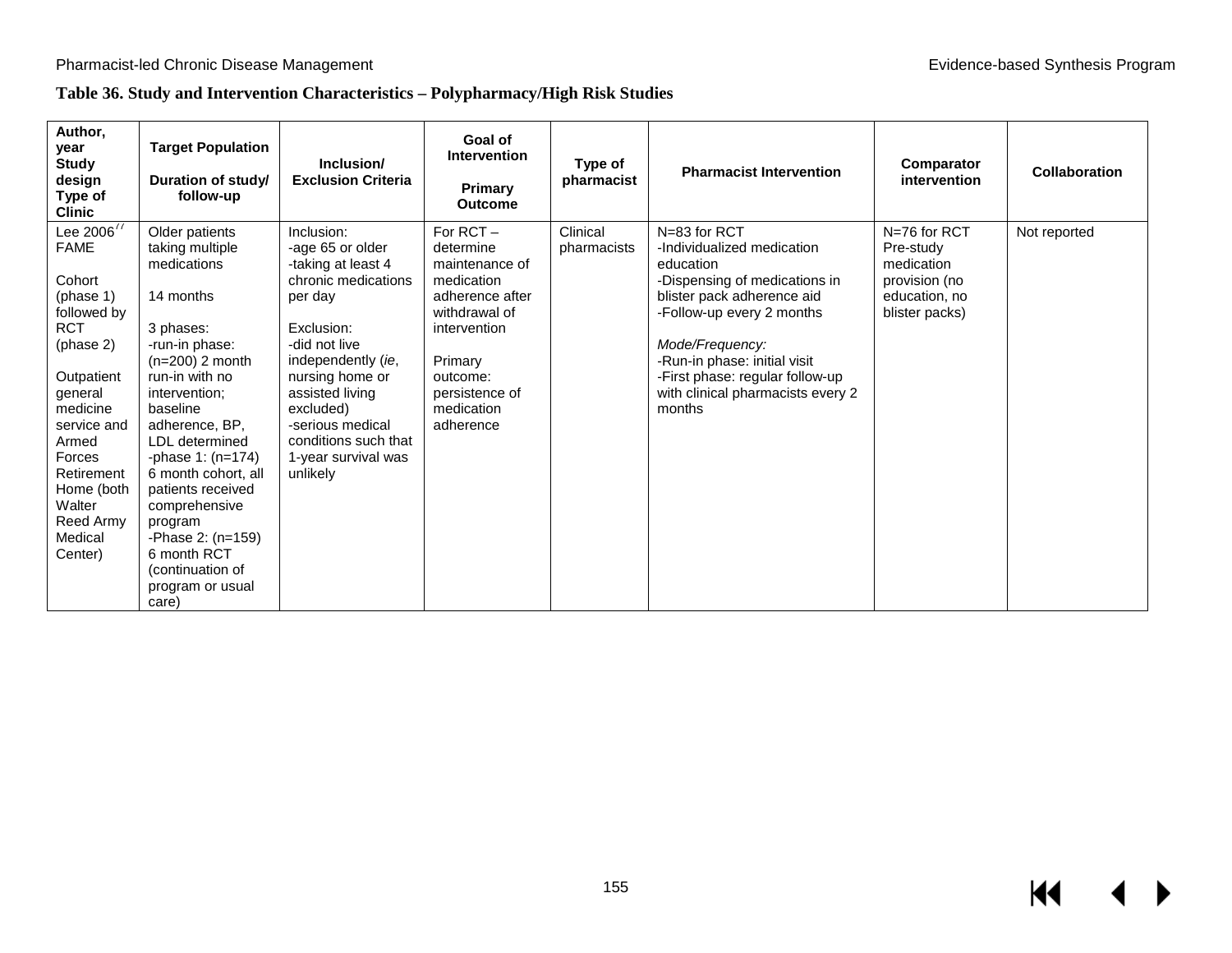| Author,<br>year<br><b>Study</b><br>design<br>Type of<br><b>Clinic</b>                                                                                                                             | <b>Target Population</b><br>Duration of study/<br>follow-up                      | Inclusion/<br><b>Exclusion Criteria</b>                                                                                                                                                                                                                                                                                                                                                                                                                                                                    | Goal of<br><b>Intervention</b><br><b>Primary</b><br><b>Outcome</b>                                                                                                                                                      | Type of<br>pharmacist  | <b>Pharmacist Intervention</b>                                                                                                                                                                                                                                                                                                                                                                                                                                                                                                                                                                                                                                                                                                                                                                                                                                                                                                                                                   | Comparator<br>intervention                                           | <b>Collaboration</b>                                                                       |
|---------------------------------------------------------------------------------------------------------------------------------------------------------------------------------------------------|----------------------------------------------------------------------------------|------------------------------------------------------------------------------------------------------------------------------------------------------------------------------------------------------------------------------------------------------------------------------------------------------------------------------------------------------------------------------------------------------------------------------------------------------------------------------------------------------------|-------------------------------------------------------------------------------------------------------------------------------------------------------------------------------------------------------------------------|------------------------|----------------------------------------------------------------------------------------------------------------------------------------------------------------------------------------------------------------------------------------------------------------------------------------------------------------------------------------------------------------------------------------------------------------------------------------------------------------------------------------------------------------------------------------------------------------------------------------------------------------------------------------------------------------------------------------------------------------------------------------------------------------------------------------------------------------------------------------------------------------------------------------------------------------------------------------------------------------------------------|----------------------------------------------------------------------|--------------------------------------------------------------------------------------------|
| Taylor,<br>2003 <sup>78</sup><br><b>RCT</b><br>Community<br>-based<br>primary<br>care<br>(Family<br>medicine)<br>clinics<br>affiliated<br>with<br>academic<br>center<br>(rural, high-<br>poverty) | Adults at high risk<br>for medication-<br>related adverse<br>events<br>12 months | Inclusion:<br>-age $\geq$ 18 yrs<br>-receive care at<br>participating clinics<br>-3 or more of these<br>risk factors:<br>a. 5 or more meds<br>b. 12 or more<br>doses/day<br>c. 4 or more med<br>changes past year<br>d. 3 or more<br>concurrent diseases<br>e. history of<br>medication non-<br>compliance,<br>f. drugs requiring<br>therapeutic<br>monitoring<br>Exclusion:<br>-cognitive<br>impairment<br>-history of missed<br>office visits<br>-scheduling conflicts<br>-life expectancy $<$ 1<br>year | Determine effect<br>of<br>pharmaceutical<br>care on<br>prevention,<br>detection, and<br>resolution of<br>drug-related<br>problems in high-<br>risk patients in a<br>rural community<br>Primary outcome<br>not specified | Clinical<br>pharmacist | $N = 33$<br>Usual medical care plus:<br>-20-minute meeting with<br>pharmacist before PCP visit<br>-Evaluate therapy indication,<br>effectiveness, dosage;<br>correct/give practical directions;<br>assess drug interactions,<br>therapeutic duplication, duration<br>of treatment, untreated<br>indications, and expense<br>-Review medical record for med-<br>related problems<br>-Chart review - ensure drugs and<br>allergies documented<br>-History to determine<br>compliance; check for<br>complications of therapies<br>-Comprehensive individualized<br>patient education (review of<br>disease, importance of lifestyle<br>modifications, drug info)<br>-Monitor patients' responses to<br>drugs<br>-Attempt to improve compliance<br>through simplified dosing,<br>teaching techniques like peak<br>flow meter use, inhaler use,<br>glucometer use, pill boxes<br>Mode/Frequency:<br>-20-minute meeting with<br>pharmacist<br>-Saw patients during follow-up<br>visits | $N = 36$<br>Usual medical<br>care (no<br>pharmacist<br>intervention) | Therapeutic<br>recommendations<br>communicated to<br>physicians orally or<br>written notes |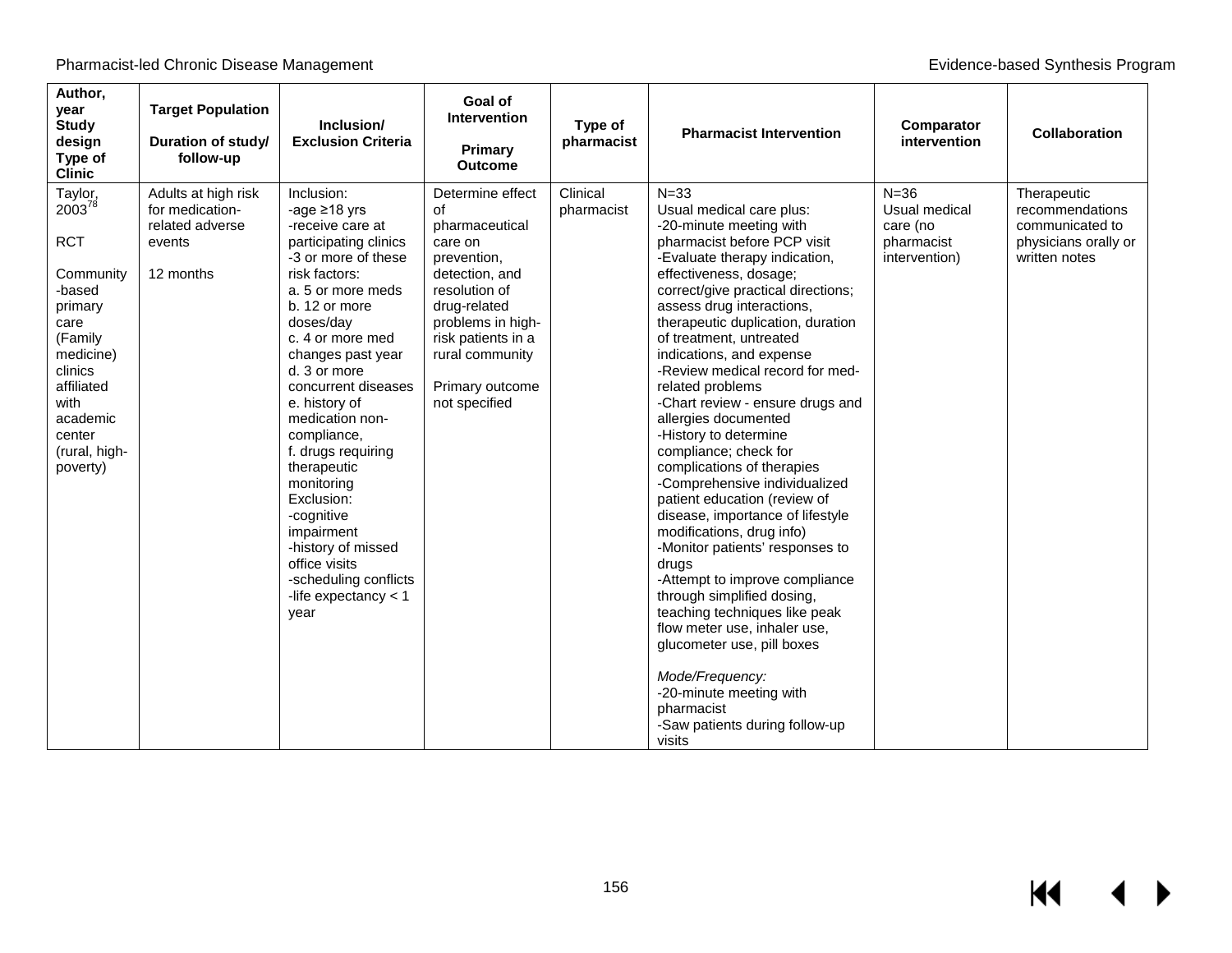| Author,<br>year<br><b>Study</b><br>design<br>Type of<br><b>Clinic</b>                                           | <b>Target Population</b><br>Duration of study/<br>follow-up                                  | Inclusion/<br><b>Exclusion Criteria</b>                                                                                                                                                                                                                                                                                                                                                                                                                                                    | Goal of<br><b>Intervention</b><br>Primary<br><b>Outcome</b>                                                                                                                                                                                                                                                | Type of<br>pharmacist  | <b>Pharmacist Intervention</b>                                                                                                                                                                                                                                                                                                                                                                                                                                                                                                                                                                                                                                                                                                                                                                                                                                                                                                                                                                   | Comparator<br>intervention                                               | <b>Collaboration</b>                                                                         |
|-----------------------------------------------------------------------------------------------------------------|----------------------------------------------------------------------------------------------|--------------------------------------------------------------------------------------------------------------------------------------------------------------------------------------------------------------------------------------------------------------------------------------------------------------------------------------------------------------------------------------------------------------------------------------------------------------------------------------------|------------------------------------------------------------------------------------------------------------------------------------------------------------------------------------------------------------------------------------------------------------------------------------------------------------|------------------------|--------------------------------------------------------------------------------------------------------------------------------------------------------------------------------------------------------------------------------------------------------------------------------------------------------------------------------------------------------------------------------------------------------------------------------------------------------------------------------------------------------------------------------------------------------------------------------------------------------------------------------------------------------------------------------------------------------------------------------------------------------------------------------------------------------------------------------------------------------------------------------------------------------------------------------------------------------------------------------------------------|--------------------------------------------------------------------------|----------------------------------------------------------------------------------------------|
| Malone et<br>al, 2000<br>and<br>$2001^{79,80}$<br><b>RCT</b><br>VA Medical<br>Center<br>primary<br>care clinics | Adult ambulatory<br>care patients at<br>high risk for drug-<br>related problems<br>12 months | Inclusion:<br>-VAMC patient for<br>$\geq$ 12 months,<br>ongoing<br>-3 or more of:<br>a. 5 or more meds<br>b. 12 or more<br>doses/dav<br>c. 4 or more med<br>changes past yr<br>d. 3 or more<br>concurrent diseases<br>e. h/o med non-<br>compliance<br>f. drugs requiring<br>therapeutic<br>monitoring<br>Exclusion:<br>-participated in<br>pharmacist-<br>managed clinics<br>past year<br>-life expectancy <12<br>mo<br>-psychiatry care<br>-non-English<br>speaker<br>-visually impaired | "determine if<br>clinical<br>pharmacists<br>could affect<br>economic<br>resource use<br>and humanistic<br>outcomes in a<br>population of<br>veterans<br>identified to be at<br>high risk to<br>experience a<br>medication-<br>related problem"<br>-economic<br>Costs<br>-HRQOL<br>-patient<br>satisfaction | Clinical<br>pharmacist | $N = 523$<br>-Pharmacists practiced within<br>scope of practice of respective<br><b>VAMC</b><br>-Medical records reviewed and<br>patients interviewed to optimize<br>medication therapy<br>-Assess appropriateness of<br>medication therapy<br>-Physical assessments, (eg, BP)<br>-Establish goals of medication<br>therapy<br>-Assess medication compliance<br>-Conduct in-office laboratory<br>tests (eg, finger stick blood<br>glucose)<br>-Identify non-treated disease<br>states that may benefit from<br>pharmacological therapy<br>-Check for drug interactions<br>-Monitor meds for therapeutic<br>effect and toxicity by requesting<br>laboratory tests<br>-Patient education<br>-Refer patients to primary care<br>physicians, specialists, and other<br>health care providers<br>-Depending on site and scope of<br>practice, start, stop, or change<br>medication therapy<br>Mode/Frequency:<br>-At least 3 visits with clinical<br>pharmacist (most face-to-face,<br>few telephone) | $N = 531$<br>Primary care with<br>physician; no<br>pharmacist<br>contact | "clinical<br>pharmacists<br>worked with<br>physicians and<br>other health care<br>providers" |

BP = blood pressure; ER = emergency room; h/o=history of; HRQOL = health related quality of life; LDL = low density lipoprotein cholesterol; MAI = medication appropriateness index; PCP = primary care provider; RCT = randomized controlled trial; VAMC = Veterans Affairs Medical Center

 $\blacktriangleright$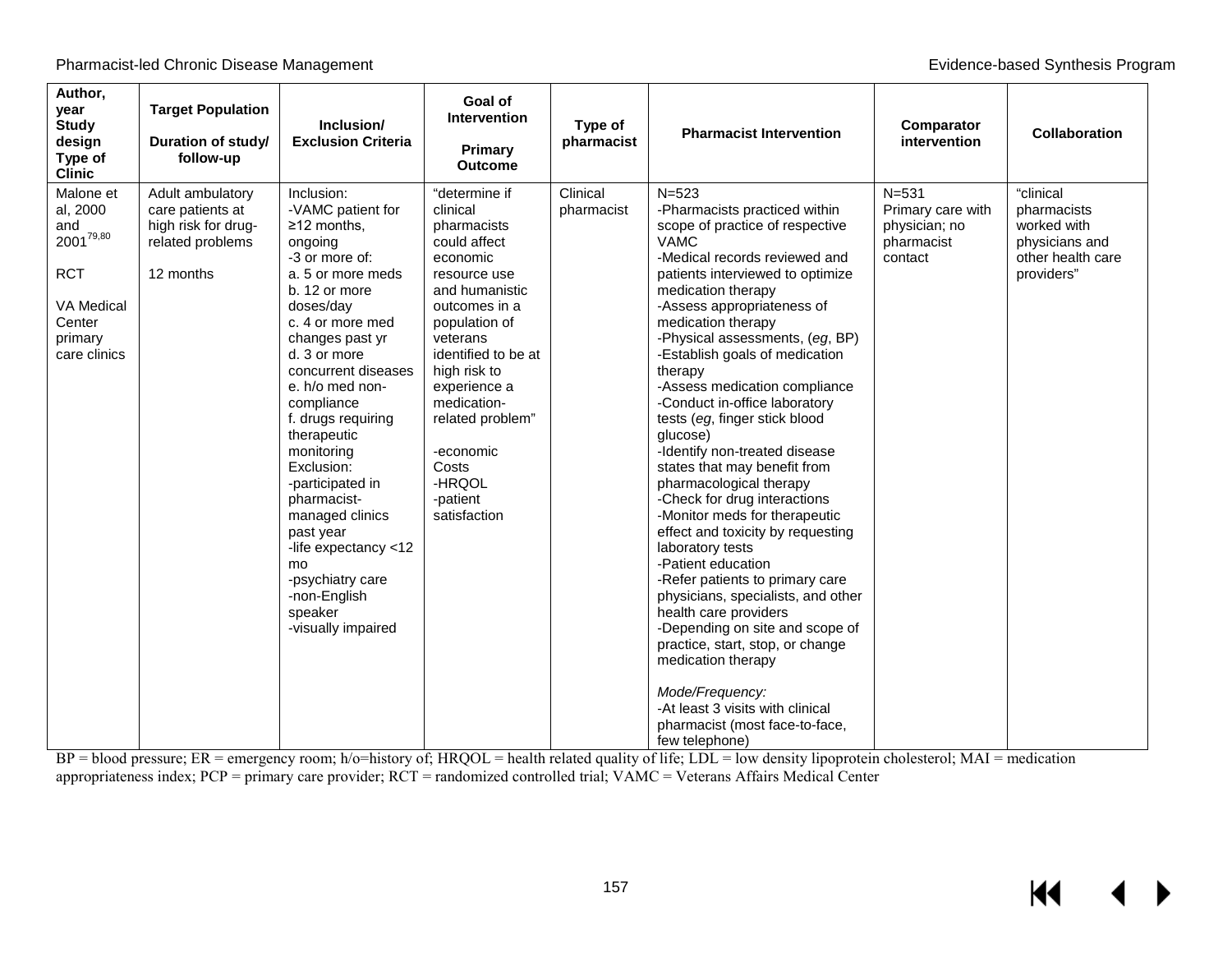## **Table 37. Drug-related Problems Outcomes – Polypharmacy/High Risk Studies**

| <b>Study</b><br><b>Intervention</b>             | Inappropriate<br>dosage/prescription<br>or omission<br>% (n/N)                                                                                                                                                                                                                                                                          |                                                                                                                                                                                                                               | Ineffectiveness% (n/N)                                                             |                                                                                                  |                                                                                                                                                                                 | Drug-drug or drug-disease<br>interaction (describe) % (n/N)                                                                                                                                               |                                                                      | Non-adherence to<br>prescribed regimen<br>% (n/N)       | <b>Clinical/adverse events</b><br>% (n/N)                                                  |                             |
|-------------------------------------------------|-----------------------------------------------------------------------------------------------------------------------------------------------------------------------------------------------------------------------------------------------------------------------------------------------------------------------------------------|-------------------------------------------------------------------------------------------------------------------------------------------------------------------------------------------------------------------------------|------------------------------------------------------------------------------------|--------------------------------------------------------------------------------------------------|---------------------------------------------------------------------------------------------------------------------------------------------------------------------------------|-----------------------------------------------------------------------------------------------------------------------------------------------------------------------------------------------------------|----------------------------------------------------------------------|---------------------------------------------------------|--------------------------------------------------------------------------------------------|-----------------------------|
| (n)<br>Control (n)                              | Pharmacy<br>component                                                                                                                                                                                                                                                                                                                   | Control                                                                                                                                                                                                                       | Pharmacy<br>component                                                              | <b>Control</b>                                                                                   | <b>Pharmacy</b><br>component                                                                                                                                                    | <b>Control</b>                                                                                                                                                                                            | Pharmacy<br>componen                                                 | <b>Control</b>                                          | Pharmacy<br>component                                                                      | <b>Control</b>              |
| Lee $2006^{77}$<br>$IG=83$<br>$CG=73$           | <b>NR</b>                                                                                                                                                                                                                                                                                                                               | <b>NR</b>                                                                                                                                                                                                                     | <b>NR</b>                                                                          | <b>NR</b>                                                                                        | <b>NR</b>                                                                                                                                                                       | <b>NR</b>                                                                                                                                                                                                 | Mean (SD)<br>adherence<br>at end of<br><b>RCT</b><br>95.5%<br>(7.7%) | 69.1%<br>$(16.4\%)$<br>(P<.001)                         | <b>NR</b>                                                                                  | <b>NR</b>                   |
| Taylor 2003 <sup>78</sup><br>$IG=33$<br>$CG=36$ | Percent of<br>prescriptions<br>that were<br>inappropriate<br>Inappropriate<br>dosage:<br>Baseline:<br>63.3%<br>(133/210)<br>prescriptions)<br>12 months:<br>12.9%<br>(20/155)<br>prescriptions)<br>Inappropriate<br>indication:<br>Baseline:<br>33.3%<br>(70/210)<br>prescriptions)<br>12 months<br>16.2%<br>(25/155)<br>prescriptions) | Inappropriate<br>dosage:<br>Baseline:<br>62.3%<br>(129/207)<br>12 months:<br>63.8%<br>(143/224)<br>$(P=NR)$<br>Inappropriate<br>indication:<br>Baseline:<br>46.8%<br>(97/207)<br>12 months:<br>48.2%<br>(108/224)<br>$(P=NR)$ | Baseline:<br>29.1%<br>(61/210)<br>prescriptions<br>12 months:<br>13.6%<br>(21/155) | Baseline:<br>44.9%<br>(93/207)<br>prescriptions)<br>12 months:<br>44.6%<br>(100/224)<br>$(P=NR)$ | Drug-drug<br>Baseline:<br>22.9%<br>(48/210)<br>prescriptions)<br>12 months:<br>5.8% (9/155)<br>Drug-disease<br>Baseline:<br>18.6%<br>(39/210)<br>12 months:<br>9.0%<br>(14/155) | Drug-drug<br>Baseline:<br>17.9% (37/207<br>prescriptions)<br>12 months:<br>22.8%<br>(51/224)<br>$(P=NR)$<br>Drug-disease<br>Baseline:<br>21.3%<br>(44/207)<br>12 months:<br>19.6%<br>(44/224)<br>$(P=NR)$ | Mean<br>compliance<br>12 months<br>100%                              | Mean<br>compliance<br>(SD)<br>88.9 (6.3%)<br>$(P=.115)$ | Patients with<br>at least one<br>"medication<br>misadventure"<br>12 months:<br>2.8% (4/33) | 3.0%<br>(3/36)<br>$(P=.73)$ |

 $CG = comparison group$ ;  $IG = intervention group$ ;  $NR = not reported$ ;  $SD = standard deviation$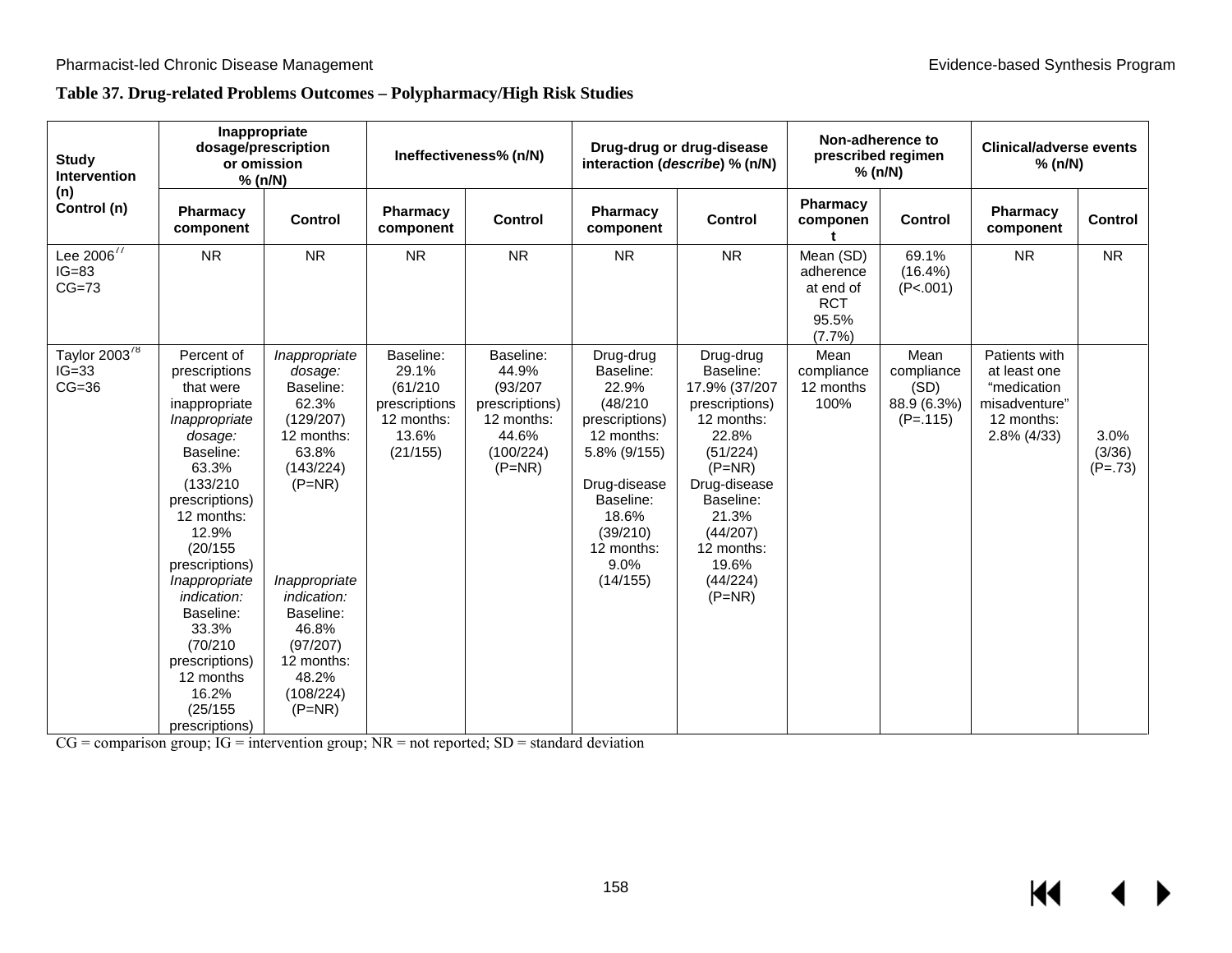### **Table 38. Mortality, Quality of Life, Access, and Patient Satisfaction Outcomes – Polypharmacy/High Risk Studies**

| Study;<br>Intervention (n)                                                                                              | All-cause mortality<br>% (n/N) |                | Health-related quality of life<br>(describe) |                                                                                                                |                              | Access to care ( <i>describe</i> ) | <b>Patient satisfaction with care</b><br>(describe)                        |                                                                                                |  |
|-------------------------------------------------------------------------------------------------------------------------|--------------------------------|----------------|----------------------------------------------|----------------------------------------------------------------------------------------------------------------|------------------------------|------------------------------------|----------------------------------------------------------------------------|------------------------------------------------------------------------------------------------|--|
| Control (n)                                                                                                             | <b>Pharmacy</b><br>component   | <b>Control</b> | <b>Pharmacy</b><br>component                 | Control                                                                                                        | <b>Pharmacy</b><br>component | Control                            | <b>Pharmacy</b><br>component                                               | <b>Control</b>                                                                                 |  |
| Taylor 2003 <sup>78</sup><br>$IG=33$<br>$CG=36$                                                                         | <b>NR</b>                      | <b>NR</b>      |                                              | SF-36, groups similar (P values<br>not reported)                                                               | <b>NR</b>                    | <b>NR</b>                          | Pharmacy<br>related<br>satisfaction<br>(reporting<br>unclear)<br>81.9(4.8) | 89 (6.2) (P=.000)                                                                              |  |
| <b>Malone 2000,</b><br>Malone 2001 <sup>79,80</sup><br>$IG = 523$<br>$CG = 531$<br>randomized; 447<br>and 484 completed | <b>NR</b>                      | <b>NR</b>      |                                              | SF-36, No clinically meaningful<br>effect on HRQOL but evidence to<br>suggest a dose-response<br>relationship. | <b>NR</b>                    | <b>NR</b>                          |                                                                            | There was no difference in patient<br>satisfaction between groups at<br>baseline or over time. |  |

CG = comparison group; HRQOL = health-related quality of life; IG = intervention group; NR = not reported; SD = standard deviation; SF-36 = Short-form 36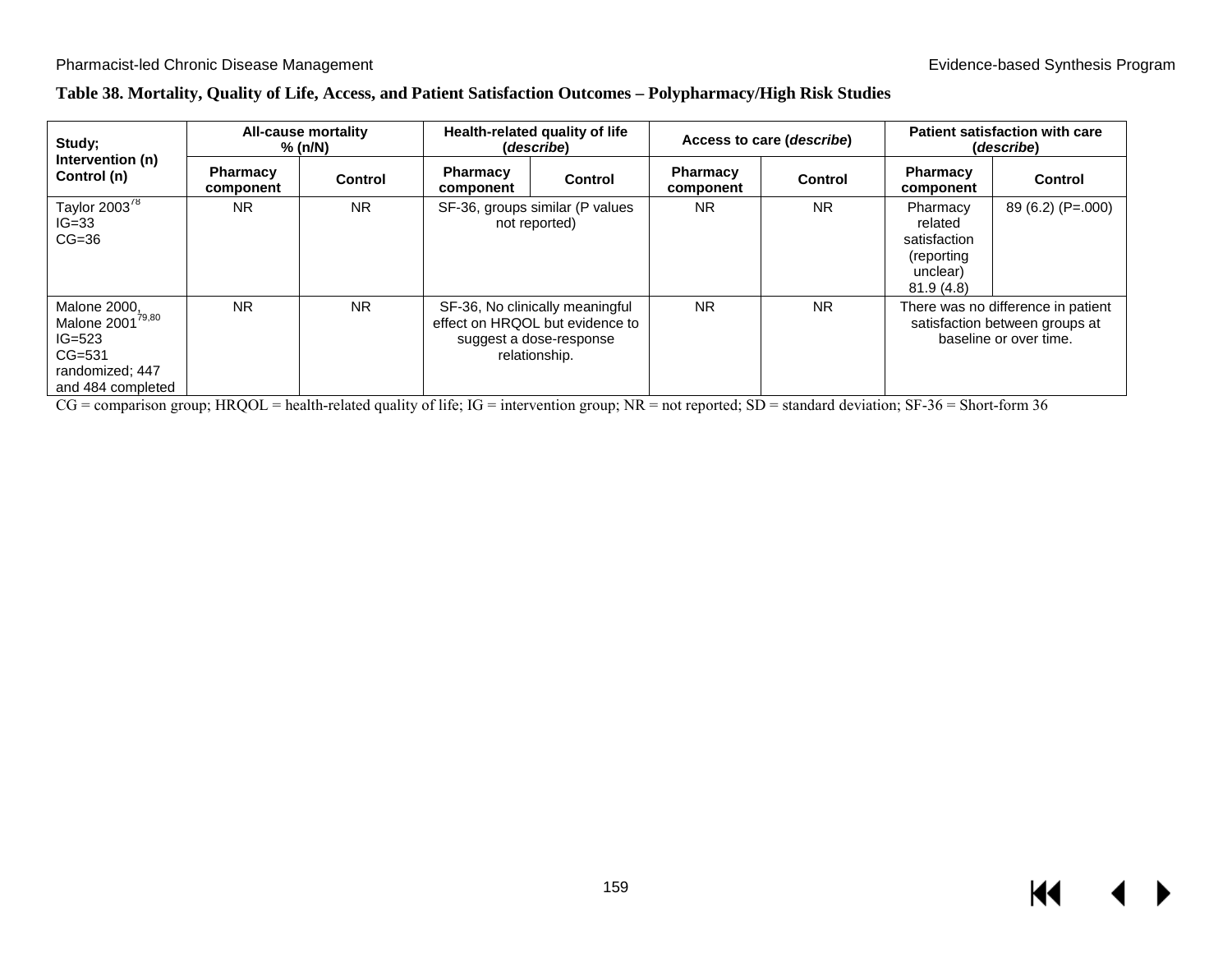## **Table 39. Healthcare Utilization and Cost Outcomes – Polypharmacy/High Risk Studies**

| Study;<br>Intervention (n)<br>Control (n)                                                                      | <b>Office visits</b>                                                                   |                                                                                                  | <b>Urgent care visits/</b><br><b>Emergency room (ER)</b><br>visits |                                                                          | Hospitalizations                                                                      |                                                                                                    | <b>Medications</b>                                                                  |                                                                                                   | <b>Costs or Other (describe)</b>                                                                                                                                   |                                                                                                  |
|----------------------------------------------------------------------------------------------------------------|----------------------------------------------------------------------------------------|--------------------------------------------------------------------------------------------------|--------------------------------------------------------------------|--------------------------------------------------------------------------|---------------------------------------------------------------------------------------|----------------------------------------------------------------------------------------------------|-------------------------------------------------------------------------------------|---------------------------------------------------------------------------------------------------|--------------------------------------------------------------------------------------------------------------------------------------------------------------------|--------------------------------------------------------------------------------------------------|
|                                                                                                                | <b>Pharmacy</b><br>componen                                                            | <b>Control</b>                                                                                   | Pharmacy<br>componen                                               | <b>Control</b>                                                           | Pharmacy<br>componen<br>t                                                             | <b>Control</b>                                                                                     | Pharmacy<br>componen                                                                | <b>Control</b>                                                                                    | Pharmacy<br>component                                                                                                                                              | <b>Control</b>                                                                                   |
| Lee $2006^{77}$<br>$IG=83$<br>$CG=73$                                                                          | <b>NR</b>                                                                              | <b>NR</b>                                                                                        | <b>NR</b>                                                          | <b>NR</b>                                                                | <b>NR</b>                                                                             | <b>NR</b>                                                                                          | Mean<br>number of<br>antihyper-<br>tensives<br>used<br>2.6(1.23)                    | 2.61(1.14)<br>$(P=.93)$                                                                           | <b>NR</b>                                                                                                                                                          | <b>NR</b>                                                                                        |
| Taylor $2003^{\overline{78}}$<br>$IG=33$<br>$CG=36$                                                            | <b>NR</b>                                                                              | <b>NR</b>                                                                                        | 4/33 (total)<br>Change<br>from<br>previous 12<br>months: -12       | 6/36 (total)<br>Change<br>from<br>previous 12<br>months: 0<br>$(P=.044)$ | 2/33 (total)<br>Change in<br>hospitaliza-<br>tions from<br>previous 12<br>months: -22 | 11/36 (total)<br>Change in<br>hospitaliza-<br>tions from<br>previous 12<br>months: 0<br>$(P=.003)$ | Number of<br>prescribed<br>medications<br>mean (SD)<br>at 12<br>months:<br>4.7(2.0) | Number of<br>prescribed<br>medications<br>mean (SD)<br>at 12<br>months:<br>6.2(2.0)<br>$(P=.002)$ | Drug is not<br>least<br>expensive of<br>options<br>Baseline:<br>50%<br>(105/210)<br>prescriptions)<br>12 months:<br>38.7%<br>(60/155)                              | Baseline:<br>62.3%<br>(129/207)<br>12 months:<br>60.3%<br>(135/224)<br>$(P=NR)$                  |
| Malone 2000,<br>Malone 2001 <sup>79,80</sup><br>$IG = 523$<br>$CG=531$<br>randomized; 447<br>and 484 completed | Before:<br>mean (SD)<br>21.7(21.0)<br>After: 26.3<br>(20.8)<br>Mean<br>increase<br>4.8 | Before:<br>mean 20.6<br>(17.2)<br>After: 23.4<br>(20.5)<br>Mean<br>increase<br>2.8<br>$(P=.003)$ | <b>NR</b>                                                          | <b>NR</b>                                                                | Before:<br>0.34(0.78)<br>After:<br>0.53(0.98)<br>Mean<br>increase<br>0.13             | Before:<br>0.36(0.81)<br>After:<br>0.57(1.20)<br>Mean<br>increase<br>0.19<br>$(P=.29)$             | Before:<br>Drug fills:<br>56.9 (40.0)<br>Mean<br>increase<br>5.6                    | <b>Before</b><br>Drug fills:<br>53.2 (34.5)<br>Mean<br>increase<br>4.0<br>$(P=.12)$               | Mean cost<br>(all costs:<br>clinic visits,<br>drug, lab,<br>and<br>hospitaliza-<br>tions)<br>baseline:<br>\$4,927<br>After: \$5,947<br>Mean<br>increase<br>\$1,020 | Mean cost<br>baseline<br>\$4,419<br>After<br>\$5,732<br>Mean<br>increase<br>\$1,313<br>$(P=.06)$ |

 $CG = comparison group$ ;  $IG = intervention group$ ;  $NR = not reported$ ;  $SD = standard deviation$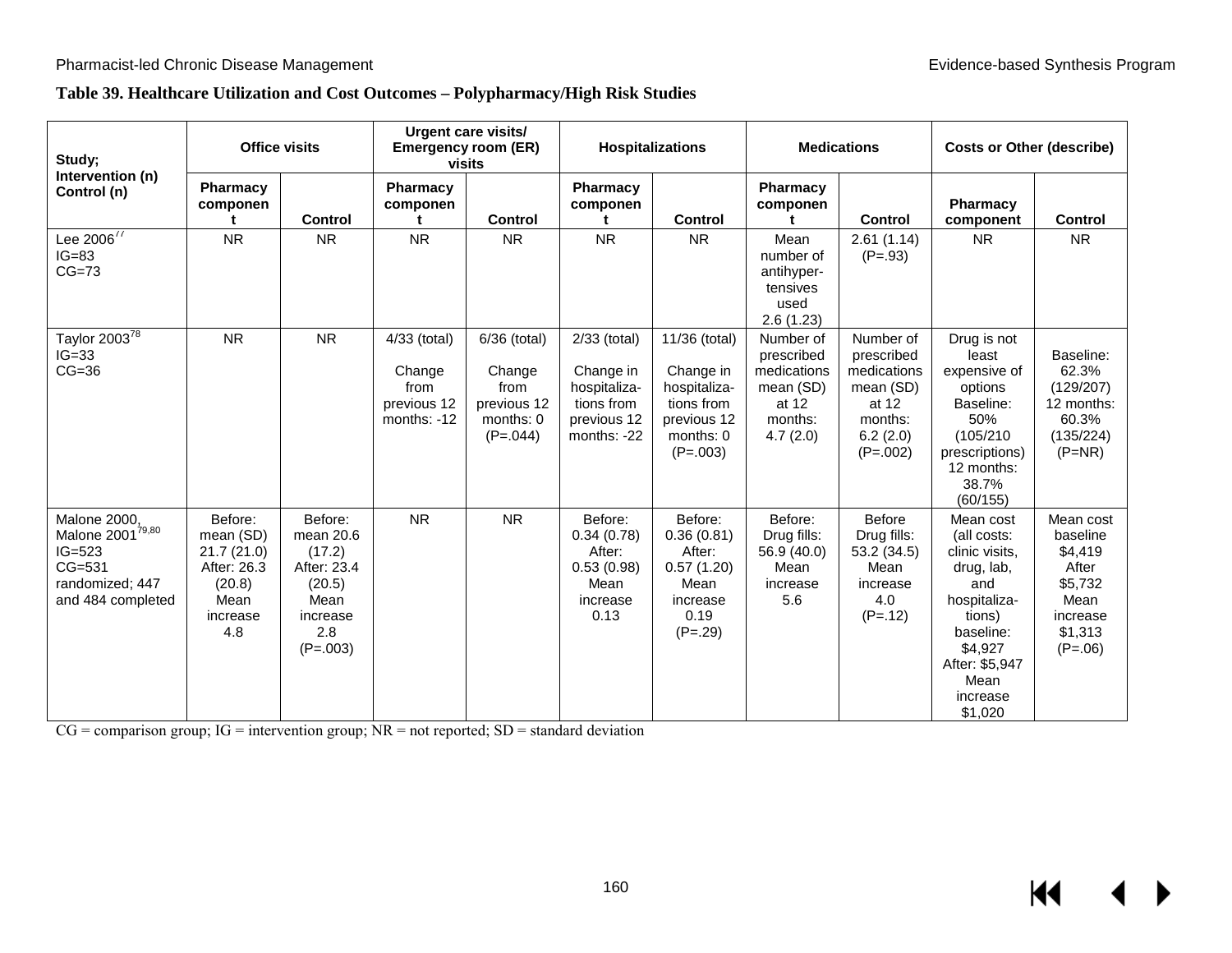# **Table 40. Goal Attainment Outcomes – Polypharmacy/High Risk Studies**

| Study;                                          |                                                                             | Percentage of patients attaining goal (n/N) |                            |  |  |
|-------------------------------------------------|-----------------------------------------------------------------------------|---------------------------------------------|----------------------------|--|--|
| Intervention (n)<br>Control (n)                 | <b>Patient Goal Attainment definition</b>                                   | <b>Pharmacy component</b>                   | <b>Control</b>             |  |  |
| Lee $2006^{77}$<br>$IG=83$<br>$CG=73$           | Medication adherence > 80% at end of RCT                                    | 97% (75/77)                                 | 22% (15/69)<br>(P<.001)    |  |  |
| Taylor 2003 <sup>78</sup><br>$IG=33$<br>$CG=36$ | Hypertension (goal $\leq$ 140/90 mmHg, or $\leq$ 135/80mmHg<br>if diabetic) | 91.7% (22/24)                               | 27.6% (8/29)<br>(P<.005)   |  |  |
|                                                 | Diabetes (HbA1c $\leq$ 7.5%)                                                | 100% (13/13)                                | 26.7% (5/16)<br>(P<.005)   |  |  |
|                                                 | Dyslipidemia (ATP III quidelines)                                           | 77.8% (14/19)                               | $5.9\%$ (1/19)<br>(P<.005) |  |  |
|                                                 | Anticoagulation (INR 2-3)                                                   | 100% (4/4)                                  | 16.7% (1/6)<br>$(P=NS)$    |  |  |

ATP III = Adult Treatment Panel III; CG = comparison group; IG = intervention group; INR = International Normalized Ratio; NR = not reported; NS = not statistically significant; RCT = randomized controlled trial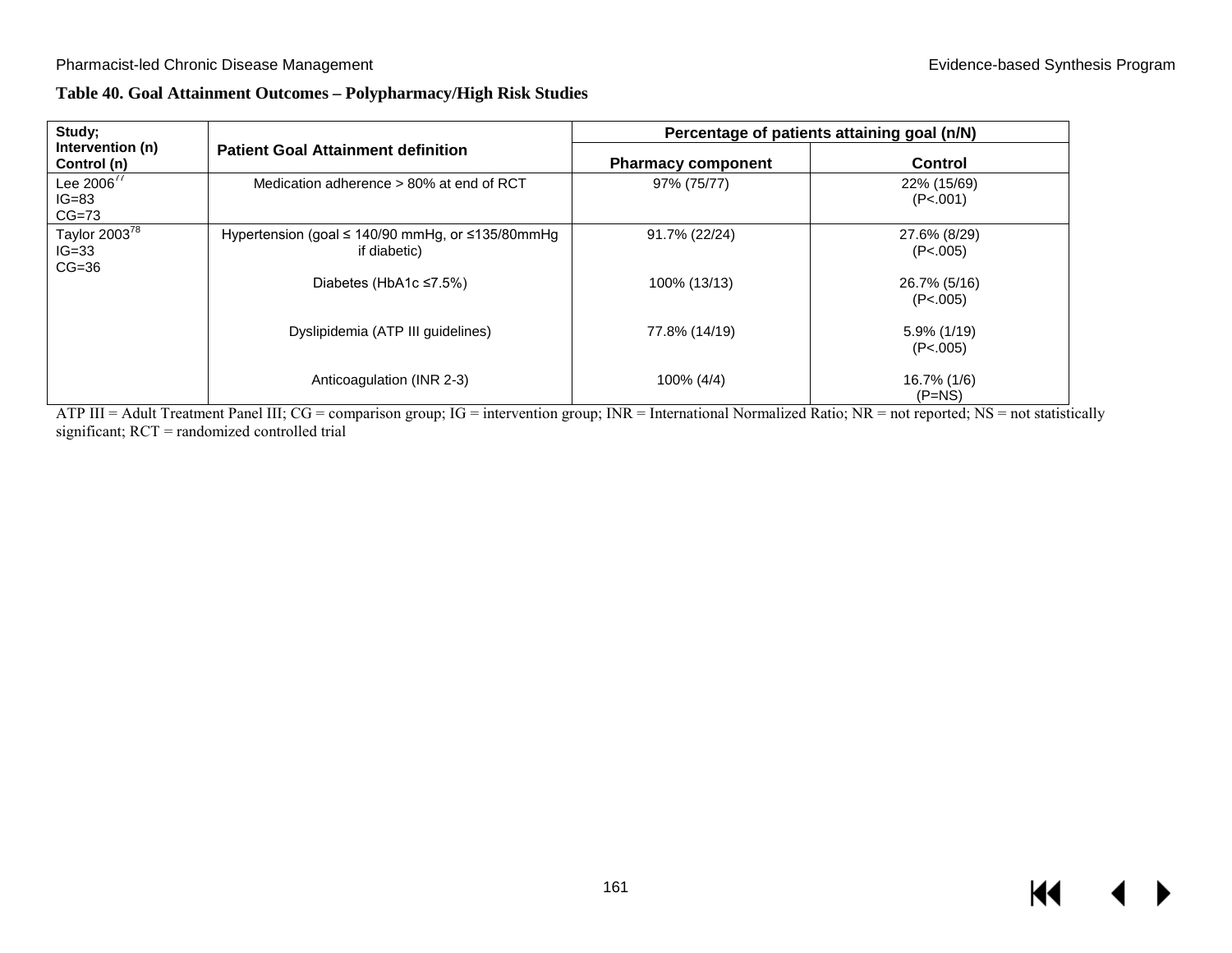# **APPENDIX D. RISK OF BIAS TABLES**

**Table 1. Risk of Bias for Cardiovascular Disease, Dyslipidemia, Chronic Obstructive Pulmonary Disease, and Chronic Kidney Disease Studies** 

| Author, Year                                                      | Randomized?    | <b>Sequence</b><br><b>Generation</b> | <b>Allocation</b><br><b>Concealment</b> | <b>Risk of Bias from</b><br><b>Confounding (non-</b><br>randomized) | <b>Blinding</b> | Incomplete<br>Outcome<br><b>Reporting</b> | <b>Selective</b><br><b>Reporting</b> | Overall     |  |  |
|-------------------------------------------------------------------|----------------|--------------------------------------|-----------------------------------------|---------------------------------------------------------------------|-----------------|-------------------------------------------|--------------------------------------|-------------|--|--|
| Cardiovascular Disease or Risk Factors for Cardiovascular Disease |                |                                      |                                         |                                                                     |                 |                                           |                                      |             |  |  |
| Taveira 2014 <sup>11</sup>                                        | Υ              | unclear                              | unclear                                 |                                                                     | unclear         | low                                       | low                                  | Medium      |  |  |
| Irons $2012^{12}$                                                 | N              |                                      | high                                    | high                                                                | unclear         | low                                       | low                                  | <b>High</b> |  |  |
| <b>Coronary Artery Disease</b>                                    |                |                                      |                                         |                                                                     |                 |                                           |                                      |             |  |  |
| Spence 2014 <sup>13</sup>                                         | N              |                                      | high                                    | high                                                                | unclear         | low                                       | low                                  | High        |  |  |
| Olson 2009 <sup>14</sup>                                          | Y              | low                                  | unclear                                 |                                                                     | unclear         | unclear                                   | low                                  | Medium      |  |  |
| <b>Congestive Heart Failure</b>                                   |                |                                      |                                         |                                                                     |                 |                                           |                                      |             |  |  |
| Gattis 1999 <sup>15</sup>                                         | Υ              | low                                  | unclear                                 |                                                                     | low             | low                                       | low                                  | Low         |  |  |
| <b>Murray 2007<sup>16</sup></b>                                   | Y              | low                                  | unclear                                 |                                                                     | low             | unclear                                   | low                                  | Medium      |  |  |
| <b>Dyslipidemia</b>                                               |                |                                      |                                         |                                                                     |                 |                                           |                                      |             |  |  |
| Smith 2013 <sup>54</sup>                                          | ${\sf N}$      |                                      | high                                    | low                                                                 | unclear         | low                                       | low                                  | Medium      |  |  |
| Miller 2008 <sup>55</sup>                                         | N              |                                      | high                                    | high                                                                | unclear         | unclear                                   | low                                  | High        |  |  |
| Mazzolini 2005 <sup>56</sup>                                      | N              |                                      | high                                    | high                                                                | unclear         | low                                       | low                                  | <b>High</b> |  |  |
| Straka 2005 <sup>57</sup>                                         | N              |                                      | high                                    | high                                                                | unclear         | low                                       | low                                  | High        |  |  |
| Ellis 2000 <sup>58</sup>                                          | Y              | high                                 | low                                     |                                                                     | low             | high                                      | low                                  | Medium      |  |  |
| Bogden 1997 <sup>59</sup>                                         | Υ              | unclear                              | unclear                                 |                                                                     | unclear         | low                                       | low                                  | Medium      |  |  |
| Konzem 1997 <sup>60</sup>                                         | $\overline{N}$ |                                      | low                                     | high                                                                | unclear         | low                                       | high                                 | High        |  |  |
| <b>Chronic Obstructive Pulmonary Disease</b>                      |                |                                      |                                         |                                                                     |                 |                                           |                                      |             |  |  |
| Cooney 2015 <sup>20</sup>                                         | Y              | low                                  | low                                     |                                                                     | low             | unclear                                   | low                                  | Low         |  |  |
| <b>Aspinall</b><br>2012/2013 <sup>21,22</sup>                     | N              |                                      | unclear                                 | high                                                                | unclear         | low                                       | low                                  | Medium      |  |  |
| Solomon 1998 <sup>23</sup><br>Gourley 1998 <sup>24</sup>          | Y              | low                                  | unclear                                 |                                                                     | high            | unclear                                   | low                                  | Medium      |  |  |
| <b>Chronic Kidney Disease</b>                                     |                |                                      |                                         |                                                                     |                 |                                           |                                      |             |  |  |
| Pai 2009 (2<br>$articles^{18})^{17}$                              | Y (pilot)      | low                                  | low                                     |                                                                     | unclear         | high                                      | high                                 | Medium      |  |  |
| Bucaloiu 2007 <sup>19</sup>                                       | N              |                                      | low                                     | high                                                                | unclear         | low                                       | low                                  | Medium      |  |  |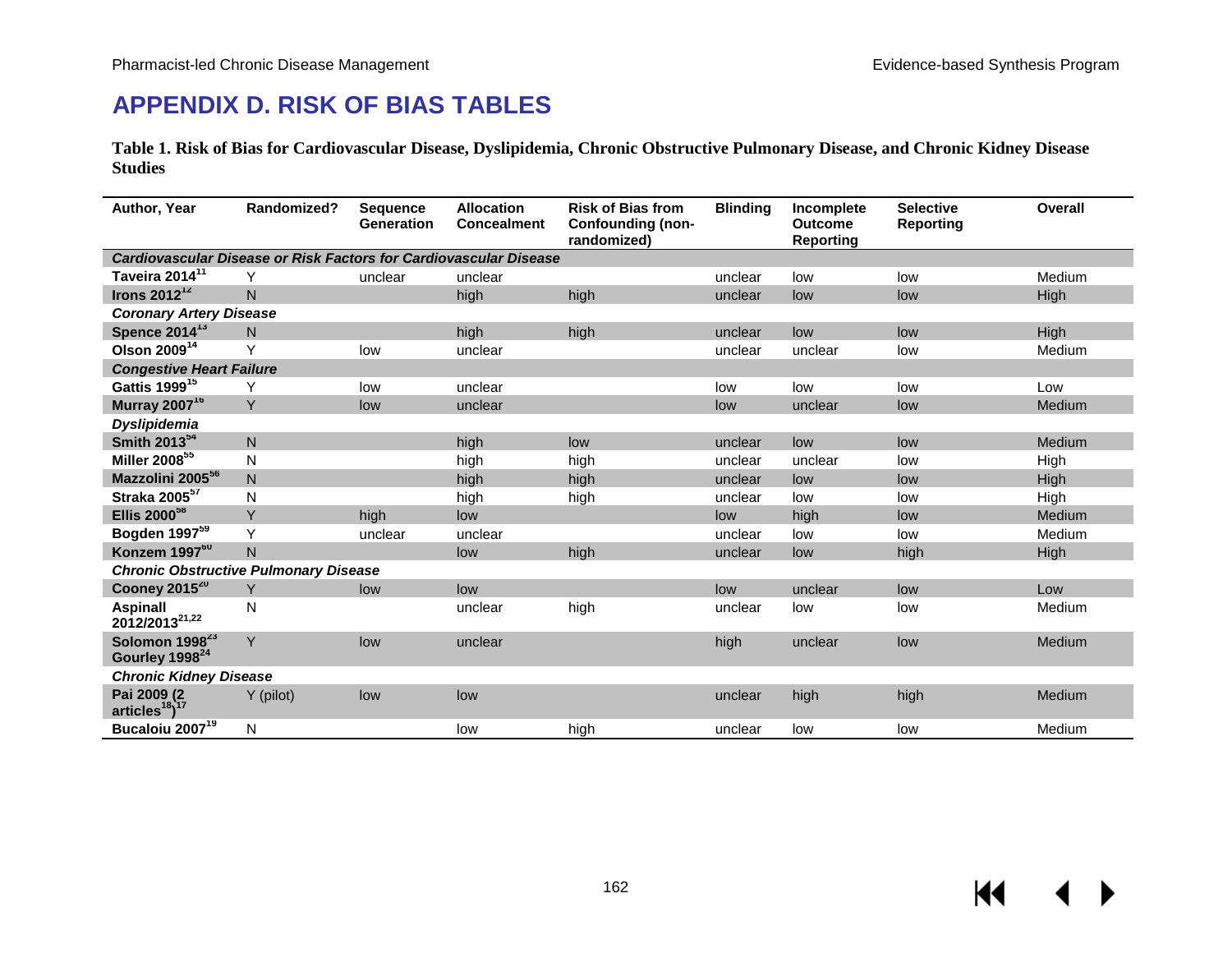## **Table 2. Risk of Bias for Depression Studies**

| <b>Author, Year</b>         | Randomized? | <b>Sequence</b><br><b>Generation</b> | <b>Allocation</b><br><b>Concealment</b> | <b>Risk of Bias from</b><br><b>Confounding (non-</b><br>randomized) | <b>Blinding</b> | Incomplete<br><b>Outcome</b><br>Reporting | <b>Selective</b><br><b>Reporting</b> | <b>Overall</b> |
|-----------------------------|-------------|--------------------------------------|-----------------------------------------|---------------------------------------------------------------------|-----------------|-------------------------------------------|--------------------------------------|----------------|
| Adler 2004 <sup>25</sup>    |             | low                                  | low                                     |                                                                     | low             | high                                      | low                                  | Low            |
| Capoccia 2004 <sup>26</sup> |             | unclear                              | unclear                                 |                                                                     | unclear         | low                                       | low                                  | Medium         |
| Finley $2003^{28}$          |             | unclear                              | low                                     |                                                                     | low             | high                                      | low                                  | Medium         |
| Finley $2002^{29}$          | N           |                                      | high                                    | high                                                                | low             | high                                      | low                                  | High           |

## **Table 3. Risk of Bias for Diabetes Studies**

| Author, Year                      | Randomized?  | <b>Sequence</b><br><b>Generation</b> | <b>Allocation</b><br><b>Concealment</b> | <b>Risk of Bias from</b><br>confounding (non-<br>randomized) | <b>Blinding</b> | Incomplete<br><b>Outcome</b><br><b>Reporting</b> | <b>Selective</b><br><b>Reporting</b> | <b>Overall</b> |
|-----------------------------------|--------------|--------------------------------------|-----------------------------------------|--------------------------------------------------------------|-----------------|--------------------------------------------------|--------------------------------------|----------------|
| <b>McAdam-Marx</b><br>$2015^{53}$ | N            |                                      | low                                     | unclear                                                      | unclear         | low                                              | low                                  | Medium         |
| Rothman, 2005 <sup>39</sup>       | Y            | low                                  | low                                     |                                                              | low             | low                                              | low                                  | Low            |
| Skinner 2015 <sup>35</sup>        | N            |                                      | low                                     | low                                                          | unclear         | low                                              | low                                  | Low            |
| Chung, 2014 <sup>50</sup>         | N            |                                      | high                                    | low                                                          | unclear         | low                                              | low                                  | Medium         |
| Spence, 2014 <sup>13</sup>        | N            |                                      | high                                    | low                                                          | high            | low                                              | low                                  | <b>Medium</b>  |
| Brummel, 2013 <sup>46</sup>       | N            |                                      | high                                    | high                                                         | unclear         | low                                              | low                                  | High           |
| lp, 201343                        | $\mathsf{N}$ |                                      | unclear                                 | low                                                          | unclear         | low                                              | low                                  | <b>Medium</b>  |
| Jacobs, $2012^{38}$               | Υ            | low                                  | low                                     |                                                              | unclear         | low                                              | low                                  | Low            |
| Salvo, 2012 <sup>49</sup>         | N            |                                      | high                                    | unclear                                                      | high            | low                                              | low                                  | <b>Medium</b>  |
| Cohen, 2011 <sup>32</sup>         | Υ            | unclear                              | unclear                                 |                                                              | unclear         | low                                              | low                                  | Medium         |
| Padiyara, 201145                  | $\mathsf{N}$ |                                      | high                                    | low                                                          | unclear         | low                                              | unclear                              | Medium         |
| Pape, 201148                      | Y            | unclear                              | unclear                                 |                                                              | unclear         | high                                             | low                                  | Medium         |
| Taveira, 2011 <sup>30</sup>       | Y            | low                                  | low                                     |                                                              | unclear         | low                                              | low                                  | Low            |
| Heisler,<br>2010/201233,34        | Υ            | low                                  | low                                     |                                                              | unclear         | low                                              | low                                  | Low            |
| Jameson, 2010 <sup>36</sup>       | Y            | low                                  | low                                     |                                                              | unclear         | low                                              | low                                  | <b>High</b>    |
| Johnson, 2010 <sup>42</sup>       | N            |                                      | high                                    | high                                                         | unclear         | low                                              | low                                  | High           |
| Taveira, 201031                   | Y            | unclear                              | unclear                                 |                                                              | low             | low                                              | low                                  | <b>Medium</b>  |
| Fox, $2009^{47}$                  | N            |                                      | high                                    | low                                                          | unclear         | low                                              | low                                  | Medium         |
| Scott, 2006 <sup>40</sup>         | Y            | low                                  | unclear                                 |                                                              | unclear         | unclear                                          | low                                  | Medium         |
| Kelly, 2000 <sup>44</sup>         | $\mathsf{N}$ |                                      | high                                    | unclear                                                      | unclear         | high                                             | low                                  | Medium         |
| Odegard, 2005 <sup>51</sup>       | Y            | unclear                              | unclear                                 |                                                              | low             | high                                             | unclear                              | Medium         |
| Shane-<br>McWhorter,<br>200541    | N            |                                      | unclear                                 | high                                                         | unclear         | low                                              | low                                  | High           |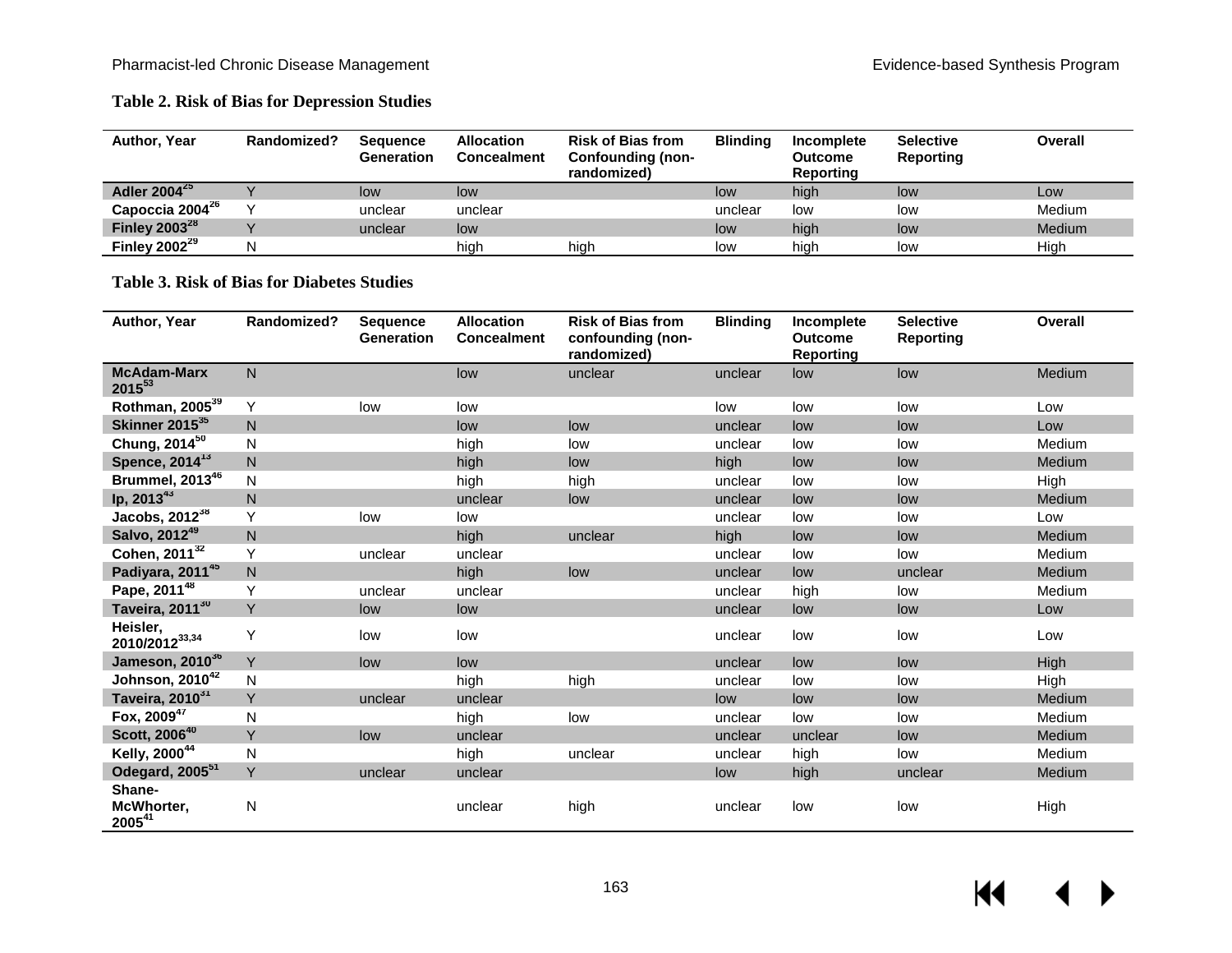## Pharmacist-led Chronic Disease Management **Evidence-based Synthesis Program**

| Author, Year               | Randomized? | <b>Sequence</b><br>Generation | <b>Allocation</b><br><b>Concealment</b> | <b>Risk of Bias from</b><br>confounding (non-<br>randomized) | <b>Blinding</b> | Incomplete<br><b>Outcome</b><br><b>Reporting</b> | <b>Selective</b><br>Reporting | Overall |
|----------------------------|-------------|-------------------------------|-----------------------------------------|--------------------------------------------------------------|-----------------|--------------------------------------------------|-------------------------------|---------|
| Stroup, 2003 <sup>52</sup> |             | unclear                       | unclear                                 |                                                              | high            | low                                              | low                           | Medium  |
| Jaber, 1996 <sup>37</sup>  |             | unclear                       | unclear                                 |                                                              | hiah            | low                                              | low                           | Medium  |

**Table 4. Risk of Bias for Hypertension Studies**

| Author, Year                                             | Randomized?  | <b>Sequence</b><br><b>Generation</b> | <b>Allocation</b><br><b>Concealment</b> | <b>Risk of Bias from</b><br>confounding (non-<br>randomized) | <b>Blinding</b>      | Incomplete<br><b>Outcome</b><br><b>Reporting</b> | <b>Selective</b><br>Reporting | <b>Overall</b> |
|----------------------------------------------------------|--------------|--------------------------------------|-----------------------------------------|--------------------------------------------------------------|----------------------|--------------------------------------------------|-------------------------------|----------------|
| Carter 2015 <sup>61</sup>                                | Y            | unclear                              | unclear                                 |                                                              | unclear              | low                                              | low                           | <b>Medium</b>  |
| Zillich 2015 <sup>66</sup>                               | N            |                                      | low                                     | low                                                          | unclear              | low                                              | Low                           | Low            |
| Hirsch, 2014 <sup>69</sup>                               | Y            | low                                  | unclear                                 | <b>NA</b>                                                    | unclear <sup>a</sup> | low                                              | low                           | <b>Medium</b>  |
| Magid 2013 $^{70}$                                       | $\checkmark$ | low                                  | unclear                                 | <b>NA</b>                                                    | low                  | low                                              | low                           | Medium         |
| Margolis 2013 <sup>62</sup>                              | Y cluster    | unclear                              | unclear                                 | <b>NA</b>                                                    | high                 | low                                              | low                           | <b>Medium</b>  |
| Magid 2011 <sup>67</sup>                                 | Y            | low                                  | unclear                                 | <b>NA</b>                                                    | low                  | low                                              | low                           | <b>Medium</b>  |
| Carter 2009 <sup>63</sup>                                | Y cluster    | unclear                              | unclear                                 | <b>NA</b>                                                    | unclear              | low                                              | low                           | <b>Medium</b>  |
| Carter 2008 <sup>64</sup>                                | Y cluster    | unclear                              | unclear                                 | <b>NA</b>                                                    | low                  | low                                              | low                           | Medium         |
| Green 2008 <sup>71</sup>                                 | Y            | low                                  | low                                     | <b>NA</b>                                                    | low                  | low                                              | low                           | Low            |
| Hunt 2008 <sup>72</sup>                                  | Υ            | low                                  | unclear                                 | <b>NA</b>                                                    | low                  | high <sup>b</sup>                                | low                           | <b>Medium</b>  |
| <b>Borenstein</b><br>$2003^{73}$                         | $\vee$       | unclear                              | unclear                                 | <b>NA</b>                                                    | unclear              | low                                              | low                           | Medium         |
| Vivian 2002 <sup>68</sup>                                | Υ            | unclear                              | unclear                                 | <b>NA</b>                                                    | high                 | low                                              | low                           | <b>Medium</b>  |
| Okamoto 2001 <sup>'5</sup>                               | Y            | unclear                              | unclear                                 | <b>NA</b>                                                    | unclear              | low                                              | low                           | <b>Medium</b>  |
| Solomon 1998 <sup>23</sup><br>Gourley 1998 <sup>24</sup> | Y            | low                                  | unclear                                 | <b>NA</b>                                                    | high                 | unclear                                          | low                           | <b>Medium</b>  |
| Erickson 1997 <sup>65</sup>                              | N            |                                      | high                                    | high                                                         | unclear              | high                                             | low                           | High           |

<sup>a</sup> Potentially not blinded. Chart reviews were conducted by 2 clinical coordinators, one of whom was the study coordinator for this study.

<sup>b</sup> Very high attrition